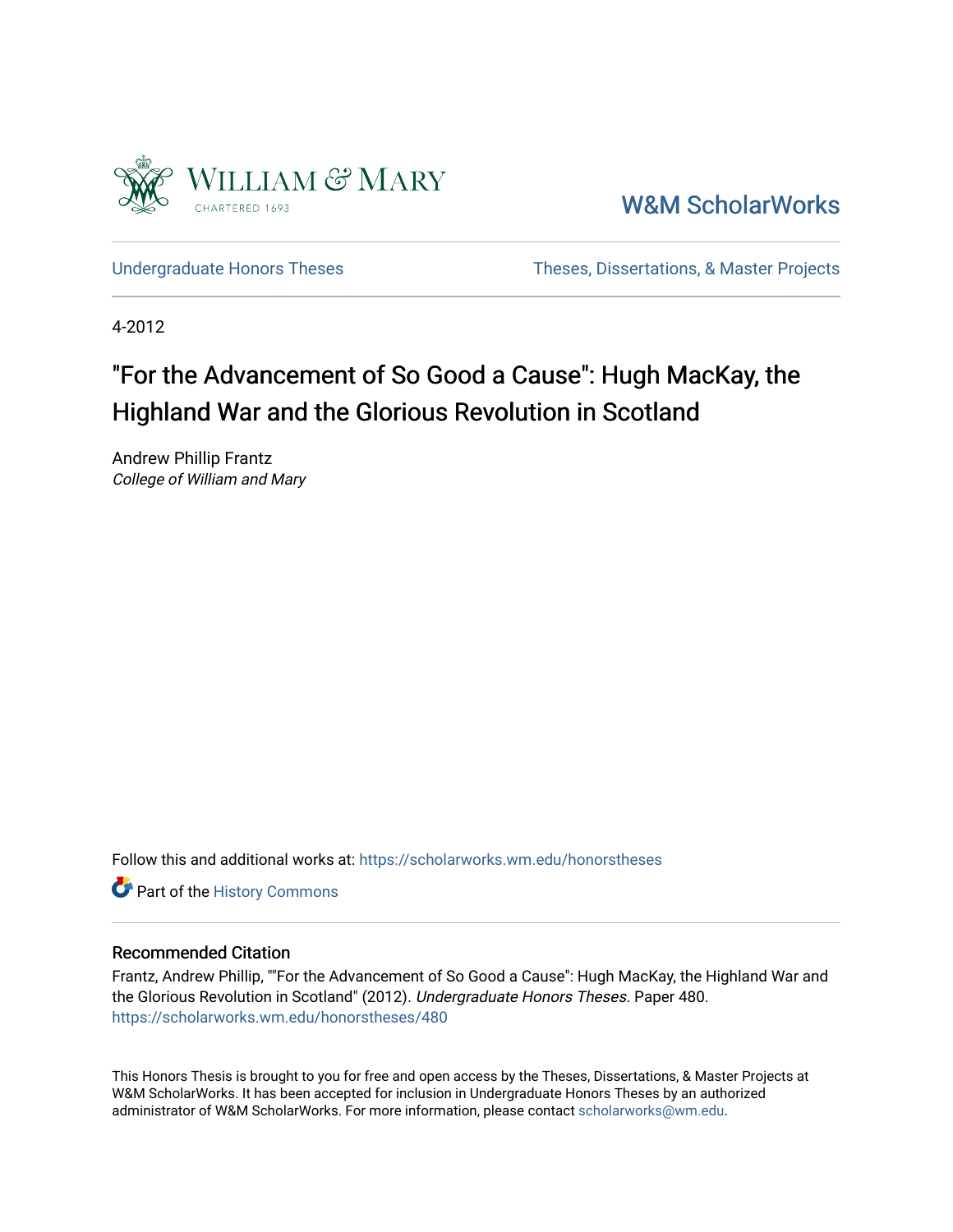## "FOR THE ADVANCEMENT OF SO GOOD A CAUSE": HUGH MACKAY, THE HIGHLAND WAR AND THE GLORIOUS REVOLUTION IN SCOTLAND

A thesis submitted in partial fulfillment of the Requirements for the degree of Bachelor of Arts with Honors is History from the College of William and Mary in Virginia,

by

Andrew Phillip Frantz

Accepted for

(Honors, High Honors, Highest Honors)

\_\_\_\_\_\_\_\_\_\_\_\_\_\_\_\_\_\_\_\_\_\_\_\_\_\_\_\_\_\_\_\_\_\_\_\_\_\_\_\_\_

\_\_\_\_\_\_\_\_\_\_\_\_\_\_\_\_\_\_\_\_\_\_\_\_\_\_\_\_\_\_\_\_\_\_\_\_\_\_\_\_\_

\_\_\_\_\_\_\_\_\_\_\_\_\_\_\_\_\_\_\_\_\_\_\_\_\_\_\_\_\_\_\_\_\_\_\_\_\_\_\_\_\_

Nicholas Popper, Director

Paul Mapp

Simon Stow

Williamsburg, Virginia April 30, 2012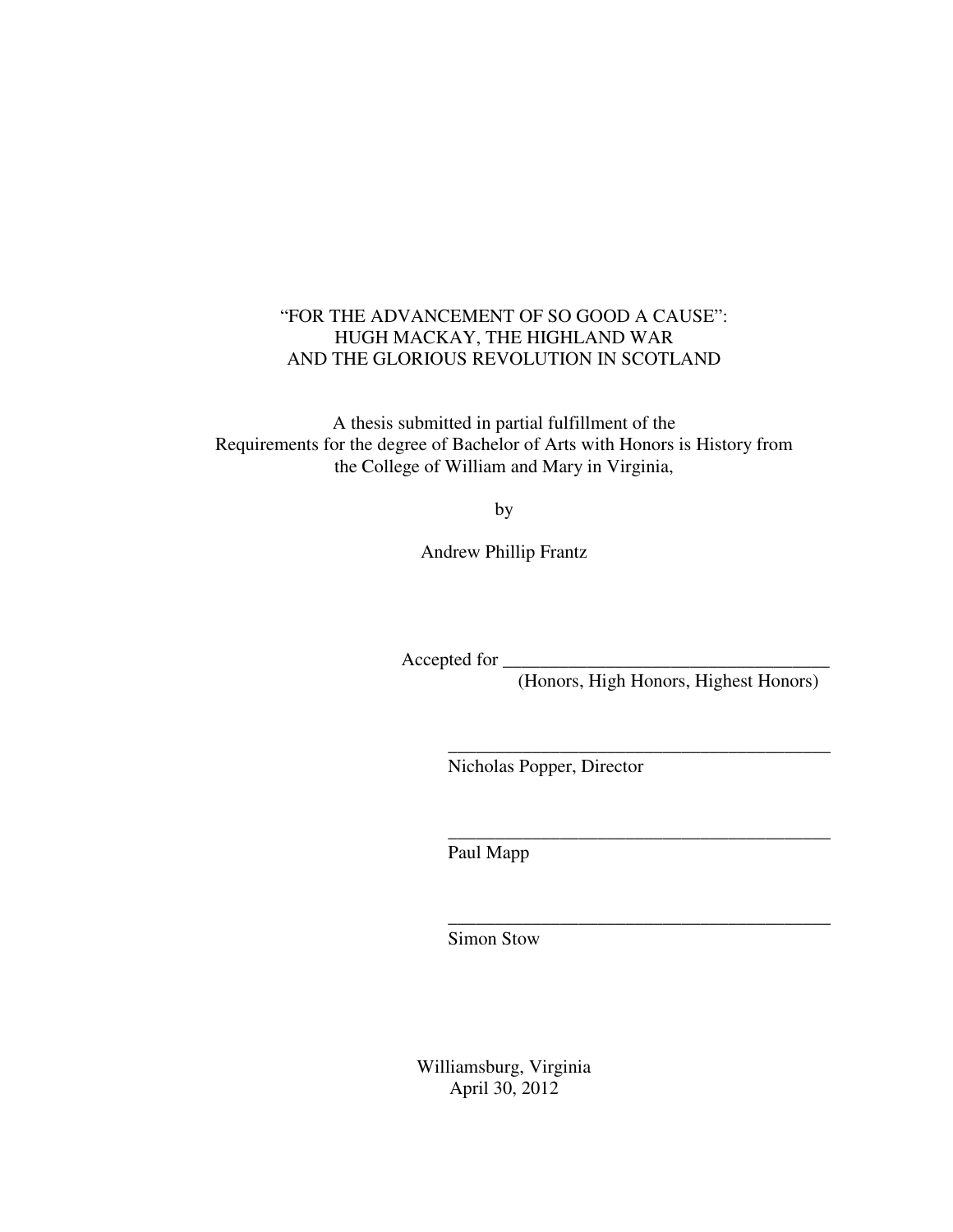## **Contents**

| Figures          |                                         | iii |
|------------------|-----------------------------------------|-----|
| Acknowledgements |                                         | iv  |
| Introduction     |                                         | 1   |
| Chapter I        | The Origins of the Conflict             | 13  |
| Chapter II       | Hugh MacKay and the Glorious Revolution | 33  |
| Conclusion       |                                         | 101 |
| Bibliography     |                                         | 105 |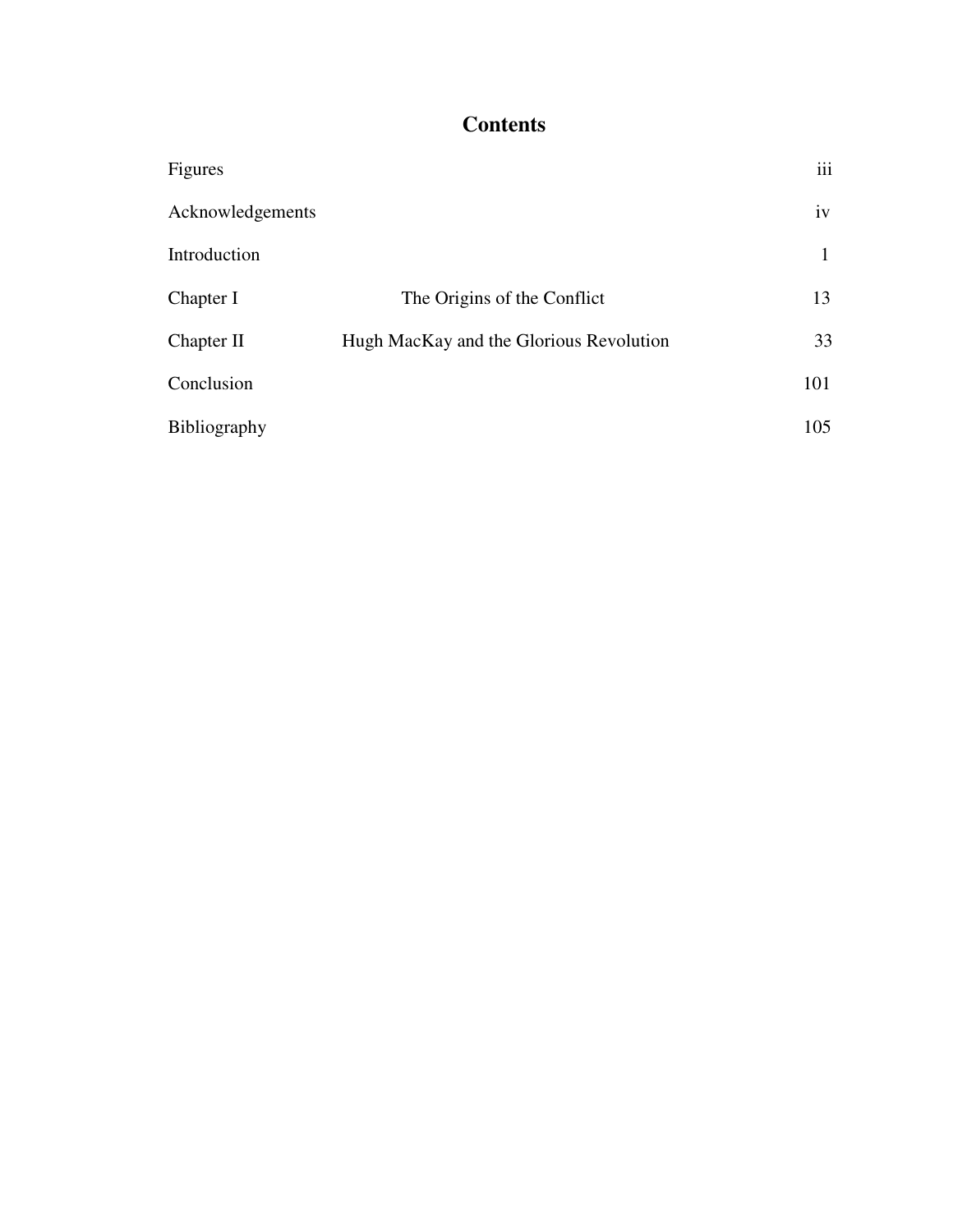## **Figures**

| 1. General Hugh MacKay, from The Life of Lieutenant-General Hugh MacKay<br>(1836) |     |
|-----------------------------------------------------------------------------------|-----|
| 2. The Kingdom of Scotland                                                        | 65. |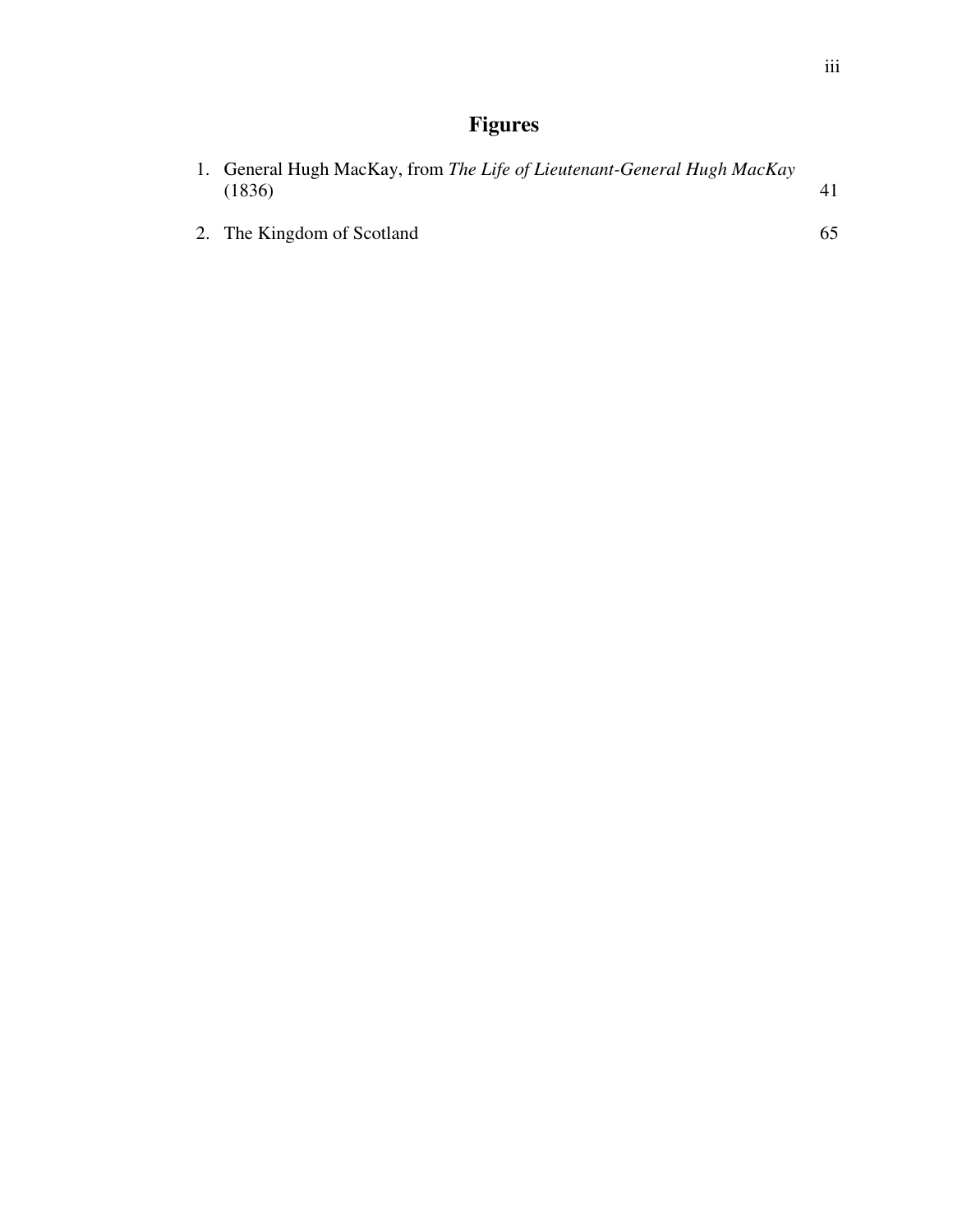#### **Acknowledgements**

William of Orange would not have been able to succeed in his efforts to claim the British crowns if it were not for thousands of people across all three kingdoms, and beyond, who rallied to his cause. Whether joining the ranks of his army, serving in the political bodies that created the post-war settlements or simply showing support in the realms' urban areas, many Williamites did their part, as General MacKay put it, "for the advancement of so good a cause." Likewise, my efforts in this project would have been for naught had it not been for the support of many others.

I must begin by acknowledging my committee. Words cannot express my appreciation for Nicholas Popper and all the assistance he has given me. From one of my first visits to his office last year, where the idea of an honors project was concocted, through summer research, applications throughout the fall and all of the writing and editing this academic year, he has been an invaluable source of knowledge and expertise and someone I have been able to turn to when stressors outside of the project (of which there have been many) have pushed me down. I am also extremely grateful for Paul Mapp and Simon Stow, who agreed to help with the formal procedures that come with the end of the project. Also on an official level, I wish to thank the Roy R. Charles Center for providing me with an honors fellowship which funded the early stages of my research.

I owe a word of thanks to my friends conducting honors projects of their own, with whom the exchange of ideas proved to be a useful resource: Jacob Lassin, Diana Ohanian, Meredith Luze, Eric Ames, Sarah Salino, Ellie Walsh, Max Lazar. Also, I owe a great deal of thanks to two alums, Will Tatum and Michael Blaakman, whose insight into this process has been extraordinarily helpful.

I have been blessed to have a close network of family and friends who have assisted my efforts in so many ways. I thank my mother, father and sister as well as countless friends, both on and off campus, for keeping me focused and for often listening to ideas I had for the project. Gratitude must be expressed to the members of the Williamsburg Legati for providing me with a weekly break from the rigors of academic work. I thank my grandmother and my aunt for their emotional support and their proofreading services, along with Tyler Minnich, who never seemed to mind coming next door to help. I also would like to thank Travis Watson (who MacKay may have called the voice of the "Protestant interest") for keeping me on the straight and narrow over the past year and reminding me that even when things are tough or do not go as planned, God always has a plan B and that everything in life will always work out and make sense in the end.

Finally, I do not think I could have made it through this project or the rigors of my senior year without Lindsay Oakley. She has been a proofreader, copy editor, sounding board, cheerleader, teacher, student and, above all, my best friend. Her faith in this endeavor and in me has been unwavering and I do not think I can ever fully repay her for all that she has given. I dedicate this work to her.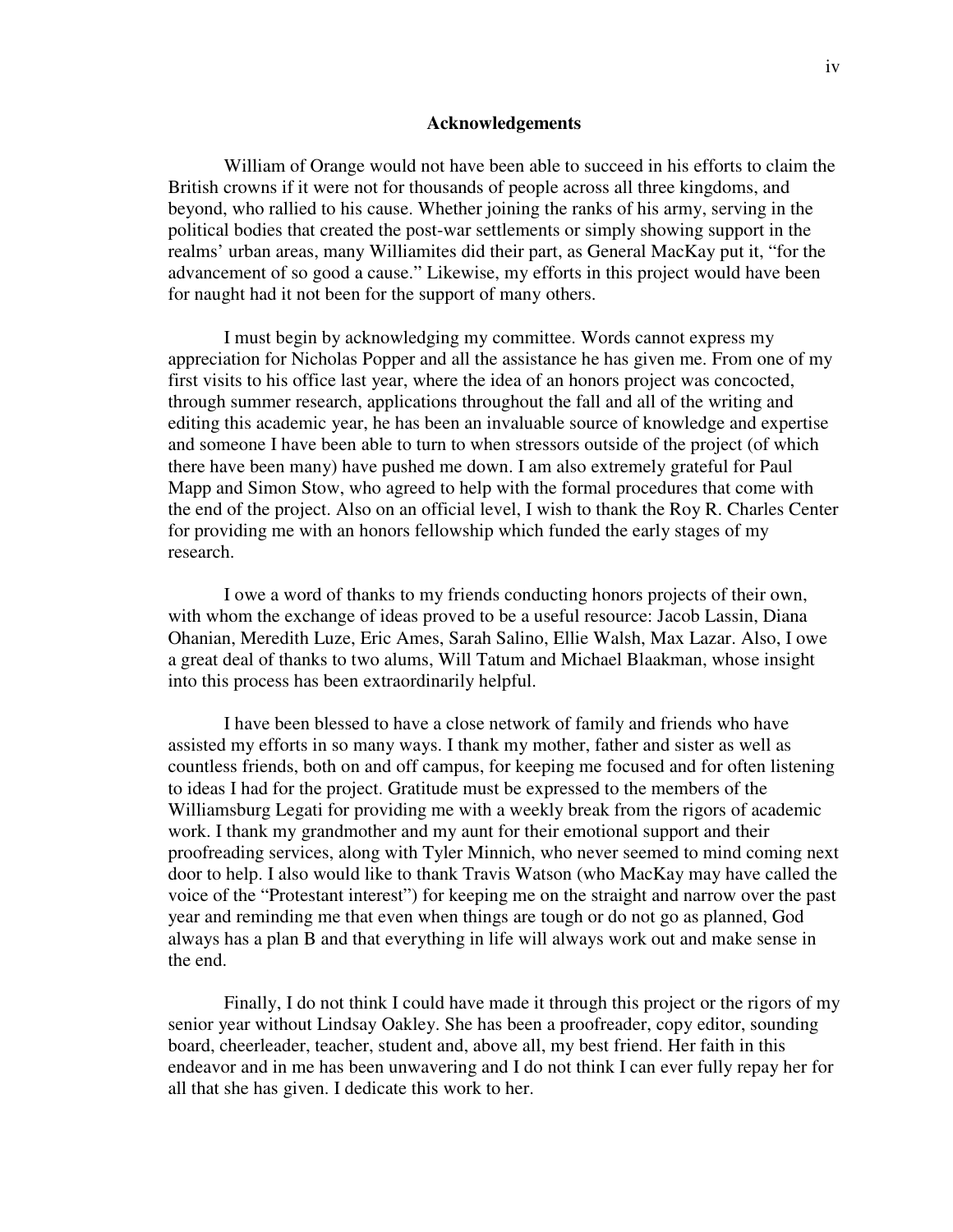## **Introduction**

As the sun rose over the town of Dunkeld on the morning of August 21, 1689, soldiers arose from their billets and prepared for an impending fight. Forming up on the outskirts of town were several thousand Highland clansmen who had defeated a Williamite army less than a month earlier. Although their leader, John Graham of Claverhouse,  $1<sup>st</sup>$  Viscount Dundee, had been killed in that battle at the pass of Killiecrankie, they hoped to claim another victory for the cause of their deposed monarch, King James VII and II. Armed with Lochaber axes, broadswords and a few matchlock muskets, the ferocious charges of Highland clansmen had always driven their Lowland foes from the field.<sup>1</sup> They expected the same results that day at Dunkeld.

 Opposing the Highlanders were just under 800 men from a regiment recently raised by the teenaged Earl of Angus. Recruited from the southwest of Scotland, these men belonged to a Presbyterian sect known as the Society People or, more commonly, the Cameronians (a moniker adopted by the regiment as well). These fanatically pious men had broken off from the mainstream Presbyterian Church, or Kirk, in the years following the Restoration. While most followers of the National Covenant had supported the monarchy and wanted a church that existed alongside a strong pro-Presbyterian government, the Cameronians furiously resisted the un-covenanted Charles II, his government, and the bishops placed over them in the Restoration settlements of 1660. They wanted a church free from any attachment to the government, so they considered that which existed in the days of the apostles. They protested the aggrandizement of the

<sup>&</sup>lt;sup>1</sup> Stuart Reid, *I Met the Devil & Dundee: The Battle of Killiecrankie 1689* (Newthorpe, Nottingham: Partizan Press, 2009), 58.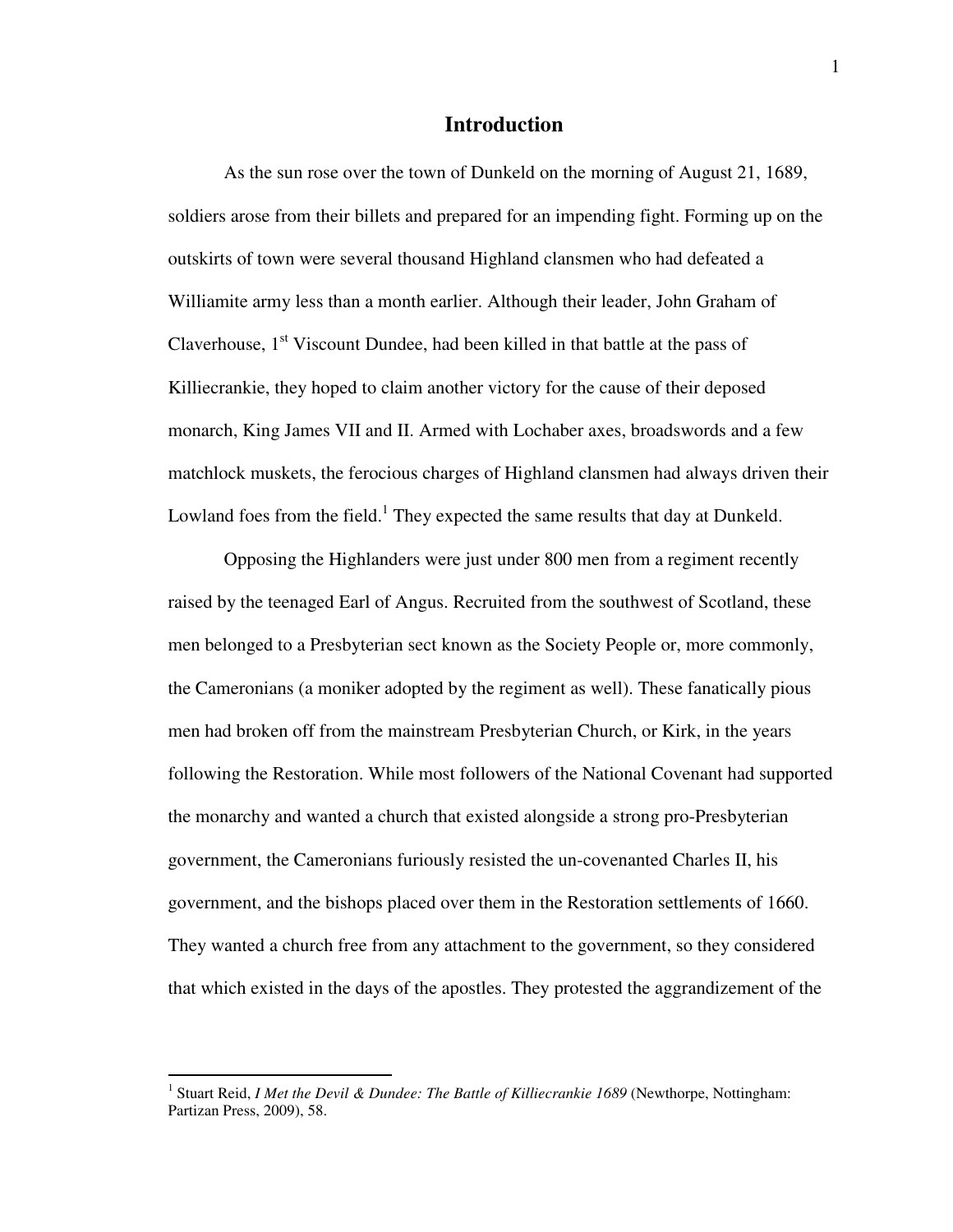Episcopalian Church by conducting illegal outdoor worship services called conventicles.<sup>2</sup> As a result of this illicit activity, Charles II and James, then Duke of York and ruler of Scotland for his brother, unleashed the total might of their regular army and thousands of loyal Highlanders (the second, infamous "Highland Host") on the zealots of the Western Lowlands.<sup>3</sup> This result was an era remembered in Scotland as "the Killing Time," a period unrestrained violence and executions against radical Dissenters by Episcopalians committed to the Stuart monarchy's control of Scotland.<sup>4</sup> Though the Cameronians resisted bravely, countless men, women and children were slain in those attacks, most notably the group's leader, Richard Cameron, killed by English dragoons under the command of the Claverhouse himself. Even with their sect severely weakened, the Cameronians continued to worship and pray that a new settlement could be reached in Scotland that would conform to their religious ideas.

When the Glorious Revolution came to Scotland in 1689, the predominately Lowland and Presbyterian Convention of Estates voted to follow the instructions sent from William over those sent from James. This action resulted in the flight of the few Jacobites who had come to Edinburgh. Once the opposition had been purged from the assembly, the Convention went about preparing for its own defense from an inevitable Jacobite attack. Angus was authorized to raise a regiment of the radicals in the south-west of the kingdom, who were willing to face their old foes in battle once again, thus reviving the military struggle between Presbyterians and Episcopalians within the context of Scotland's new war. The Cameronians' commitment to defeating the Jacobites was so

<sup>2</sup> *Ibid*., 8-9.

<sup>3</sup> John L. Roberts, *Clan, King and Covenant: History of the Highland Clans from the Civil War to the Glencoe Massacre* (Edinburgh: Edinburgh University Press, 2000), 153. 4 *Ibid*., 163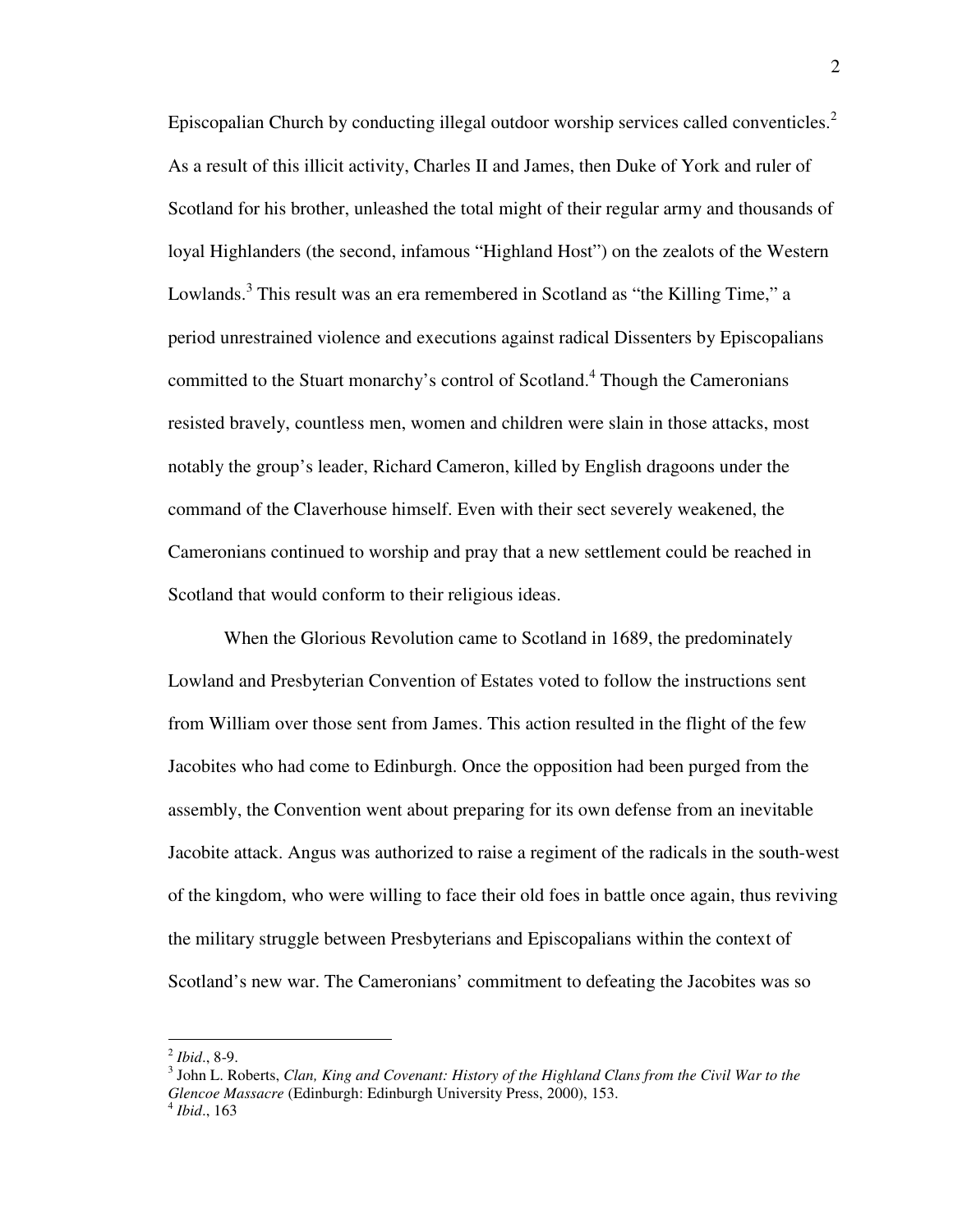strong that General Hugh MacKay, King William's commander-in-chief in Scotland, wrote that they were, "of all the kingdom, the most zealous for their Majesties' government and the Protestant interest."<sup>5</sup> MacKay's word choice is interesting, however, as the combatants on both sides, unlike those fighting for William and James in Ireland, viewed themselves as Protestant. The Highland War, as history has remembered the military element of Scotland's Revolution, was not a stand by Protestants against Catholic ambitions; it was a war to define just what Scottish Protestantism meant. Both denominations had held, and lost, control of Scotland's church throughout the seventeenth century. The new war saw the Kirk hang in the balance yet again, as both Jacobites and Williamites fought for the opportunity to shape the Church as they saw fit.

In Scotland, as well as other realms in the time period, more pious Christian oftentimes did not perceive military institutions as being separate from ecclesiastical ones. Trevor Royle notes that when formed, "the [Earl of Angus's] regiment was as much a congregation as a fighting formation."<sup>6</sup> Each company was assigned an elder and the regiment as a whole had a senior chaplain. A council composed of these men was responsible for making, or at least influencing, the major decisions regarding the running of the regiment.<sup>7</sup> It was a true church militant. The fear of religious persecution by the English and their fellow Scots was so great that the regiment was the only one in the army in which the men, whether on campaign or in garrison, received a standing order from their commander to carry their arms to church and post pickets during each service. $8$ 

<sup>5</sup> Hugh MacKay, *Memoirs of the war carried on in Scotland and Ireland*, ed. J.N. Hog et. al. (Edinburgh: Bannatyne Club, 1833), 11.

<sup>6</sup> Trevor Royle, *The Cameronians: A Concise History* (Edinburgh, Mainstream Publishing, 2009), 16.

<sup>7</sup> Thomas B. Macauley *The History of England from the Accession of James II, Vol. III* (New York, Harper & Brothers, 1870), 312.

<sup>&</sup>lt;sup>8</sup> Royle, *The Cameronians, 16*. This tradition was continued by the regiment until its disbandment in 1968.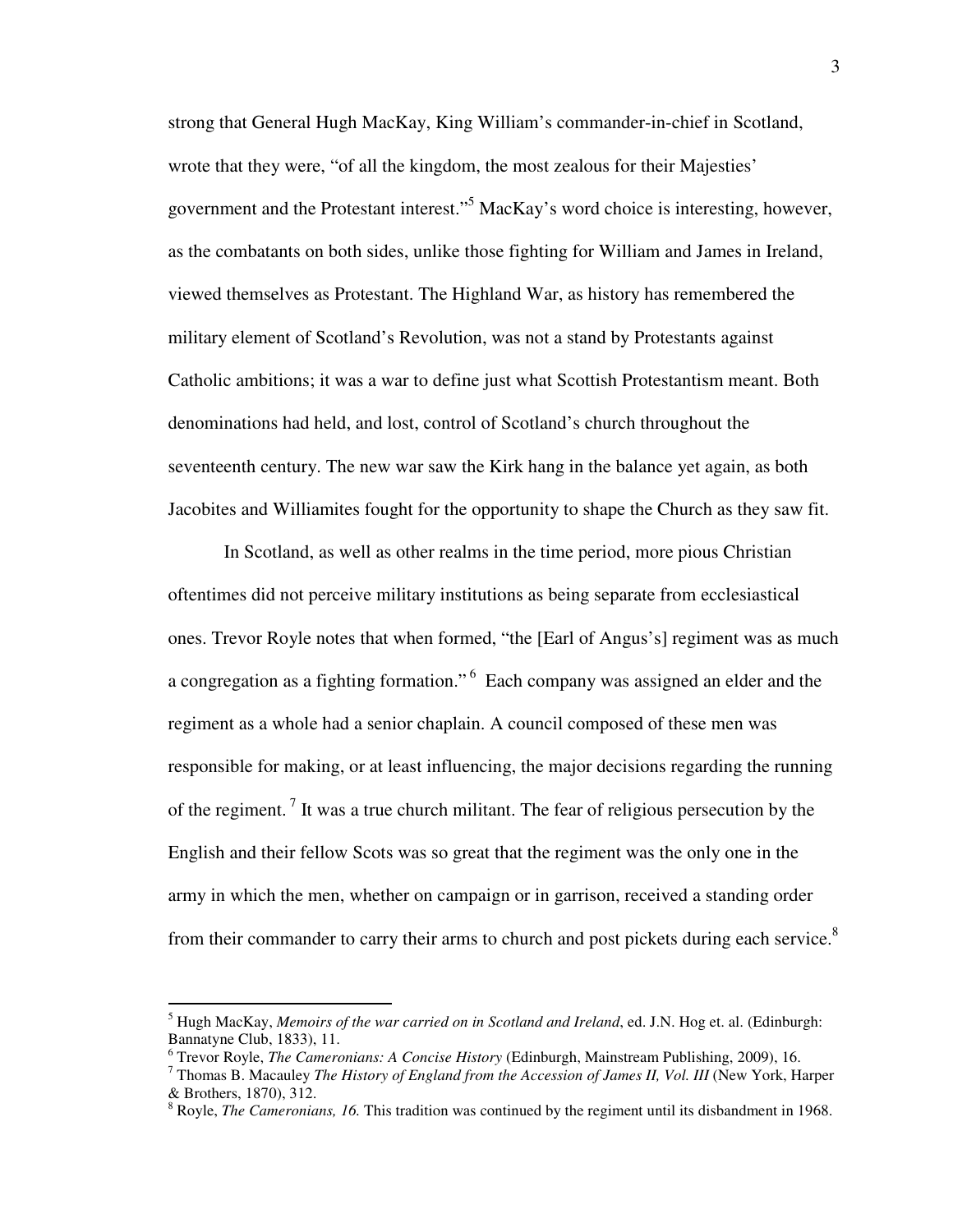Having only been recently raised, the Angus's Regiment had yet to see action since its formation, and the men were nervous. This feeling was only intensified by the fact that the regiment had been ordered to Dunkeld without any support.<sup>9</sup> Many in the ranks believed that this plan was devised by the moderate Presbyterian government in Edinburgh to have them slaughtered.<sup>10</sup> After all, their orders had come from the politicians, not MacKay or his subordinates.<sup>11</sup> The men were also beginning to grow fearful of their officers' intentions. A few days earlier, the regiment's second-incommand and field commander, Lieutenant Colonel William Cleland, had turned down surrender terms offered by the Jacobites.<sup>12</sup> Some reinforcements had arrived to bolster the Williamite ranks, but quickly received contradictory orders that sent them away again.<sup>13</sup> This played harshly upon the soldiers' minds and added to their anxiety, fear and anger.

 As the battle approached, a group of soldiers made it known that the men were afraid that the officers would simply mount their horses and ride off at the first sign of fighting. The men's fears upset Cleland, as many had served under him in the Covenanter War of 1679, in which they had been victorious over Claverhouse's men at Drumclog.<sup>14</sup> He knew he needed to inspire their confidence in him yet again.

An anonymous account of the battle, published in Edinburgh just a few weeks after Dunkeld to commemorate the Williamite victory, tells us that faced with the

9 *The Exact Narration of the Conflict at Dunkeld, Betwixt the Earl of Angus's regiment and the Rebels, Collected from Several Officers of that Regiment, who were Actors in, or Eye-witnesses to, all that's here Narrated in reference to these Actions* (Edinburgh; Unknown Publisher, 1689), 1-2. <sup>10</sup> Reid, *I Met the Devil…,*55.

<sup>11</sup> John MacKay. *The Life of Lieut. Gen. Hugh MacKay of Scoury.* (Edinburgh; London; Glasgow: Laing and Forbes; W. Pickering; Smith and Son, 1836), 66.

 $12$  Angus, aged 18, was deemed by his father, Marquess Douglas, too young to take command in the field; *Ibid*., 14-15.

<sup>13</sup> *The Exact Narration of the Conflict at Dunkeld…*, 2-3.

<sup>&</sup>lt;sup>14</sup> Andrew Murray Scott, *Bonnie Dundee* (Edinburgh: John Donald Publishers, 1989), 22.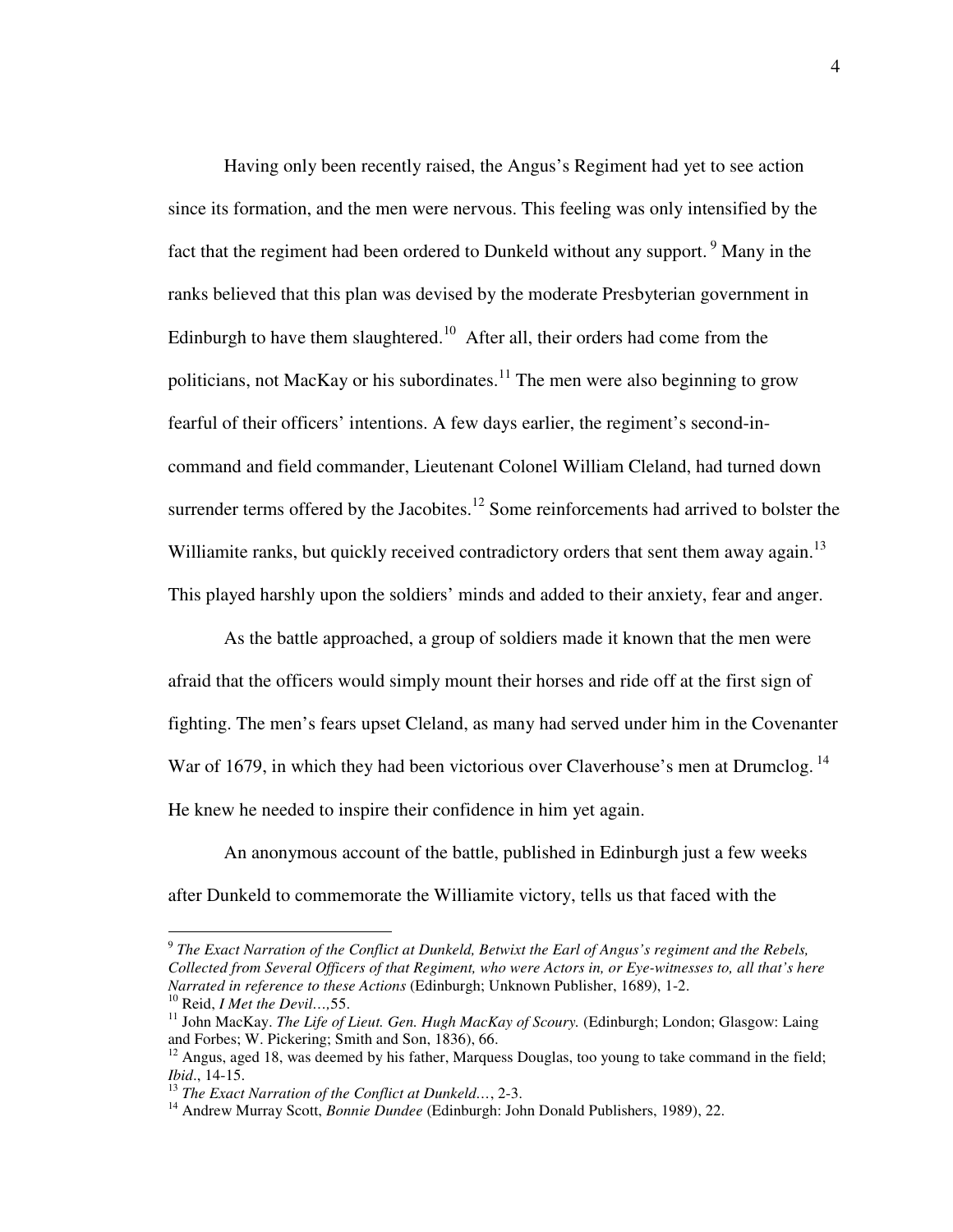accusations of those in the ranks, Cleland "and the rest of the Gentlemen Officers amongst them, used all Arguments of Honour to persuade them to keep their Post."<sup>15</sup> Cleland offered to shoot the horses himself if it would put the troops at ease, but they assured him it wouldn't be necessary. Their fears allayed, the men prepared to do battle, as John Fortescue described, "with the immoral and worse, with the unorthodox."<sup>16</sup>

 At seven o'clock, the Jacobite commander, Colonel Alexander Cannon, ordered the assault troops forward. The town consisted of a few rows of houses, a dilapidated cathedral and Dunkeld House, the vacant residence of the Marquess of Atholl.<sup>17</sup> While most of the Cameronians were deployed in the church and the manor, a few were stationed in the houses on the fringes of the village and were the first to be hit by the Jacobite assault.

Armed with the latest government-issued flintlock muskets, these detachments, though greatly outnumbered, were able to hold off the Highlanders for some time before they were forced to retreat back to Dunkeld House.<sup>18</sup> The Jacobites burst into the town, taking control of some ditches and buildings, which provided excellent cover for their musketeers. The fire on the Cameronian strongholds intensified as hand-to-hand fighting ensued in the streets. Amidst the carnage, Cleland was struck by two bullets, as an anonymous account described, "…one through the Head, and another through the Liver...," and fell dead.<sup>19</sup> Falling for a cause that he so zealously believed in, the colonel's death would be mourned by both sides. When later describing the battle to James, Earl Balcarres, a leading Jacobite politician (then imprisoned in Edinburgh

<sup>15</sup> *The Exact Narrative of the Conflict at Dunkeld…,* 3-4.

<sup>16</sup> John W. Fortescue *A History of the British Army, Vol. I*. (London: MacMillian, 1910), 342.

<sup>17</sup> Reid, *I Met the Devil…,* 57.

<sup>18</sup> *The Exact Narrative of the Conflict at Dunkeld…,* 4.

<sup>19</sup> *Ibid.*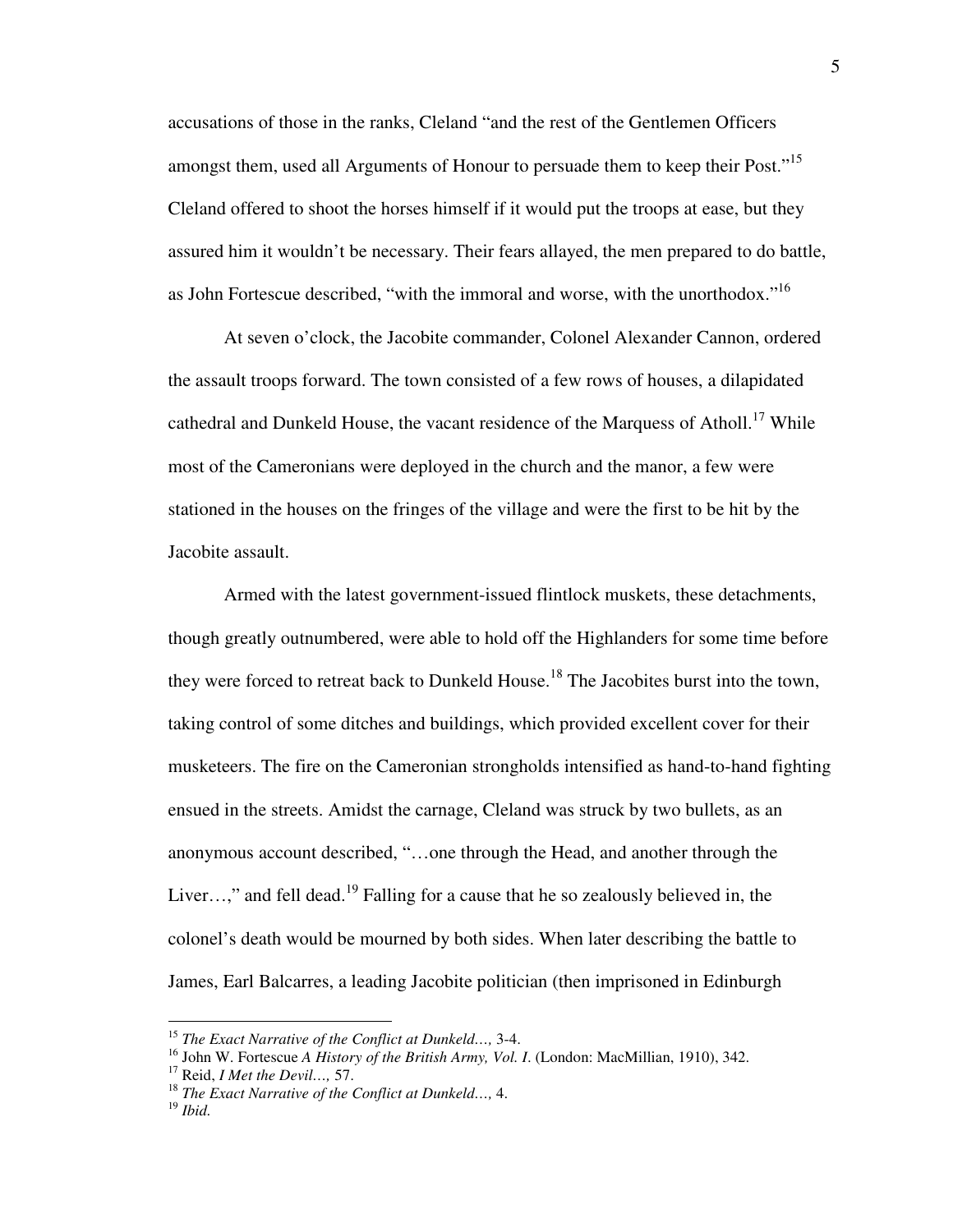Castle), recounted Cleland's actions that day as, "extremely brave."<sup>20</sup> Other Cameronian officers fell in rapid succession as the men began to run low on ammunition. It appeared that the soldiers' worries of being wiped out might become a reality.

Amidst the chaos, some of the Cameronians set out from the cathedral with torches in the hopes of burning down the other buildings in town to deny the Jacobites cover. Only three houses were left standing, forcing the town's small civilian population to flee to the cathedral for safety.<sup>21</sup> The Cameronians defending Dunkeld House ran out of ammunition and, as a result, were forced to break up the lead shingles from the roof and use the pieces as crude ammunition against their foe.<sup>22</sup> Their improvisation proved to be effective. The battle continued to rage, the Highlanders realized that their preferred tactic of a frontal charge was useless in a town like Dunkeld. The many Highlanders without firearms became bogged down in the streets and were caught in the crossfire between friend and foe.<sup>23</sup> One contemporary observer reported, "Not withstanding all the gallant resistance which these furious Rebels met with, they continued their Assaults until past eleven of the clock."<sup>24</sup> After four hours of indecisive, bloody fighting, the Highlanders withdrew.

Just weeks earlier, when the news of the Jacobite victory at Killiecrankie reached Edinburgh, all had seemed lost for the Williamite cause in the northern kingdom. Now after what John MacKay, a descendent and biographer of the Williamite general, described as, "one of the hardest fought, and most desperate recorded [battles] in the

<sup>&</sup>lt;sup>20</sup> Colin Lindsay, Earl of Balcarres, An account of the affairs of Scotland, relating to the revolution of 1688. *As sent to the late King James II. When in France. By the Rt. Hon. The Earl Balcarras.* Editor Unknown. 2<sup>nd</sup> ed. (Edinburgh: W. Ruddiman jun. and Company, 1754), 74.

<sup>21</sup> *The Exact Narrative of the Conflict at Dunkeld…*, 6.

 $22$  Fortescue, 343.

<sup>23</sup> Reid, *I Met the Devil*…, 58.

<sup>24</sup> *The Exact Narrative of the Conflict at Dunkeld…*, 6.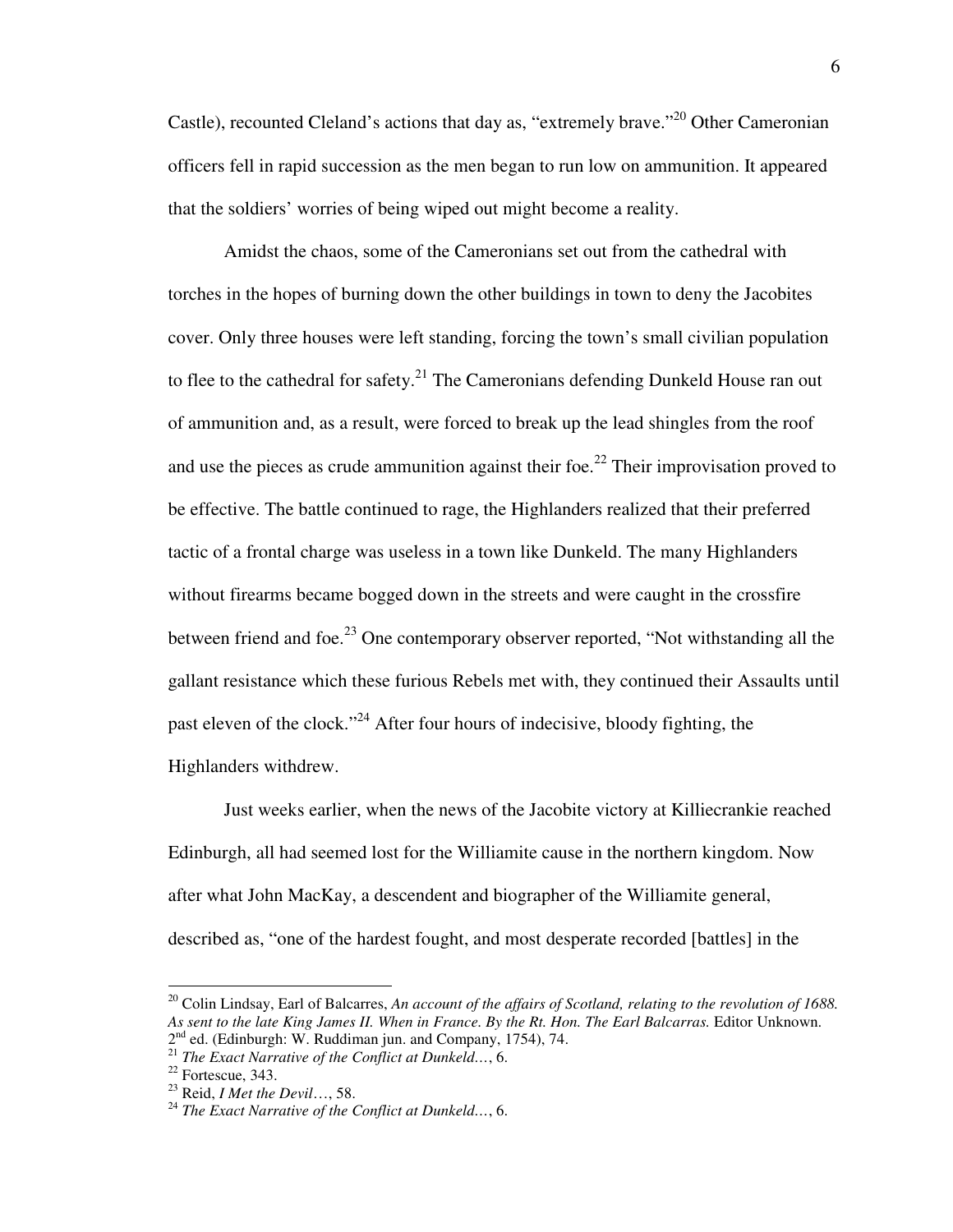annals of the seventeenth century," the situation looked much less bleak for William and his followers.<sup>25</sup> Though Jacobite morale had been somewhat shaken by death of their beloved Dundee a few weeks prior, after this engagement, Balcarres reported to James that, the "Highlanders were much discouraged."<sup>26</sup> To make matters worse for the Jacobite cause, as the harvest time approached, many of the Highlanders began to head home. The army was in no position to launch another offensive this year.

For the Cameronians, their fear of slaughter had not been realized. The regiment had suffered substantial losses, particularly amongst the officer corps, but they had stood up against their hated Episcopalian foes and won a victory for the Covenant. Their stand had also won them the praise and respect of their moderate Presbyterian brethren, with whom they had maintained rather tenuous relations. A pamphlet published a few weeks later boldly proclaimed that the officers were:

> …to be Recorded as Men of Worth and Valor. And the whole Souldiers did everything with such undaunted Courage and so little concern in all the Dangers and Deaths, which surrounded them and stared them in their Faces, and they deserve to be recommended as Examples of Valour to this and after Ages, and to have some Marks of Honour fixt upon them. $27$

Dunkeld put a halt to Jacobite hopes of victory that had remained in Scotland and was a serious detriment to James's cause in all the kingdoms. In the ensuing months, most of William's troops would be sent to Ireland, where the struggle for the British crowns would be decided. Only a few regiments would be left in Scotland to consolidate the Williamite victory. Unlike the success in England which had been victory for the Anglican Church, King William's triumph in Scotland had largely been a Presbyterian

<sup>&</sup>lt;sup>25</sup> John MacKay, 68.

 $26$  Balcarres, 75.

<sup>27</sup> *The Exact Narrative of the Conflict at Dunkeld…*, 8.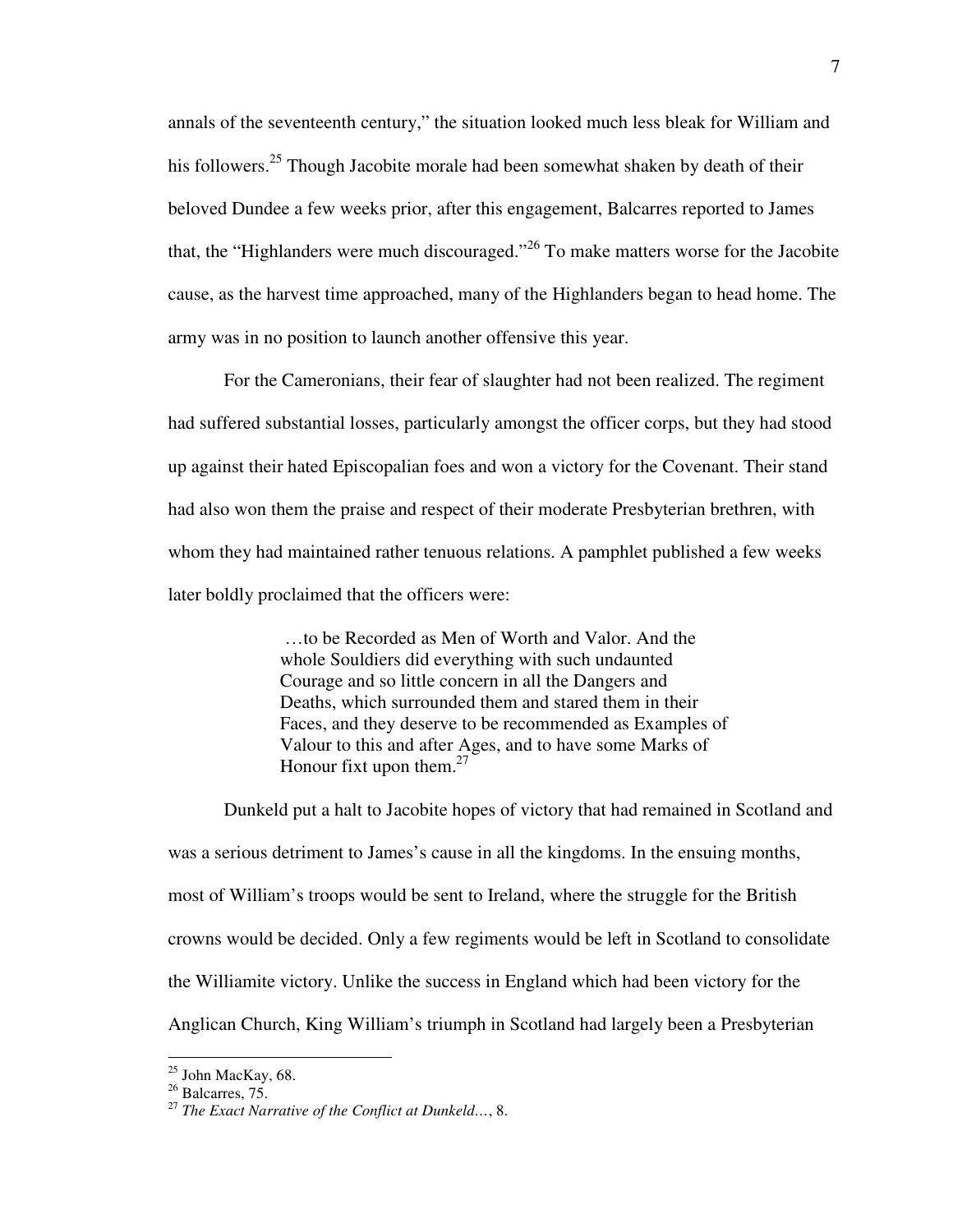one. Though the moderate Presbyterians and the Cameronians disliked each other almost as much as they hated the Episcopalian Highlanders, the two factions put aside their differences, secured a victory for William's cause and set in motion a transformation of Scotland. The king's subjects had started the realm down an uncertain path. The Revolution would alter the structure of Scotland's government, church and the relationship between the crown and subjects. Although many would resist these changes, they would ultimately bring the realm (along with the other "united" kingdoms) to the status of a great imperial power.

The inter-Protestant fighting during the Highland War, as exemplified by the intense combat at Dunkeld, was another chapter in the ongoing struggle between Presbyterians and Episcopalians for control of Scotland's church. Religious tensions were just one of the causes of the intensity of the war which erupted in the north kingdom when the Glorious Revolution came to the kingdom. The common preconceptions of what happened during the Glorious Revolution and just what the event meant for the history of Britain have been largely shaped by the experiences of England and Ireland. In both cases, the narrative of the Revolution has been one of conflict between Catholic absolutism and Protestant constitutionalism. In Scotland's case, there were religious motivations, but not of the same sort. There were also divisions between regions, socioeconomic systems and even individual families that were all exploited by the conflict. In its early stages many Scots hoped to use the turmoil of the Revolution to settle old scores and continue the civil fighting that had plagued the realm for decades. Yet by the end the conflict and the kingdom itself had become rather different. By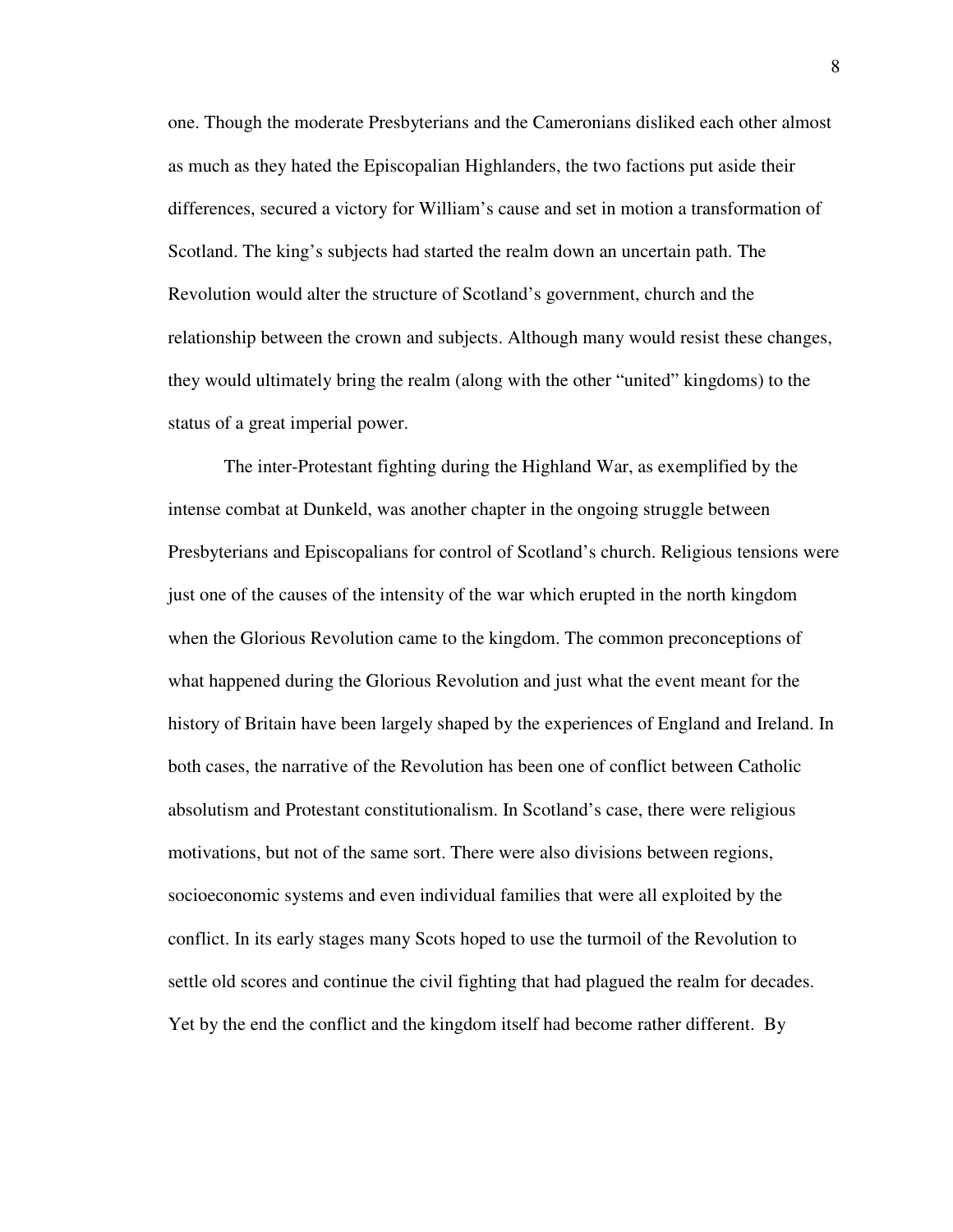examining this event in a uniquely Scottish context, however, we can begin to see the story of the Revolution in a different light.

The course of the next two centuries of Scottish history was largely influenced by the events of the Glorious Revolution. Through one, comparatively small, war and a series of political settlements, the Scots ended nearly a century's worth of civil conflict, secured their realm from arbitrary rule and began a process leading towards full religious toleration. It is surprising that all of this occurred in the British kingdom with the most divided subjects. In terms of allegiance during the Revolution, the people of England and Ireland had very clear-cut divisions usually based on religious lines, but in Scotland, the complex system of rivalries and factions made uniting people into the ranks of the Williamite cause a considerable challenges. The difficulty level was only increased by the fact that unlike in England and Ireland, William himself was never present to help his supporters achieve their goals. Instead, the Williamite cause was directed by men personally appointed to oversee their efforts. Lacking the commanding personality of the king himself and faced by a greatly divided population, these men were thrown into a virtual den of bitter religious sectarianism. At the forefront of these men was William's commander-in-chief in Scotland, Major General Hugh MacKay. The war that broke out in Scotland following James's flight from Britain had much more to do with the decades of tension in the country than the differing ideologies of the two claimants to throne. As the military leader in the kingdom, it was MacKay's task to convince the competing factions within the population that William's ideals were a worthier cause than their age-

9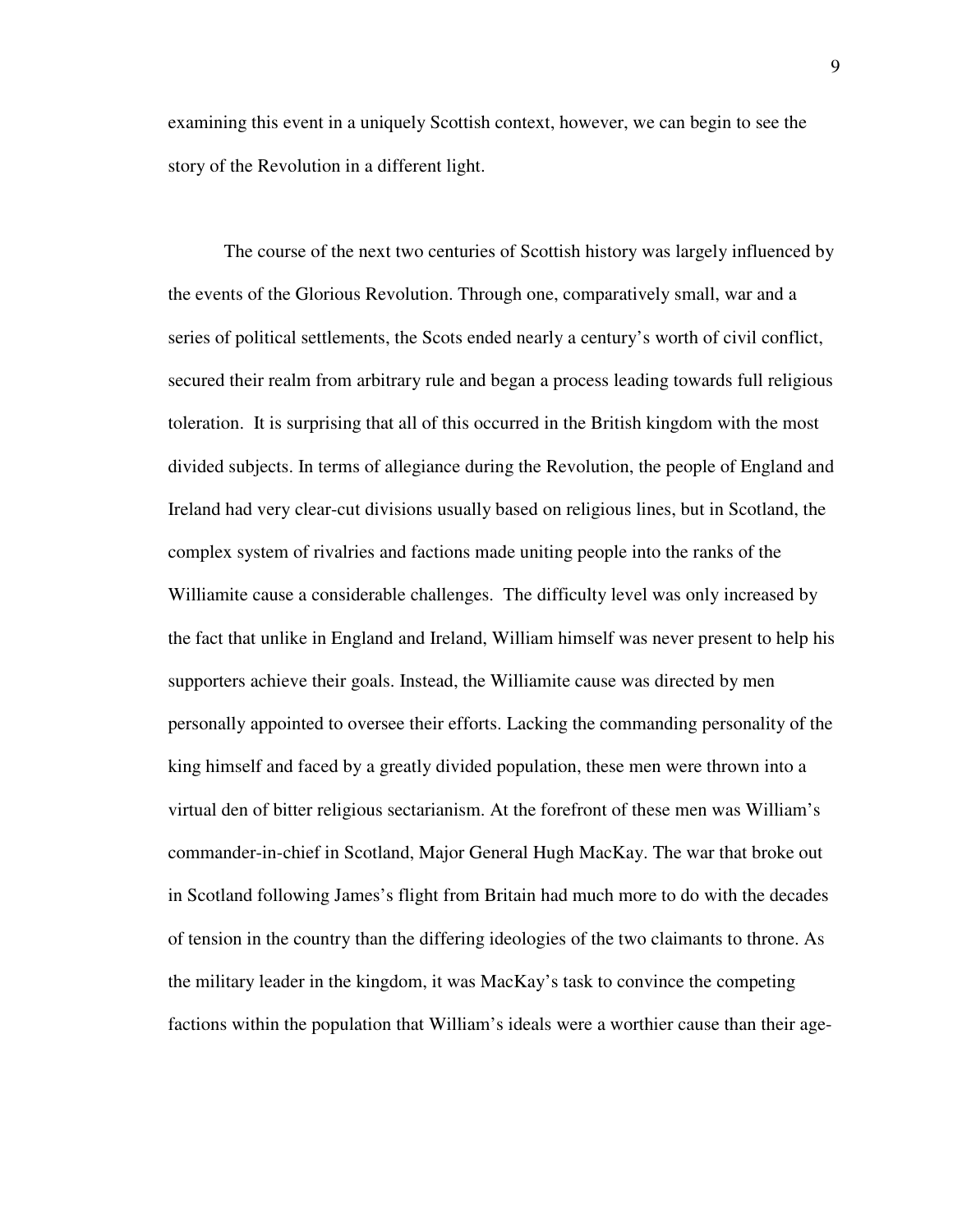old rivalries, raise an army to defeat the Jacobites and to bring the Glorious Revolution to Scotland.

In the first chapter, we will examine the pre-existing tensions within Scotland that caused its revolutionary experience to be far from "glorious" and different from those in the other kingdoms. In the second chapter, we will focus on actual narrative of the Revolution in the realm through the eyes of General MacKay. William's trusted general was more directly involved with the events in Scotland as they occurred than anyone else and, through his communication with the politicians in Edinburgh and William's court in England, was a primary link between the king's Scottish subjects and the Revolution's leaders.

While the deeds of great Jacobite leaders and some of the events (usually the defeats) of the Jacobite rebellions have been romanticized and etched into popular history and culture in Scotland, little attention has been paid to the Williamite general and the campaign he won against absolutism. Perhaps it is because many modern-day Scots, so culturally and historically separated from their seventeen century ancestors, have chosen to embrace a "lost cause" ideology for the Jacobites, or that while the Jacobites were Scots themselves, MacKay, long absent from his ancestral home, and his Williamite troops have been remembered as foreigners who conducted one of countless invasions in the nation's history. Nonetheless the man and the influence he had on the narrative of the Glorious Revolution repay further study. MacKay's memoirs, military treatises and correspondence preserved both in the Melville-Leven Collection and the State Papers, which will be consulted in the next chapter, provide us with a complete and detailed account of the military campaign and political debates. These writings are filled with of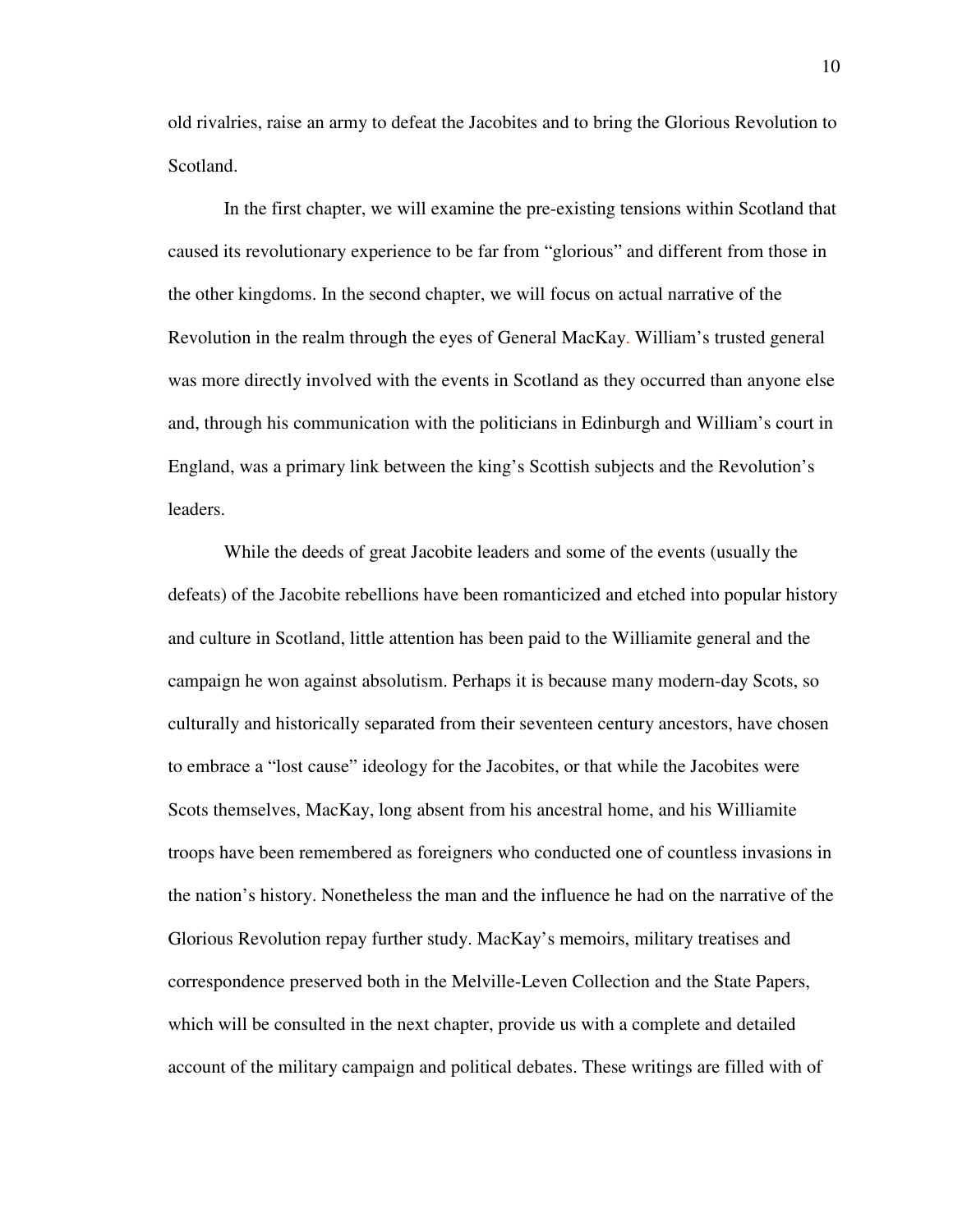the ideals and themes of the Revolution, and his service for King William saw him in leading roles in the military operations in all of three British realms and, later, with British troops on the Continent. In his writings, his thoughts on duty to one's king and kingdom help to illustrate just how important those values were to the people involved in this struggle. Most importantly, his strong beliefs in the ideas of nation, loyalty and the greater Protestant Church, which are present in all of his writings, drove him (along with his Dutch master) into the crusade against Catholic absolutism that cost him his life. In Scotland, however, it was MacKay's task to rally the king's subjects around these ideals and unify the people of the kingdom. Finally, after following the course Revolution itself through the eyes of MacKay, we will conclude by considering the aftermath and legacy of Scotland's Revolution and how it can help us to better understand the event as a whole and the future political developments within early modern British history.

Born around 1640 near the northern coast of the realm, MacKay, like many other Scots of the era, had spent most of his life abroad as a soldier.<sup>28</sup> With years of service in Scottish regiments fighting for the French and Dutch and a brief period with the Venetian army on Crete, he had built up an international reputation for being a fine warrior and leader. In the years preceding the Revolution, he found himself in command of the Scottish and English troops that formed the Anglo-Dutch Brigade of William's Dutch army. This put him in a rather precarious position when his own monarch, James, recalled him and his troops to prepare Britain for a Dutch invasion. MacKay began to question his allegiances. He had always been a loyal subject of James and planned to return to Britain to fight for his sovereign. Yet, he considered the allegiance he now owed to William, who was in essence, his military patron, and the threat James represented to

<sup>28</sup> Hugh MacKay, *Memoirs…*, xiii.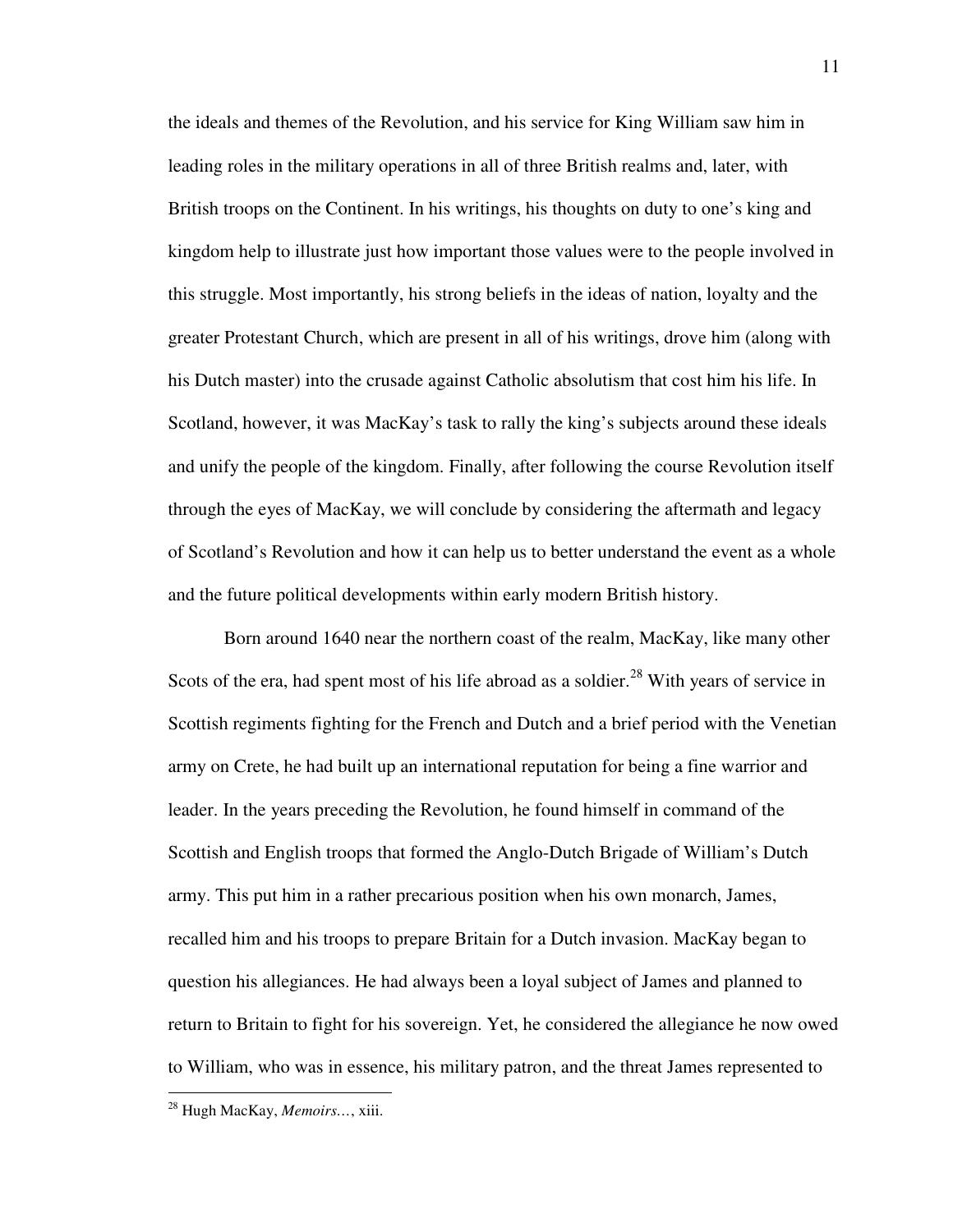MacKay and his fellow Presbyterians. As a result, he decided to follow William in his campaign for the British crowns. He would ultimately serve his new king in all three realms during the Revolution and die fighting for him on the Continent, but it was in Scotland where he made his greatest contribution for the Williamite cause. The northern kingdom was far from inviting for a man who had been so long removed from his native realm that even he considered himself a foreigner.<sup>29</sup> Nonetheless, MacKay knew the importance of the mission he had been given by William.<sup>30</sup> After some initial doubt, he exclaimed in his memoirs that he was, "willing to contribute his utmost endeavors for the advancement of so good a cause," and accepted the command.<sup>31</sup> When he arrived in Edinburgh in the spring of 1689, MacKay began his campaign to unify the people of Scotland under one banner, an effort that would shape the history of the realm for years to come.

<sup>29</sup> *Ibid.*, 3.

<sup>&</sup>lt;sup>30</sup> In the case of invasion from Ireland, the fear had become a reality during the civil wars, when Alexander MacColla had brought over Irish Confederates to fight with Montrose and his Royalists. <sup>31</sup> *Ibid.*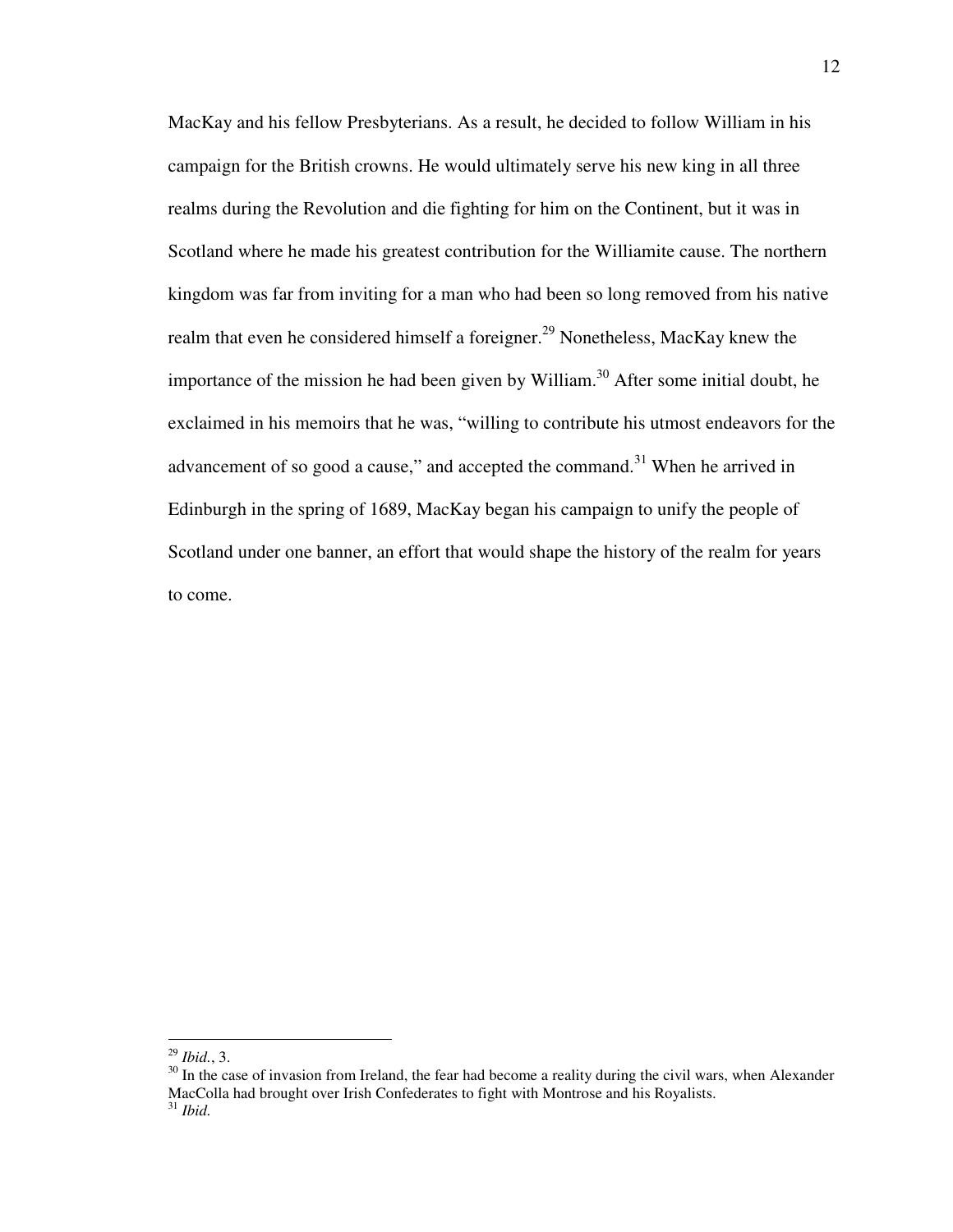## **Chapter I:**

## **The Origins of the Conflict**

### **The Road to Revolution in Scotland**

The Battle of Dunkeld was a pivotal moment in the brutal civil conflict remembered in Scotland as the Highland War. From 1689 to 1692, the Scots fought each other in the name of the two claimants to the kingdom's throne, James VII  $\&$  II, and his son-in-law and nephew, Prince William of Orange, the recently crowned William III of England. This struggle was part of a larger conflict for control of the kingdoms of the British Isles, and, in a broader perspective, control of the balance of power in the wars against Louis XIV of France and his Catholic absolutism on the Continent.

Posterity has remembered this series of events as it occurred in England as "The Glorious Revolution." With little loss of life, England was transformed. Without the terror and violence that had plagued the kingdom during the three civil wars fifty years earlier or the political chaos of the Interregnum and Restoration, Parliamentary control over the crown was ensured, the Protestant succession was secured and the royal subjects immunized from arbitrary rule. But England was not the only kingdom for which James and William were fighting, and the experience there was far different than what unfolded in the other two.

The story of the Glorious Revolution in Ireland, an event remembered there as "the War of Two Kings," has taken a central place in popular history and culture. It was another chapter of the bitter confessional strife that had been plaguing the island since the first Protestants arrived. The war severely weakened the Catholic position there, at a cost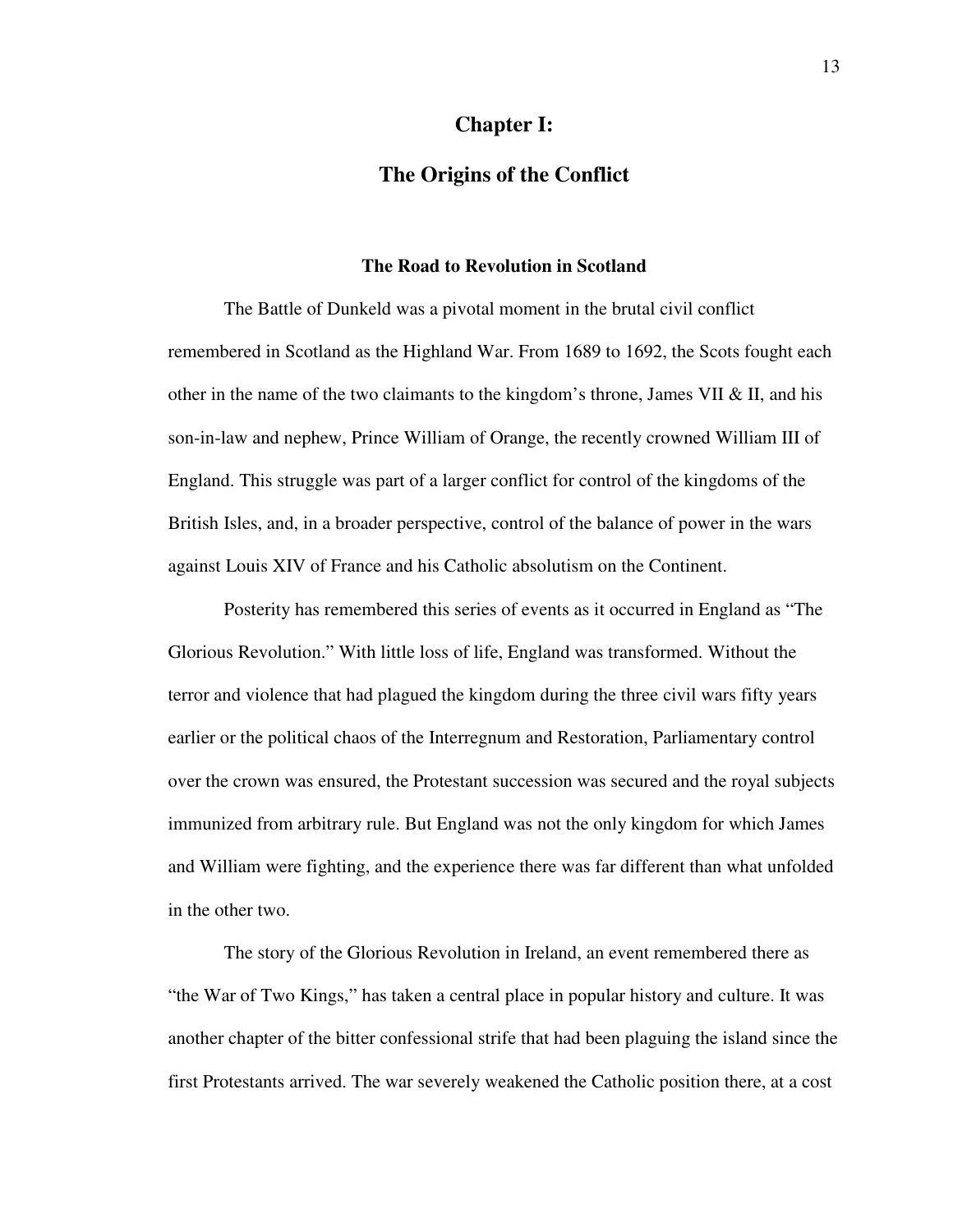that was far from "glorious," and would spark continual sectarian violence that lasted through the twentieth century, and in some aspects, to the present day. For the Protestants, their triumph is commemorated to this day, when many wear their finest shades of orange on July the twelfth and remember the Boyne.

The Highland War, the military campaign for control of the Scottish throne, was an entirely different matter. With all the bloodshed and suffering that came with the war and the economic hardships that followed, it too was far from the "glorious" event that occurred in England. But unlike in Ireland, the battle lines in the former were drawn strictly along religious lines. In the Scottish context, religion was only one of the factors that drew the Scots to their respective camps. Nonetheless, the Highland War and the greater Glorious Revolution in Scotland was an integral part in William's campaign for the British throne and was where his claim came most disastrously close to defeat. What made the revolutionary experience in Scotland different from the simultaneous events in England and Ireland was the unique political, socioeconomic and religious situations within the realm. By better understanding the Scottish context we will able to gain a better appreciation for not only the struggle for the northern kingdom, but William's attempts for all the British crowns and the broader significance of the Glorious Revolution.

In his book, *The Jacobite Risings in Britain 1689-1746*, Bruce Lenman argues

that:

l

Ultimately events in England were the determinants of what happened in Ireland and Scotland. The Glorious Revolution was made in England…In Scotland, there was indeed a distinct political upheaval comparable to the English one, but it only occurred because James lost control of England.<sup>1</sup>

<sup>&</sup>lt;sup>1</sup> Bruce Lenman, *The Jacobite Risings in Britain 1689-1746* (London: Eyre Metheun, 1980), 32.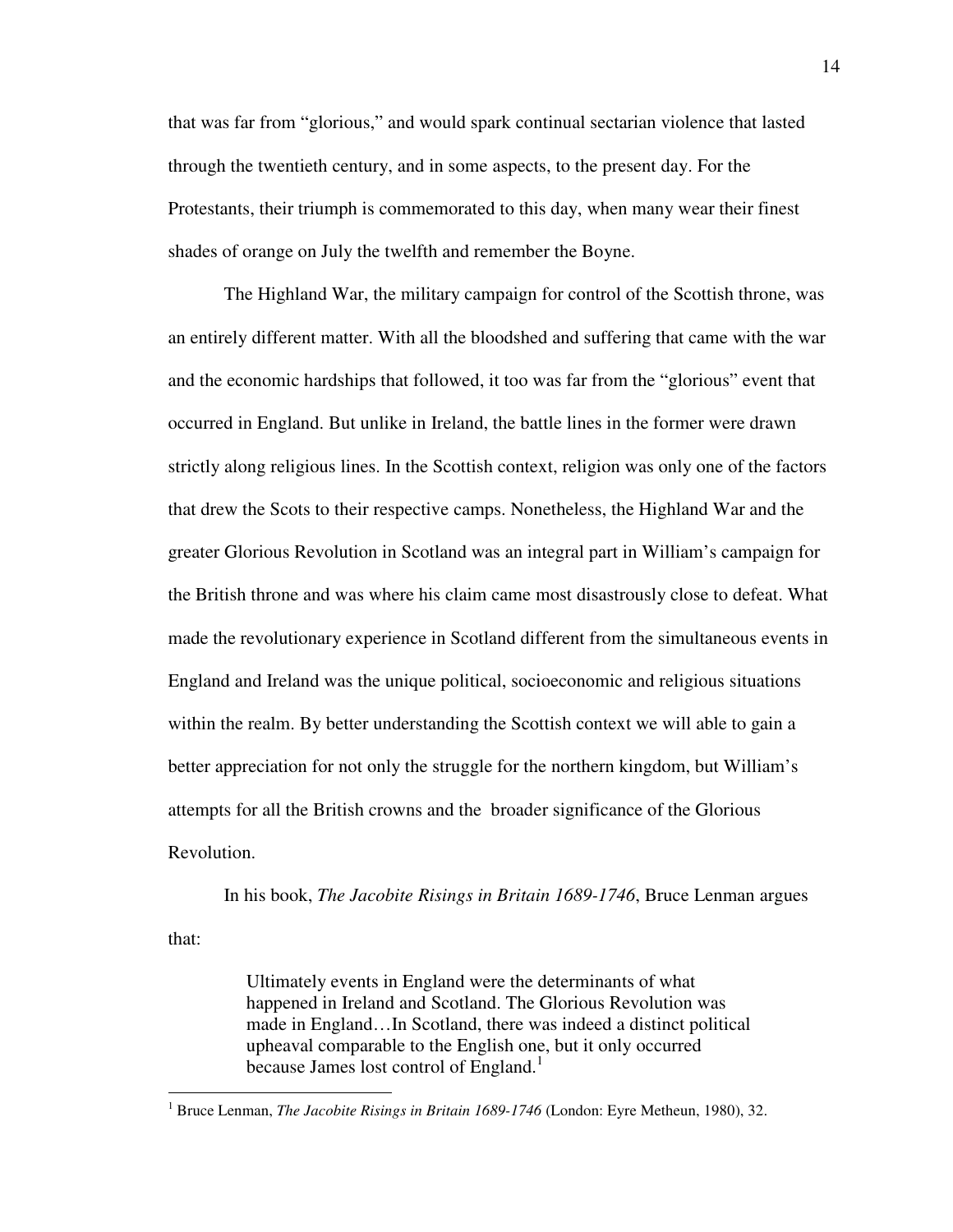In his assertion that James's flight from the throne in London set in motion the conflict in the northern kingdom, Lenman is certainly correct, but there was far from simply "political upheaval comparable to the English one." The Highland War and William's taking of the Scottish throne was yet another chapter in a narrative of continual conflict that had been plaguing Scotland for centuries. Throughout the seventeenth century, starting with the First Bishops' War of 1639, it seem as though each new struggle seemed to be more devastating than the last. The terrifying campaigns of the Covenanter-turned Royalist James Graham, 1<sup>st</sup> Marquess of Montrose in the 1640s were far from forgotten, as was the traumatic "pacification" of the kingdom by General George Monck during the years of the Interregnum.<sup>2</sup>

What made Scotland so volatile was a combination of rivalries and divisions unparalleled in the other kingdoms: denominational differences, regional rivalries and family feuds. The population was divided into multiple factions that oftentimes caused Scotsmen to have rather conflicted loyalties. These conflicted loyalties and the memories of the dominion's violent past were what drove the kings' subjects to choose their respective sides at the start of the conflict and created a distinctly Scottish experience of the Glorious Revolution that had all the bloodshed of the campaign in Ireland but, like the Revolutionary episode in England, was far more than another theater in the war between Catholics and Protestants.

<sup>2</sup> John L. Roberts, *Clan, King and Covenant: History of the Highland Clans from the Civil War to the Glencoe Massacre* (Edinburgh: Edinburgh University Press, 2000), 123.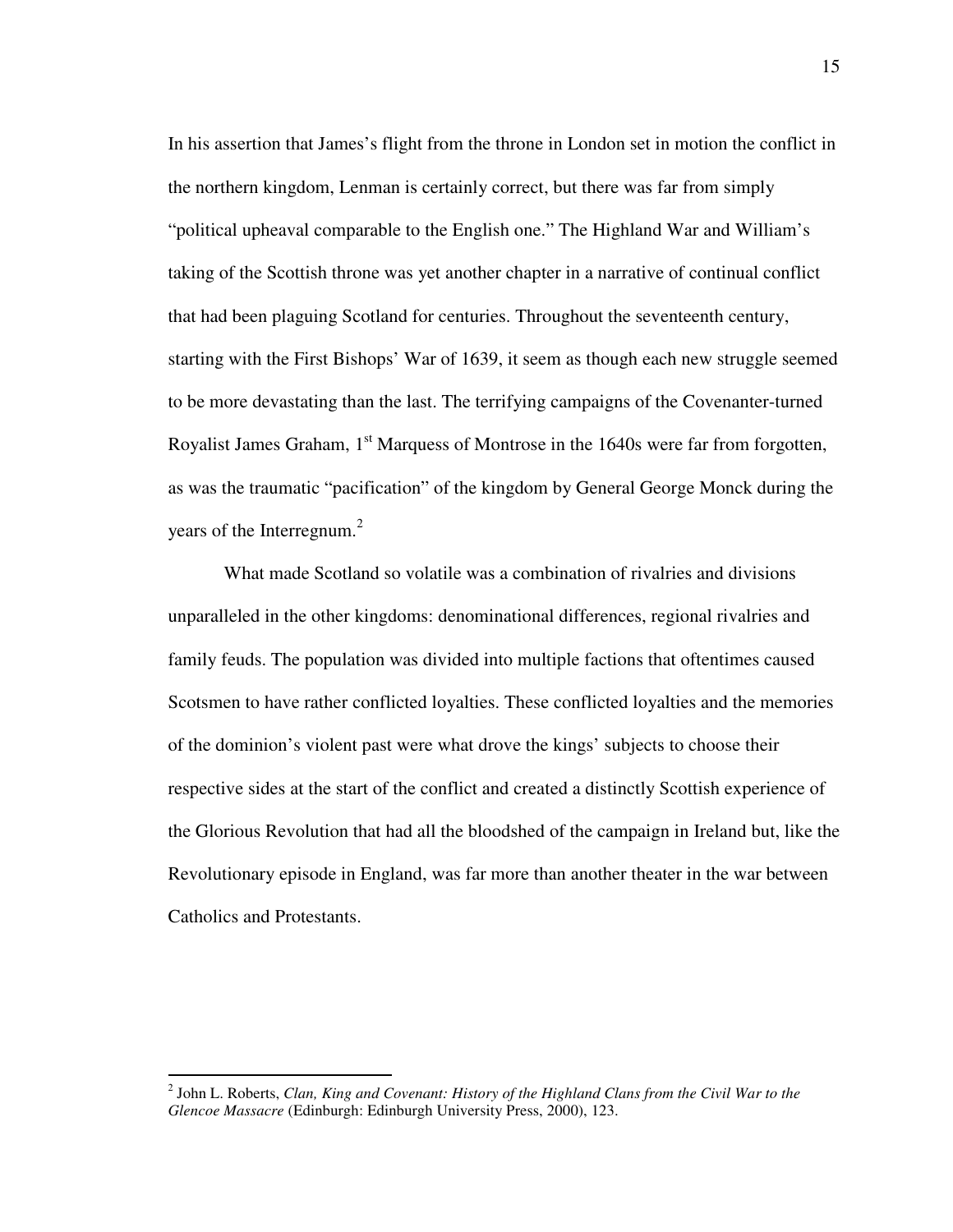## **The Protestant Church Divided**

One of the greatest of these divisions, as clearly displayed in the preceding account of the battle at Dunkeld, was along the doctrinal lines as the Protestant denominations in the realm fought to define Scottish Protestantism. The northern kingdom, wrote General MacKay in his memoirs, had "a church divided into two more irreconcilable factions though both calling themselves Protestants."<sup>3</sup> At the center of the religious spectrum in Scotland were the moderate Presbyterians. These were followers of John Knox who believed that a properly reformed church could exist alongside a monarchy and secular government. Their National Covenant of 1638 joined the Parliament and the General Assembly of the Church of Scotland in a pact with God, for which those who signed swore to defend. It was this faction that had opposed Charles and the Episcopalian Church the next two years and, in 1643, allied themselves with the English Parliamentarians in the signing of the Solemn League and Covenant of 1643, as they had effectively taken over the governance of Scotland. Though Charles had signed the Covenant and formed an alliance with the Presbyterians at the time of the Third Civil War, the sovereign chose to support the Episcopal Church, souring his relationship with the Kirk. In the years before the Restoration, however, some Presbyterians began to think that a reformed church could not exist within the constraints of a monarchy (especially when the monarch refused to accept the Covenant) and a secular governing body. These groups, like the Cameronians, were considered rather "fanatick " by both the moderate

<sup>3</sup> Hugh MacKay, *Memoirs of the war carried on in Scotland and Ireland*, ed. J.N. Hog et. al. (Edinburgh: Bannatyne Club, 1833), 76.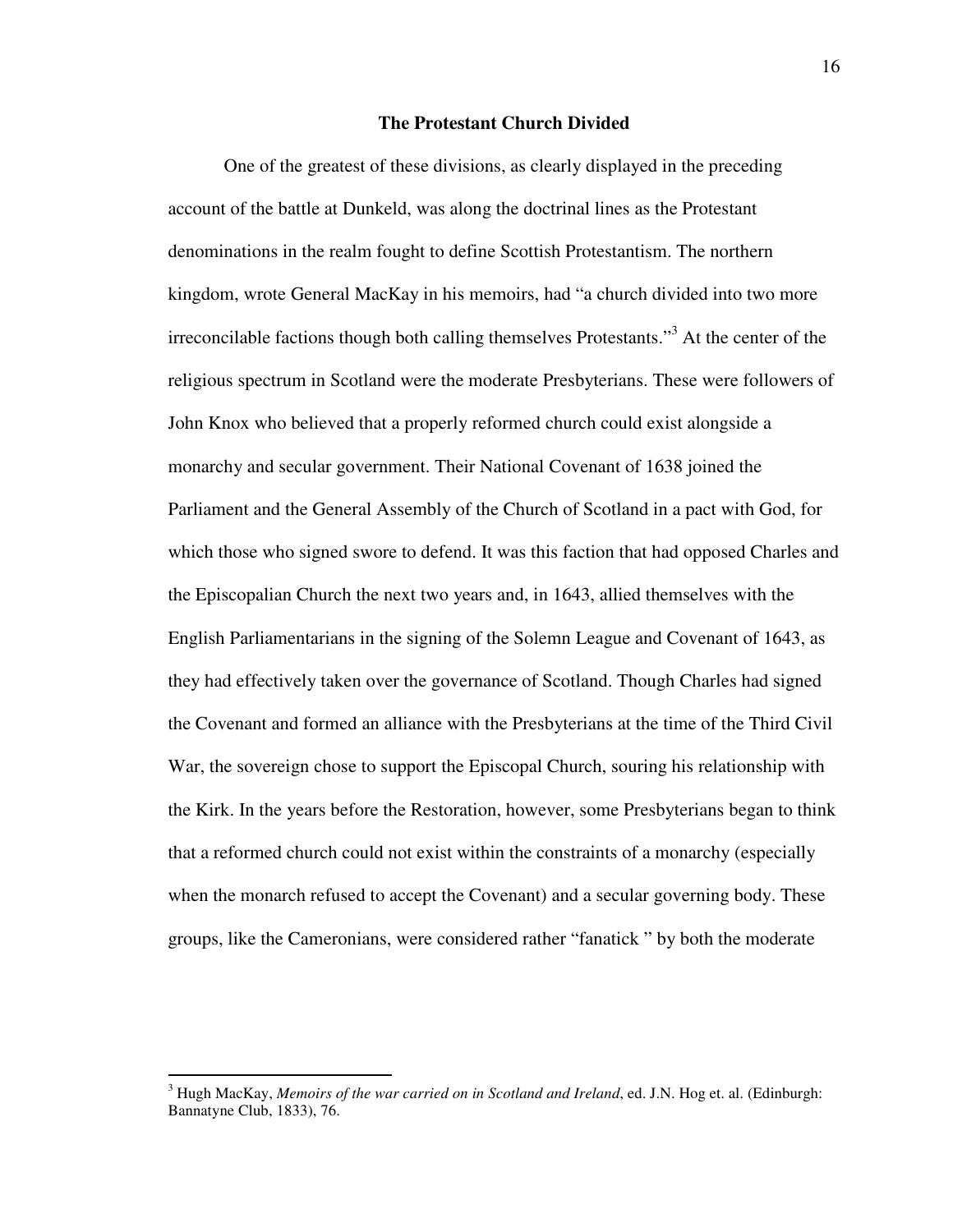Presbyterians and the Episcopalians and were thought to be a considerable threat to peace and stability.<sup>4</sup>

The Episcopalian's influence had been growing in the kingdom over the century leading up to the Revolution. Firmly committed to the Protestant cause, they appreciated the stability and security brought about by a hierarchical church structure and a strong monarch. The Episcopalians frequently looked to England and the realms' shared monarch for support, even when he exercised no real power in Scotland (as was the case of Charles I during the civil wars). At the Restoration, Charles II unleashed a wave against the dissenting Parliamentarians and the Episcopacy became the state church for Scotland. They quickly gained control of the government and began the violent persecutions described previously. This sectarian violence would vary in intensity through the years leading up to James's flight from the throne, only to be unleashed at full force with the start of the Highland War.

The rise in prominence and power of the Episcopal Church in Scotland firmly planted the support of those people in James's camp when the war began. Though he had lost the favor of his Anglican allies in England, for Scottish Episcopalians, James's Catholic tendencies offered a much more palatable religious structure for the kingdom than was offered by the Presbyterians. Even though the Episcopalians and more moderate Presbyterians could enter into political alliances on occasion, their ideas on Church governance (and a general contempt on the part of the latter) always separated the denominations when it came to their view on Catholicism. James made efforts, as he had in England, to appease Episcopalians, Catholics, and to a certain extent, moderate

<u>.</u>

<sup>4</sup> Colin Lindsay, Earl of Balcarres, *An account of the affairs of Scotland, relating to the revolution of 1688. As sent to the late King James II. When in France. By the Rt. Hon. The Earl Balcarras.* Editor Unknown. 2<sup>nd</sup> ed. (Edinburgh: W. Ruddiman jun. and Company, 1754), 2.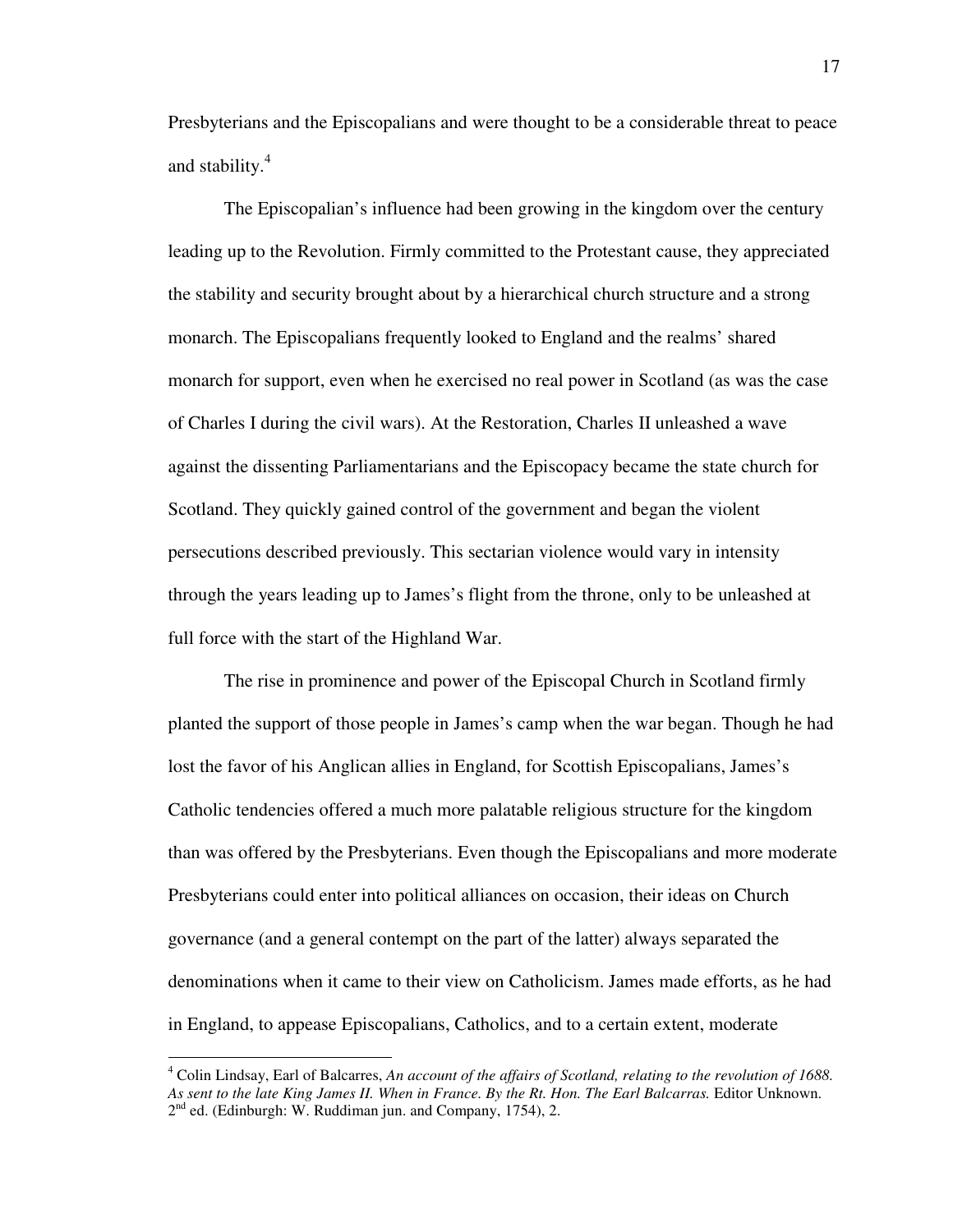Presbyterians (the radicals being exempted), while under Presbyterian rule before the Restoration, toleration was non-existent for anyone who did not agree with the ideals of the Covenant

The serious persecution of the radical Presbyterians occurred during the reign of Charles II, when his brother, then Duke of York, ruled in his absence. Though the ruthless killing for the extreme dissenters subsided when James ascended to the British thrones, the religious environment during his rule was far from static. With the Declaration of Indulgence in 1687, the king granted religious toleration to both Presbyterians and Catholics in his realms. In practice, however, the toleration was aimed more at Catholics than Presbyterians and did nothing for the more radical sects of the latter.<sup>5</sup> After some of the leading government officials converted to the religion of their king, the Presbyterians began to question James's intensions. Fearful of James's future plans, the radical Presbyterian leaders, including many exiles who were yearning to regain control of the Church, began to reorganize, forcibly remove local Episcopalian ministers and make contingencies for the defense of the Lowlands.<sup>6</sup> With the Episcopacy reeling from the flight of its monarch and protector, and James's troops overextended and lacking serious high command, the Revolution gave the radical Presbyterians, as well the growing number of disaffected moderates, the chance to strike back. The moderates had been willing to bend to the king's wishes at first, so as not to suffer from religious repression, but as James continued to increase his support of the Catholic and Episcopalian interests, in Scotland and the other kingdoms, the two Presbyterian camps grew closer together. So united was this resistance to James, that Balcarres, who felt his

<sup>5</sup>Roberts, *Clan, King, and Covenant,* 169-71.

<sup>6</sup> *Ibid.,* 171-2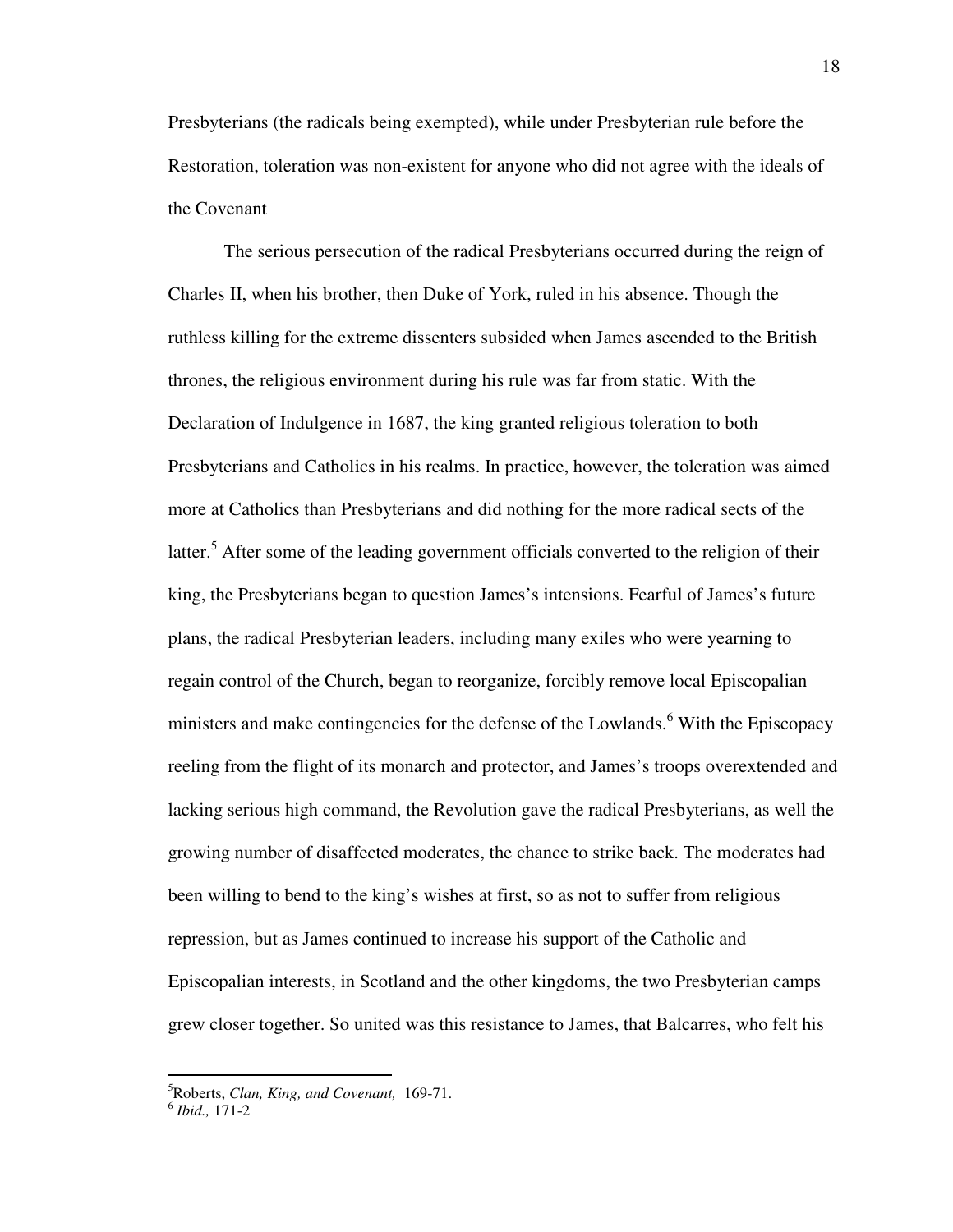deposed monarch need to be informed of the happenings in his kingdoms, remarked, that the "Presbyterians [declared] entirely against" him.<sup>7</sup>

It seems odd that with all the conflict along the confessional line on the Continent and in Ireland over the seventeenth century, that Protestants in Scotland were willing to fight each other so frequently. This situation was equally puzzling to some of the key players in the conflict. General MacKay, himself a moderate Presbyterian, wrote to the Secretary of State for Scotland, the Earl of Melville, that he saw, "no essential difference betwixt Presbiterianisme [*sic*] and Episcopacy."<sup>8</sup> What MacKay failed to recognize was that the fighting between Presbyterians and Episcopalians was not for the eradication of one denomination, like the religious fighting on the Continent and Ireland was, but over the control of the state church, and indirectly, the government of the kingdom and its relationship to the monarch. Both denominations wanted to mold the Church to better fit with its ideal. With the Church so closely tied to the state, despite the best efforts of the radicals, both groups sought to influence the king and Parliament for their support gain indirect control over the government. Both Protestant groups were willing to use violence, a common political tool of the time, to coerce the other to achieve their desired ends.

The religious divide and the struggle for control of Scotland's state church was arguably the key point of contention that generated the realm's bloody conflicts of the seventeenth century. The Protestant conflict was not an exclusive source of tension, however, as it frequently mapped itself onto other sources of division, like the kingdom's great regional rivalry. In almost all aspects, the Highlands and Lowlands were markedly

<sup>7</sup> Balcarres, 20.

<sup>&</sup>lt;sup>8</sup> "General Hugh MacKay to the Earl of Melville," Edinburgh, 12 October 1689, in Hugh MacKay, *Memoirs of the war carried on in Scotland and Ireland*, 288.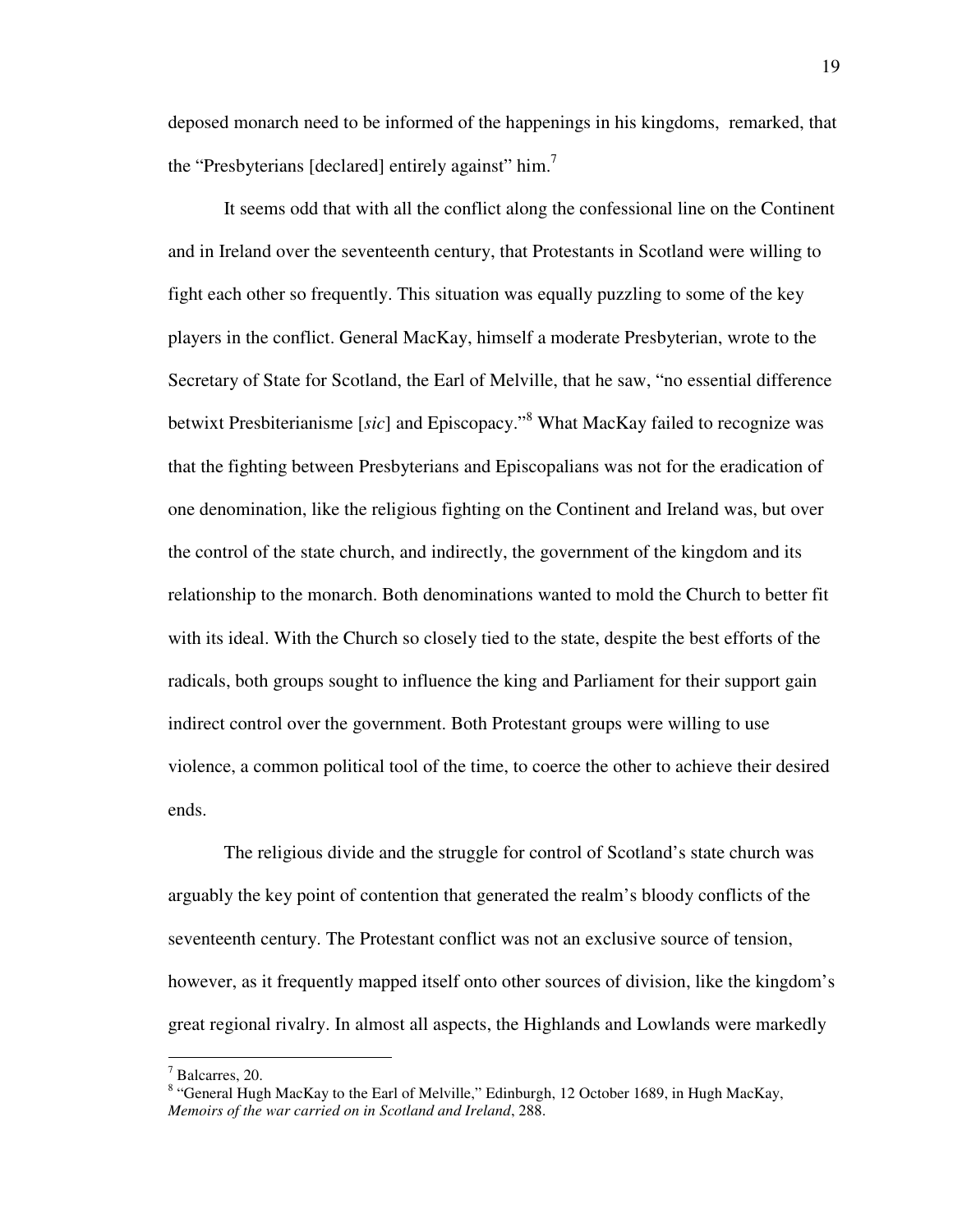different. This provided more reason for conflict, especially as each region was the stronghold of one of the competing Protestant denominations. In Ireland, the small Protestant minority was centered in the northeast of the island, but lived alongside a considerable population of Catholics. In England the members of the various religious denominations usually lived in rather heterogeneous populations. In Scotland, however, the denominational divide was clearly defined. The Highland Line, which divides the kingdom on a Northeast-Southwest axis, serves as a line of demarcation geographically, economically and religiously.<sup>9</sup>

The Highlands had been a hotbed of fervent Episcopalians since James VI and I first began reinstating the Episcopacy in 1587 in an effort to reassert his control over the Church and over the Highland Chieftains who had been living above royal authority.<sup>10</sup> By reinforcing hierarchical control over the religion and politics of the North (where Presbyterianism was weak), James was able to quickly create a core of loyal supporters bound to the Church as he saw it. $^{11}$  The Lowlands, in contrast, served as the home for a predominately Presbyterian community, with the notable exceptions of the university centers of St. Andrews and Edinburgh. This concentration of coreligionists allowed for rapid spread of information within the various parishes and congregations. This could help secure the allegiances of subjects in a particular region and allowed to the population to be mobilized quickly in case of war. These denominational differences were only one of the many sources of confrontation that played into the narrative of Scotland's Glorious Revolution. In some cases, one set of factions helped intensify another, as was the case with religious and regional rivalries.

<sup>9</sup> Neil Davidson, *Discovering the Scottish Revolution* (London; Sterling, Virginia: Pluto Press, 2003.), 58. <sup>10</sup> Roberts, *Clan, King, and Covenant,* 3.

<sup>&</sup>lt;sup>11</sup> Pauline Croft, *King James* (Basingstoke, Hampshire; New York: Palgrave MacMillan, 2003), 17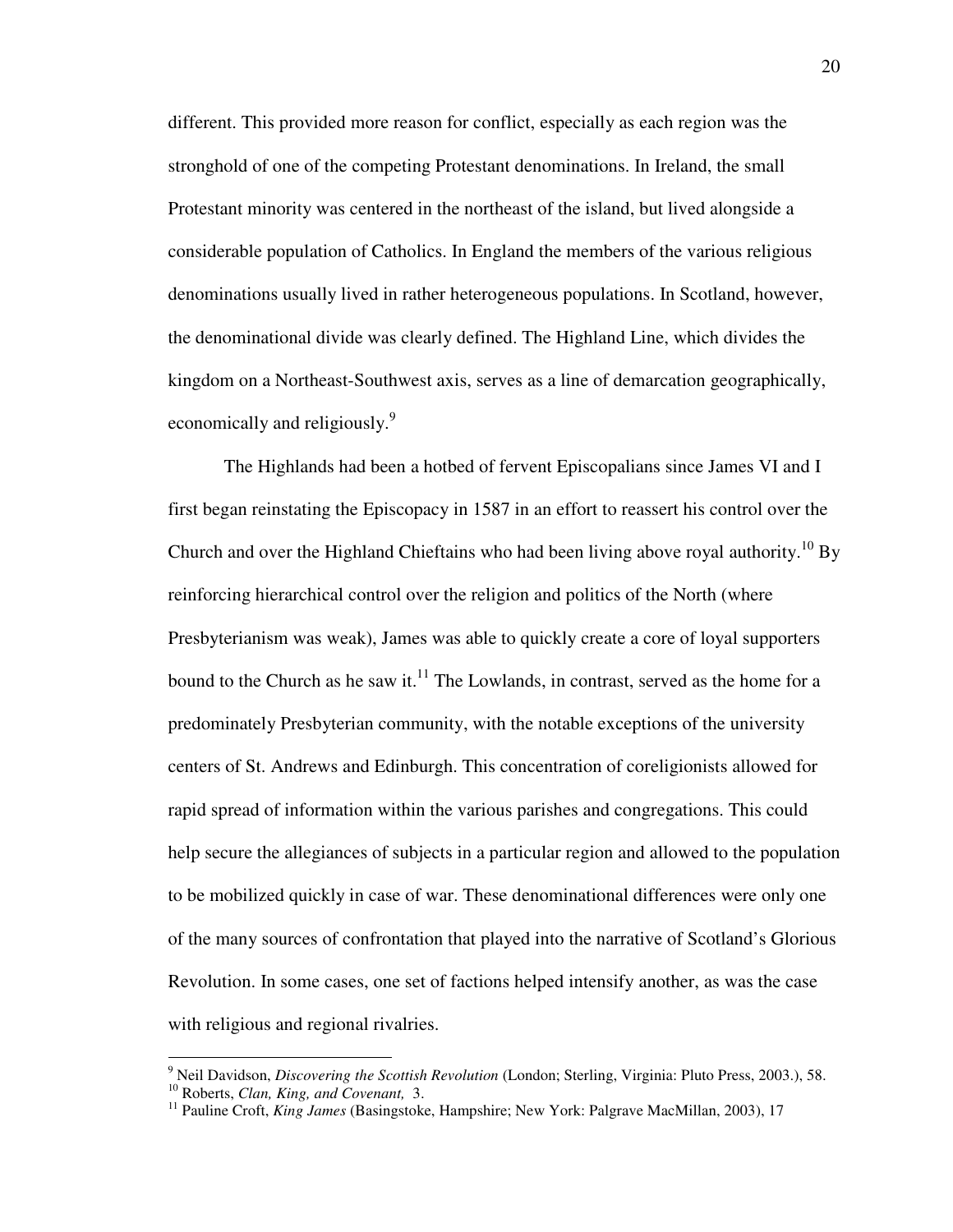#### **The Lowland-Highland Divide**

As opposed to the wars in the other kingdoms, the clear geographic divide between the religious groups involved in the fighting created a virtual "no man's land" between the two groups where much of the fighting occurred. In the case of the Glorious Revolution, while the military campaigns in Ireland occurred in nearly all the regions of the island, the fighting in Scotland in Scotland occurred almost exclusively in Perthshire (situated between the Lowlands and Highlands), which saved much of the rest of the realm from the hardships that came along with campaigning armies.

Denominational differences were not the only characteristics that separated the people of the Highlands from their fellow subjects in the Lowlands. As the names of their regions might suggest, the two areas differed geographically. The Lowlands contained areas of large pastures, rolling hills and heather heaths, burgeoning urban centers and, in general appearance, was quite similar to the north of England. The people, who were largely feudal farmers, shepherds or cattle herders, differed little from their cousins across the border. English, the official language of both the Scottish Reformation and government, was the language of the Lowlanders.<sup>12</sup> Their shared language was useful tool when they looked south for trading opportunities. Though the Englishmen with whom the Lowlanders conducted their business were usually Anglican, unlike their Scottish Episcopal brethren, these High Church Protestants presented no threat to the control and stability of Scotland's government. Besides, with a similar language, way of life and economic pursuits, the Lowlanders had more in common with the English across the Border then they did with their fellow Scots in the Highlands. This is probably best

<sup>&</sup>lt;sup>12</sup> Allan Massie, "Scottish, English and British Culture," in *Scotland and the Union (Home Papers on Public Policy 2, no. 2)*, ed. Patrick S. Hedge (Edinburgh: Edinburgh University Press, 1994), 112;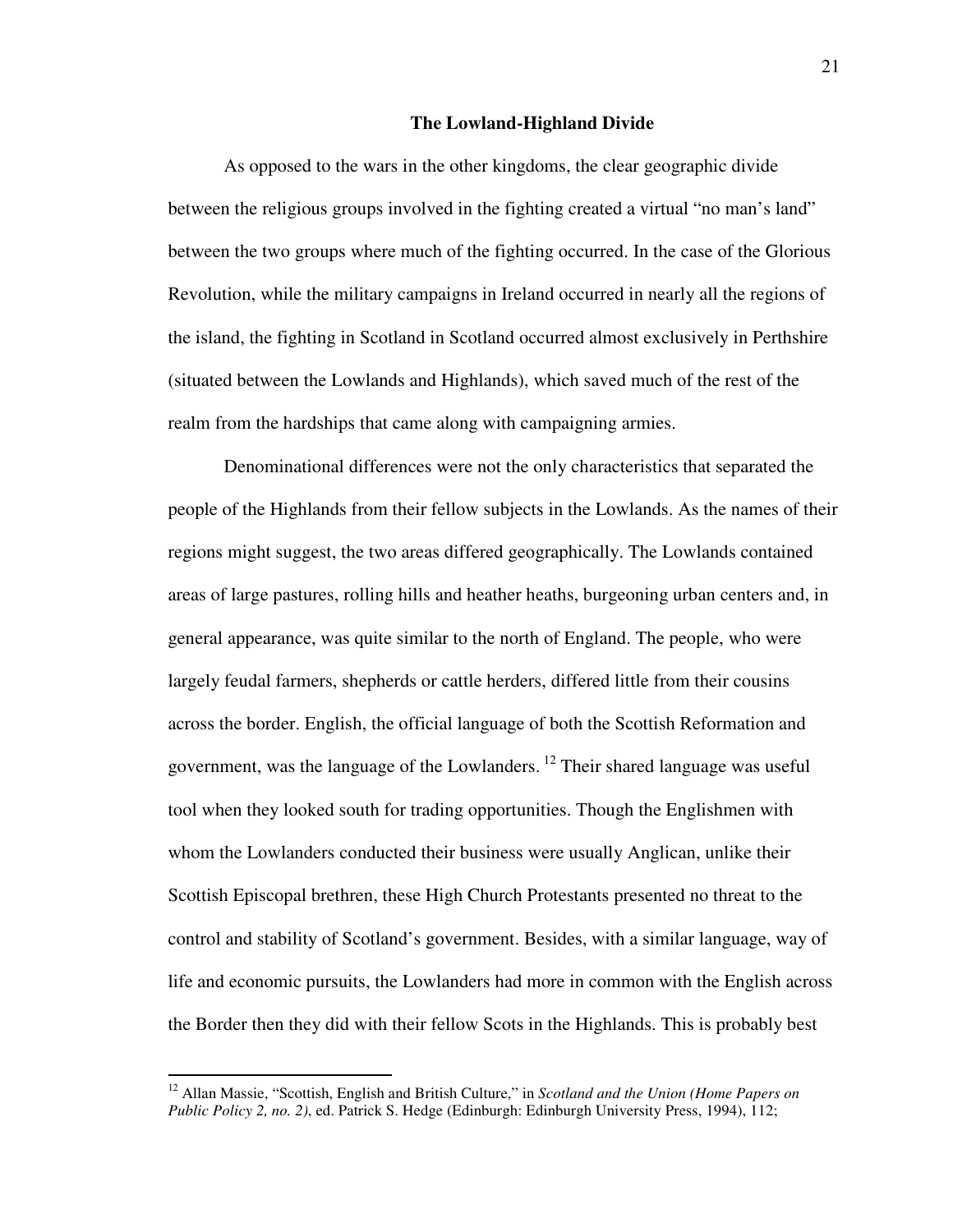exemplified by the large number of Lowland Scots who enlisted in England's army in the years before the Revolution. With the enticements of better pay and more active service, at the time of the Revolution, more Scots served in the English army than that of their own kingdom.<sup>13</sup> The rise in usage of English as the primary language in the northern kingdom and the impact it had on Scottish life, especially in the Lowlands, was slowly drawing the two realms together before 1688 and would help to make an easy transition when the Union came about in 1707.

Even with increasing economic opportunity and social interaction across the border, life in the Lowlands was hard. The region's position between the two kingdoms made it susceptible to incursions by large armies, both Scottish and English, whenever the two countries were at war throughout the sixteenth and seventeenth centuries. When the land was not being occupied and the crops pillaged by invading armies, Lowlanders lived in constant fear of cattle and horse raids. Up until the start of the seventeenth century, the greatest threat of these came from the infamous "Border Reivers," bandits who terrorized the people on both sides of the Tweed. In the decades leading up to Revolution, however, the threat primarily came from the Highlanders to the North. Whether forming part of a military expedition (like the "Highland Host" sent against the Cameronians during the Covenanter Wars) or conducting the expedition on their own, the Highlanders had a reputation for terrorizing and stealing from their fellow Scots that did nothing to ease the animosity between the peoples of the Lowlands and Highlands.

Compared to the Lowlands, the Highlands seemed like an entirely different country. MacKay noted that the "country was full of mountains, bogs, woods, and

l

 $13$  Davidson, 120.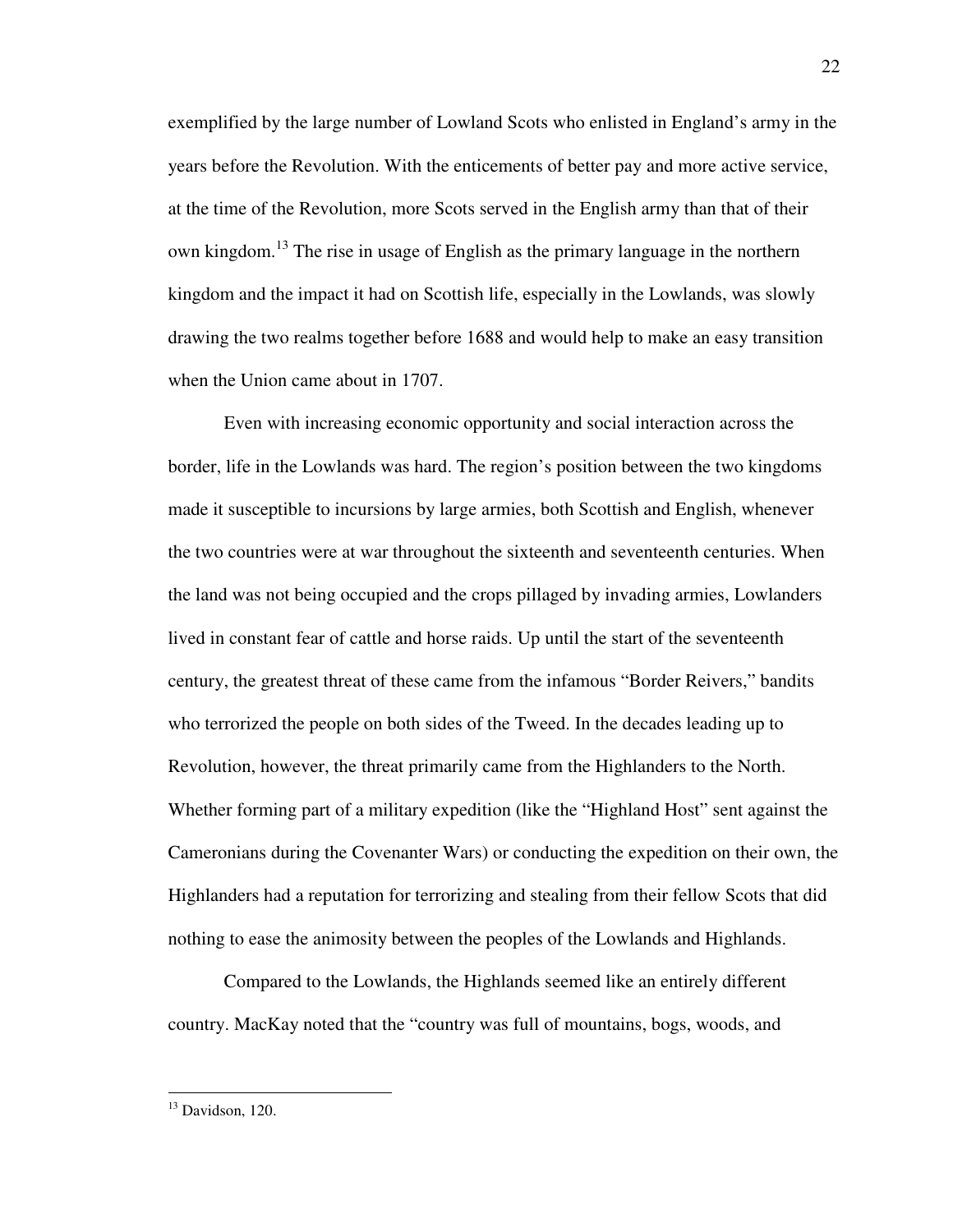difficult passes with inaccessible retiring places."<sup>14</sup> Many who lived outside the Highlands shared MacKay's view of the region as a wild, foreboding place. An anonymous, anti-Jacobite pamphlet on the Highlands and its people written after the Revolution, described the land as "Poor and Mountainous, Barren and Unhospitable."<sup>15</sup> Accounts of the war told of how unforgiving the geography of the North was to campaigning armies. Macaulay, in his surprisingly detailed account of the military operations during the Revolution in Scotland, added to this imagery when he wrote of the challenges facing MacKay and his Williamite forces:

> It was difficult in such a country to track the enemy. It was impossible to drive him at bay. For an invading army was not to be found in the wilderness of heath and shingle; nor could supplies for many day be transported far over quaking bogs and up precipitous ascents  $16$

The crags and rocky slopes were places where, as MacKay put it, "no wagons or carts could possibly follow."<sup>17</sup> Compared to the rolling hills of the Lowlands or the lush, green glens in Ireland, the Highlands were unforgiving, to both soldier and civilian alike, and did not provide much economic opportunity for the people who lived there. Some farming did occur, but with rough ground and bad weather, it was difficult. Many kept herd of sheep and cattle, another challenging livelihood in such unforgiving topography, which led to the aforementioned livestock raids, both in the Lowlands and against other Highlanders. With its rugged terrain, harsh climate, scattered settlements and little economic opportunity the Highlands were, as historian Andrew Scott describes, "a harsh

<sup>14</sup> Hugh MacKay, *Memoirs of the war carried on in Scotland and Ireland*, 41.

<sup>15</sup> *An historical account of the Highlanders describing their country, division into clans, manner of living andfighting, their habitat, arms, and government under their lairds, &c Set forth in a view of the Rebellion in Scotland, with some enquiries, What have we to fear from them? And. What is the properest Method to take with them?* (Dublin: Unknown Publisher, Reprinted 1715), 28.

<sup>&</sup>lt;sup>16</sup> Macauley, 302.

<sup>17</sup> Hugh MacKay, *Memoirs of the war carried on in Scotland and Ireland*, 40.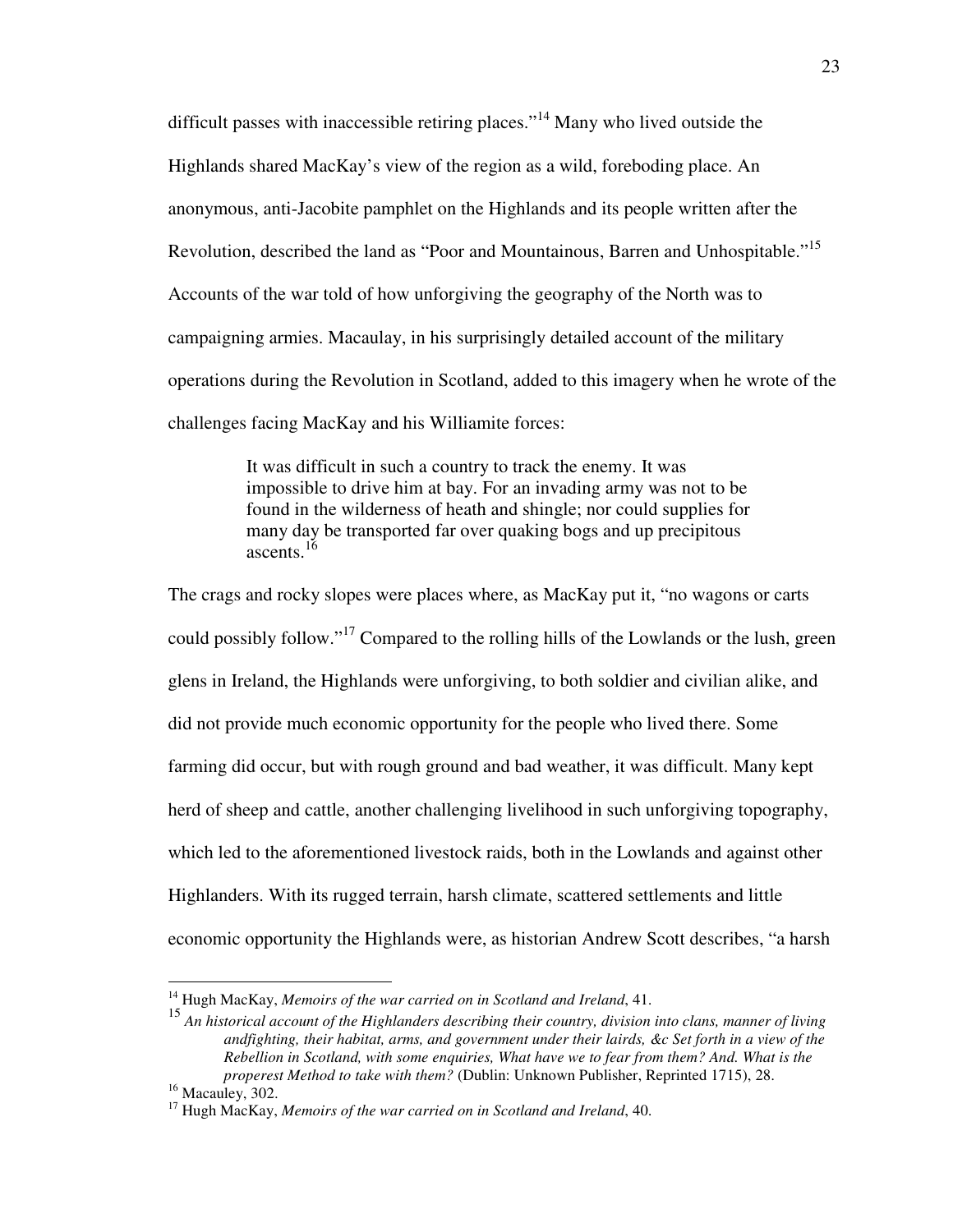and Spartan place."<sup>18</sup> The majority of the realm's poverty existed in the Highlands, but it was not just the rugged terrain of that made this area different. Though the craggy mountains, cliffs and rocky heaths may have been alien to the Lowlanders and English, the people who inhabited the Highlands were more so. This combination of unforgiving geography and intimidating people would prove to be the greatest challenge facing the Williamites in their attempt to gain control of the kingdom.

## **The Highlanders and Their Way of Life**

 The Highlanders were, as a contemporary pamphlet noted, "strong, large, made hardy and rugged, rather desperate than bold, and rather ferocious than courageous."<sup>19</sup> That desperation and ferocity were probably to compensate for their obsolete equipment, as many, like their Caledonian and Pictish ancestors centuries before, wielded swords, axes, and leather-covered shields, called *targes*, into battle. Thought they would be at a technological disadvantage against their Lowland and English foe, their backward fighting style and imposing physical appearance had certain tactical advantages. In battle the Highlanders' weapons, as historian James Hill notes, "allowed [them] to make use of their quickness and agility against an enemy who was increasingly burdened by the weight of more modern and complex weapons and accoutrements... [Their strength] lay in their primitive offensive tactics."<sup>20</sup> As we shall see, the Highlanders were able to use their old-fashioned tactics and weaponry to their advantage at Killiecrankie, but in the crowded streets of Dunkeld and later, and more famously, on Culloden Moor, the clansmen would be defeated by the power of modern military technology.

<u>.</u>

<sup>18</sup> Andrew Murray Scott, *Bonnie Dundee* (Edinburgh: John Donald Publishers, 1989), 2.

<sup>19</sup> *An historical account of the Highlanders…*, 21.

<sup>20</sup> James Michael Hill, *Celtic Warfare, 1595-1763* (Edinburgh, John Donald Publishers, 1986), 65-66.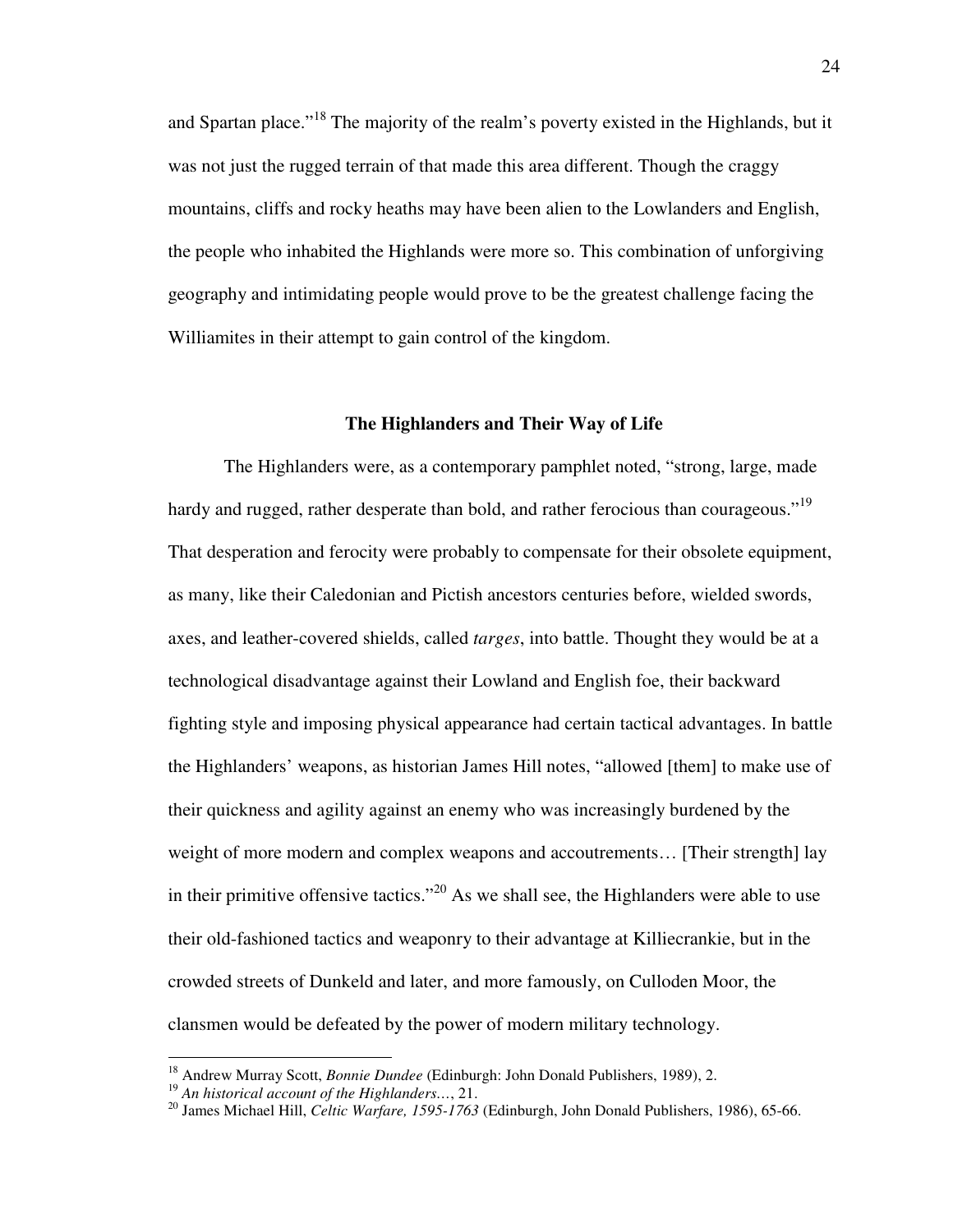While the Highlands practiced an archaic form of warfare, they also lived within an age-old social system as well. During this time period, many in the Lowlands and even in England lived in feudal communities. In the Highlands, the communities were organized in a structure that even predated one's connection to a lord: the clan. As historian Neil Davidson explains:

> During the seventeenth century Scotland was widely considered to be one of the few remaining areas in Europe where groups descended from a common ancestor, distinguished by a common name, and united with a common territory under the patriarchal authority of the chief could still be found. $^{21}$

Amidst the uninviting mountains and moors of the Highlands, the central government exercised no control over the people. As one anti-Jacobite pamphleteer described the Highlanders as a sort of natural absolutists, writing that they, "rude and barbarous… [and that] the Common people have no Laws of Government but the absolute Will of their Chief."<sup>22</sup> Where local lords and magistrates might have a say in community affairs in England and the Lowlands, the clan chieftain ruled on his own accord in what was a virtual mini-kingdom. This system of social organization was a far cry from the semirepublican religious and political order of the Presbyterian Lowlanders.

Scotland had a Parliament, but it was a Lowland phenomenon. The ruling government in Edinburgh had little power over the clans of the North. In their domains, the word of the chieftain was law. He controlled economic production, trade, local politics and even marriages. Some of the higher-status members of the clan could hold their own, as the pamphlet calls them, "tenants and vassals," in the end, everyone within the clan answered to the chieftain, whether they be his closest relatives and his most

 $^{21}$  Davidson, 53.

<sup>22</sup> *An historical account of the Highlanders*…, 12.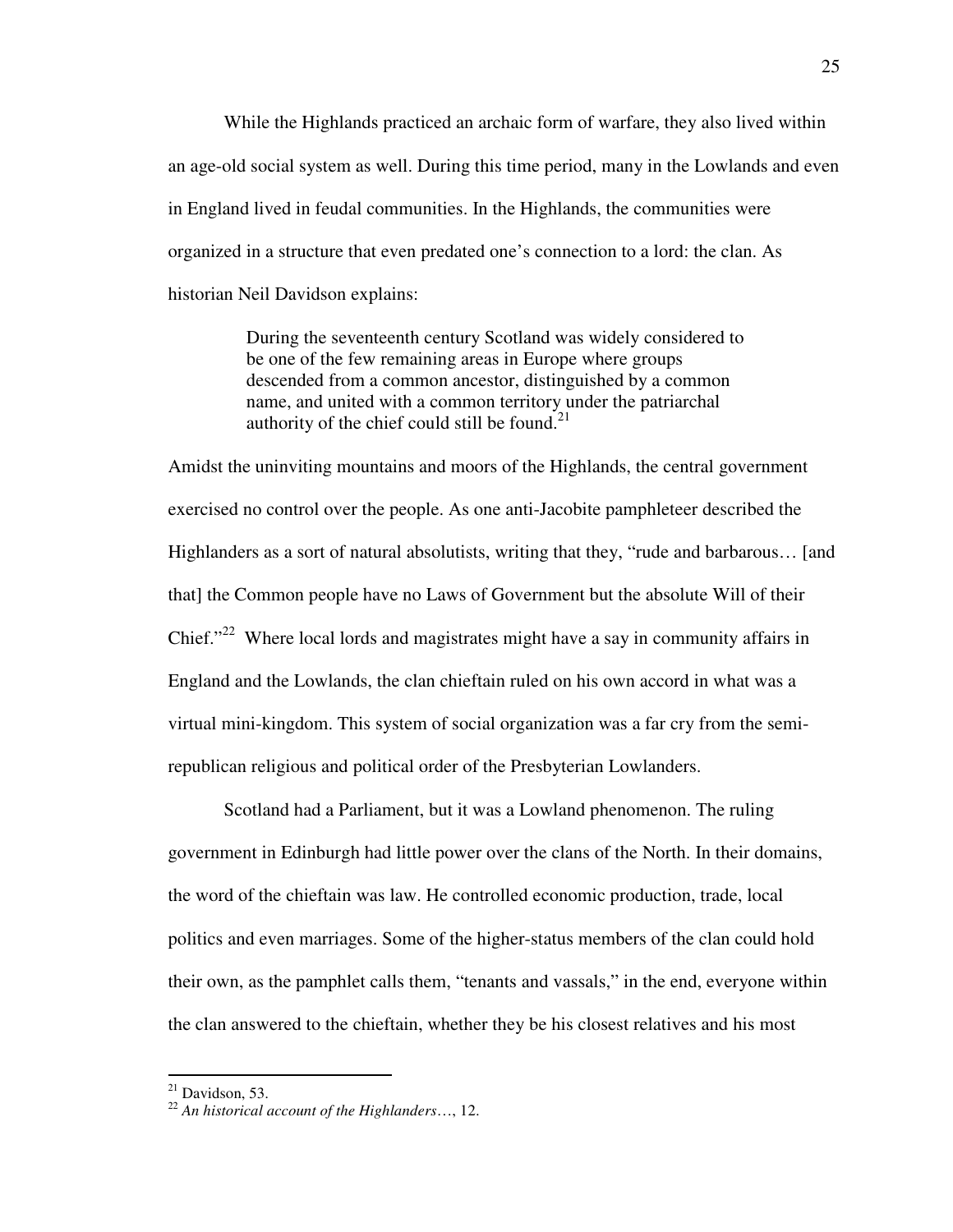trusted counselors, or distant, peasant relatives, who worked tirelessly in the boggy fields. When the monarch needed to influence affairs in his northern realm, he would look to the chieftains, not his parliament, to see that his wishes were carried out. Even when clans grew too large and broke off into smaller sects, homage and obedience were often given to the senior chieftain of the group, even if it meant a clan putting itself in jeopardy. In 1689, the members of Clan MacKay found themselves surrounded by rival, Jacobite clans along the northern coast of Scotland and, thus, decided to stay out of the fighting in order to protect their families and land. However, as soon as news came that the General MacKay, the eldest surviving (and long absent) son of the clan chieftain, had been chose to act as William's commander-in-chief in the realm, the clan decided to fully support William and sent a party of Highlanders to join the army of their kinsman.<sup>23</sup>

 The members of a clan were expected to follow the wishes and orders of the chieftain, even if it meant their death. In return, the clansmen expected the chieftain and the other upper-class members of the clan, whom Stuart Reid refers to as, "warrior aristocracy," to provide order and protection for the community and to lead the clan's men boldly into the thick of battle.<sup>24</sup> As Hill explains, nothing mattered more to the Highlanders and their military culture than "pride and honour."<sup>25</sup> Above all, the honor of the clan was reflected upon all of its members, but most importantly, its leader. All were mindful to not commit any acts that would taint the family name. This unfailing sense of allegiance to chieftain and kin was a key pillar in Highland ideology and would be one of the toughest challenges the faced MacKay and other Williamite leaders a they tried to

<sup>23</sup> Trevor Royle, *The King's Own Scottish Borderers: A Concise History* (Edinburgh, Mainstream Publishing, 2008), 15 ; Roberts, *Clan, King, and Covenant,* 183.

<sup>24</sup> Reid, *I Met the Devil…*, 30.

 $^{25}$  Hill, 66.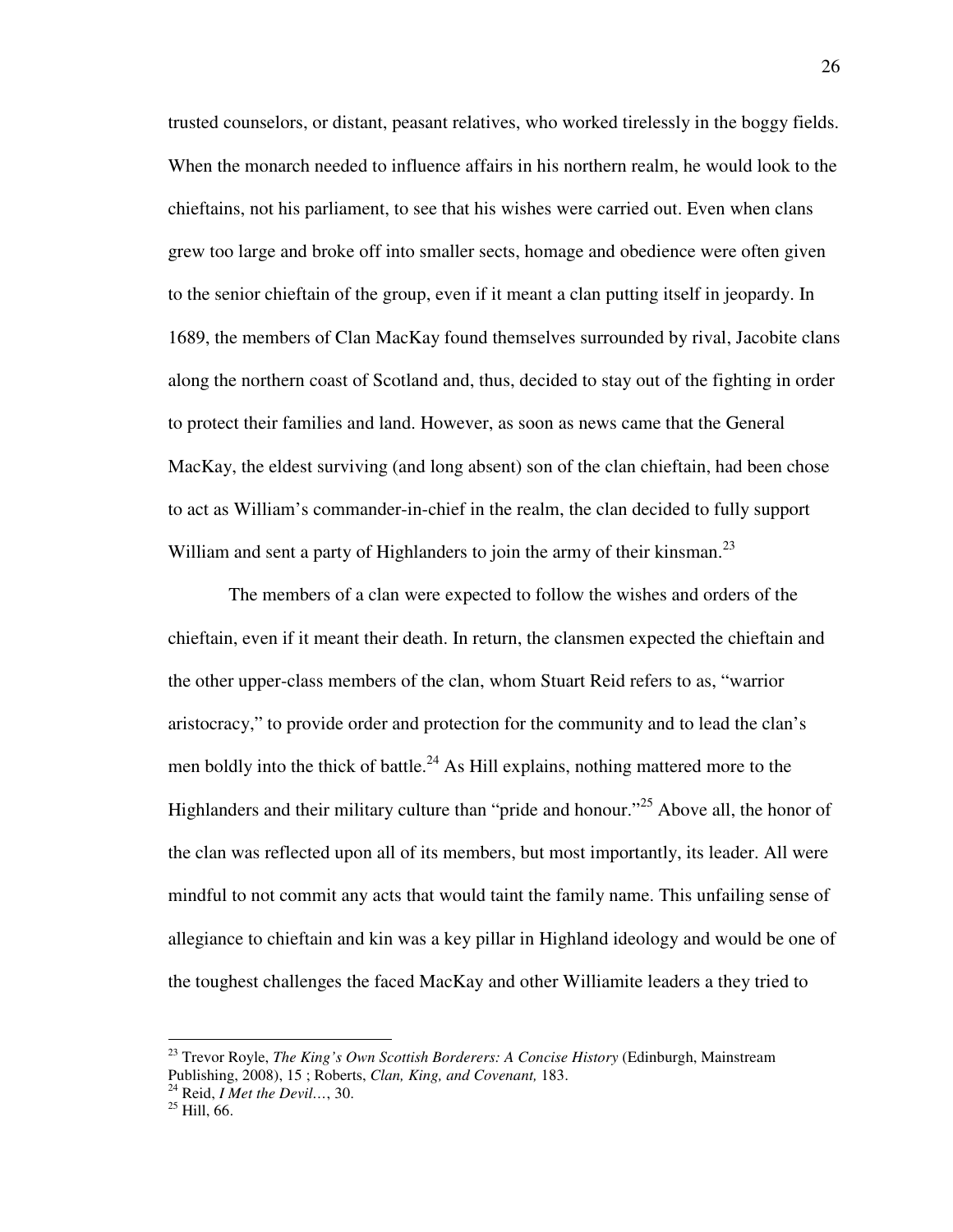mould the views of the people of Scotland into their own ideas. Their task was made even more difficult when the clans' actions and allegiances were affected by the long-standing rivalries that plagued the Highlands.

### **Family Feuds**

One can imagine that in a region with few resources, little economic opportunity and a society where honor and pride were essential values, conflict was difficult to avoid. Throughout sixteenth and seventeenth centuries, little wars between individual clans were almost constant throughout the region and greatly influenced outsiders' views of the Highlanders as violent and uncivilized people. As the post-war, anti-Jacobite pamphlet explained, the inhabitants of the region "decide their personal Breaches very often by the Sword, in which sometimes, from the Differences between 2 mean Persons, the whole Families are engaged, and they often come to pitch'd battles..."<sup>26</sup> Personal grudges between chieftains quickly became the concern of the clan as a whole, would often cause an increase in hostilities with the rival clan that could include pitched battles, murders, kidnappings or raids. These family feuds only intensified with each eye-for-an-eye stroke and had plagued the Highlands for centuries. Though the 1603 Statutes of Iona had tried to make the chieftains toe the line set by James VI, the fragile peace was only temporary. As the British kingdoms devolved into chaos in the middle part of the seventeenth century, the old rivalries were renewed and blood was once again spilled in the Highlands. Once unleashed, this type of hatred was hard to contain, and the feuding continued well into the Revolution and beyond. In John MacKay's biography of his Williamite ancestor, he described how quickly the situation deteriorated when the

l

<sup>26</sup> *An historical account of the Highlanders…*, 18.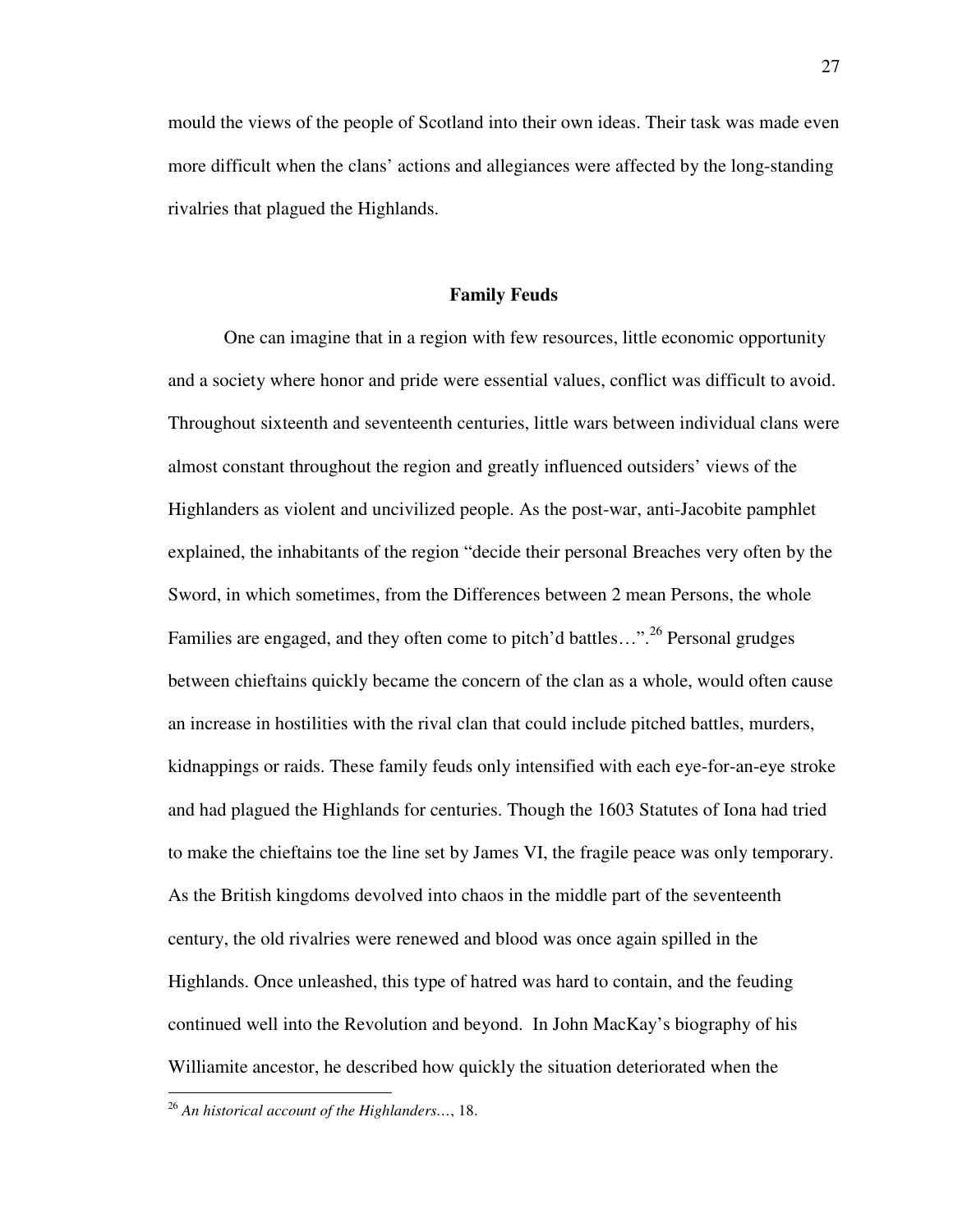Revolution came to, "the lawless state of the Highlands, in which bloody family feuds, and even private wars among the clans, were not yet extinguished."<sup>27</sup> As the political leaders played the religious divisions in the realm to their advantage at the start of the Revolution, so too did they seek to manipulate the clan rivalries in the Highlands. Clans that had benefitted from the previous Stuart monarchs were eager to support James again, while the Williamites sought to gain the support of their rival clans, especially those who had long supported the Covenant.

 This was not a new political tactic, as it had been used by the kingdom's political leaders at the time of the civil wars, but was a useful way to gain support from a highly fractious population. Though the Highland clans share the same religion and same identity, some of the great chieftains of the North occasionally broke the trend and formed alliances with the Lowland Presbyterians. The most notable of these men were the chieftains of Clan Campbell, the hereditary Earls, and later Marquesses and Dukes, of Argyll. These chieftains, though Episcopalians and the leaders of arguably the most prominent family in the Highlands, staunchly supported the Covenanter government in the decades of the civil wars and the Williamite government during the Revolution. This political maneuvering was often aimed to claim an advantage in numbers in Highland feuding and putting the chieftain's clan on the side of the government in power which, at least during the civil wars and the Revolution, was controlled by the Covenanters.<sup>28</sup>

By standing in line with the predominantly Presbyterian and Lowland government, a chieftain could hope to be rewarded for his service with power, money or, most importantly, land, all of which were often granted at the expense of his clan's rivals.

 $^{27}$  John MacKay, 7.

<sup>28</sup> Roberts, *Clan, King, and Covenant*, x.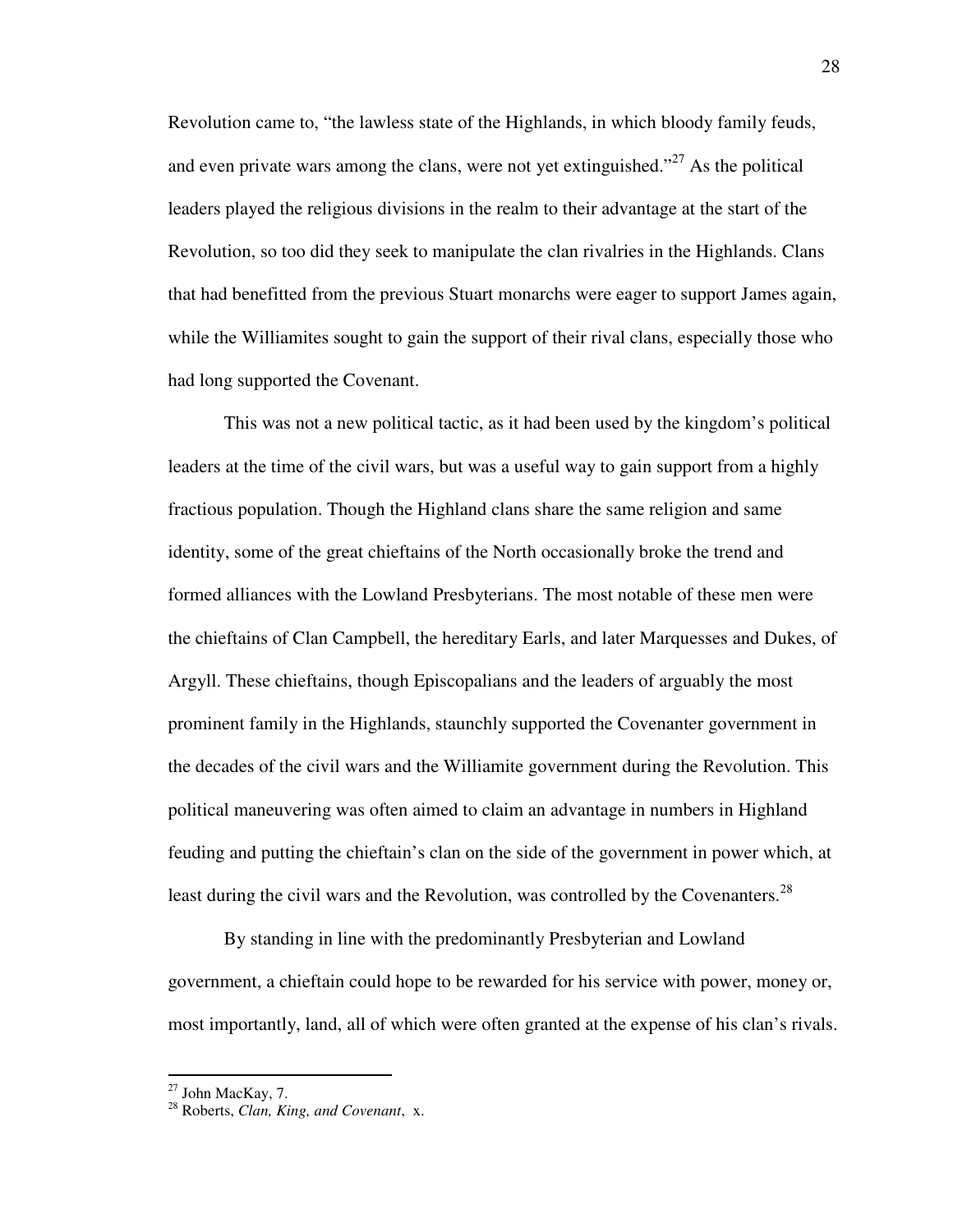In the confusing political world of early modern Scotland, however, this shifting of allegiance could put the chieftain and his clansmen in a precarious position if their side were to lose power, which frequently occurred. This dynamic system of control was largely due to the Scottish kings' absentee status in the realm following the Union of the Crowns in 1603. Generally, those whom they chose to oversee the realm lacked the political strength (James's governance during Charles II's reign excepted) to rule efficiently, and sometimes, as was the case in the late 1630s, lost complete control of the government. The clans that had sided with Covenanters certainly came out ahead of their rivals when their Lowland allies took control of the kingdom in 1638. When royalist resurgences occurred, with the restoration of Charles II in 1660 and James's change in policy following the ill-fated rebellion of 1685, the chieftains who had turned to the South for support became the first target for the vengeful kings. The same situations held true in reverse to the clans who stood by Charles I and James II when the authority of the monarch was threatened. No matter who they supported, choosing to throw their clan into the volatile political game of seventeenth century Scotland was a serious gamble for the Highland chieftains. Some were able to gain power, land and influence, but more often than not, it brought great loss to the leader and his people. In the case of the Campbells of Argyll, who had supported the Covenanters in the middle of the century and later allied with the Duke of Monmouth, it meant executions and forfeitures of both land and titles.

 Expecting that type of retribution to be visited upon the losers of the civil conflicts, many clans chose to remain loyal to their monarch, even when he had lost control of the kingdom, in the hopes of profiting from Parliament and the Presbyterian's misfortunes. Thus, both before and throughout the conflicts of the seventeenth century,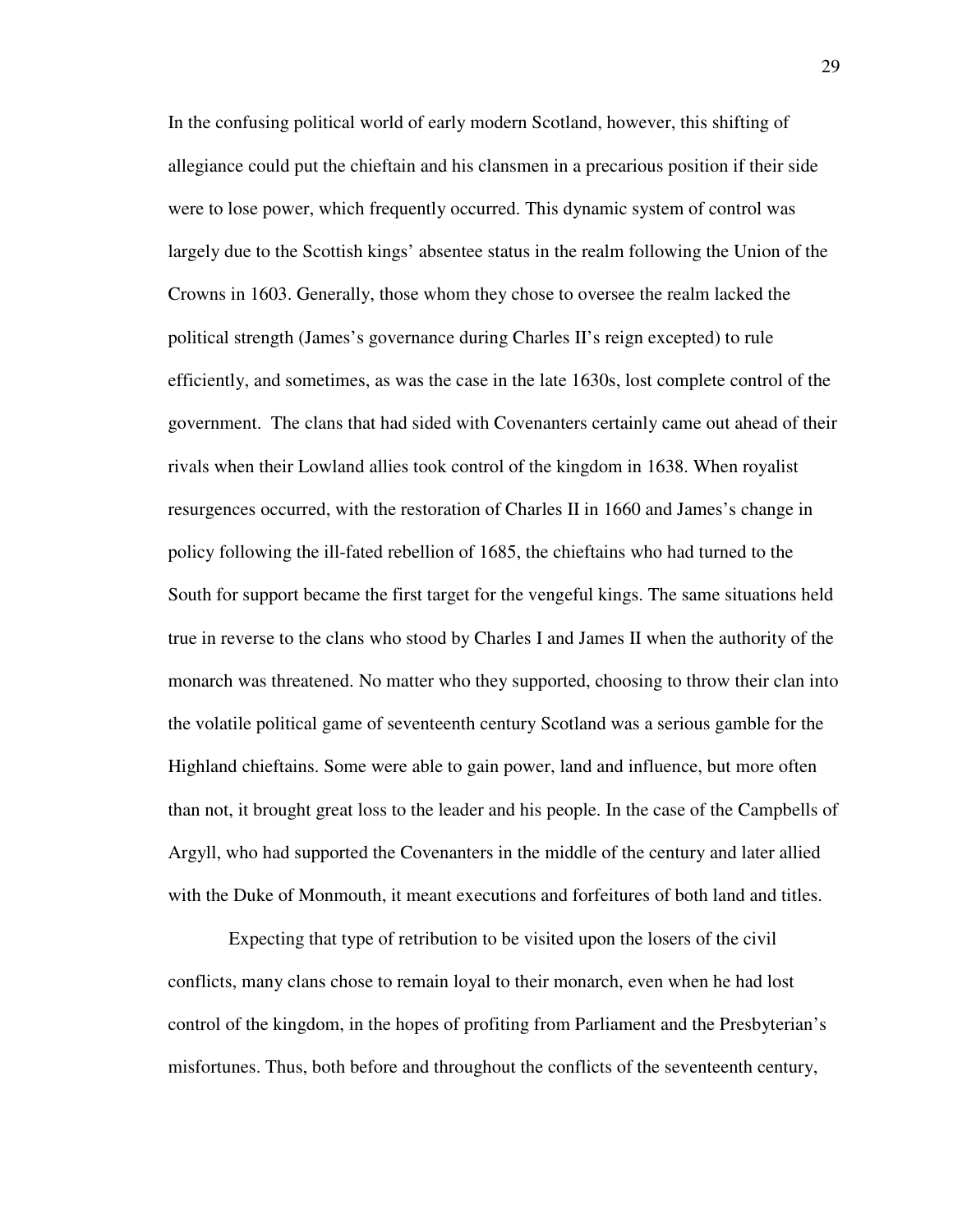the various sects of Clan MacDonald and their staunch allies in Clan Cameron found themselves joining whomever the Campbells were fighting in the hopes of regaining some of their ancestral lands and political clout. Clan allegiances during wars were not always clear-cut however, as historian Robert Barnes writes, that sometimes clans would split their allegiance between the competing factions so that the, "family estates would be secure and personal safety assured."<sup>29</sup> Though we will see instances of the latter during the course of the Revolution, the vast majority of the Highland clans used the various conflicts fought within Scotland to gain political advantages and get ahead of their local rivals. Though family rivalries existed in the other British kingdoms, they were not nearly prevalent as they had once been. The inter-clan warfare in Ireland, much of which had been instigated by Scottish relatives, had petered out by this point in time as the majority of the fighting there was now almost strictly religious-based. The level to which rivalries existed between the Highland clans and the politicking the clan chieftains were used by Scotland's political leaders in this era was uniquely Scottish. It was another dimension of division within the realm, yet one that was not ideological like those in England and Ireland which tore the realms apart when William threatened James's claim to the throne.

## **The Revolution in Scotland**

Throughout the seventeenth century, the three British kingdoms endured a series of brutal conflicts, the last being the Glorious Revolution. Though each of these struggles started for the same reasons and occurred simultaneously in all three realms, they ways in which they unfolded were dramatically different in each kingdom due to the unique

<sup>29</sup> Robert Paul Barnes, "Scotland and the Glorious Revolution of 1688," *Albion: A Quarterly Journal Concerned with British Studies* 3, No. 3 (1971), 120.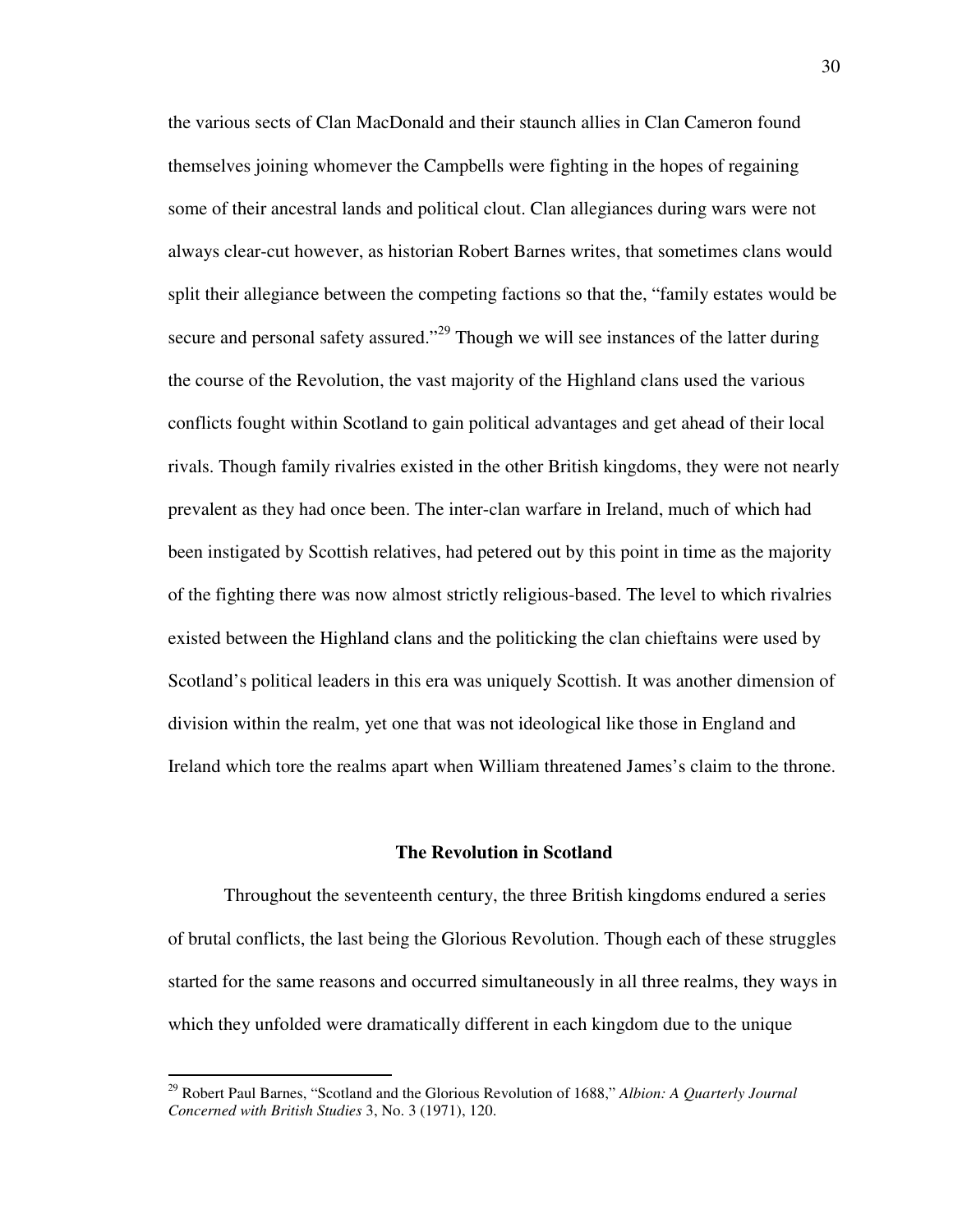social, religious and economic structures in each. The situation in England led to a relatively peaceful transition of power, the circumstances in Ireland led to a bloody war with repercussions that continued well into the present day. As we have examined, when the Revolution came to Scotland, pre-existing tensions were again torn open in military conflict. Though William achieved his goal of taking the crown of the British kingdoms and bringing them into his struggle against the absolutism of Louis XIV's France, the Revolution in Scotland did not bring all the peace and stability it had to England nor did it reinforce sectarian division that would cause more bloodshed for the next three centuries, as it had in Ireland. In Scotland's case, the Revolution's settlements helped to ease much of the tension that had troubled the kingdom and its inhabitants, but gave the realm a new set of problems. The terror of the war combined with the economic hardships caused by Scotland's forced commitment to the fighting on the continent set in motion series of events that would result in union with England and a dramatically different future.

 We will now examine just how Scotland's revolutionary experience unfolded, how those events created the new set of issues for the realm and how the revolution's narrative in Scotland is unique amongst the three kingdoms. Scotland's pivotal role in the story of the Glorious Revolution has been long overlooked, brushed aside by the preconceptions from the English and Irish experiences. By looking at the events in the northern kingdom from a Scottish context, we can increase our understanding of the event itself and the impact it had on British, and more broadly, global history.

To better understand the events of the Highland War and Scotland's experience within the Glorious Revolution as a whole, we will now examine the narrative from the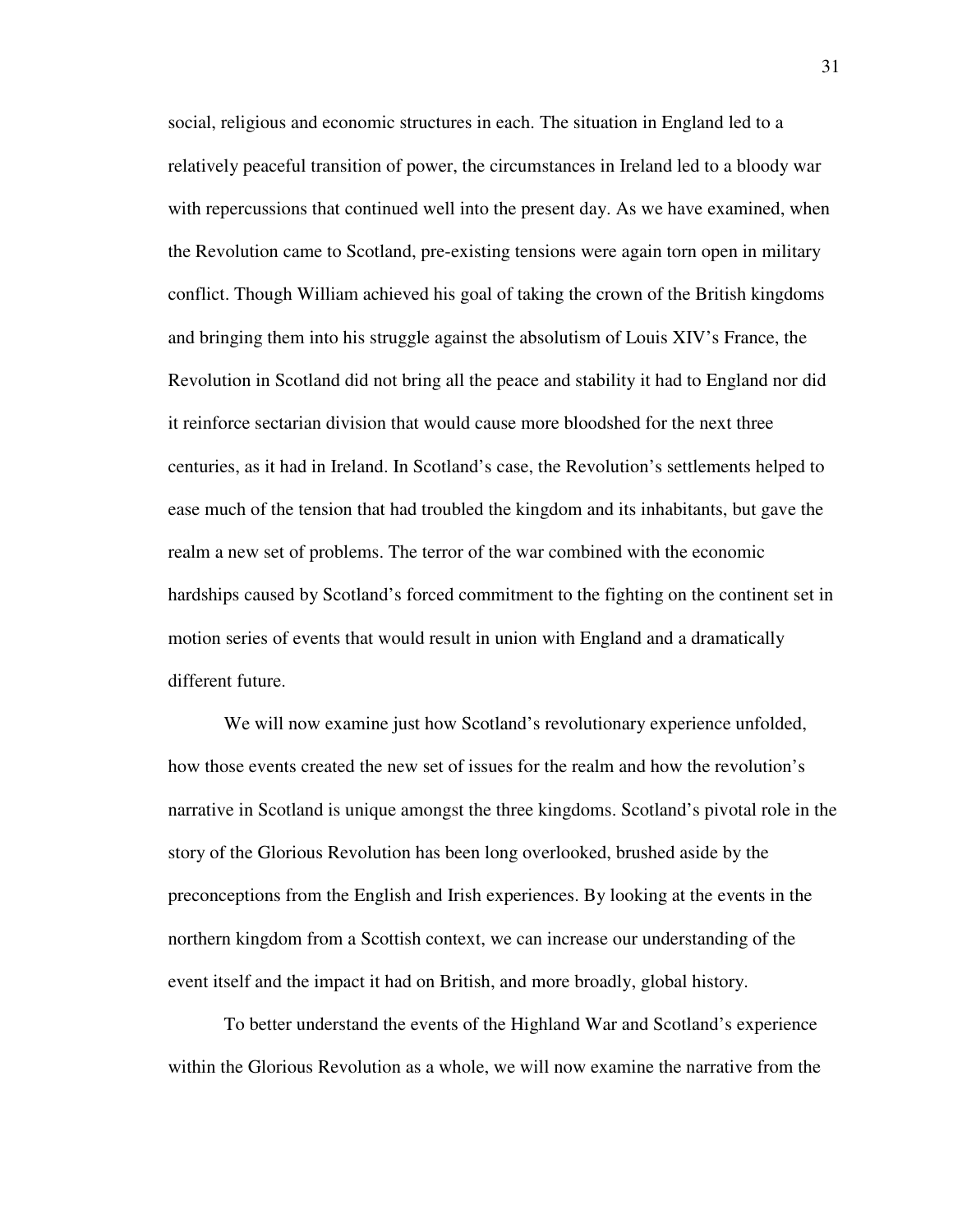perspective of King William's commander in the realm, General MacKay. More than anyone else in the realm, he maintained constant contact with the various factions in the conflict: the Convention of Estates, William's court in England, the Cameronians and even the Jacobites. In his memoirs, letters and treatises, we can see that he truly believed in the Williamite ideals of honor, duty and had a strong belief of the Protestant cause. Through his service in the military operations of the Revolution in all three kingdoms and, later on the continent with William, MacKay was able to observe and gain insight on the entire event from outside the realm of the political maneuvering. No other player in the narrative had the same opportunity. Though a Scot by birth, he felt far removed from his homeland. In fact, when word first came of his master's intentions to send him to his homeland, he wrote that he "was then very indisposed for such an expedition." Additionally, he feared that "the disposition of that kingdom [was] tending to a civil war."<sup>30</sup> The situation that faced the general upon his arrival in Edinburgh was far from welcoming, but MacKay understood the importance of securing the northern kingdom for William. Spurred on by the success in England and his faith in the ideals of the Williamite Revolution, he "embraced the command."<sup>31</sup>

<sup>30</sup> Hugh MacKay, *Memoirs...*, 7.

<sup>31</sup> *Ibid.*, 3.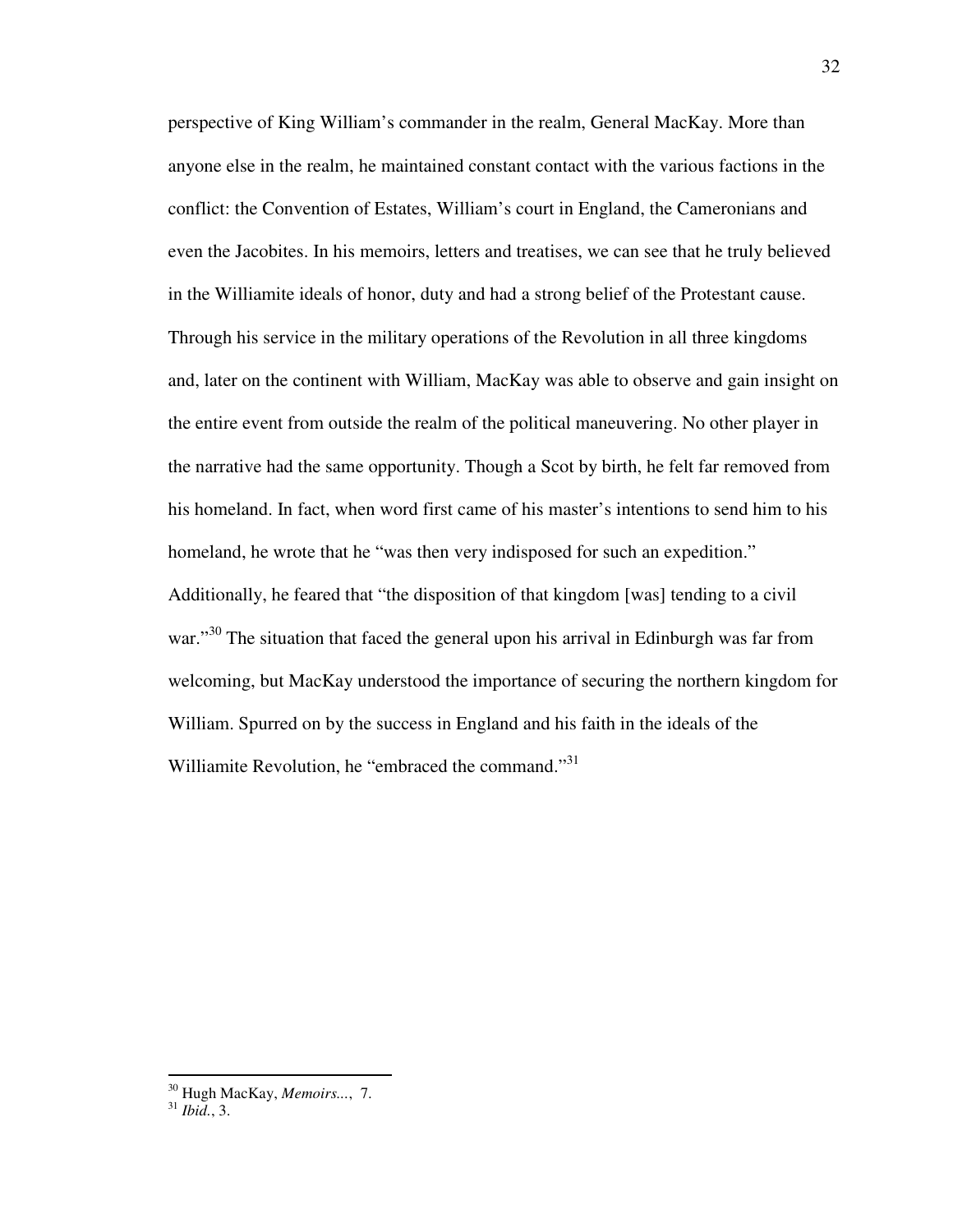## **Chapter II:**

# **Hugh MacKay and the Glorious Revolution**

#### **The Calm before the Storm**

 The battle fought by the Cameronians at Dunkeld was the great turning point of the Highland War. Before that engagement, the Williamite efforts in Scotland had not been going well. In fact, it was in this kingdom that William's forces suffered their only serious battlefield defeat. It came at a battle that was larger and far bloodier than the one that took places within the confined streets of Dunkeld and one that would be immortalized in the narrative of the Jacobite history of Scotland: Killiecrankie.

On the afternoon of July 27, 1689, Major General Hugh MacKay marched his small army of 3,500 men through the pass of Killiecrankie in Perthshire. Throughout the spring and early summer, the general and his Williamite forces had been playing, what Andrew Scott has called, "an elaborate chess game" across the Highlands with Viscount Dundee and his Jacobite clansmen.<sup>1</sup> When the Williamites would advance in one direction, Dundee would counter with greater numbers, but if the Jacobites tried to press their advantage, they often found their movements checked by effective use of Williamite cavalry or, as one contemporary account described, "faint Marches and Counter-Marches. [sic]"<sup>2</sup> The topography of the Highlands was far from welcoming for an invading army and made supplying the Williamite troops difficult. Additionally, Dundee's Highland warriors, like of those who fought during the civil wars with his kinsman, Montrose,

<sup>&</sup>lt;sup>1</sup> Andrew Murray Scott, *Bonnie Dundee* (Edinburgh: John Donald Publishers, 1989), 117.

<sup>&</sup>lt;sup>2</sup> Stuart Reid, *I Met the Devil & Dundee: The Battle of Killiecrankie 1689* (Newthorpe, Nottingham: Partizan Press, 2009), 15; *A True and Faithful Account of the intire Deadeat of the Rebbel Dundee by Major General Maccay, with the Number of the Slain* (Edinburgh: John Willis, 1689).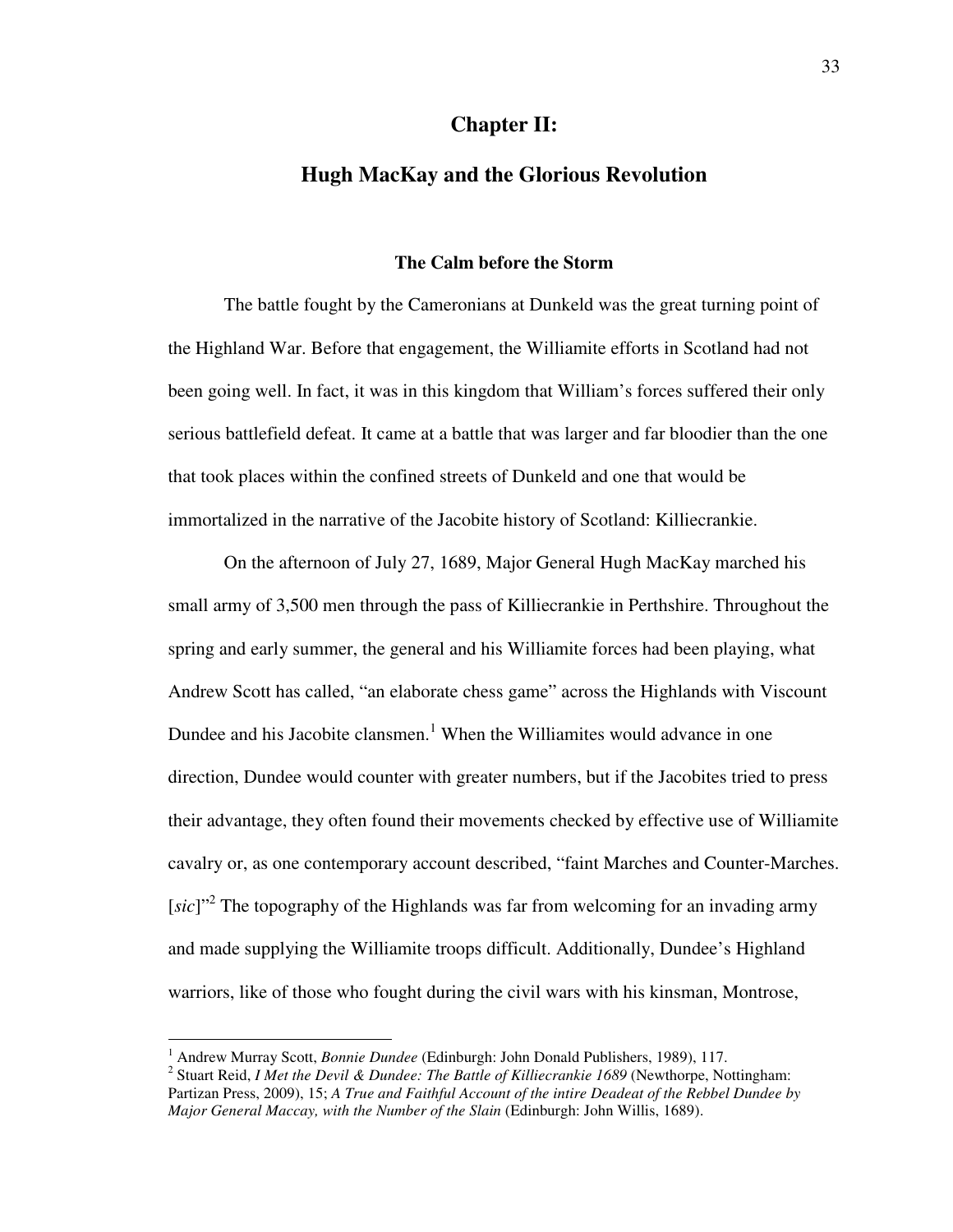proved to be a frustrating opponent for MacKay's predominantly Lowland and English regulars through their use of irregular tactics and rapid maneuvering over the rugged terrain of the Highlands. Negotiating the politics and rivalries of the region added yet another level of complexity to the Williamite endeavors. Despite the hardships, MacKay had kept his army together and was finally bringing Dundee to battle in advantageous circumstances.

Just two weeks earlier, the Williamites, thinking they had adequately contained the Highlanders for the time being, had marched back to the kingdom's capital to refit and resupply. It was, however, a short stay. By July 21 MacKay's small army was once again on the move, headed towards Inverlochy and another Williamite force led by the Earl of Argyll.<sup>3</sup> Their march took them through Atholl, where the Jacobite stronghold of Blair Castle was under siege. MacKay advanced towards the manor but became rather vigilant when he received word that Dundee's army was approaching with the intent of relieving the castle's garrison. MacKay's men reached the pass around noon on the July 27 and cautiously navigated its narrow track for the next four hours.<sup>4</sup> Once through the obstacle, the advance guard spotted the first of the Jacobites. In response, the general formed his men upon what he called, "ground fair enough to receive the enemy, but not to attack them."<sup>5</sup> He knew that his regulars had a significant advantage in firepower over Dundee's Highlanders and thus thought it best to take a defensive stance. Dundee obliged and deployed his men with, as MacKay described, "his back to a very high hill, which is the ordinary maxim of Highlanders, who never fight against regular forces upon any

 $\overline{a}$ 

<sup>3</sup> Reid, *I Met the Devil…*, 16.

<sup>4</sup> *Ibid*., 18.

<sup>5</sup> Hugh MacKay, *Memoirs of the war carried on in Scotland and Ireland*, ed. J.N. Hog et al. (Edinburgh: Bannatyne Club, 1823), 51.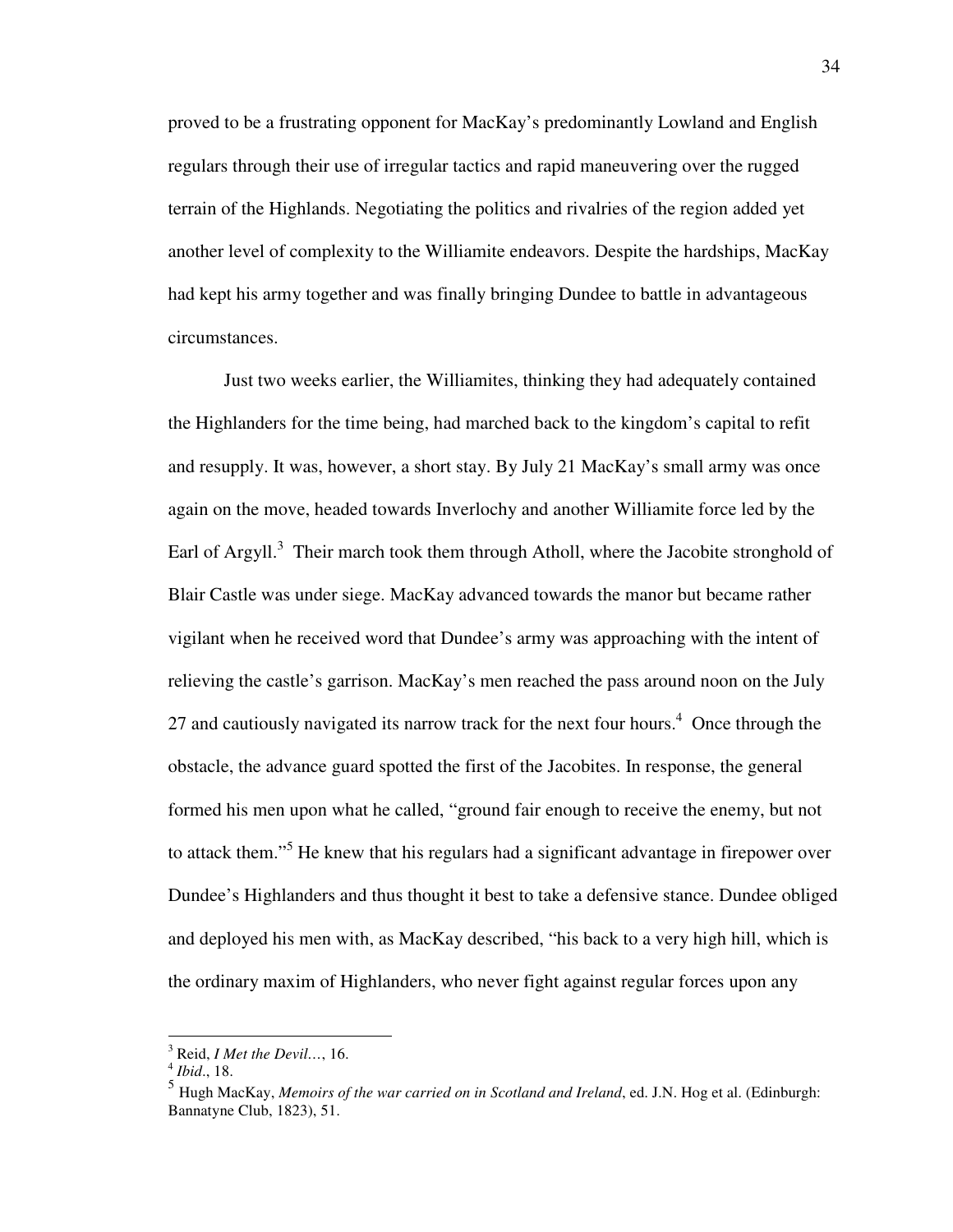thing of equal terms."<sup>6</sup> MacKay expected Dundee's men to charge downhill, using the high ground to gain momentum as they charged and hit with an immense of force. MacKay's troops would only have a limited opportunity to shoot at the Highlanders before the enemy would be upon them and their volleys would not be fired across a flat, open field unlike those aimed at a later generation of Jacobites at Culloden. The Highlanders had used this strategy in countless engagement since the Civil War and it was a key factor in their battlefield successes. Just the thought of battle with the clansmen must have been intimidating to the Williamites.

Once arrayed, the armies waited for the battle to begin. Faced with such an imposing and unorthodox foe, anxiety grew within the Williamite ranks. As James Hill describes, "the mere spectacle of a Highland horde looming menacingly on a hillside was often enough to frighten battle-harden veterans."<sup>7</sup> MacKay himself noted that, "all our officers and soldiers were strangers to the Highlanders way of fighting and embattling, which mainly occasioned the consternation many of them were in."<sup>8</sup> The general busied himself making final preparations along his battle line. With a serious engagement looming, MacKay thought it best to give some encouraging words to his troops. Turning to his nearest battalions, he, as described in his memoirs:

> made a short speech…representing the unquestionable justice of the cause, regarding not only the Protestant interest in Britain, but in all the world, whose loss humanly seemed mainly to depend on the success of his Majesties enterprise, for the defence thereof, as well the temporal happiness temporal happiness of their country, consisting in the maintainance of their lawes, which

<u>.</u>

<sup>6</sup> *Ibid*.

<sup>7</sup> James Michael Hill, *Celtic Warfare 1595-1763*, (Edinburgh: John Donald Publishers, 1986), 70.

<sup>8</sup> Hugh MacKay, *Memoirs…,* 52.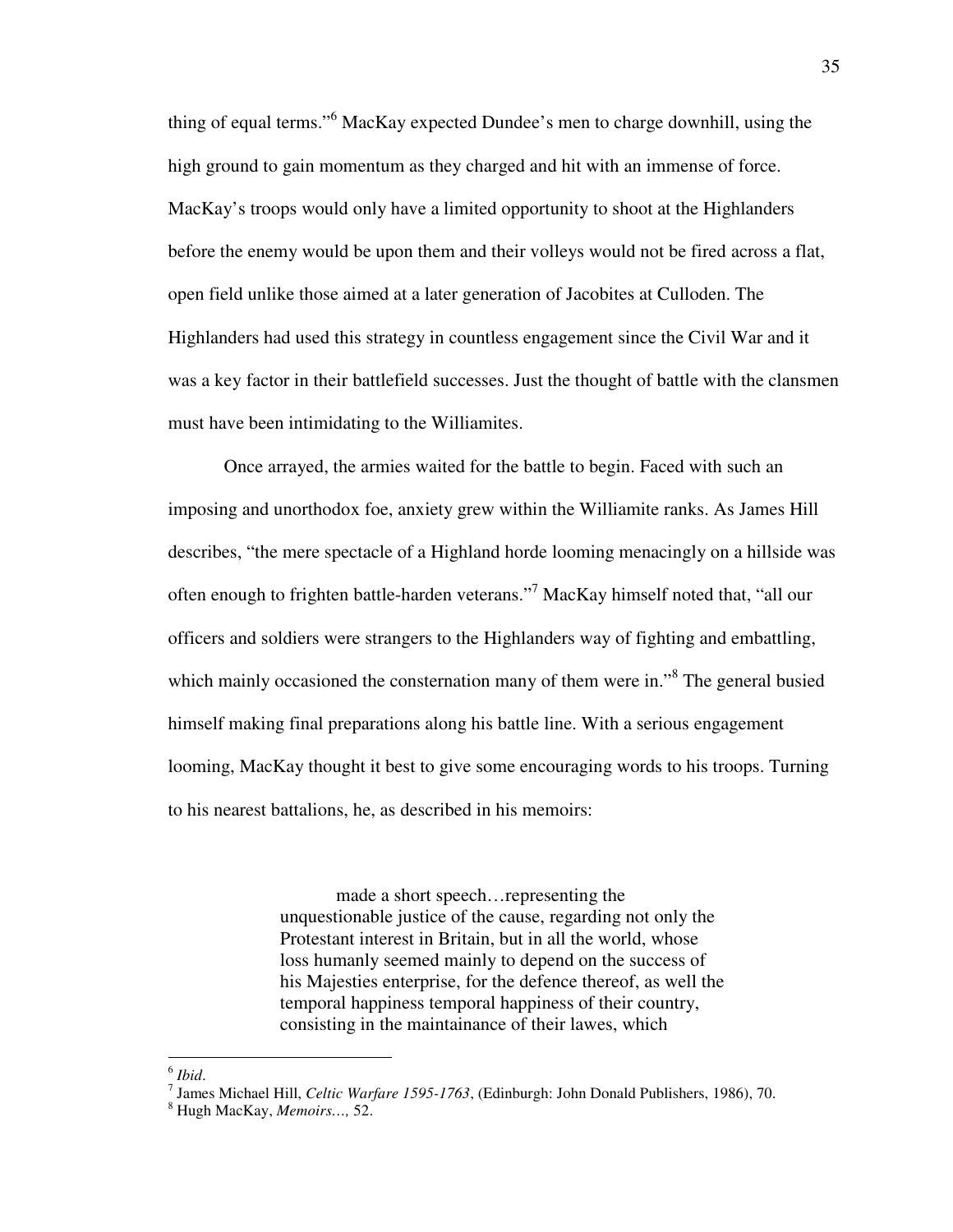confirmed it to them besides the obligation of honour and conscience, which lay upon them not to betray by a criminal faintheartedness their masters service but whom they were entertained, and last of all their own safety, assuring them that if they kept firm and close they would quickly see their enemy's take to the hills for their refuge…To avoid, then, certain ruines, the only visible mean was to stand to it, like men fighting for their religion and liberty against invaders of both, which was the true ground of his Majesties enterprise, and not the desire of a crown as it was of all good men and true Protestant subjects in conjunction with and assistance to him therein, and not the prospect of advantage by the change ."<sup>9</sup>

 In just a few sentences, MacKay reminded the men of the ideals of the Williamite cause. Surprisingly, his message did not include any reminders of the divisions that plagued Scotland. There was no mention of Presbyterians and Episcopalians, Lowlands and Highlands or clans. Instead the general spoke of the broader ideas of subjecthood, country and the Protestant faith. Although the kingdom's internal divisions had driven many to fight in the war, MacKay had good reason not to mention those sources of tension. First was the fact that the general, though born in the kingdom, was for all intents and purposes, an outsider and freely admitted it. Though he was aware of the instability within the realm, his long-time absence from Scotland had caused him to be somewhat disconnected from most of these rivalries and seldom indicates any ill will tied to those grudges. Even when it came to religious views, of which his own were strongly Calvinist, MacKay took care to refer to "the Protestant interest" and not a particular denomination, a habit he continued throughout his writings. Ever since leaving the service of the French army, MacKay seems to have tried to emulate his commander, William, the great Protestant champion of Europe. Although the Revolution's Scottish campaign was not centered along traditional confessional lines, the Williamites hoped to secure Scotland as

9 *Ibid.*, 53-4.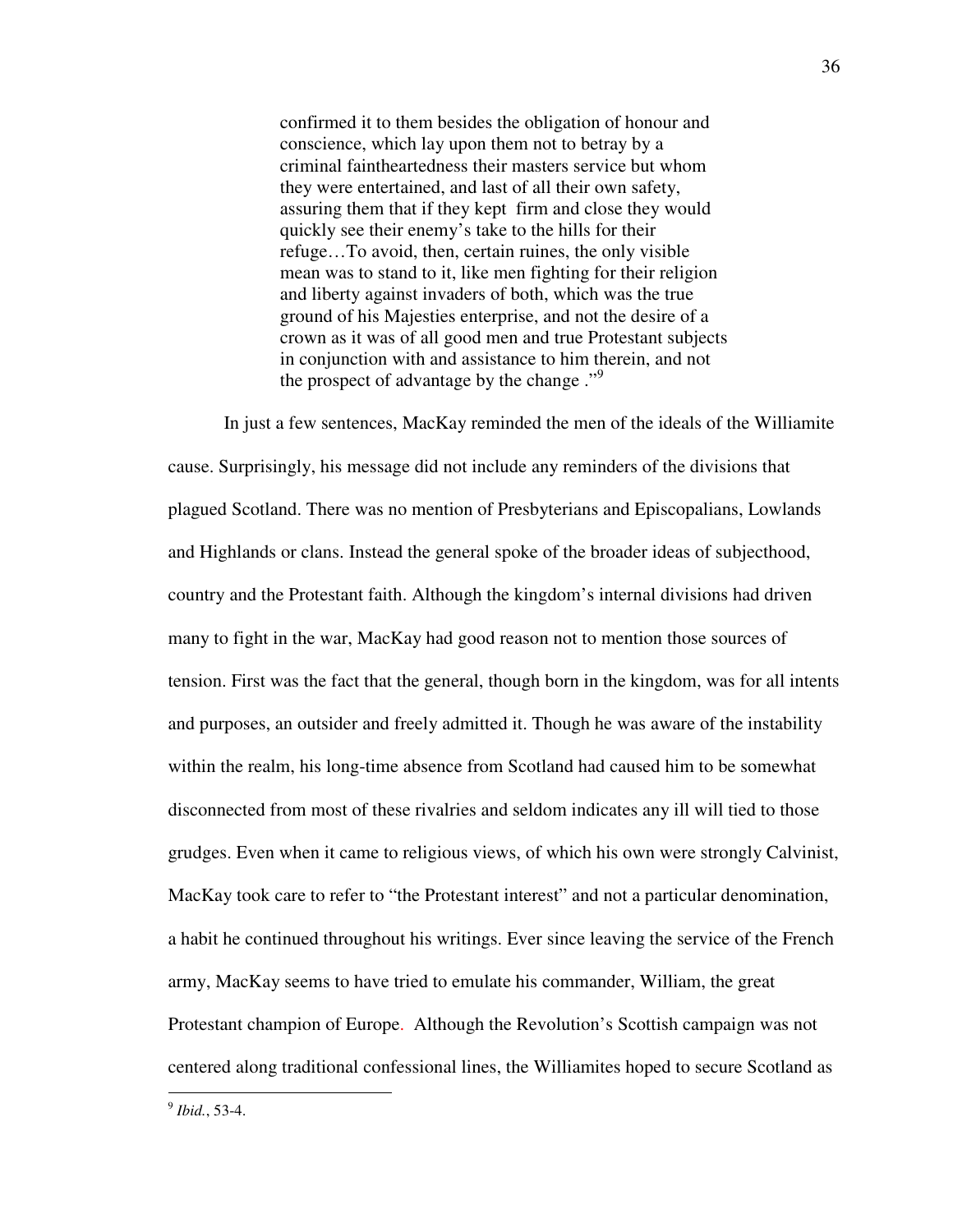a strong, Protestant kingdom through MacKay's military efforts. In William's service he had always used his Protestant beliefs as a source of motivation and a goal for his endeavors. Though the nature of the war was different from those in which he was previously engaged, the old general still turned to the same inspirations he always had as he prepared for battle and hoped his men would do the same.

MacKay also likely chose not to mention Scotland's internal struggles because of the heterogeneous nature of his army. There were both Lowland and Highland soldiers in the Williamite ranks, making the argument of regional rivalries unimportant. For the many Lowland Scots, the idea of clan rivalries would not have been as important as it was to their Highland comrades. It had been those very rivals that led many of the latter to William's banner in the first place. These men represented a very small portion of the MacKay's army and may not have even been near the general when he spoke. For the Lowlanders and Englishmen in the ranks, the clan system was foreign and archaic, and though a trigger of the conflict, had little impact on their lives. MacKay's oration was not mean to discuss the problems that plagued the kingdom. He was trying to remind his men that they were fighting for something greater than the petty rivalries which had caused so much bloodshed

 The most important idea that MacKay hoped to instill in his men was that it even if the kingdom's civil rivalries had inspired Scots to fight, they were not the main objective of the Williamite cause. While the realm had existed in a fractured state for the better part of a century and those in both camps hoped it would continue to be so (with their particular interest group in power), William wanted not only a united Scotland, but three kingdoms of subjects who would stand together with him in his efforts against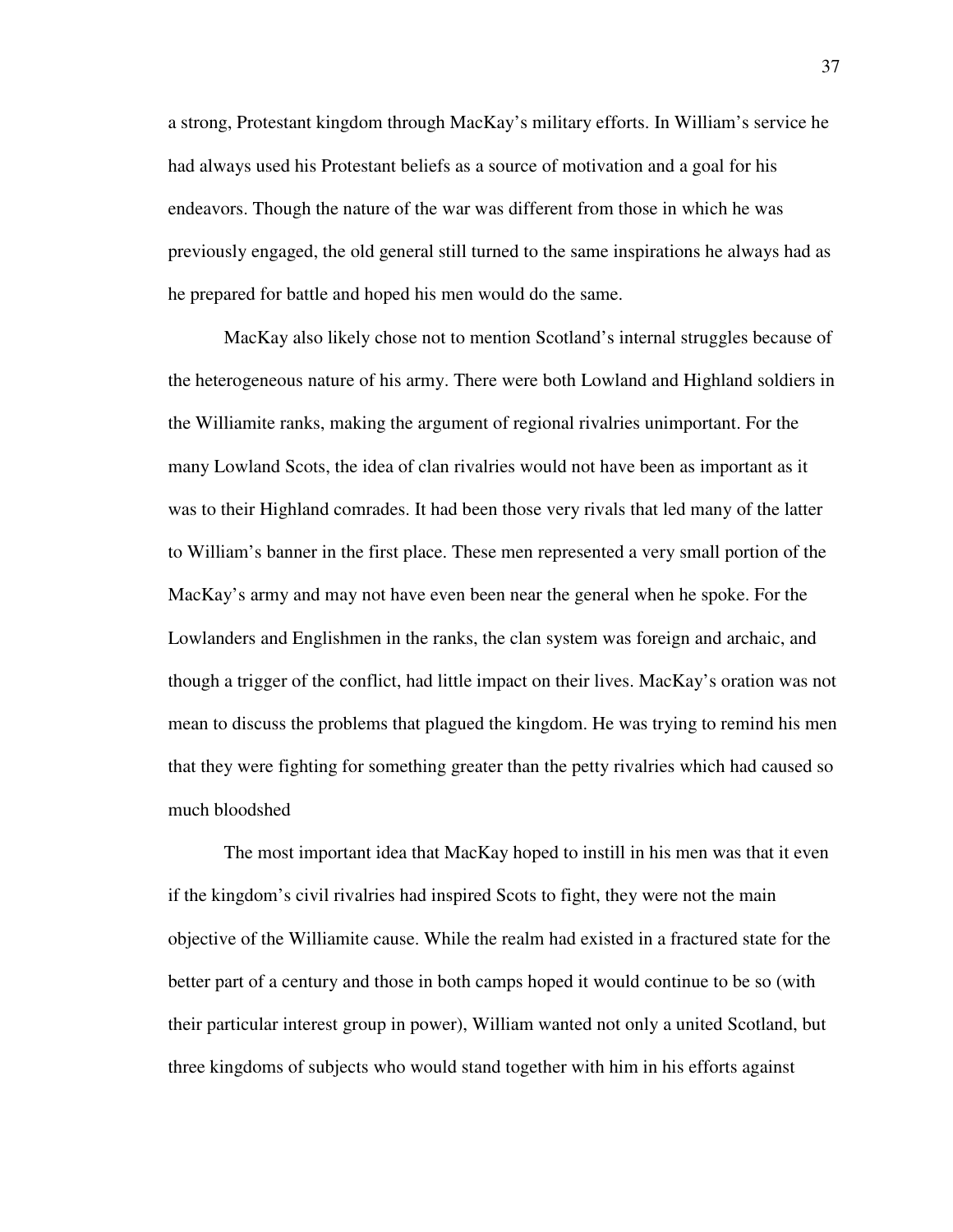international Catholicism, embodied in the form of the absolutist ambitions of Louis XIV. In the other realms, Protestants of various denominations fought together against common enemies, regional rivalries were practically non-existent, and family feuds seldom sparked full-scale wars.

MacKay and the other Williamite leaders hoped that Scotland would assimilate into the large Williamite interest. In a way, MacKay's speech shows us that he was thinking of the larger context and replacing these considerations with greater goals. He was a professional soldier who had returned to his homeland to conduct a campaign and did not remain past its conclusion. How the war's results would shape Scotland's internal rivalries would have no effect on MacKay once he left the kingdom. As an officer in two of the British armies and a loyal subject of William, however, MacKay's future would be immediately affected by William's success or failure in Britain and on the Continent. His stake in the larger Williamite effort far outweighed his concern for Scotland's deepseeded internal issues.

The Highland War and the Scottish involvement of the Glorious Revolution had begun as another link in a chain of civil conflict, but by the time of Killiecrankie had been mapped onto something much larger than the Presbyterian-Episcopalian divide or family feuds. The Williamites in all the kingdoms were beginning to look at themselves as members of more collective groups and at their individual realms as strong nations (and for some, as part of a united kingdom). MacKay served as a link between the two ideas: a product of the factional old Scotland and a servant of the new ideas about Britain. As the sun began to set at Killiecrankie, and Dundee ordered his Highlanders forward, many must have wondered how this war would change their homeland.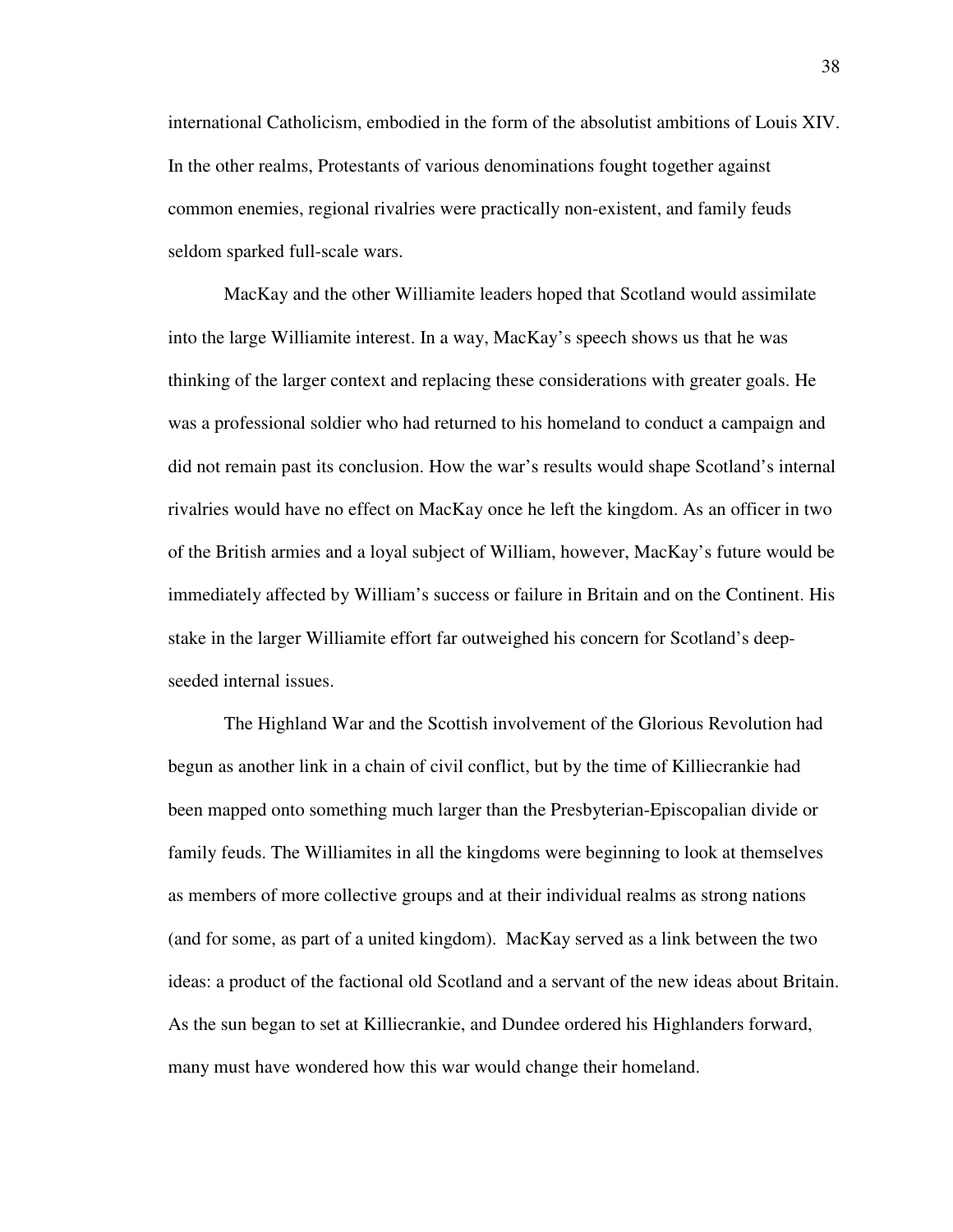#### **A Martial Tradition**

 The exact date of MacKay's birth is unknown, but historians agree it was probably in 1640. The son of the clan chieftain, he was born into a family that was one of the most prominent in the Highlands and had a respected martial reputation. His father, also Hugh, was a colonel who served both Parliament and the Crown during the course of the civil wars, an exploit shared by many of his fellow  $S\text{cots}$ <sup>10</sup>. The elder Hugh's brother, William, commanded a regiment of Scots in the Swedish army of Gustavas Adolphus and was killed, along with the famed Protestant monarch, at the Battle of Lützen during the Thirty Years' War in  $1632<sup>11</sup>$  For the future general, there were certainly high expectations for his military skill. What he could not know was that though he began his career as a simple, junior officer, he would one day help dramatically shape the history of his homeland and Britain as a whole. His experience and the events of the larger context of the era would shape him into an ideological warrior.

 Having a military hero in one's family was a sure way to gain prestige and honor for one's clan.<sup>12</sup> The Scots and Irish in particular were renowned across the Continent for their martial prowess. Warfare was almost constant throughout seventeenth century Europe and since the leaders of the great powers needed as many men as they could find to fill the ranks of their large armies, the recruitment of mercenaries and auxiliaries became extremely common. As John Childs describes, "On the outbreak of war, it was often cheaper and more expedient to rent trained regiments from abroad than to rely

<sup>10</sup> John MacKay, *Life of Lieut. General Hugh MacKay of Scoury* (Edinburgh: Laing & Forbes, 1836), 3. <sup>11</sup> *Ibid*., 2.

<sup>12</sup> Roger B. Manning, *Swordsmen: The Martial Ethos in the Three Kingdoms* (Oxford; New York; Oxford University Press, 2003), 15.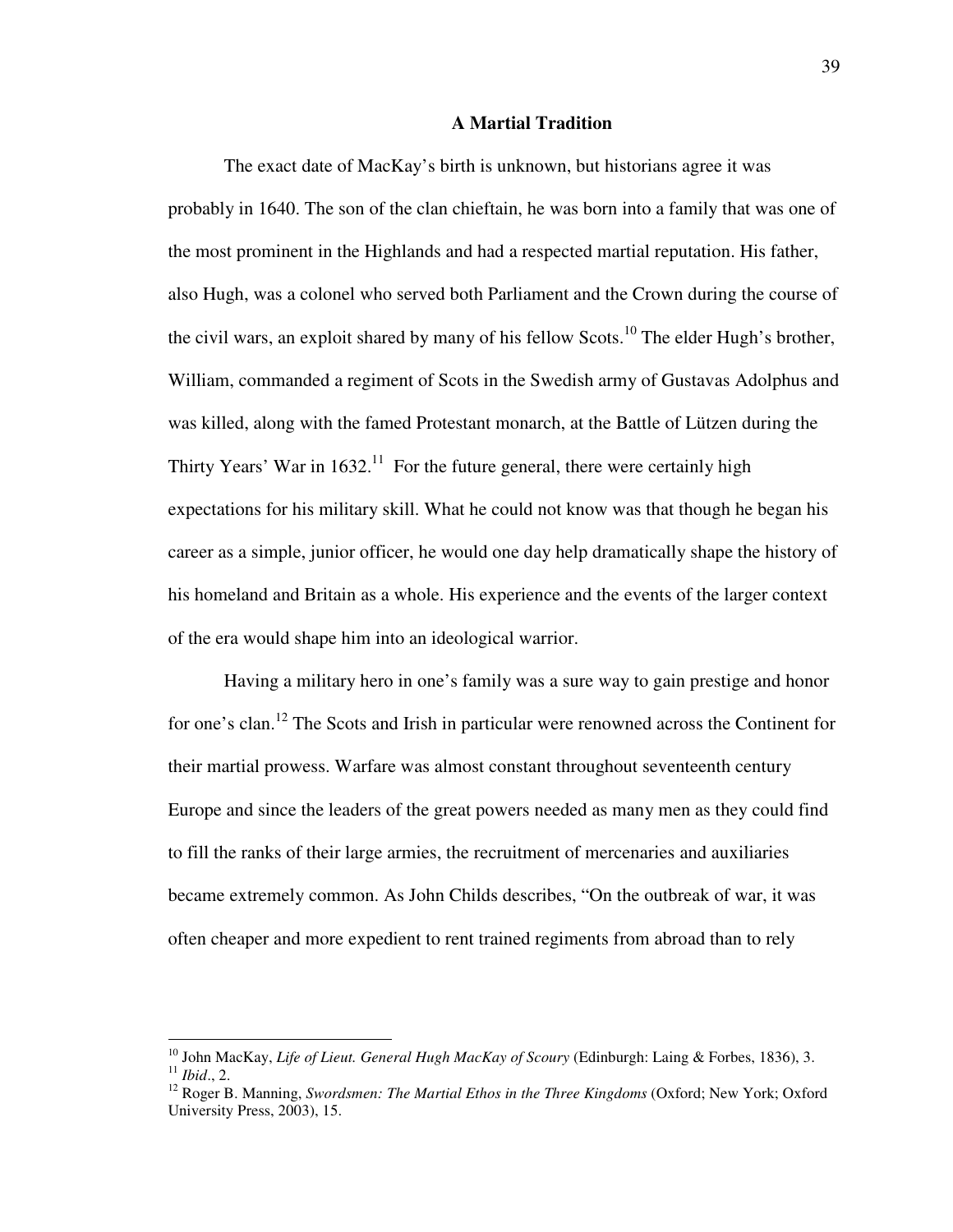wholly upon whipping new recruits into possible soldiers."<sup>13</sup> With little hope for employment in their homeland and dreams of gaining honor for themselves and families on the battlefield, many Scots answered the calls for recruits from the foreign kings and princes. European armies, both Catholic and Protestant, contained Scottish regiments, allowing many Scots to gain notoriety in the many battles of the era. Both MacKay and his future adversary, Dundee, went to the Continent in their youth hoping to do the same and at Killiecrankie, nearly half of MacKay's army was made up of such men.

 In 1660, the young MacKay took a commission in Dumbarton's Regiment, or as it was more commonly known, the Royal Scots.<sup>14</sup> This regiment was formed in Scotland 1633 with authorization from Charles I to serve as auxiliaries (essentially on loan) in the French army, a common practice in early modern Europe. Though MacKay was born a Protestant, the Catholic army of Louis XIV was the most sophisticated in Europe at the time and many Scots were willing to lay aside religious scruples for the chance to learn the art of war from the experts.

 MacKay's first years in Louis' army were rather uneventful, but in 1669 he was offered his first chance for battlefield glory. That year, the Sun King sent a large contingent of volunteer officers, including MacKay, to aid the Venetians in their attempt to drive the Turks from the island of Candia (Crete).<sup>15</sup> The Scotsman served with such distinction throughout the campaign, that he was awarded a gold medal by the Venetian Republic.<sup>16</sup>

<sup>13</sup> John Childs, *The Army, James II, and the Glorious Revolution*, (New York: St. Martin's Press, 1980), 120.

<sup>14</sup> Hugh MacKay, *Memoirs…,* xiii.

<sup>15</sup> *Ibid.*

<sup>16</sup> *Ibid.*, 6.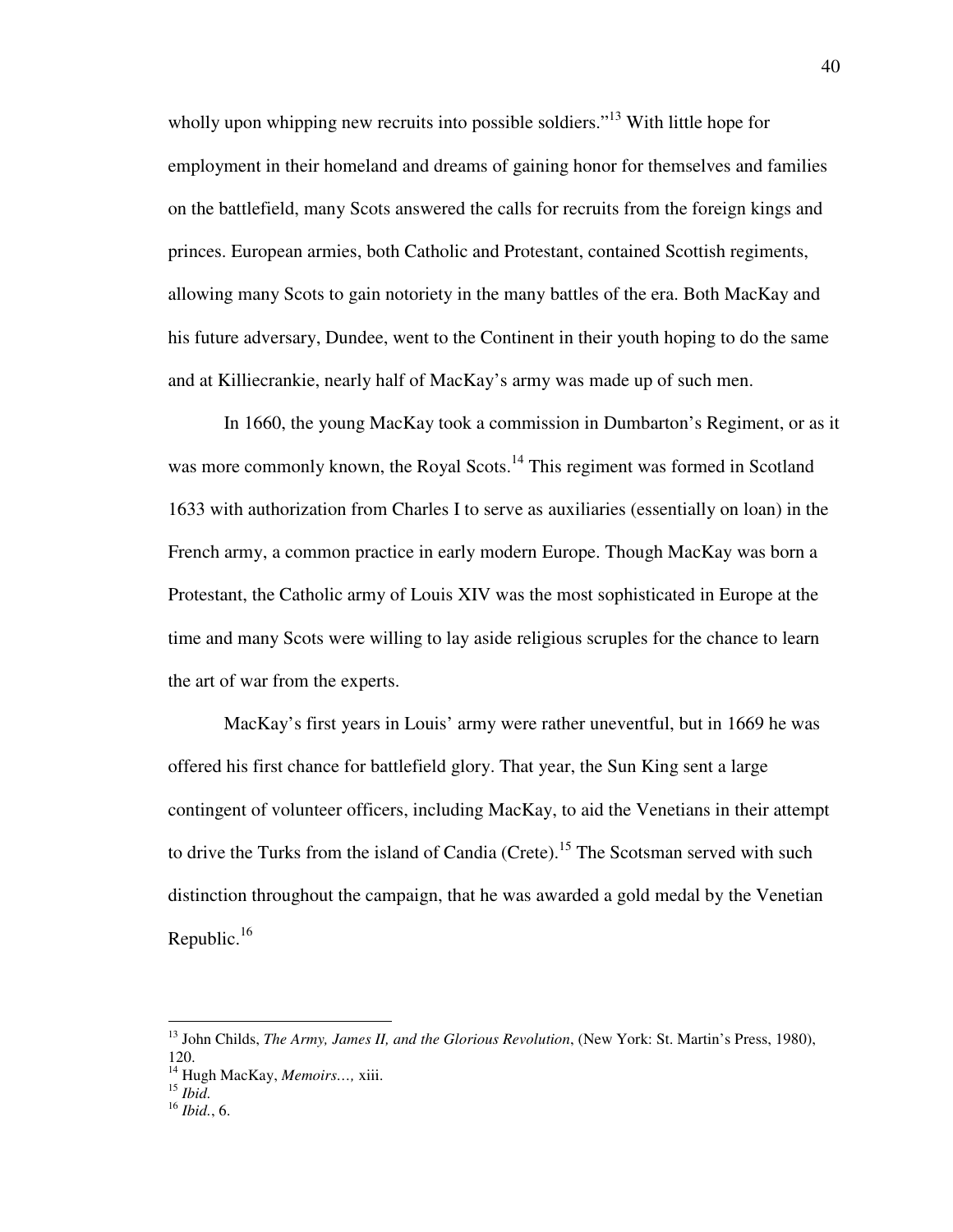

*Figure 1. Hugh MacKay, from the frontpiece of The Life of Lieutenant General Hugh MacKay by John MacKay, 1836. (Public Domain)* 

 A few months later, he returned to France and his old regiment. Over the next few years, the diplomatic situation on the Continent deteriorated and in 1672, England and France went to war with the Dutch. Dumbarton's Regiment began actively campaigning in the Netherlands and it was while stationed in a small town there that MacKay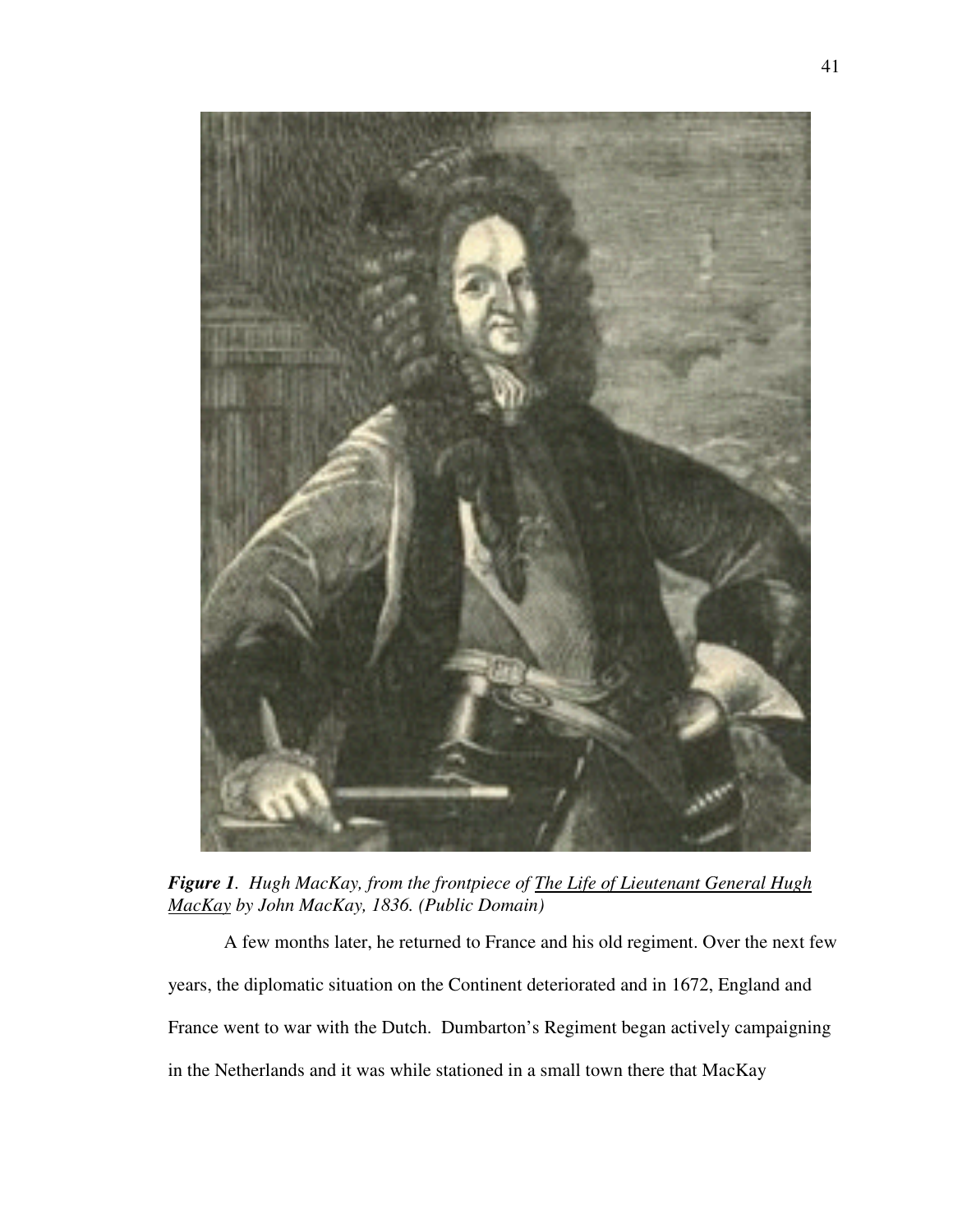befriended, and later married, the daughter of one of the region's noble families. The year was not all joyous for MacKay and marked a period of change in MacKay's ideals and sense of duty. The brutal campaign waged by the French against the Protestants seemed to have finally shocked the young Scots Presbyterian and gave him an aversion for Louis and his Catholic absolutism. In response, MacKay decided to resign his royal commission with the Royal Scots and join his fellow Scots in the service of the Protestant army of William of Orange.

#### **The Anglo-Dutch Brigade**

When he joined the Dutch army, the young Scotsman was given a commission as a captain in the Anglo-Dutch Brigade, a formation of three English and three Scots regiments that had been in Dutch service since 1593. Unlike Dumbarton's Regiment, which was officially a Scottish regiment in the English army loaned to the French by Charles II (by definition, *auxiliaries*), the Anglo-Dutch brigade was formed entirely from permanent regiments within the Dutch army.

To our modern understanding, the ability to switch allegiances in the middle of a war without any sort of penalty seems like an odd arrangement, but in a world where the presence of foreign auxiliaries and mercenaries in an army was, as John Childs describes, "unexceptional."<sup>17</sup> Like modern footballers on loan, these young officers were serving abroad in order to gain experience, but could transfer their commissions between English and Scottish regiments, both auxiliary and mercenary, in the various armies of the Continent or those in the British Isles if they so wished. To take up his new post in the

<sup>17</sup> Childs, *The Army, James II…*, 120.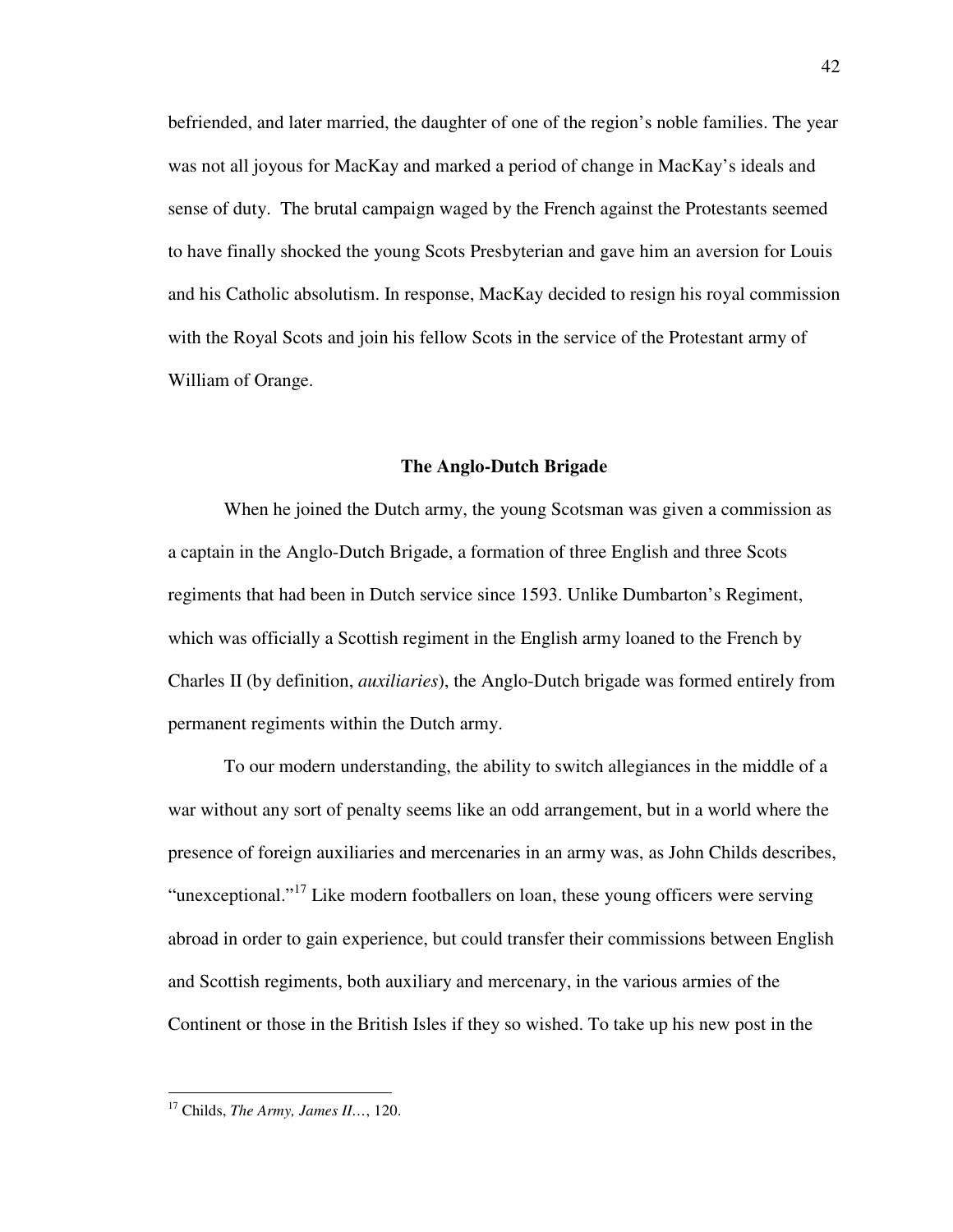Anglo-Dutch Brigade of William's army, MacKay first had to resign his commission in the English army, but there is no evidence of any opposition to that action.

Charles II, and could usually spare the surplus military men the British kingdoms had at his disposal and the officers and men of the Anglo-Dutch brigade were still viewed as subjects of the king of England and Scotland. Though these men were in the pay of the Dutch Republic, the Stuart monarchs would often give William advice on how to run the affairs of the brigade (which was usually ignored) and, as Childs explains, "Could summon the brigade into [Britain] to assist him in a military emergency." <sup>18</sup> Since they were still concerned subjects of the British realms, all were expected to respond to the call of their sovereign monarch when it came without question, but at times of peace, this form of overseas service was generally not a conflict of England's interest.

Unlike today's footballers who must sit out when their loan team plays their home club, this system meant that British officers could sometimes find themselves in a precarious position if the army which they now served fought the English Army and the king in London called the soldiers home. This had been the case at the start of the Anglo-Dutch War of 1665, when the English regiments of the brigade were recalled by Charles and all obliged, only to return in  $1674<sup>19</sup>$  A decade later, when James recalled the brigade in preparation for William's invasion, the question of loyalty within the brigade would become a serious issue for the first time.

 MacKay added to his reputation in the service of the Dutch and even gained the attention of William himself at the Battle of Seneffe in 1674, resulting in the prince's

<sup>18</sup> *Ibid*., 123; *Ibid*.*,* 119.

<sup>19</sup> *Ibid.*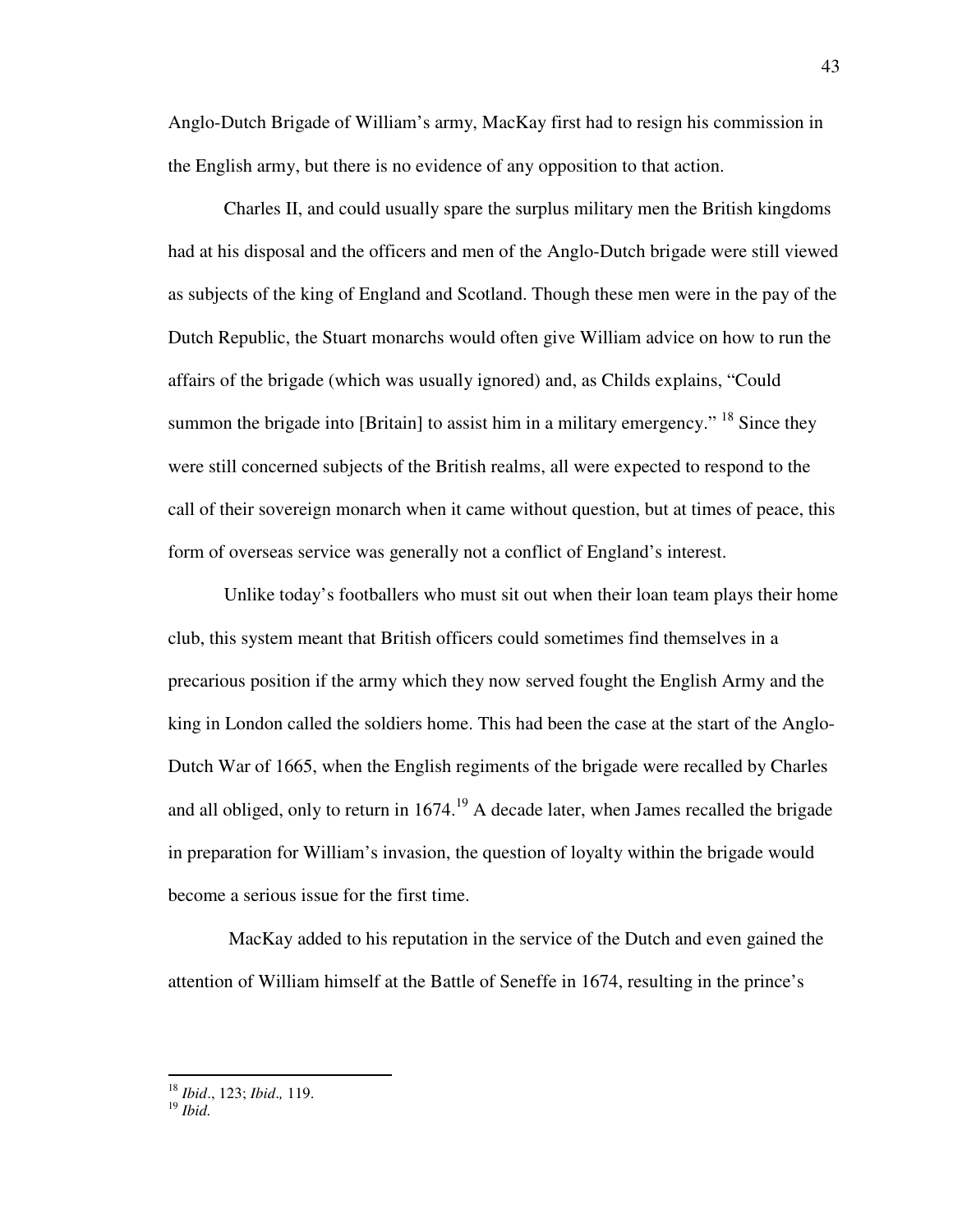orders to promote MacKay to the rank of major.<sup>20</sup> Ironically, another Scot also gained William's interest and favor at the battle: John Graham of Claverhouse, the future Viscount Dundee. Like MacKay, Dundee (who himself came from a distinguished military family) had taken a commission abroad looking to gain experience, pay, adventure and fame. Dumbarton's Regiment aside, there were more opportunities for aspiring Scots in William's army, so Claverhouse, like many other officers who would later serve James or William, decided to throw his lot in with the Dutch. He, like MacKay, quickly made a name for himself as a cornet in William's Life Guard and even saved William's life at Seneffe. As a reward for the deed, the prince promised the Scottish cavalier a future promotion.<sup>21</sup>

 Shortly after the campaign ended, a position as lieutenant colonel of one of the Scottish regiments in the Anglo-Dutch brigade became available. William chose MacKay over Claverhouse for this appointment, an action that the latter took as a personal insult and greatly influenced his decision to leave the Dutch for a commission in the cavalry of Scotland's own army.<sup>22</sup> This snub along with his later patronage from James and a family legacy of fighting for the Stuart kings (he was a close relative of *the* Royalist commander in Scotland during the civil wars), would all help to push Claverhouse into the Jacobite camp when revolution came in 1688, an example of the personal motivations for allegiance, rather than ideological ones, that brought many of the Scots into the conflict.

The Third Anglo-Dutch War came to an end in 1678 and two years later, as the army was reorganized in peacetime, MacKay found himself with the rank of colonel,

<sup>20</sup> Hugh MacKay, *Memoirs…,* xiv.

 $21$  Scott, 9.

<sup>22</sup> Hugh MacKay, *Memoirs,* xiv. It would be with this command that Claverhouse would go on to gain great fame, or rather infamy, in his brutal suppression of the Covenanters.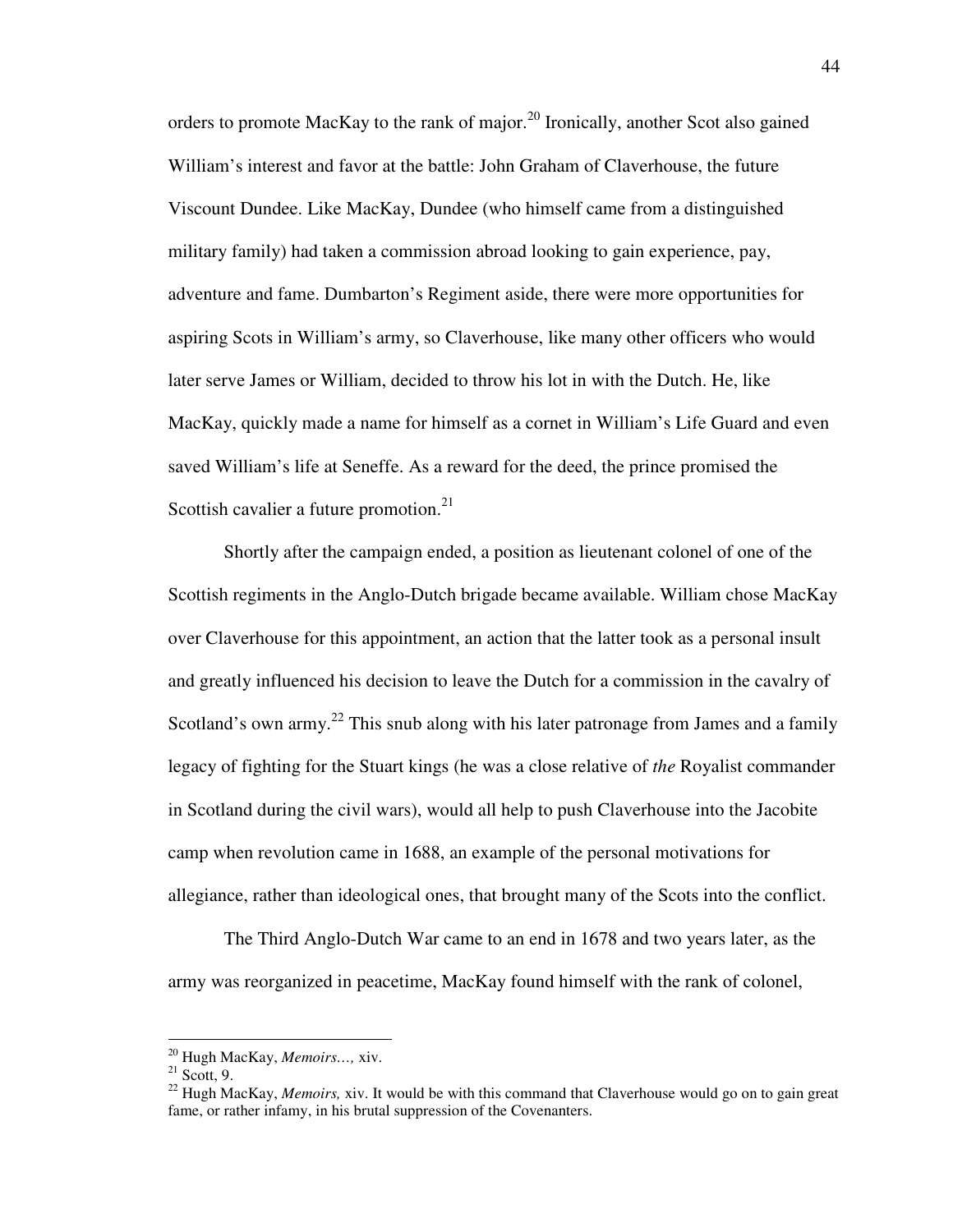command of all six regiments of the Anglo-Dutch Brigade and the trust and respect of his army's commander, Prince William.<sup>23</sup> The Scottish officer had served in three armies on the Continent over the course of the previous two decades, but had yet to fight for his just natural king (the wishes of Louis and William had always affected his service). In his most recent war, he and the men of the Anglo-Dutch brigade had even fought against the allies of their sovereign king. The Dutch not only provided MacKay and his fellow Britons with money, but had a system of government and religious ideals that were more appealing to some than the Pro-Catholic absolutism of Charles II and James II. Some, like Claverhouse, viewed service in William's army as a means of employment and still felt a strong sense of allegiance to their sovereign king. For MacKay and others like him, preference towards William and his cause would soon create a serious conflict of interest.

#### **Conflicted Loyalties**

The accession of James II to the British thrones brought a great deal of unrest to MacKay's homeland. When threatened by the invasions of the Dukes of Monmouth and Argyll, the king quickly called upon his subjects, both auxiliaries and mercenaries, serving in armies abroad to return to fight the rebels, though both threats were defeated before the Anglo-Dutch brigade saw any action.<sup>24</sup> Nonetheless, the king seemed pleased enough, as John MacKay described, with the Anglo-Dutch Brigade's "prompt obedience to his call, and with their soldierly appearance" and wanted to strengthen the Scotsman's

<sup>23</sup> *Ibid*.

<sup>24</sup> Hugh MacKay, *Memoirs…,* xv.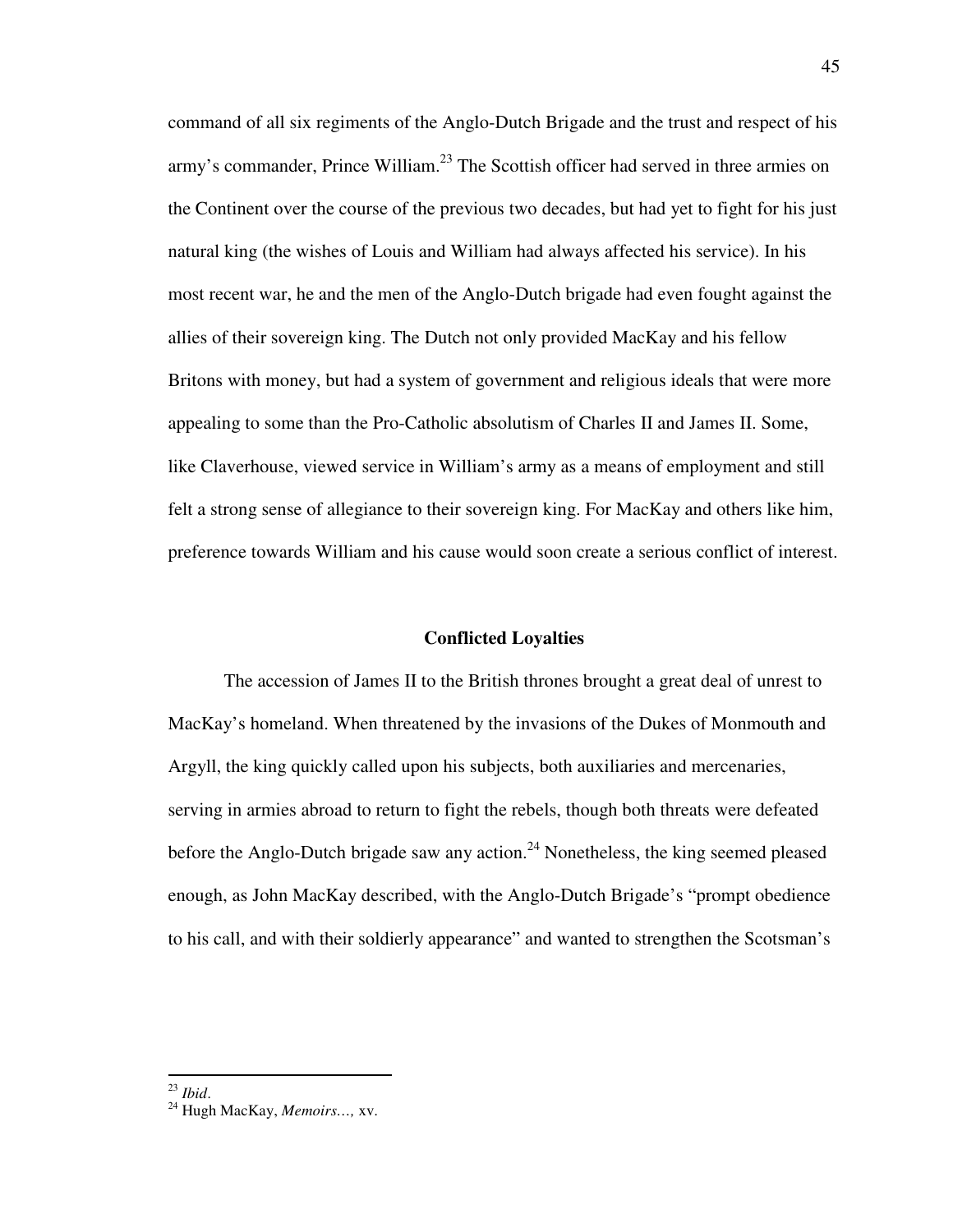bond of loyalty that he promoted MacKay to the rank of major general in English service.<sup>25</sup>

 MacKay and his troops remained in Britain for several months after the rebellions were extinguished before returning to Holland. During that time, the general visited his estates in Scotland that he had inherited after the murder of his two brothers in 1668. This act was another episode in a longstanding feud between the MacKays and the neighboring Sinclairs, who battled for supremacy in the north of Scotland. Even before the Glorious Revolution, the harsh realities of Highland life had a personal impact on the MacKay's life even though they were so far removed while he served on the Continent.

The aftermath of Argyll's rebellion marked the first time MacKay set foot in Scotland since he left for the army in  $1660$ <sup>26</sup> MacKay spent his remaining weeks in London, where he wrote a letter to William. This was probably at the request of James, who having just put down a rebellion led by a blood-relation and claimant to the throne, probably wanted to use MacKay to ensure relations were amicable between London and The Hague. MacKay began the correspondence by thanking William for his cooperation during the rebellion, explaining that the king "was well persuaded of your Highness' good inclination to his person and interest."<sup>27</sup> After going into detail regarding James's opinion of the Anglo-Dutch brigade, the general concluded the letter to his commander on the Continent,

<sup>25</sup> John MacKay, 12; Hugh MacKay, *Memoirs…*, xv.

<sup>26</sup> John MacKay, 6; Hugh MacKay, *Memoirs*…, xv.

<sup>27</sup> "General Hugh MacKay to the Prince of Orange," in *Calendar of State Papers, Domestic Series, of the reign of James II, 1685-1689, preserved in the State Paper Department of Her Majesty's Public Record Office 1893, Vol. 2: Jan 1686-May 1687*, ed. E. K. Timings, (London: Her Majesty's Stationery Office, 1964), 135.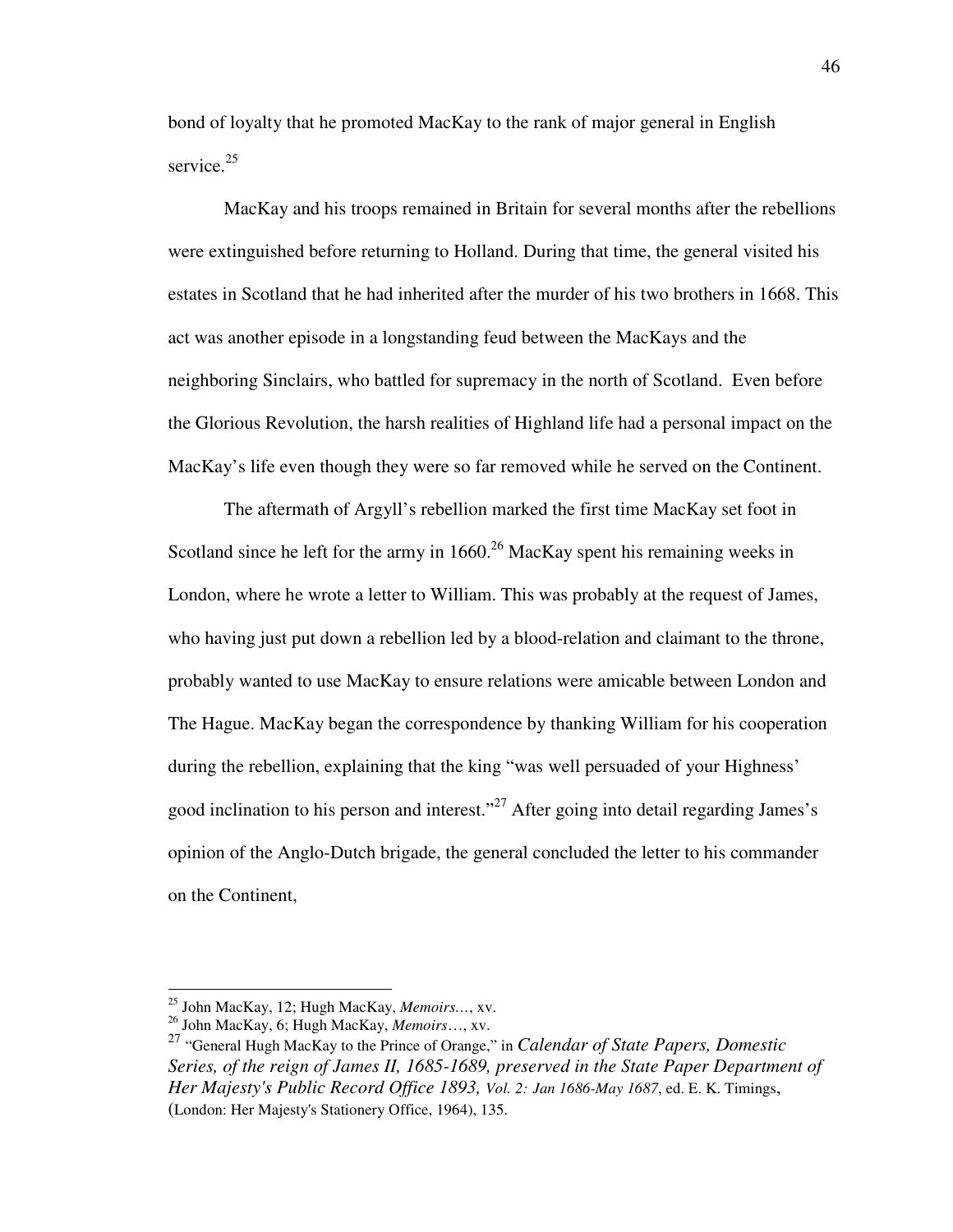with my earnest prayer to God for such an inseparable union and harmony between his Majesty and his nearest relations to the maintenance of the royal dignity, that all contrivances of such as labour to interrupt the course of so anciently established a monarchy in Britain may never be able to reverse or undo it in whose divine direction and protection I heartily recommend your Highness' person and concerns as being unfeighnedly [*sic*].<sup>28</sup>

 In the letter, MacKay's allegiances do not appear to be in question. At this point, the general viewed James as his rightful monarch, while William, who he more closely paralleled on an ideological level, was his superior officer and employer. Few in the British kingdoms had a quarrel with James in the early stages of his reign, a fact proven by the support for the king during the Monmouth and Argyll rebellions. Unfortunately for MacKay, events were quickly initiated that would break "inseparable union and harmony," as William began forming "contrivances" of his own. This looming conflict would set the Scotsman's two commanders-in-chief against each other in battle and would test the allegiances of the general who served them both.

With stability restored to Britain, the general returned to the Netherlands, but his stay was rather short. Throughout 1687 and 1688, the king's pro-Catholic and absolutist actions provoked unhappy public responses throughout his realms. In Scotland, as in England, James issued the Declaration of Indulgence, which nominally gave rights to those who worshiped outside of the state church. In practice this meant enhanced rights for James's fellow Catholics, though the privileges were eventually expanded to include moderate Presbyterians. The kingdom's more radical Calvinists were still considered a threat by the monarchy and were not included in the indulgence. In fact, James followed his brother's example in the brutal repression of this group, oftentimes using the power of

47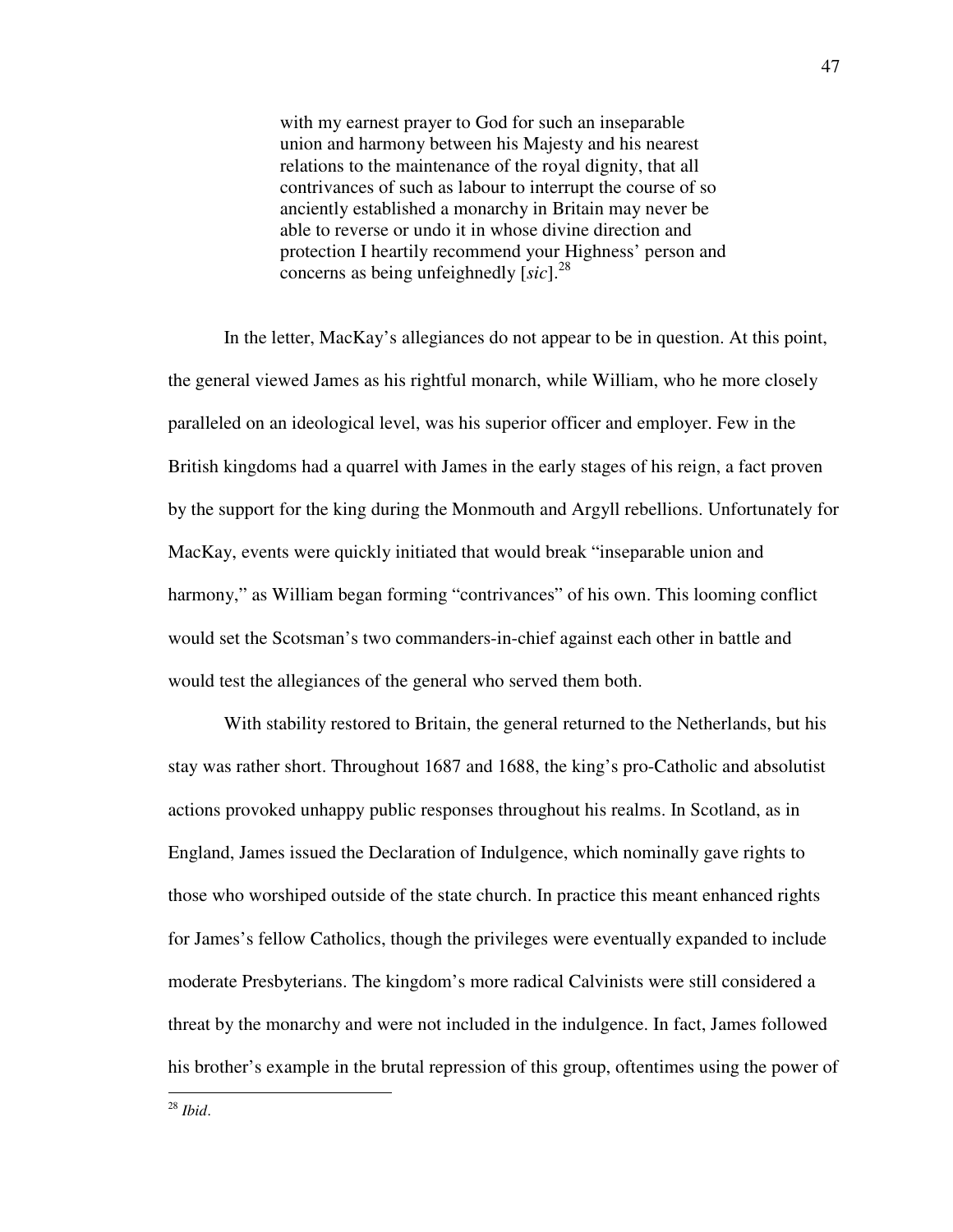the standing armies he illegally kept in his kingdoms. While the moderates conformed quietly to the king's policies in the hopes of regaining some of their rights and power, they were well aware of the vicious treatment of their fellow Presbyterians and grew increasingly frustrated with the Crown. In theory, James hoped that his actions would draw the moderates into his camp, but in practice, his policies pushed them away. As a result, moderate Presbyterians grew closer to the radical members of their denomination, with whom they had previously refused to co-operate since the Restoration settlement. Scotland was not the only place where resentment towards the king was growing and his pool of supporters was rapidly losing strength and size.

With the Protestant demonstrations came rumors of a Dutch invasion. This caused James to seriously consider how he might react militarily to an intervention by William. Not wanting his own subjects used against him, the king recalled all the officers and men of the Anglo-Dutch brigade from their foreign service with intent to disband the auxiliary formation once and for all.<sup>29</sup> At first the Dutch ignored the monarch's plea, choosing to neither follow nor oppose it, unsure of how to deal with the awkward and tense situation that faced them. In the summer of 1688 after William had received his invitation to invade William the enlisted men of the brigade were forbidden from returning home.<sup>30</sup> The officers, by contrast, were allowed to choose which army they wished to serve. A few dozen (mainly Catholic) of the two-hundred and forty officers under MacKay left Holland to support their king. Among them was the commander of one of the English regiments, Colonel Alexander Cannon, who would lead the Scottish Jacobites as a

<sup>29</sup> John MacKay, 12; Childs*, The Army, James II…,* 65.

 $30$  Childs, 65.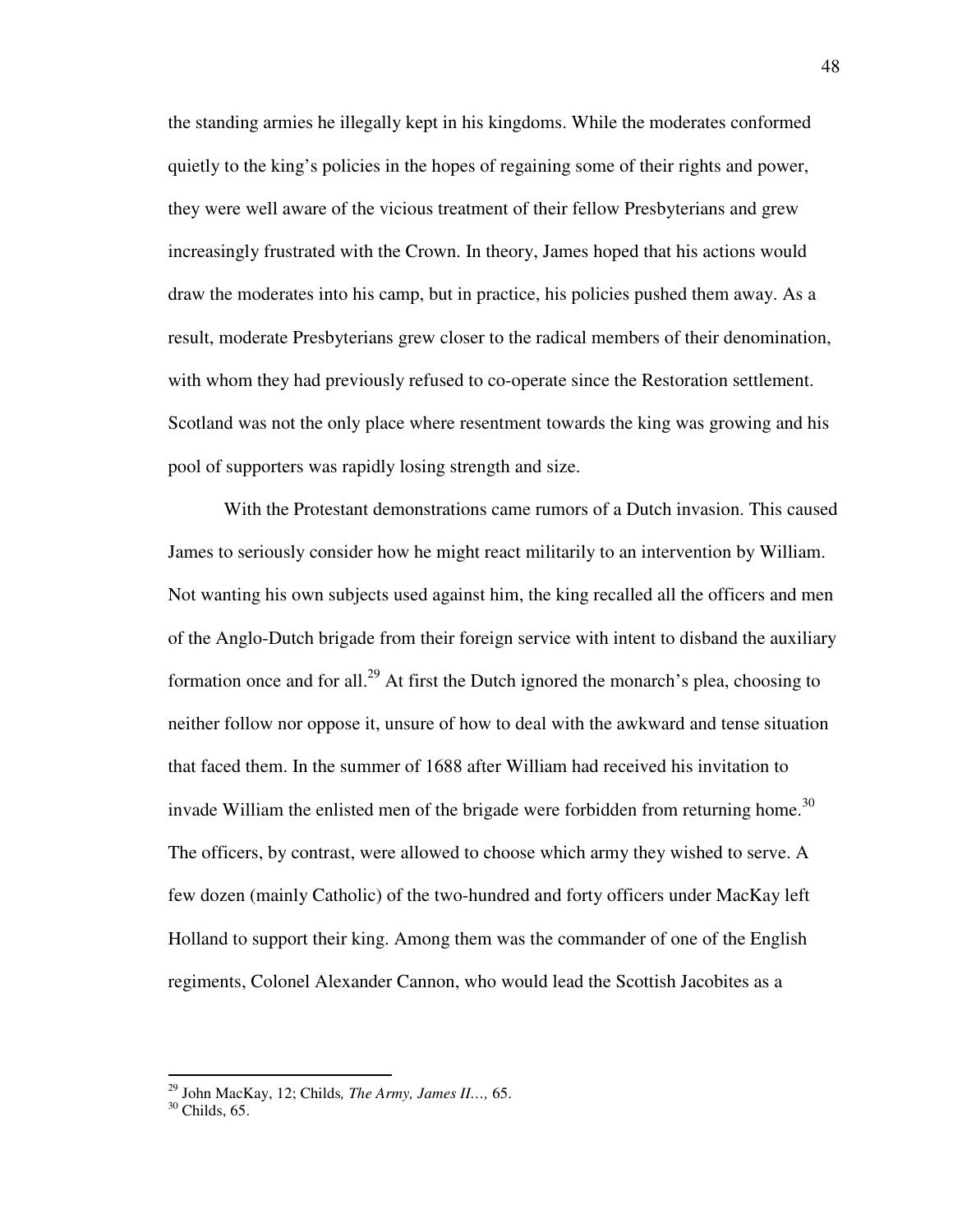general at Dunkeld.<sup>31</sup> The men who chose to leave would form the nucleus of three regiments James raised to prepare for invasion.<sup>32</sup>

MacKay was unsure of what to do when faced with the impending conflict. Feeling duty bound towards his sovereign, he thought for some time about returning to Britain for the potential war.<sup>33</sup> The general went to William's headquarters at The Hague with every intention of resigning his commission, but upon hearing that plans were underway for the actual invasion, he reconsidered.<sup>34</sup> Though James was MacKay's nominal monarch and commander, the king's pro-Catholic and Francophile policies were increasingly threatening the general's fellow Calvinists both in Britain and on the Continent. Since the Restoration, the Stuart kings had been supportive of the French campaigns against Protestants in the Netherlands and the Rhineland. William, the rival of Louis XIV, the man who had been MacKay's actual chief for over fifteen years, was now planning to remove that threat and secure Protestantism within Britain. MacKay, like nearly all of his co-religionists, let his religious ideals shape his political ones and declared his allegiance (and that of his troops) to the Prince of Orange just in time for the invasion of England. MacKay had supported been willing to support James in the early years of his reign, but as the Stuart king increasingly supported the Catholic interest and practiced more arbitrary rule, the general problem felt that James had become something like Louis and the French monarchy, whose service he had left nearly two decades before. MacKay was not alone in his feelings or his shifting of allegiance to William. As

<sup>31</sup> *Ibid.*; *An historical account of the British regiments employed since the reign of Queen Elizabeth and King James I, in the formation and defense of the Dutch Republica, particularly of the Scotch Brigade* (London; Edinburgh: B. Millan; T and J Egerton; W. Geech, 1795), 65.

<sup>32</sup> Childs, *The Army, James II, and the Glorious Revolution*, 133.

<sup>33</sup> *An historical account of the British regiments…,* 63.

<sup>34</sup>*Ibid*.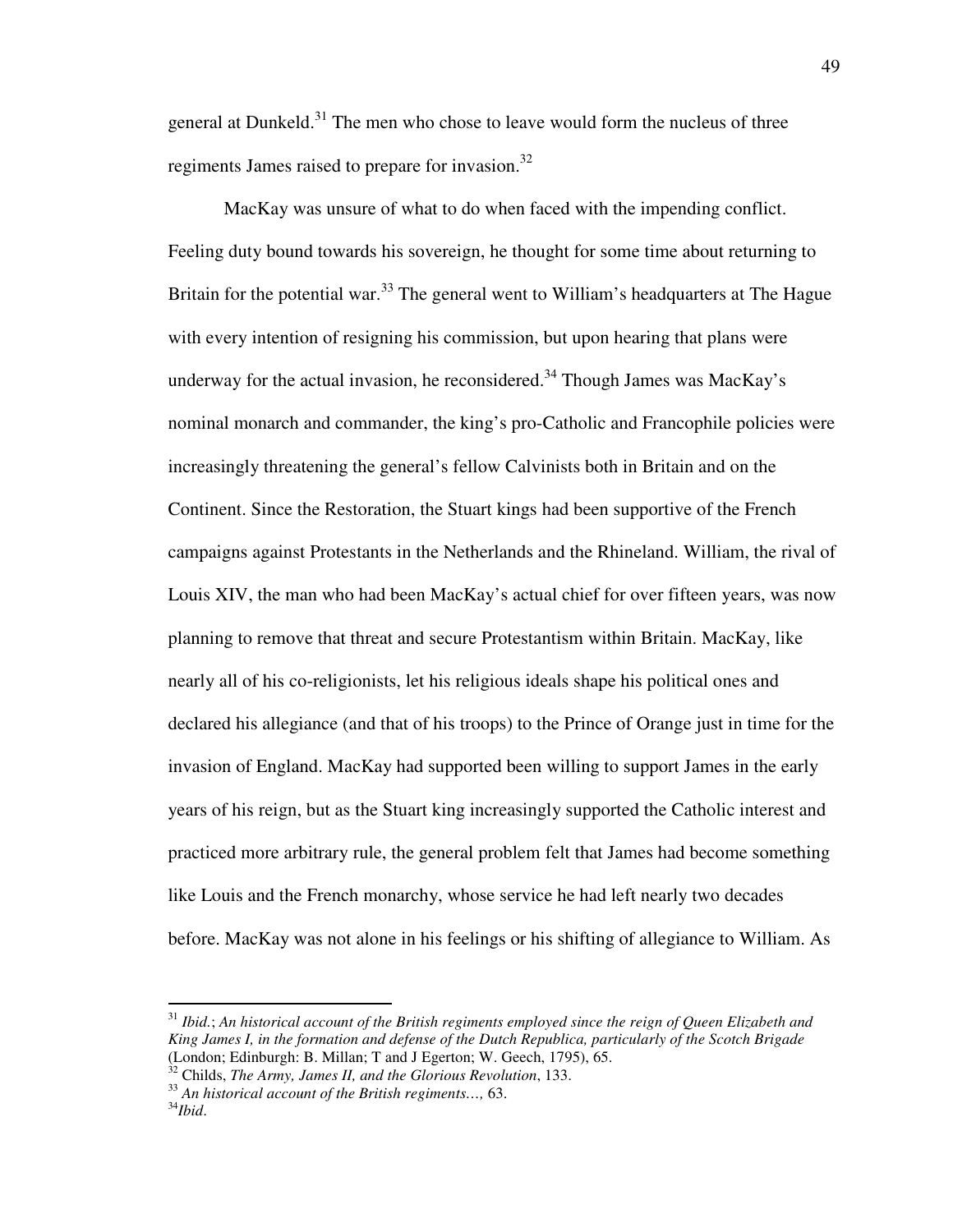military, political and religious leaders (many of the latter two groups living in exile in the Netherlands) flocked to William's banner, they hoped that they could appeal to similar thoughts held by James's subjects at home when the prince invaded Britain.

## **The Campaign for the English Crown**

William's invasion force consisted of roughly 15,000 of some of the best soldiers in Europe. The Jacobites viewed William and his men as foreign invaders, but even to the prince himself, the troops were of foreign origin. While there were a few Dutch regiments, the army invading England was comprised of Danes, German Protestants, French Huguenots and the Anglo-Dutch Brigade.<sup>35</sup> Although the soldiers and their officers did not share the same language or monarch, they, like MacKay, were staunch Protestants and opponents of absolutist rule. William hoped their presence in the British kingdoms would inspire like-minded Britons to join their cause and help him take the throne.

 William's army landed at Torbay in Devon on November 5, 1688 (a date already famous for the triumph of English Protestantism over Catholic machinations). Though the Jacobite army outnumbered the invasion forces, the king was not confident of success and seemed to have something of a nervous breakdown.<sup>36</sup> As Mark Kishlansky described, "Suffering from insomnia and severe nosebleeds, [James] mistakenly concluded that his army was too unreliable to be sent into battle."<sup>37</sup> Even though the Scotsmen of Dumbarton's Regiment (MacKay's first regiment), who had been recalled to

<sup>&</sup>lt;sup>35</sup> John MacKay, 13.

<sup>36</sup> Tim Harris, *Revolution: The Great Crisis of the British Monarchy, 1685-1720* (London; New York, Penguin, 2007), 274.

<sup>37</sup> Mark Kishlansky, *A Monarchy Transformed: Britain 1603-1714* (London; New York: Penguin, 1997), 281.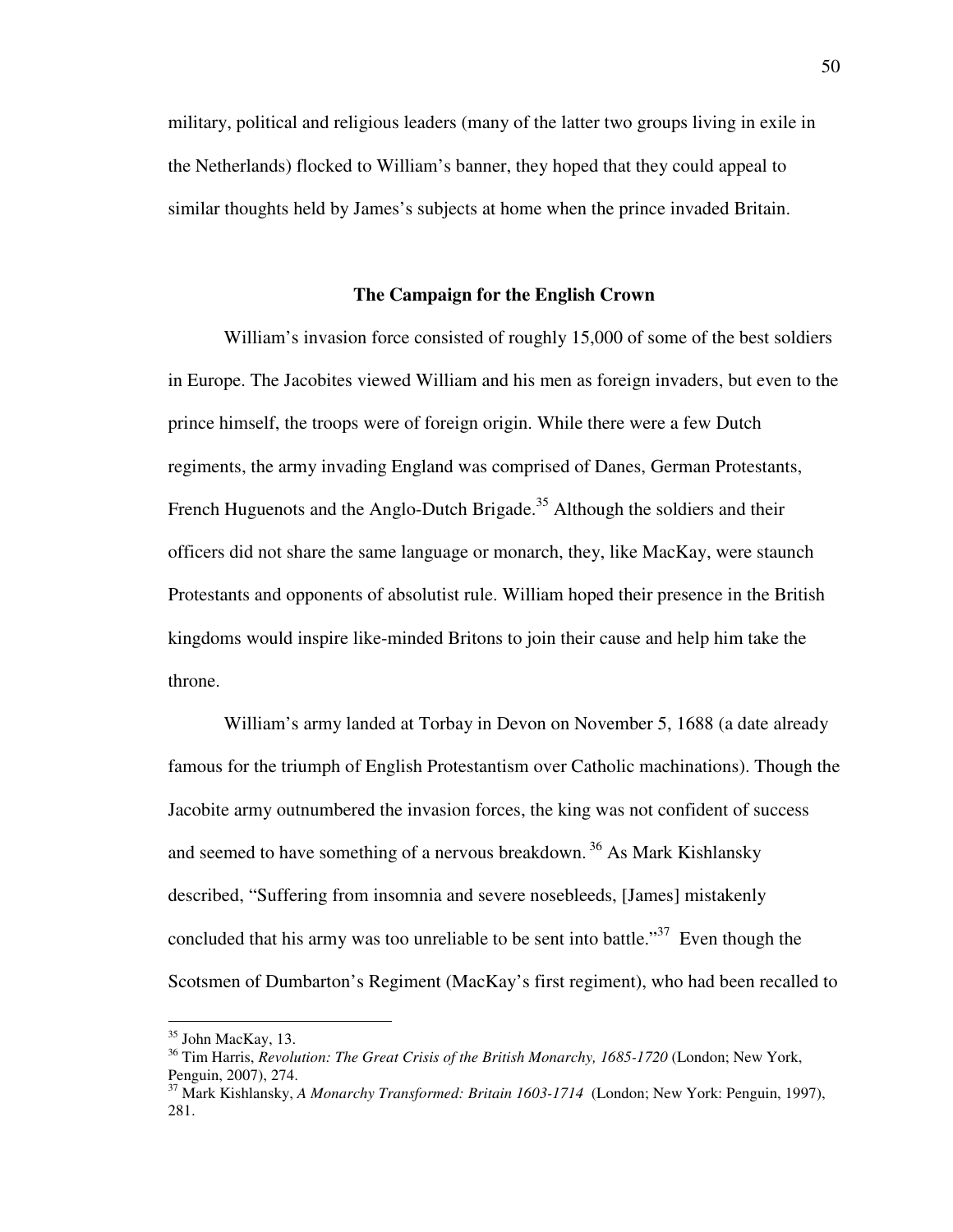England by James, offered to take on the prince's army alone, the army was ordered to fallback.<sup>38</sup> The beleaguered king returned to London on November 26, where his situation further deteriorated. Towns throughout the realm continued to rise up in favor of the prince, more lieutenants defected and even his daughter, Anne, fled to the Williamites. Faced with increasingly unfavorable odds, James sent negotiators to William's camp.

 The representatives' offers to call a free parliament and to pardon William and his followers were largely brushed aside by the prince and his entourage. Instead, the prince countered by offering to keep his army from London if James surrendered the city and called for a parliament in his name.<sup>39</sup> Refusing to negotiate, James sent his queen and newborn son to France on December 10. He followed them early the next morning, though not before disbanding, but not *disarming* his armies, an act that would cause a serious security issue for William in the future. $40$ 

The king headed to Kent for a boat to the Continent, but was captured shortly after his departure and brought back to London. Hoping to avoid an awkward situation, William halted his army's advance towards the capital, sent guards to Whitehall and gave James a message telling him to leave. The king headed towards Rochester, where he soon realized he was allowed to escape. He left England again on December 23 and would never return. $41$ 

 MacKay's religious and political convictions, as well as his strong faith in William had put him on the victorious side of the invasion. In a matter of weeks, the

<sup>38</sup> *An historical account of the British regiments…,*65.

<sup>39</sup> *Ibid*.

 $^{40}$  Harris, 298.

<sup>41</sup> *Ibid.*, 305.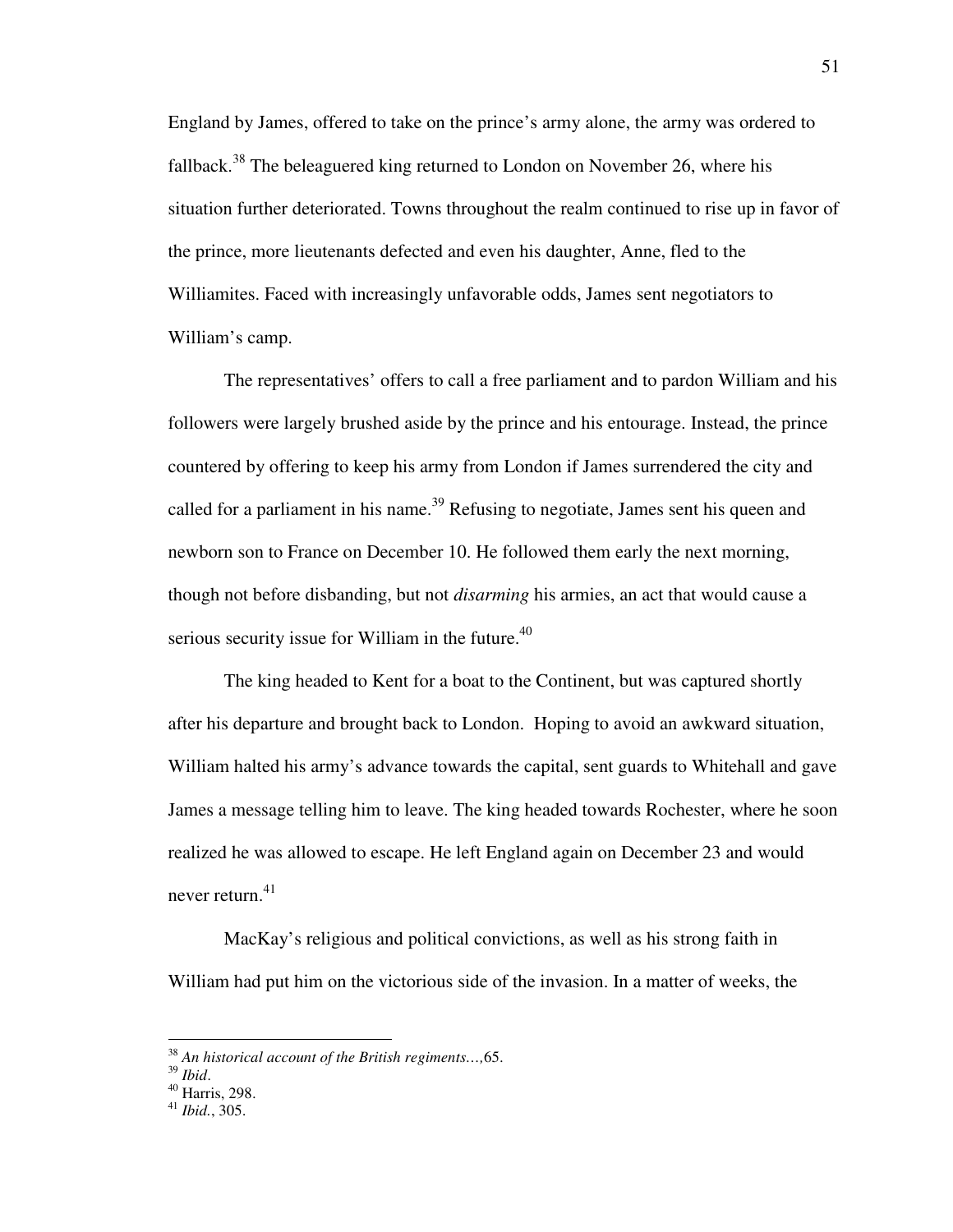Prince of Orange took the English crown for himself, but the campaign for control of the British thrones was far from over. After all, James was the ruler of three kingdoms and Ireland and Scotland both possessed large populations of Jacobite supporters that would certainly fight for their refugee king. In Ireland, Derry had already been claimed for the Williamites and was being held by a small and vastly outnumbered garrison. In January, the Earl of Tyrconnel, James's Lord Lieutenant, began expanding the size of the Jacobite army in preparation for James's arrival.<sup>42</sup> The mounting tension across the Irish Sea became the top priority for William, who, along with his wife, would be crowned monarch of England on April 11. Although most of William's attention and resources were poured into the Irish campaign, he could not ignore Scotland.

 It may seem odd that Scotland does not play a major role in the narrative of the Revolution until after the English throne had been secured, but for both sides, the delay of the Scottish campaign was out of necessity. For the Williamites, England needed to be secured first so as to eliminate the largest military asset James had at his disposal. To defeat James's English army (reinforced by men from his Scottish and Irish armies), William would need to concentrate all of the forces he had available, rather than scatter them throughout the British kingdoms. Also, once the Williamites controlled England, they could use it as a base from which they could more effectively conduct their operations in the northern realm. Likewise, the Jacobites made little effort to prepare Scotland for invasion since most of their military and political leaders had been called to England by James to help counter the invasion. Once Westminster was in full support of its joint monarchs, however, both sides turned their attention to the North. A group of

<sup>42</sup> Michael McNally, *Battle of the Boyne 1690: The Irish campaign for the English crown* (Oxford; New York: Osprey Publishing, 2005), 38.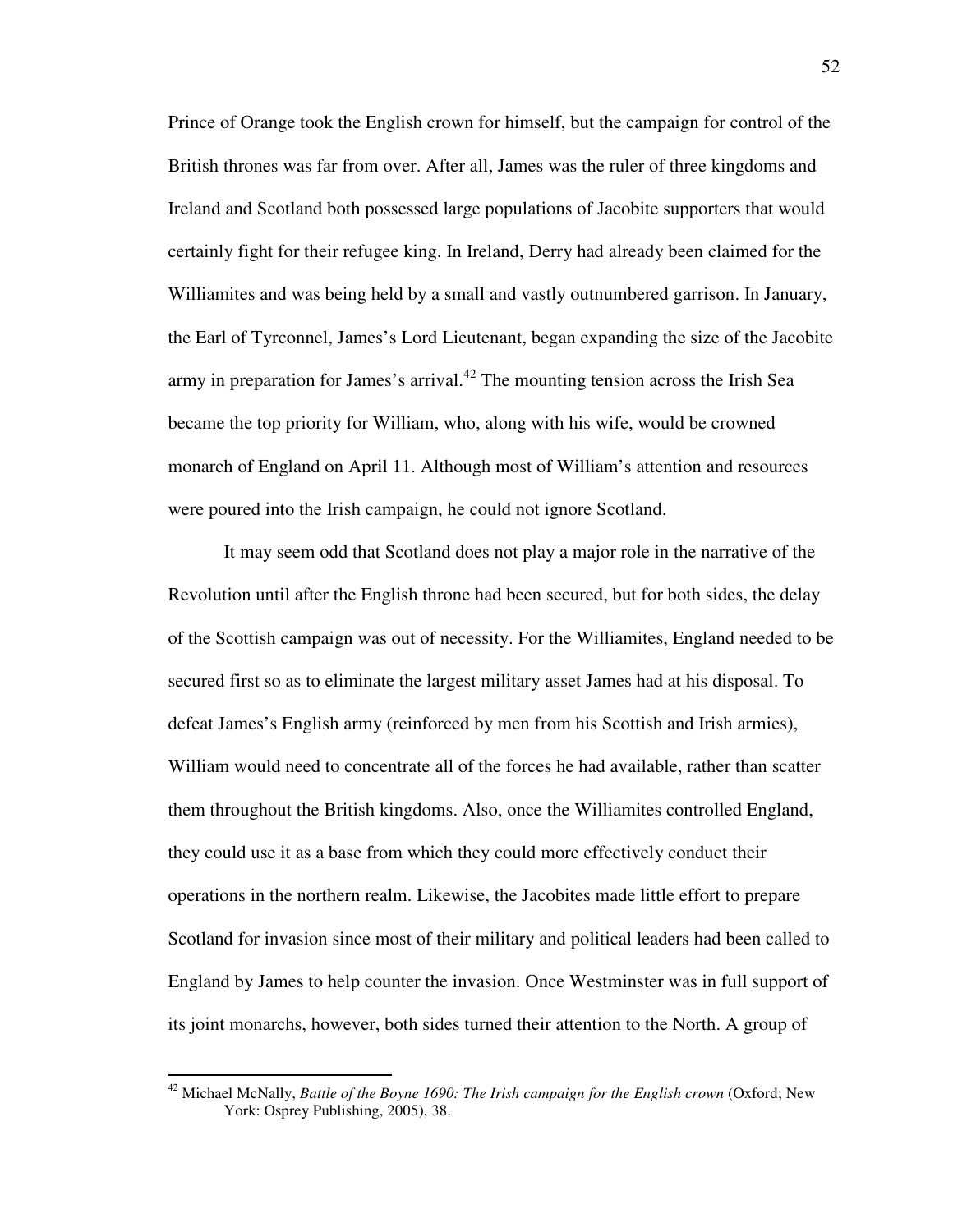Scottish Presbyterian nobles and gentry who had come to London to show their support for William called for a convention parliament in the Edinburgh.<sup>43</sup> The Convention of Estates, which had only been called four times since the Restoration (most recently for just six weeks in 1686), would have to decide the current state of the throne and officially declare it for one of the monarchs.<sup>44</sup>

 While the members of the Convention debated Scotland's political future in Edinburgh, the security of the realm needed to be stabilized. The King's Scottish army had gone to England in response to the invasion and, like all the Jacobite forces, was disbanded on Salisbury Plain. Without a military force to police the kingdom, civil unrest was intensifying.<sup>45</sup> As Earl Balcarres, the appointed Jacobite political leader in Scotland, wrote to the now deposed king, "For, so soon as the Army was past the Border, Edinburgh was filled with the numbers of [Presbyterians] of all Degrees, from all places in the Kingdom, who then though it safe to take off their masks."<sup>46</sup> Balcarres may have had fears for the stability and maintenance of order in the realm, but tended to over exaggerated some of his claims. Many radical Presbyterians did take to arms in the early stages of the Revolution, but many Scots remained loyal to James or attempted to stay neutral for as long as possible.

For the radicals, the Episcopalian presence in Edinburgh (the largest in the Lowlands) had always been viewed as a threat. Many, however, were unsure how the moderates would act. Both factions of the Presbyterians had very different ideas for the

<sup>43</sup> James Browne, *A History of the Highland Clans* (Glasgow: A. Fullerton & Co., 1840), 119.

<sup>44</sup> Clare Jackson, *Restoration Scotland, 1660-1690: Royalist Politics, Religion and Ideas* (Woodbridge, Suffolk; Rochester, NY: Boydell Press, 2003), 21.

<sup>45</sup> Robert Paul Barnes, "Scotland and the Glorious Revolution in 1688" in *Albion: A Quarterly Journal Concerned with British Studies*3, No. 3, Autumn, 1971, 121.

<sup>46</sup> Colin Lindsay, Earl of Balcarres, *An account of the affairs of Scotland, relating to the revolution of 1688. As sent to the late King James II. When in France. By the Rt. Hon. The Earl Balcarras.* Editor Unknown. 2<sup>nd</sup> ed. (Edinburgh: W. Ruddiman jun. and Company, 1754), 17-18.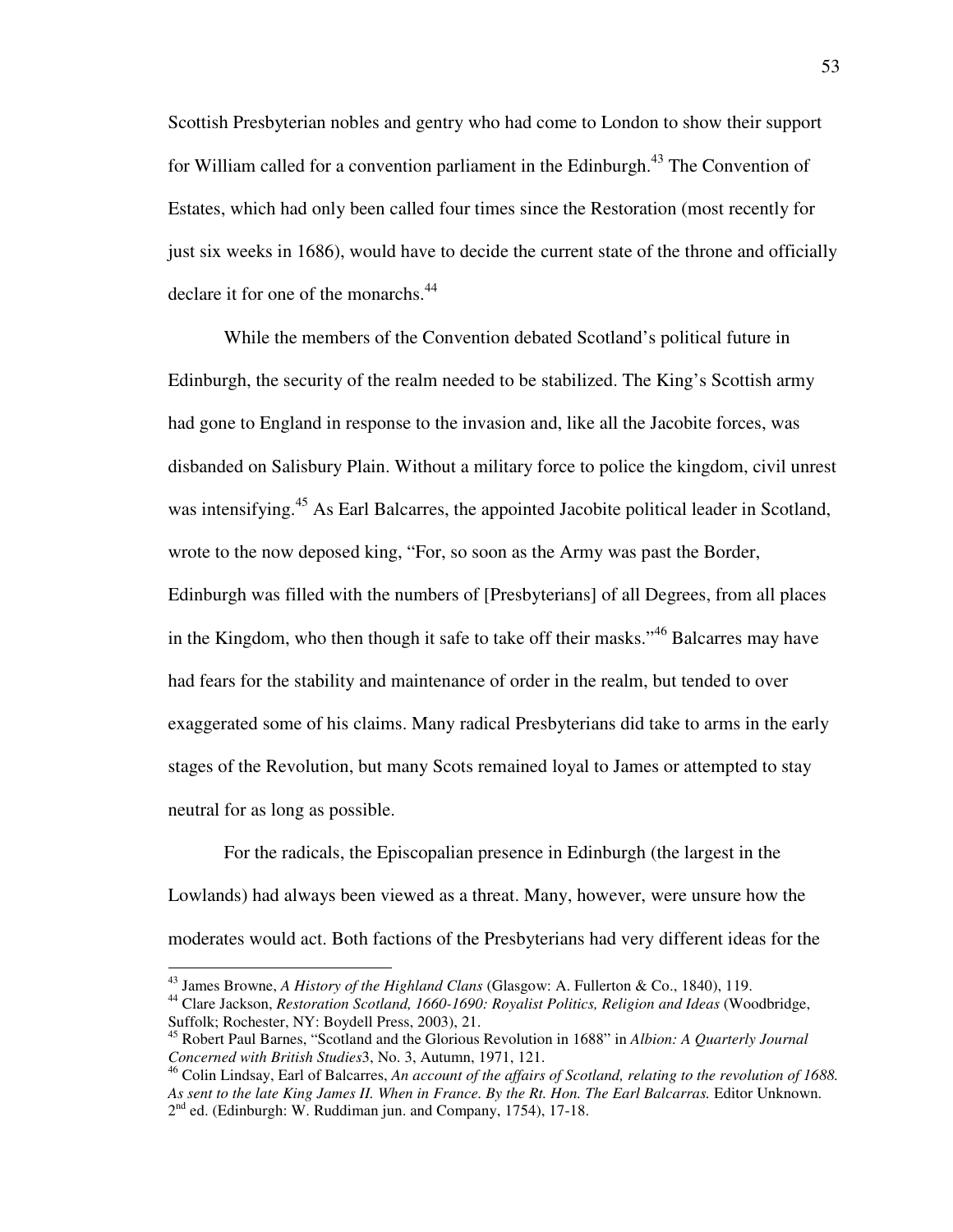future of the kingdom and since many moderates had tried to appease James through his reign (they had, after all, benefitted somewhat from the indulgences), the radicals were still somewhat wary of the intentions of their fellow Presbyterians. The radicals quickly formed gangs, many of which were armed, and began disrupting the mail and targeting suspected Jacobites. $47$  Rival groups followed suit. If the peace was to be maintained, William would have to send loyal troops and raise new regiments locally. These men would need a leader, but William was planning on leading the effort in Ireland, so he would have to find someone else to lead his Scottish campaign. He turned to MacKay who he thought, as a native Highlander and devout Calvinist, would be better suited to win the hearts and minds of all of the Scottish subjects than William's other, foreign-born subordinates.

 As was the case with many of the soldiers in William's army, a rough voyage across the Channel had caused MacKay's health to deteriorate and he was slow to recover. His health was certainly not helped by his knowledge of the divisiveness of Scottish society. Though somewhat removed from Scottish affairs, MacKay knew that the flight of James from Britain had opened up a power vacuum, which allowed Scotland's numerous sets of adversaries to, once again, take their differences to the battlefield. In the general's case, the religious issue was of greatest importance. His time on the Continent had made him aware of how international Protestantism could be used as a unifying force, not a source of bloody conflict. When the general discovered the details of the situation facing his fellow Calvinists, he noted that he was, "willing to contribute his utmost endeavours for the advancement of so good a cause."<sup>48</sup>

 $\overline{a}$ 

<sup>47</sup> *Ibid*., 18-19.

<sup>48</sup> *Ibid.*, 3.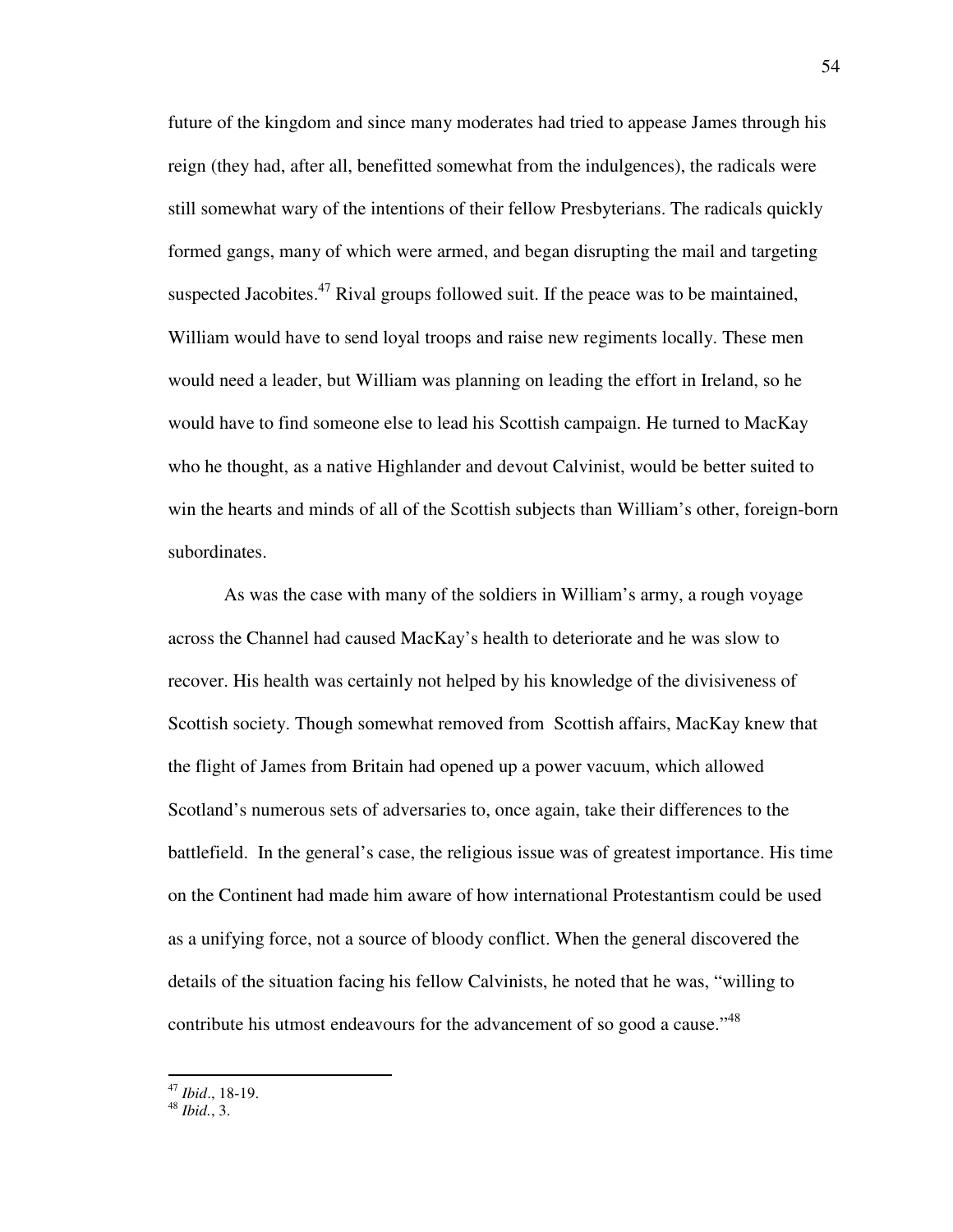Unlike the Williamite army in England the small force MacKay brought with him was made up almost entirely of Scots, with a handful of Englishmen.<sup>49</sup> These men were some of the finest in William's service, but were predominantly Lowlanders, and thus unfamiliar with the Highlands and the tactics employed by its inhabitants. Thankfully for the general, the Convention in Edinburgh was authorized to raise more regiments, even some of Williamite Highlanders, which would come under the general's command once he arrived in the kingdom on March  $23.^{50}$  His appearance came not a moment too soon, as the Jacobite rebellion was about to begin.

## **Conflicts Looms in Scotland**

The greatest step towards war in Scotland was made on March 14 when Convention of Estates met in Edinburgh to determine which of the two kings would be their realm's legitimate monarch. Though the idea for calling the legislature came from Williamite nobles, it was a fair assembly. The members were elected in their burghs after the Test Act, barring Presbyterians from voting, was removed.<sup>51</sup> As a result, its ranks consisted of Presbyterians and Episcopalians, Jacobites and Williamites, moderates and radicals.<sup>52</sup> After some initial debate, the assembly voted to support William and began to consider the measures to be taken for the security of the kingdom, including the establishment of a new army and the confirmation of MacKay as the commander-in-chief for the realm.

<sup>49</sup> Reid, *I Met the Devil…*, 98; *Ibid.*, 108.

<sup>50</sup> Hugh MacKay, 7; Reid, *I Met the Devil…*, 12.

<sup>51</sup> Harris, 387.

<sup>52</sup> *Ibid*., 380.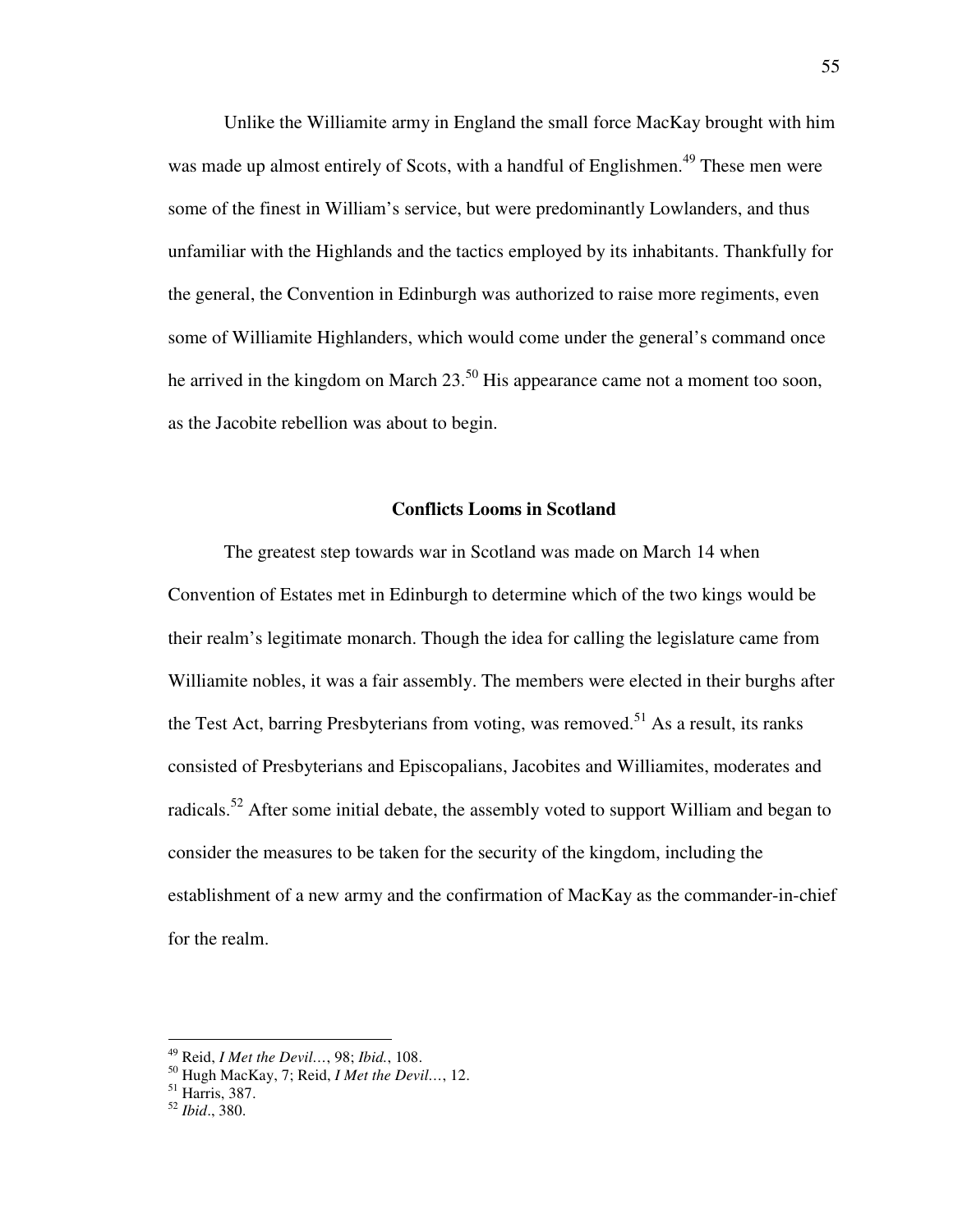As the delegates met, the situation in the capital grew out of hand. Rumors circulated of assassination plots against Viscount Dundee and George MacKenzie, a staunch Jacobite and the Lord Advocate of the realm, as did reports of Jacobite plans to attack the Convention as a whole.<sup>53</sup> Additionally, the Catholic Duke of Gordon, the governor of Edinburgh Castle, ordered the gate locked and the castle's defenses prepared for a siege.<sup>54</sup> It became apparent that Scotland could not be secured through political action alone.

Fearing for his safety and being pressured by orders from James to form a Jacobite parliament, Dundee left the capital with fifty troopers of his old regiment who pledged their loyalty to James.<sup>55</sup> They rode out of town, though not before stopping at the castle to discuss the necessity of holding the fortress with Gordon.<sup>56</sup> He then spurred his escort onto Stirling, which unbeknownst to him, was already in Williamite hands.<sup>57</sup>

 The following morning brought no relief to the situation in the capital and in response, the Convention ordered the Earl of Leven to immediately raise a regiment for the assembly's protection. The rumors of threats to the Convention and heightened sense of fear and tension were taken so seriously by the city's predominantly Presbyterian inhabitants, that the young nobleman was able to raise eight-hundred recruits in the span of two hours.<sup>58</sup> With a security force sufficient to keep the armed crowds of both factions at bay, the Convention's president, the Duke of Hamilton, ordered the doors opened and the Convention's members dismissed for the day, at which point many of the Jacobites

<sup>53</sup> Scott, 98; Harris, 389.

 $54$  Balcarres, 41-42.

<sup>55</sup> *Ibid.,* 43*.*

<sup>56</sup> *Ibid.,* 45*.* 

<sup>57</sup> Reid, *I Met the Devil…*, 11.

<sup>58</sup> *Ibid.,* 12.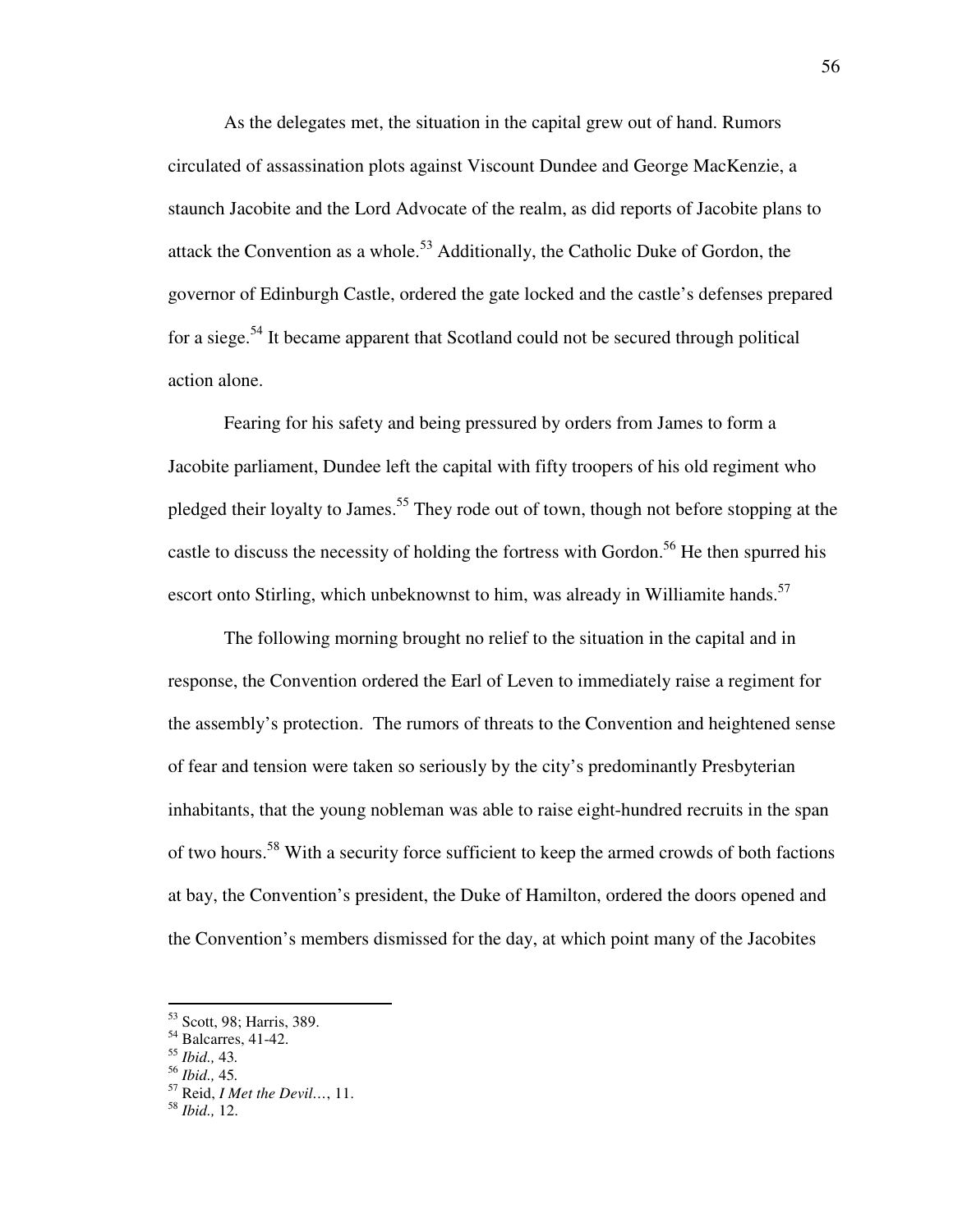fled the city.<sup>59</sup> Just a week later, the almost exclusively-Williamite Convention declared Dundee a rebel. $60$ 

 This was the situation MacKay faced when he arrived in the capital city. Armed gangs roamed the streets, the members of the Convention were busy debating the legal status of the Scottish throne and who, if any, possessed it and the Jacobite leaders had fled to the Highlands. In early April, news came that Dundee had taken an example from his kinsman, James Graham, 1<sup>st</sup> Marquis of Montrose, and raised the royal standard on Dundee Law, thus calling the Highland clans loyal to the deposed king "to draw speedily to arms" and gather under his leadership.<sup>61</sup> MacKay knew that if he gave Dundee and the Highlanders too much time to mobilize, his small army of Lowlanders and Englishmen would not be able to subdue them. He had to act quickly.

#### **The Campaign Begins**

 MacKay's manpower shortages were alleviated to an extent by the units raised by the Convention, like Leven's Edinburgh regiment. They were joined by radical Cameronians from the southwest of Scotland, under the command of the Earl of Angus, who as MacKay wrote, "sheud themselves of all the kingdom the most zealous for their Majesties' government and the Protestant interest." <sup>62</sup> The radical Presbyterians believed that the long-hated Episcopalians had finally been swayed over to the Catholic interest and that if they did not take to arms ever harsher repression awaited them if the Jacobites were successful in Scotland.

 $\overline{a}$ 

<sup>59</sup> Harris, 390.

<sup>60</sup> Mark Napier, *Memoirs and Letters Illustrative of the Life and Times of John Graham of Calverhouse, Viscount* Dundee (Edinburgh; London: Thomas G. Stevenson; Hamilton, Adams, & Co, 1860), 528. <sup>61</sup> Hugh MacKay, *Memoirs*…, 5.

<sup>62</sup> *Ibid.,* 11.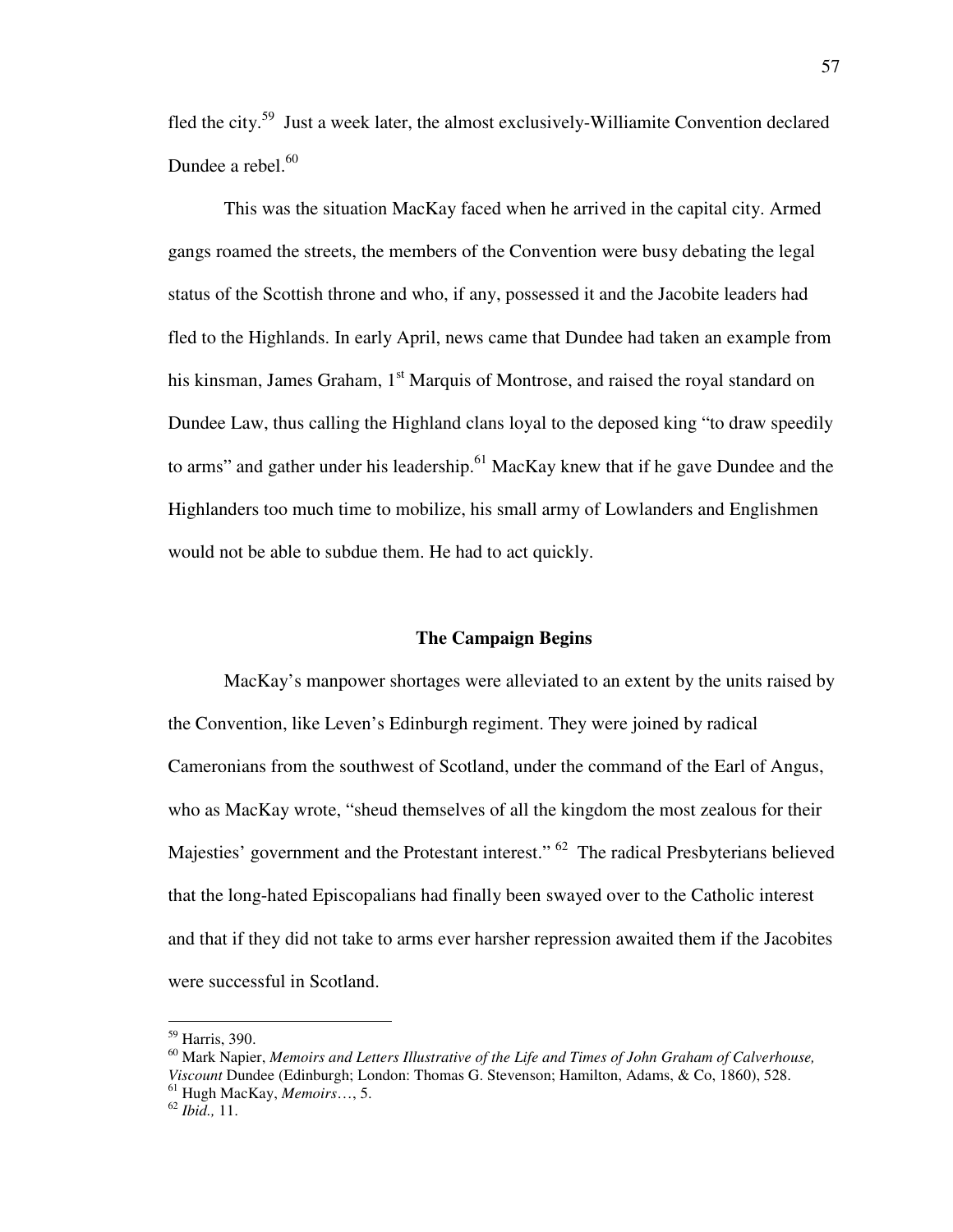Although relations between the moderates and radicals were still somewhat tepid, largely because the exact goals of the latter were largely unknown, MacKay was willing to welcome the Cameronians into his ranks. These men not only came with their own arms and equipment, but after years of repression were more than eager to fight against the Highlanders and James's other supporters. They seemed to be the exception rather than the rule, as MacKay noted in his memoirs that most of the regiments raised at the onset of the campaign had not been well supplied by the Convention and that the officers had been selected by the assembly's members, "…according as they had a kindness for their persons or as they judged them to be popular, to get a number of men together, to the disorder of those troops, helping not a little..." $63$ 

Between the regiments hastily raised by the convention and the irregular warriors of the Highland clans that opposed them, the armies in the Scottish theater of the Revolution were composed of a much smaller percentage of professional soldiers than those involved in the campaigns in England and Ireland. This inexperience and unpreparedness would somewhat handicap MacKay's already difficult efforts, though the volunteer soldiers under his command would prove themselves to be of stouter heart than their professional counterparts. Nonetheless, the condition of MacKay's army was far from ideal but the troops on hand were all that were available to meet the immediate Jacobite threat.

 While the Williamites in Edinburgh were worrying about how they would train and equip themselves to confront the rebels, a noble from a family that traditionally supported the Stuart kings against the Covenanters proposed an idea that he hoped would prevent bloodshed. George MacKenzie, Viscount Tarbat, was described by MacKay as a

<sup>63</sup> *Ibid.*, 7

l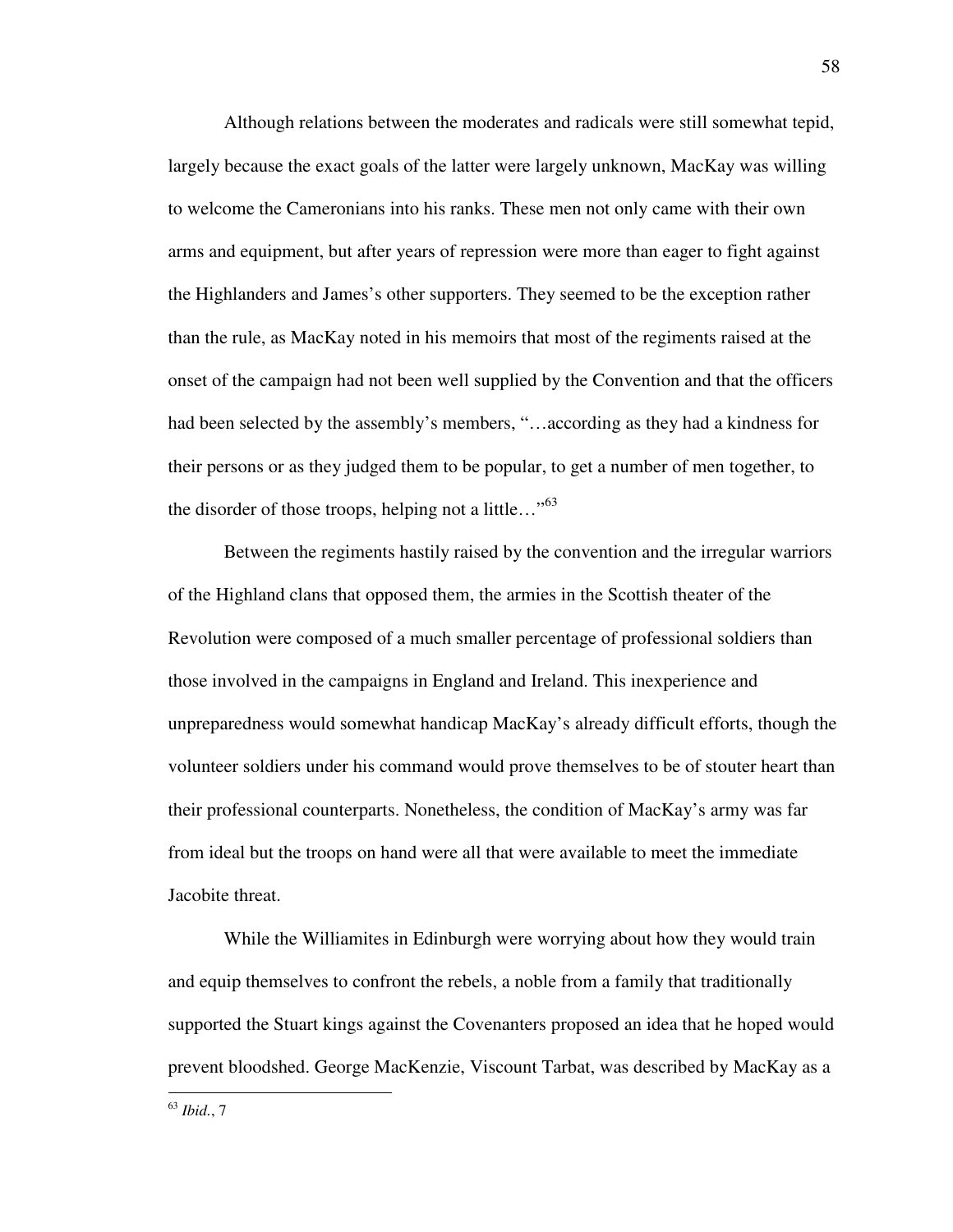man who was "not a friend, if not an enemy to the government."<sup>64</sup> This was not a surprising statement as the MacKenzies were traditional rivals of the MacKays. Tarbat, had been a staunch supporter of James before the Revolution and had acted as the king's chief minister in Scotland. Looking to keep his political power (especially after William appointed Tarbat's cousin, the Earl of Melville, Secretary of State), Tarbat pledged his allegiance to the Williamites and would offer political advice throughout the Revolution. Though he maintained some connections in the Jacobite camp, Tarbat was willing to advocate whatever plans could be executed that would add to his prestige prevent others from gaining additional favor.<sup>65</sup>

 He was well aware that the major grievance of many of the northern clans was the crown's aggrandizement of the Campbells of Argyll. Tarbat hoped that if could force the Highland leaders to focus on their personal rivalries, they might ignore the larger conflict in the kingdom, and as a result, choose not to declare for James. If the Jacobite army was smaller, it would be easier to defeat and if it were through his diplomatic efforts that the victory was made possible, William would be in the viscount's debt.

 To further ensure, as MacKay said, "they should not trouble their Majesties government," Tarbat proposed that each chieftain be given five thousand pounds sterling.<sup>66</sup> Throughout the previous half century, the Lowland political leaders never understood how to properly govern their Highland cousins. The people of the North had always been difficult to govern and were remarkably successful in the military endeavors against the southern Covenanters. Few in the Convention or William's inner-circle

<sup>64</sup> *Ibid*., 25

<sup>65</sup> Colin Kidd, "Mackenzie, George, first earl of Cromarty (1630–1714)," in *Oxford Dictionary of National Biography*, eee ed. H. C. G. Matthew and Brian Harrison (Oxford: OUP, 2004); online ed., ed. Lawrence Goldman, May 2006, http://www.oxforddnb.com/view/article/17580 (accessed April 12, 2012). <sup>66</sup> Hugh MacKay, *Memoirs*…, 19.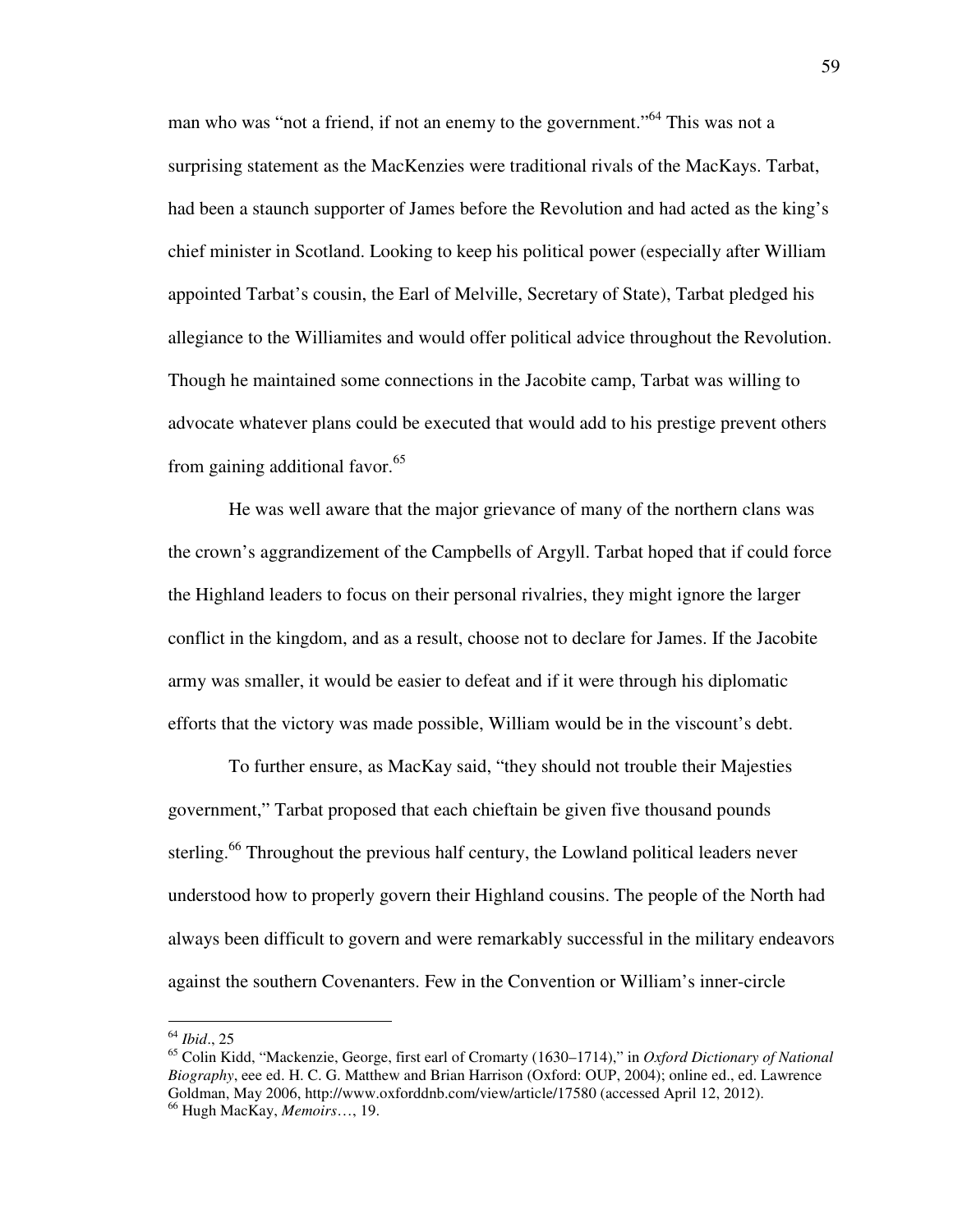understood the Highlanders and their way or life, and so bribery seemed the easiest way to appease them and remove any alliances the chieftains might form with James. Additionally, Tarbat argued that if William tried to appease the Highland clans instead of subjugating them, they would be easier to rule once the war came to an end.<sup>67</sup>

 Unfortunately for the Williamites, the Highland leaders were not as content with the offer. A combination of the honor of the chieftains and the fact that the Laird of Cawdor ("a Campbell to his name," as MacKay described him) was sent to negotiate instead of Tarbat, erased any hopes the government had of success. Sir Ewan Cameron of Lochiel flatly ignored the representatives and Ranald MacDonnell of Glengarry refused the party, suggesting to Cawdor that instead of bribing the clans, he "imitate" General Monck and restore the proper king to the throne.<sup>68</sup>

With the failure of the bribes, Dundee's forces grew. MacKay understood that to achieve success, he would have to advance into the Highlands. The Convention's recruits needed more time to train, so they were left in Edinburgh to be joined by the predominately English forces under Sir John Lanier, sent from England by William to take Edinburgh Castle. MacKay then took the veterans of his army and headed north to "chase Dundee."<sup>69</sup> John Prebble claimed that the general's best course of action "was to invade the Highlands in force, establishing strong garrison and let the clans see the strength of the King's power. The sooner this was done, the better..."<sup>70</sup>

However, the officers and men in this little force were different from the armies sent to fight the Jacobites in the other kingdoms: they were all Britons. In the English

 $\overline{a}$ 

 $67$  Kidd.

<sup>68</sup> Hugh MacKay, *Memoirs*…, 19.

<sup>69</sup> *Ibid*., 11.

<sup>70</sup> John Prebble, *Glencoe: The Story of the Massacre* (New York: Holt, Rinehart, and Winston, 1966), 96.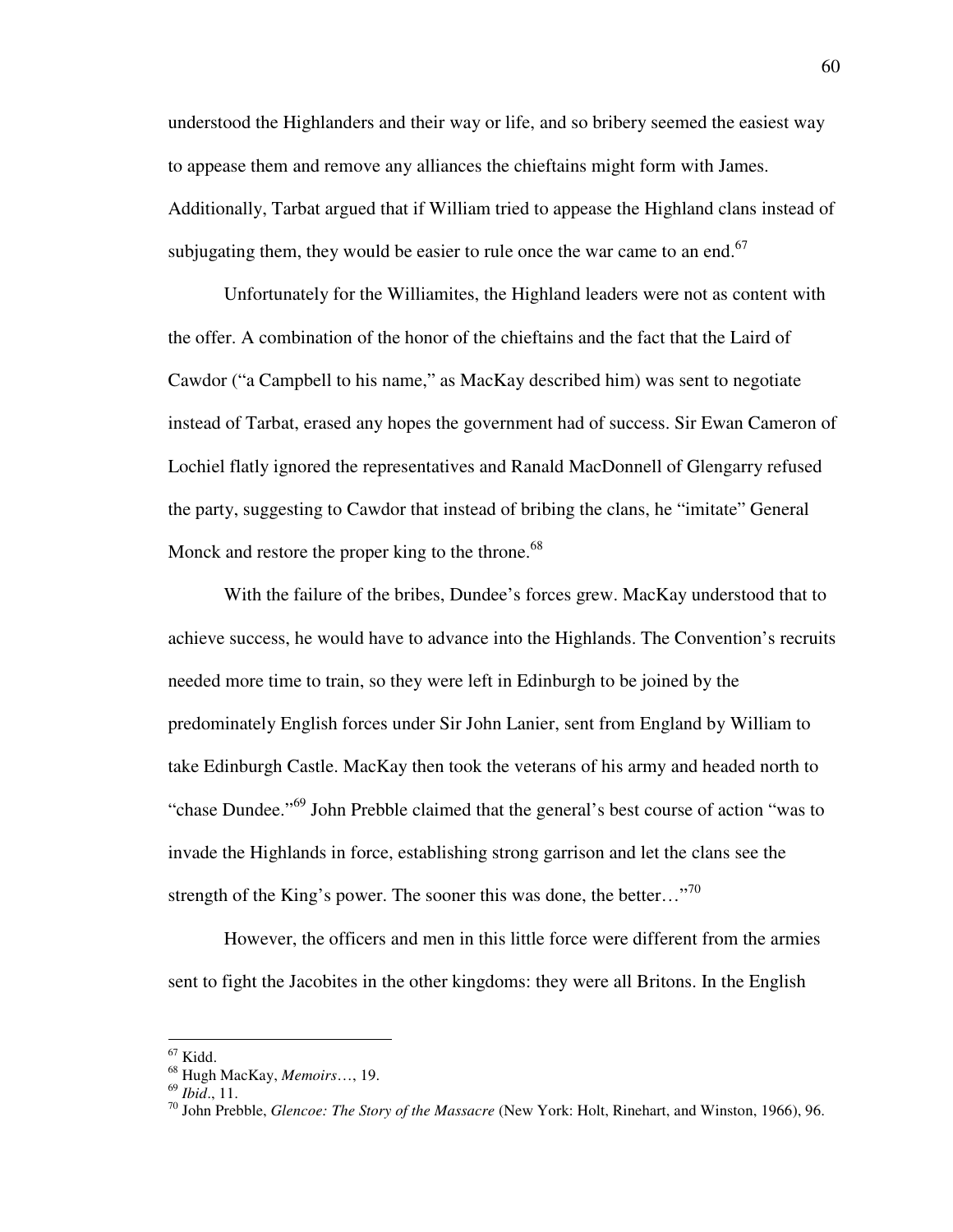campaign, William's predominantly foreign soldiers never fought against James's Englishmen and Scots. In Ireland, the armies of both kings and the generals that led them were predominantly foreign-born. With the exception of a handful of Irish Jacobites and MacKay's English regulars, those involved in the Highland War were Scotsmen. Certainly there were veterans of the Anglo-Dutch brigade, the men in the regiments raised by the Convention and the warriors of the Jacobite clans had been personally affected by the actions of Charles and James and the turbulent events that shook the realm in the years leading up to the war.

Whether they were radical Presbyterians who had repeatedly fought against the repression of their beliefs or poor Highlanders suffering from the economic hardships of the kingdom, the men MacKay and Dundee led had much more personal connections to the war in which they were engaged. The outcome of the Scottish campaign would directly impact the lives of the soldiers and their families. This created a level of emotional investment in the course of events not shared by the Continental mercenaries and auxiliaries deployed in the Revolution's other theaters.

 On the first day of his march, MacKay rode to the town of Dundee which was just less than forty miles from Edinburgh and marshaled his forces. Deciding that the city's surroundings, and all of the localities in Angus for that matter, were still "very disaffected," he left the bulk of his forces in the vicinity of the town to keep the peace.<sup>71</sup> He led the rest northward, in pursuit of the Jacobites towards Aberdeen. The majority of these troops he brought with him were cavalry, which Balcarres claimed was, "the only thing that terrifies the Highlanders."<sup>72</sup> Unlike the regulars MacKay's men faced in the

<sup>71</sup> Hugh MacKay, *Memoirs…*, 12.

 $72$  Balcarres, 61.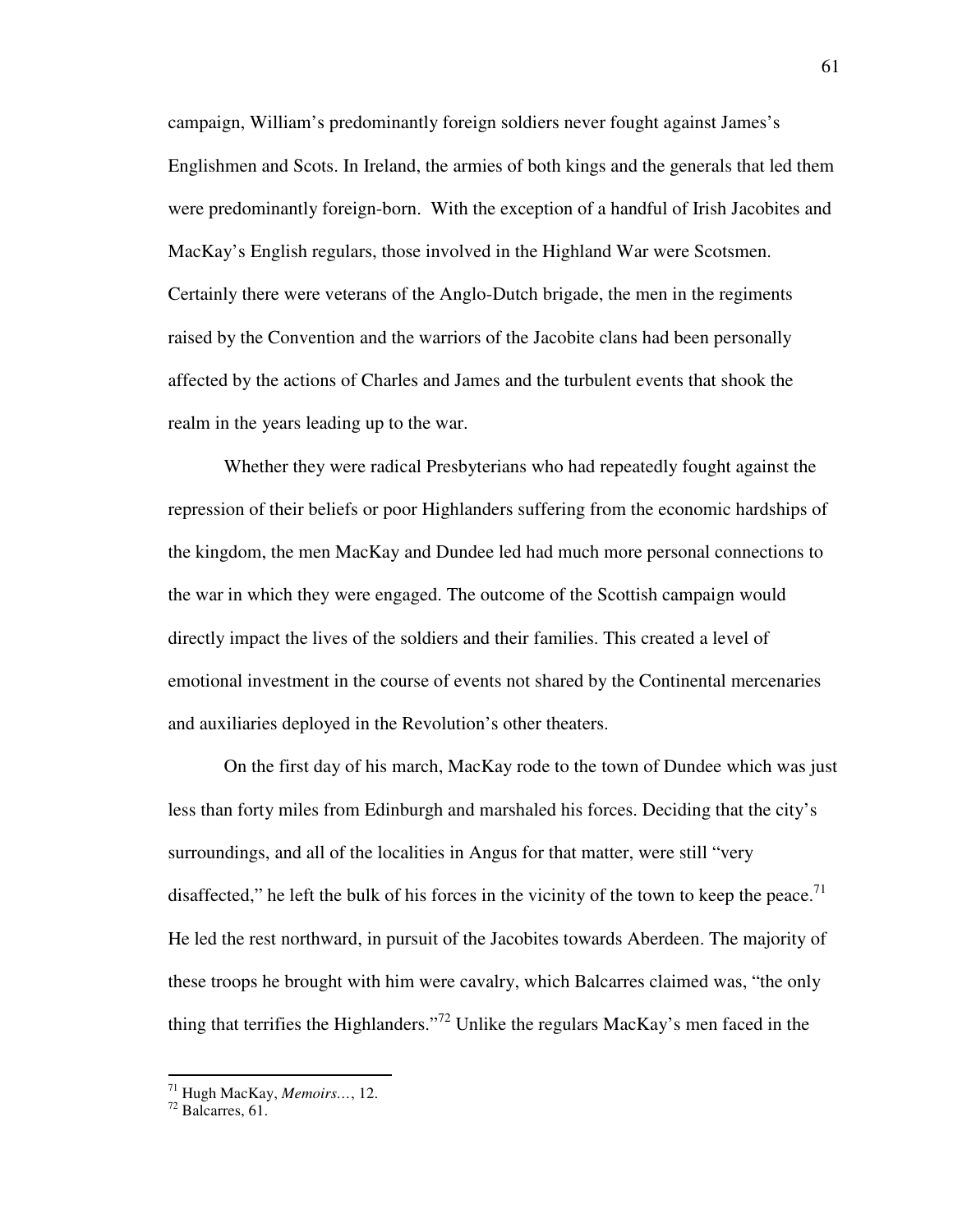other campaigns, the otherwise imposing Highlanders were not accustomed to cavalry, a difference between the two armies that MacKay would fully exploit during the course of the campaign.

 As the Williamites pursued, they crossed into the lands of the Gordons, a clan with a history of supporting the monarchs against the Covenanters and being among the few in the realm who still practiced Catholicism and thus had an even stronger tie to James.<sup>73</sup> Dundee wanted time to recruit the locals for his army and began conducting a series of feint marches, causing MacKay to order several countermarches and become increasingly frustrated. Within the first week of his endeavor, the general was learning the difficulties of conducting operations against a Highland foe.

MacKay also learned that not all of the Highlanders were eager to support the Jacobites. In the northeast of Scotland, a number of clans had suffered under the political and economic strength of the Gordons, including Clan Forbes. Men from these families were more than willing to join the Williamite army and fight their rivals for control of the region. During the march, MacKay was approached by the Master of Forbes and roughly 600 of his clansmen. Though the government forces could have used the reinforcements, the general noted the men "…were so ill armed, and appeared so little like the work that [I], thanking the Master for his appearance for their Majesties service, ordered him to dismiss those countrymen..."<sup>74</sup> MacKay appreciated the offer, but as his army was already of a lower quality than what he was accustomed to, he preferred to let the untried levies return home. Though the Forbeses were fully prepared to engage in MacKay's

 $\overline{a}$ 

<sup>73</sup> Hugh MacKay, *Memoirs…,* 13.

<sup>74</sup> *Ibid.*, 14.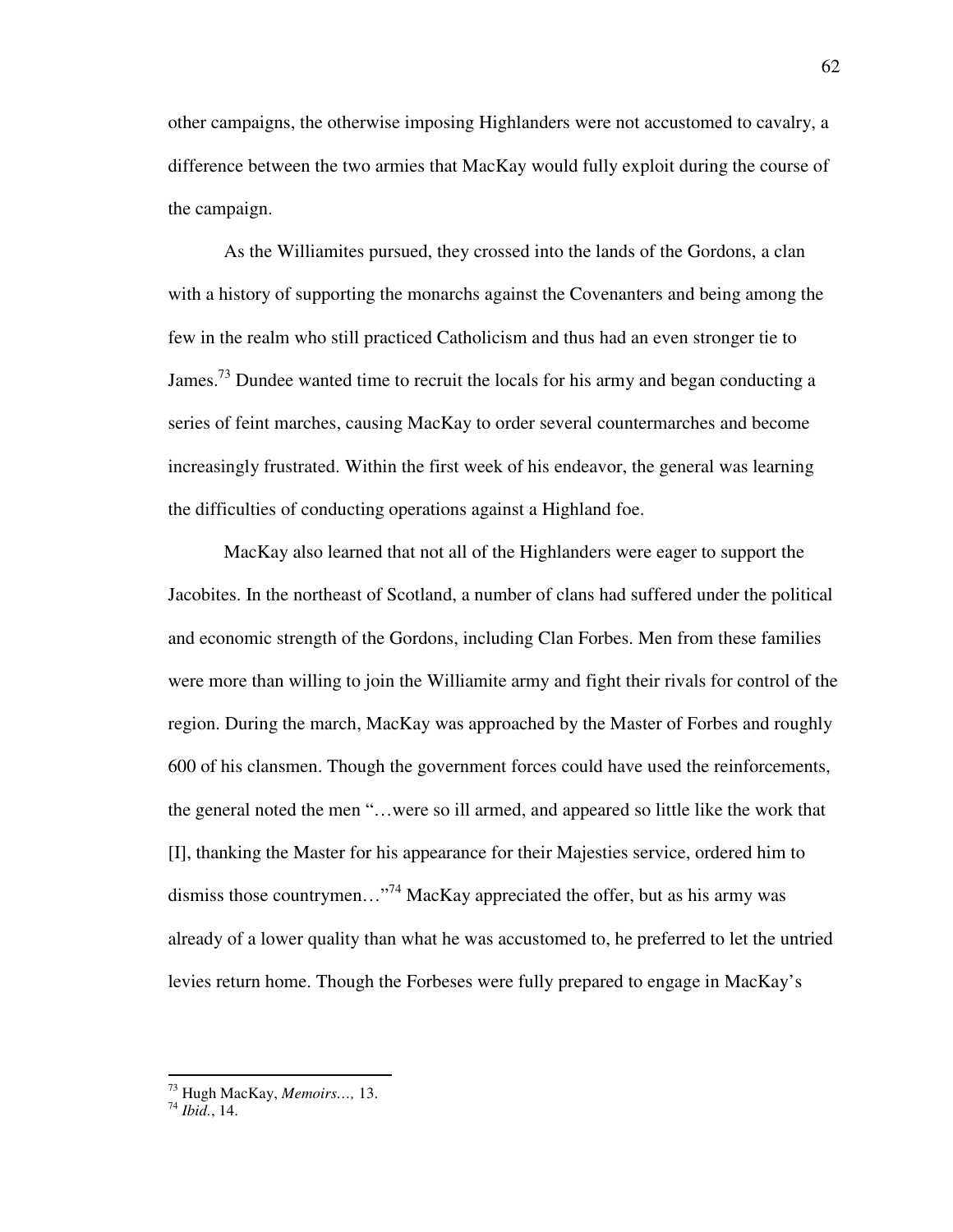military maneuvers, their willingness to serve shows just how local conflicts were mapped onto the larger, kingdom-wide war.

 The Forbeses were not the first, nor the last, to become engaged in the military campaigns of the Highland War. While many clans had traditionally supported the Stuart kings and rallied around Dundee in 1689, there were some clans that chose to offer their support to MacKay and the greater Williamite cause. The warriors from the likes of Clans Grant, Ross, and, not surprisingly, MacKay were more prepared and suited for military endeavors that the Forbses and their arrival in MacKay's camp helped even the odds. While William's forces in the other theaters were familiar with the conventional style of warfare, those fighting in Scotland were at a great disadvantage against the unique fighting style of the Highlanders. Having some men of that region in the ranks of his army gave General MacKay insight into the tactics and life style of his own people. Also, the joining of Lowlanders and Highlanders in the Williamite ranks brought the two regions closer together in ways they had not often experienced previously.

 While they helped the Williamites, long-standing quarrels also assisted Dundee in his efforts as they sometimes drove clans which MacKay described as "partly disaffected, and partly irresolute and indifferent" to his cause.<sup>75</sup> For families like the Frasers and the MacKenzies, which were neutral at the war's start, it was, quoting MacKay, "neither the love of King James, nor hatred of King William" that determined their allegiances.<sup>76</sup> MacKay and his representatives tried to woo the leadership of both clans in the earlier stages of the campaign, but it was to no avail. As Paul Hopkins observes, "almost the

-<sup>75</sup> *Ibid.*, 17

<sup>76</sup> *Ibid*., 18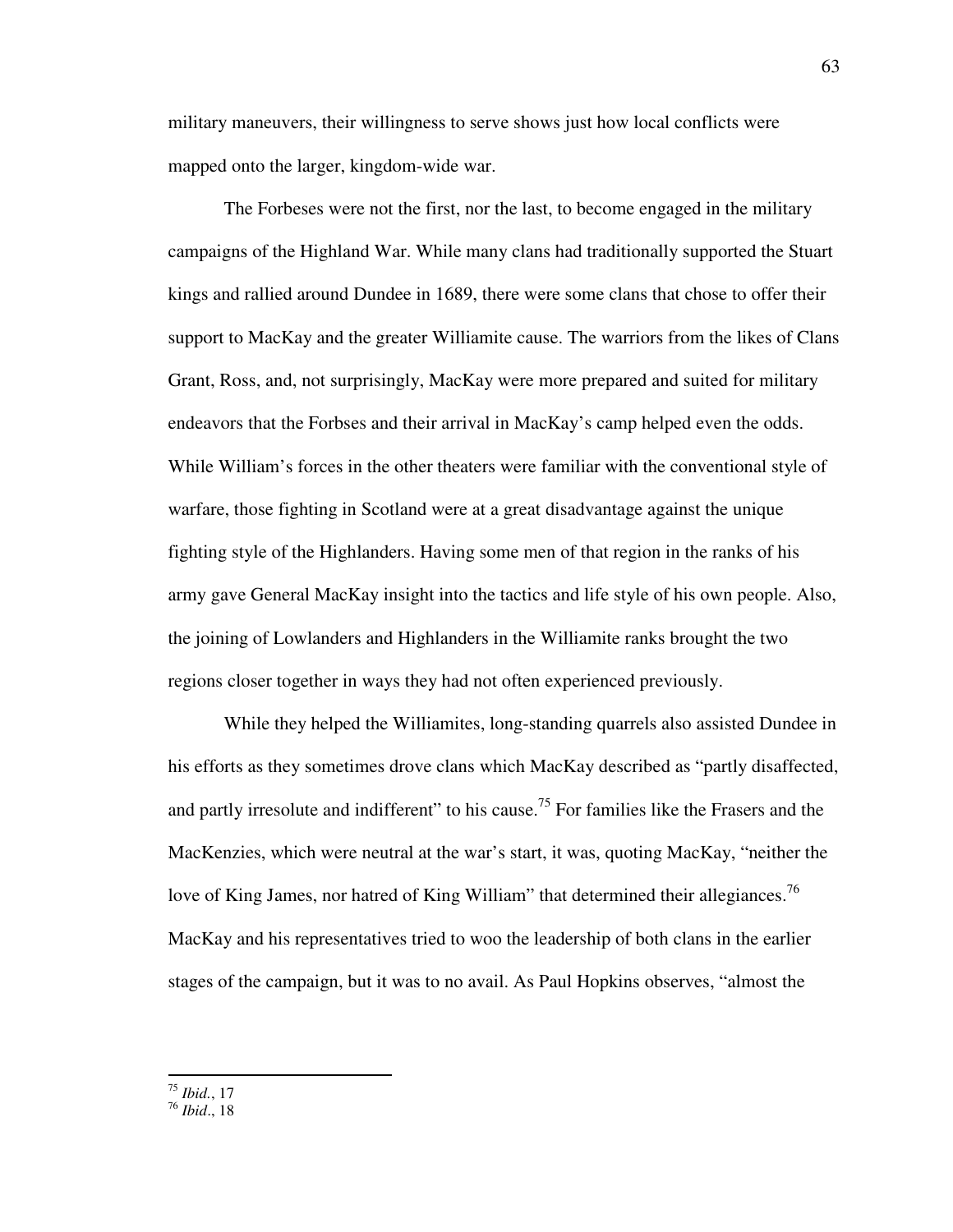only sign of MacKay's highland origin was his clan hatred of the MacKenzies."<sup>77</sup> Along with the Sinclairs, the MacKenzies had long competed with the general's kinsmen for political and economic control of the northern reaches of the Highlands. The hatred of MacKay and his family and the declaration of other northern clans finally pushed the Frasers and MacKenzies to oppose the Williamites. As the war drew to a close, it was this aversion that made the MacKenzies's chieftain, the Earl of Seaforth, reluctant to surrender to MacKay, even when he and his men were offered an indemnity from William.<sup>78</sup> These serious regional struggles, absent in the other Williamite campaigns, did nothing but necessitate a complex level of diplomatic maneuvering on top of MacKay's already frustrating mission and skew the general's personal perspective of the campaign.<sup>79</sup>

 More confusion was added when a chieftain's tenants opposed his allegiance or when families were split between the opposing sides of the war.<sup>80</sup> Though the latter was a tactic used by several clans during the civil wars of the mid-century as a way to ensure the family would not lose all its power and wealth as a result of the war, it was not a widespread phenomenon in the Highland War. The principle exception was Clan Murray. The political divisions within the ruling family of the clan and between its leadership and lower clansmen demonstrated that the factional divides in the realm were sometimes blurred. The differing allegiances amongst the Murrays and their tenants would prove frustrating to MacKay and help bring about the pivotal battle of the campaign. Whether fully committed against one clan or suffering from mixed allegiances, clan rivalries

<sup>77</sup> Paul Hopkins, *Glencoe and the End of the Highland War* (Edinburgh: John Donald Publishers), 137. <sup>78</sup> John Roberts, *Clan, King and Covenant: History of the Highland Clans from the Civil War to the Glencoe* Massacre, (Edinburgh: Edinburgh University Press, 2000), 210.

 $79$  Scott, 143.

 $80$  Hopkins, 23.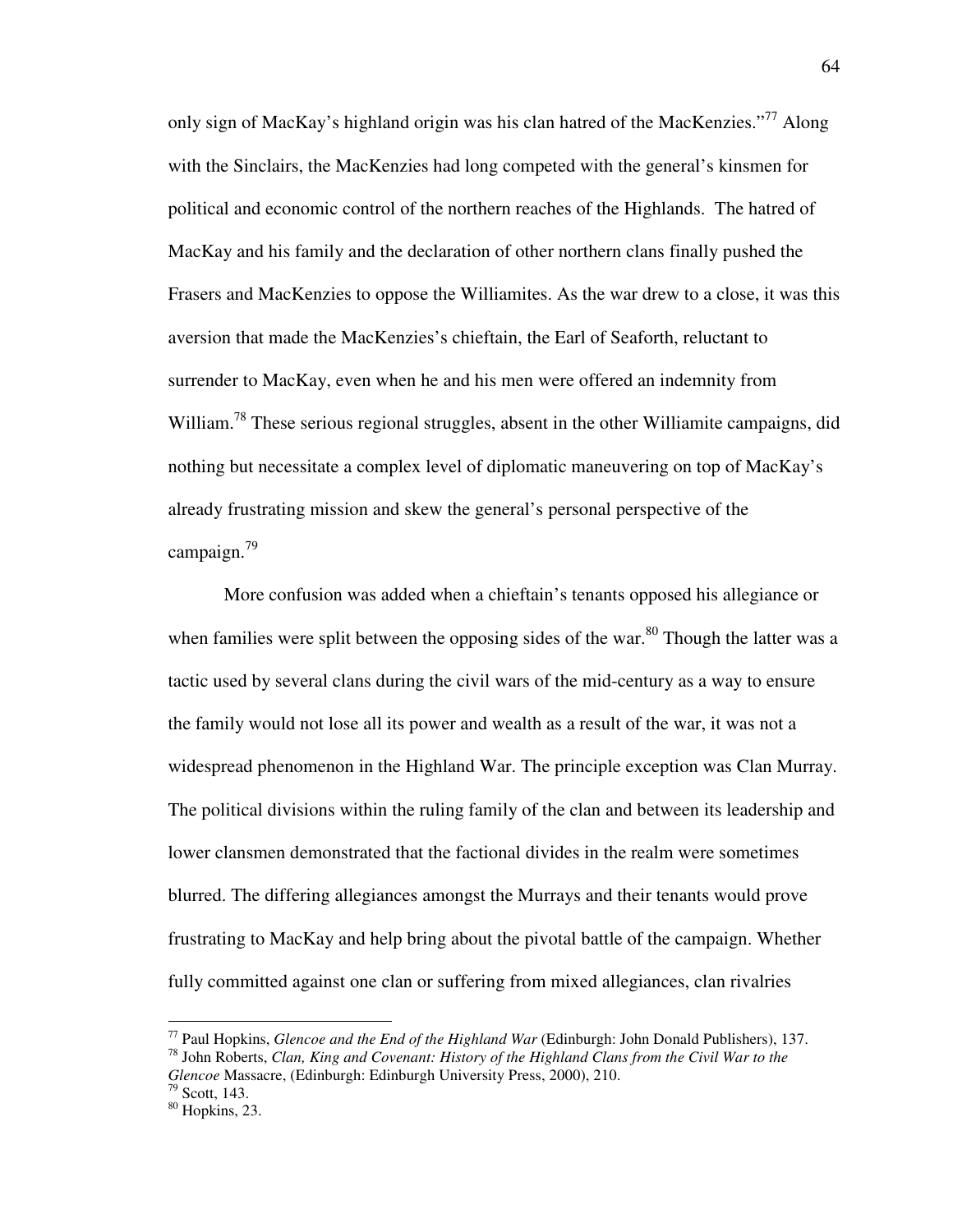greatly shaped the motivations for joining the conflict of Highlanders on both sides. For MacKay to succeed, however, he knew he would have to convince the people of the Highlands to put aside their enmity and embrace the idea of a unified region within a greater, united realm.



*Figure 2. The Kingdom of Scotland (Public Domain)*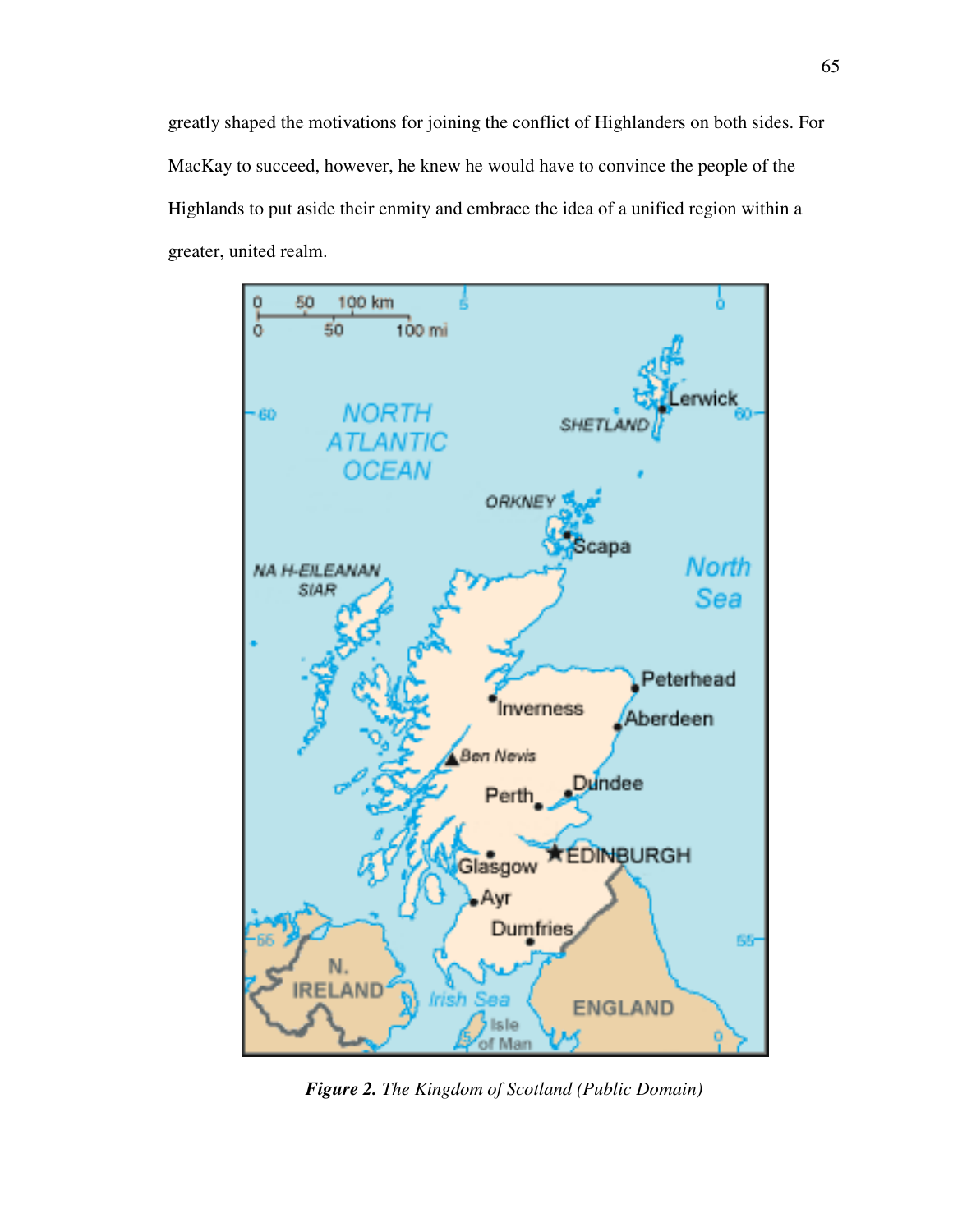## **The Road to Killiecrankie**

 MacKay and the Williamite troops continued their pursuit of Dundee and Jacobites in the northern region of the Highlands. After securing Inverness as a supply base, a vital necessity for any force operating in the barren Highlands, the general realized that the quickest way to end the rebellion would was to catch Dundee off-guard and destroy his army in the field. This became an increasingly difficult task as Dundee's army increased significantly in strength following a gathering of the Highland clans on May 18.<sup>81</sup> The various sects of the MacDonalds came, as did the MacLeans, the Frasers (who had been unwilling to support MacKay at Inverness) and the Stewarts of Appin. In all, more than 1,500 warriors assembled.<sup>82</sup> They would soon be joined by the men of Clan MacPherson, who would bring the total strength of the rebel army to roughly  $3,000$ <sup>83</sup> Now fully reinforced, Dundee headed back down the River Strathspey to Atholl, where he would position his army between MacKay's army and a small column of reinforcements marching from Edinburgh to join the main Williamite army.

MacKay's force followed the enemy south on a forced march, one stretch of which was, as the general claimed, "a continued march of 24 hours" over rough terrain.<sup>84</sup> The men's exhaustion was becoming problematic, but was far from the general's only concern. He was anticipating the arrival of Williamite Highlanders from the Lairds of Grant and Forbes, of a better quality than what the former had previously offered, but the men had yet to materialize. $85$  More significantly, the army was beginning to experience the supply problems that would plague them for the remainder of the campaign. Even as

<sup>81</sup> Hugh MacKay, *Memoirs*…, 20.

<sup>82</sup> Roberts, *Clan, King, and Covenant*, 178.

<sup>83</sup> *Ibid*., 180; Hugh MacKay *Memoirs…*, 22.

<sup>84</sup> Hugh MacKay, *Memoirs…*, 24.

<sup>85</sup> *Ibid*., 26.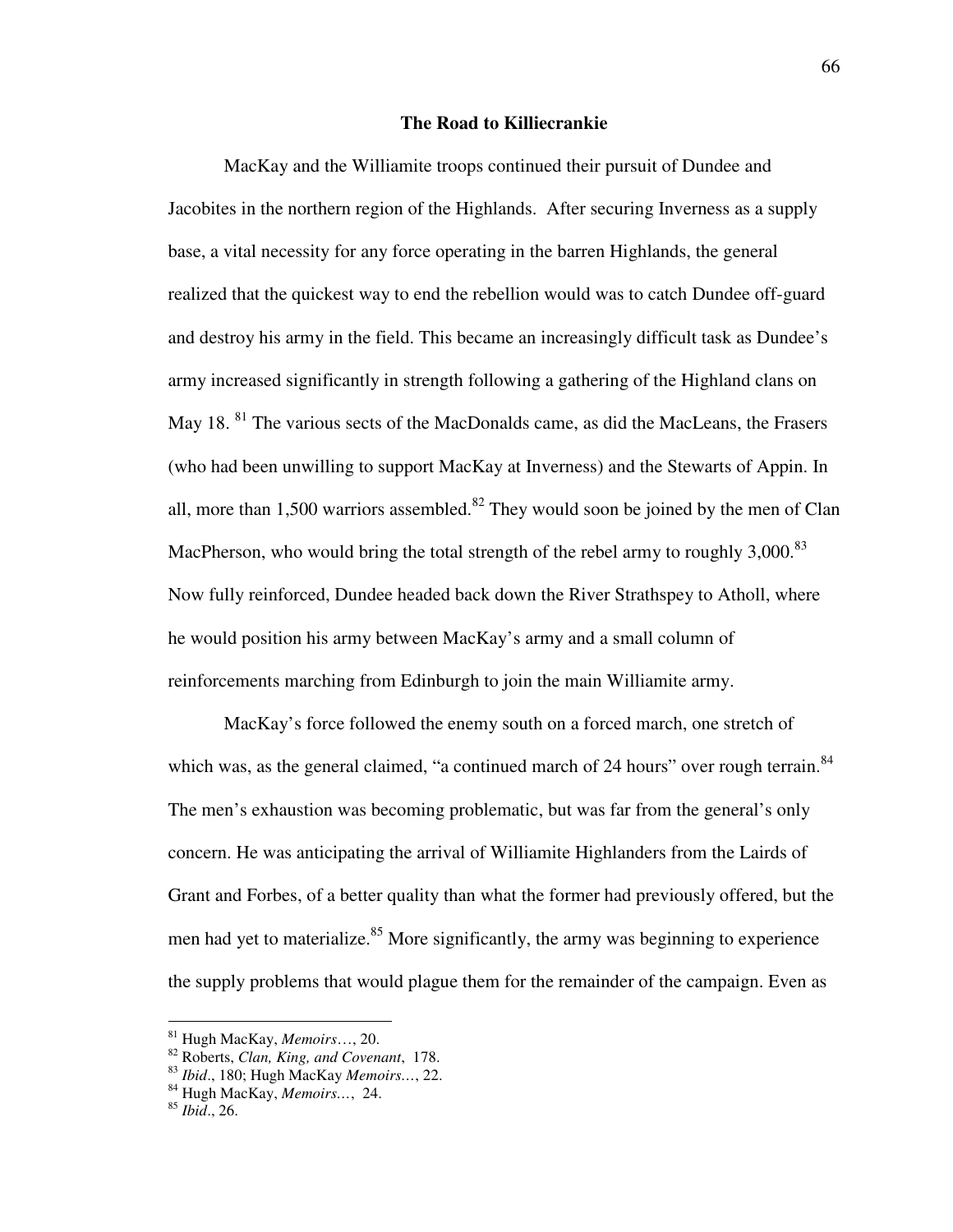posts were established at places like Inverness, it was often difficult to deliver the necessary provisions and equipment. The unforgiving terrain, oftentimes in unfriendly hands, did not provide sustenance or a useful transportation network for his men and quartermasters, a situation that was strikingly different than that of the Williamite commanders in the other kingdoms. MacKay admitted that he "saw no way to secure himself of provisions in those rough and boggy countries."<sup>86</sup> The food shortages along with "extraordinarily cold weather" proved to be even more troublesome for the army's animals.<sup>87</sup> Lacking proper fodder, MacKay observed, "the English horses quickly lose their bellies and become useless many of them, and that several of them died in camp…"<sup>88</sup> Though the loss of animal transport slowed his army down, MacKay's small army continued in their pursuit of Dundee.

Conducting military operations in the Highlands, however, quickly became the least of the general's worries. During the campaign, a plot was uncovered amongst some of the officers of the Royal Scots Dragoons, or the "Scots Greys".<sup>89</sup> Before the war, the regiment had been under the command of the Earl of Dunmore, a Jacobite sympathizer from Clan Murray. While Dunmore and a handful of stalwart Jacobite officers left the regiment rather than fight against his king, some chose to stay. In the Williamites' haste to make the regiment fully-operational, the vacancies in the officer corps, including the post of commander, were filled with Scots from the Anglo-Dutch Brigade.<sup>90</sup> Not surprisingly, this mix of allegiances would prove to be problematic. MacKay discovered

<sup>86</sup> *Ibid*., 40

<sup>87</sup> *Ibid*., 26.

<sup>88</sup> *Ibid*.

<sup>89</sup> Reid, *I Met the* Devil…, 13-5.

<sup>90</sup> H. M. Chichester, "Livingstone, Thomas, Viscount Teviot (*c.*1651–1711)," rev. Timothy Harrison Place, in *Oxford Dictionary of National Biography*, eee ed. H. C. G. Matthew and Brian Harrison (Oxford: OUP, 2004); online ed., ed. Lawrence Goldman, May 2006, http://www.oxforddnb.com/view/article/16810 (accessed March 26, 2012)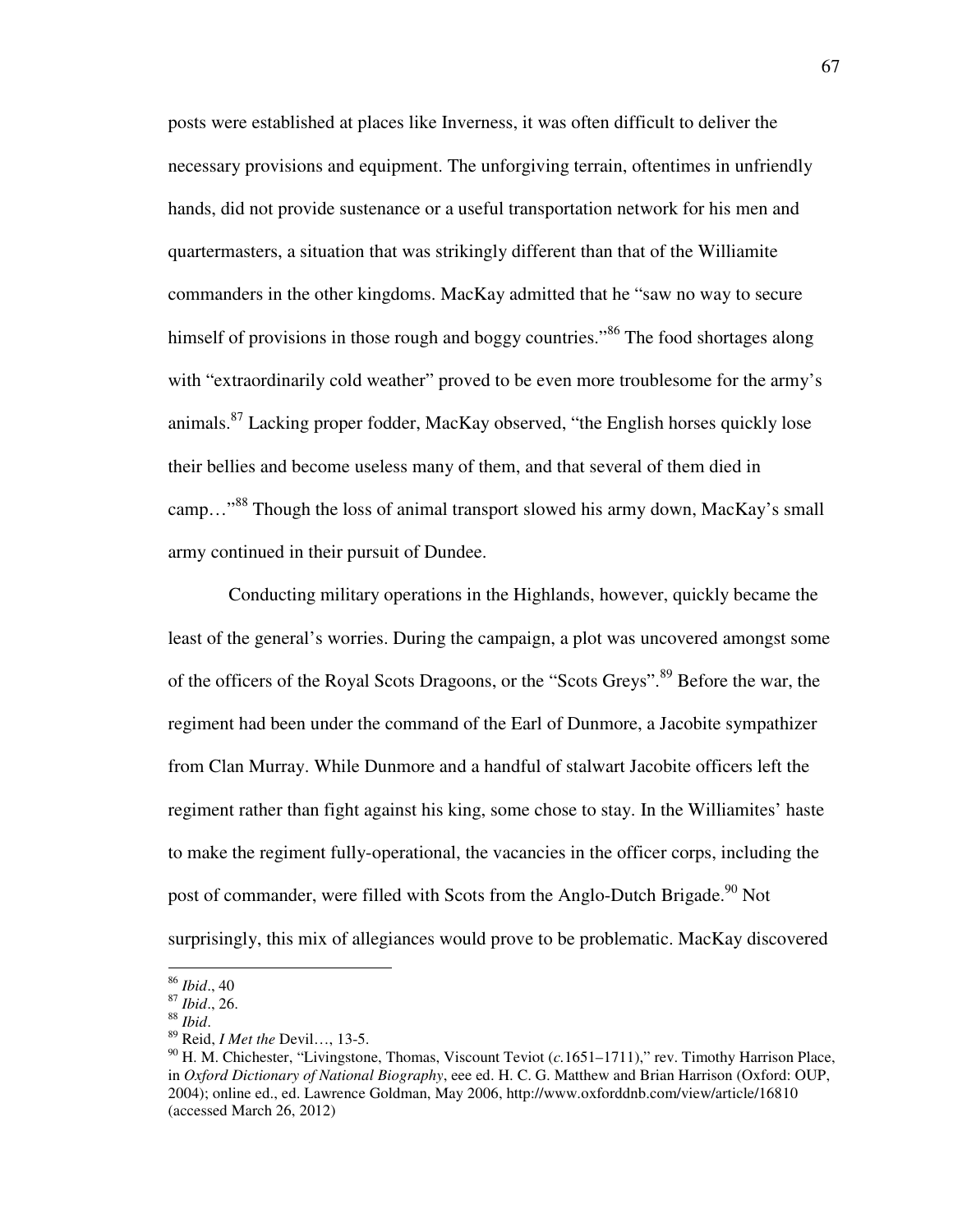that a number of the regiment's senior officers had been in communication with Dundee and planned to turn the entire regiment over to the Jacobites. As if allegiances amongst these men were not already confused enough, a few of the conspirators decided not to turn on their regiment and reported the plot to MacKay. The general ordered that the suspected men be sent "to the Laird of Grants house of Bala Castle (where garrison was kept) to be kept in civil imprisonment…till he should have occasion to discover the truth of the matter."<sup>91</sup> The allegiances of the Scots were proving to be tenuous, and MacKay knew he could not afford to have traitors in his ranks, but the active demands of the campaign would need to take priority over conducting a formal trial for the conspirators. With the removal of the Jacobite officers, MacKay's dragoons were composed entirely of staunch Williamites and could be trusted with future operations. The regiment and its commander, Thomas Livingston, would quickly prove to be an invaluable resource.

 The discovery of the plot coincided with the arrival of roughly 1,000 reinforcements from Edinburgh, both infantry and cavalry had successfully evaded the Jacobites and were able to join MacKay's little army. With the general now controlling a numerical advantage, he forced Dundee to begin withdrawing northward once more.

The Williamite advance guard caught up with their foe on June 7 and a sharp skirmish ensued. Livingston's initial charge broke the Highlanders who, as MacKay described, "escaped him with the loss only of 80 or 100 men."<sup>92</sup> A determined counterattack by the Jacobites, however, prevented the troopers from following up on their initial success and caused Livingston to break contact.  $93$  It was the first serious field engagement of the war and both sides used their supposed "victory" to boost morale. For

<sup>91</sup> Hugh MacKay, *Memoirs…*, 28.

<sup>92</sup> *Ibid*., 38.

<sup>93</sup> Roberts, *Clan, King, and Covenant*, 181.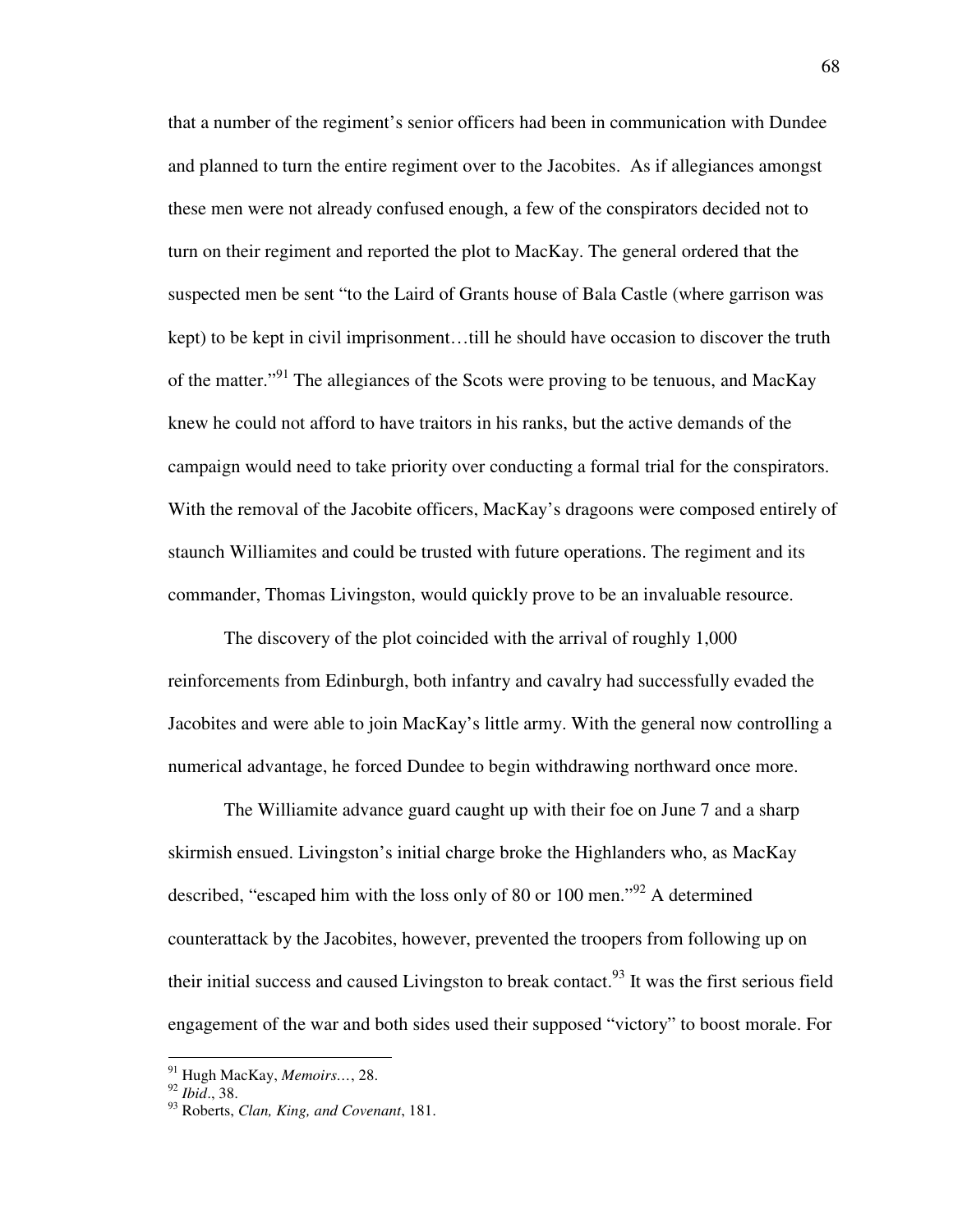the Williamites, the skirmish was of great importance as it marked a rare occasion in decades of conflict that Highland warriors had been (nearly) bested on the field by their fellow Scotsmen. When news of the encounter reached Edinburgh, a broadside was published and posted throughout the city proclaiming, "the intire Defeat of the Rebbel Dundee by Major General Maccay."<sup>94</sup> Though the author falsely claimed that, "within the space of Three Quarters of an Hour, the Viscount with all his People was intirely defeated," for the first time, the Williamite supporters in the capital and elsewhere were able to hear that MacKay was, "surmounting all the difficulties which the Viscount endeavoured to bring upon him."<sup>95</sup> This engagement, along with the capitulation of Edinburgh Castle, "brought a succession of Glad-Tydings" for the Williamites.<sup>96</sup> Their efforts in England had succeeded without any setbacks and the tide of events in Ireland was beginning to turn in their favor. Until this engagement, the Williamites had yet to achieve any success in Scotland, so the leaders in Edinburgh chose to exploit the propaganda opportunity the skirmish presented them in an effort to raise morale and secure the allegiance of their supporters.

The events in the field coincided with the transition of the Convention into the new Parliament, when its members officially swore allegiance to the joint monarchs. The pamphleteer expressed his hope that the string of Williamite successes, "[would] no doubt contribute to the Re-establishing the Repose of [the] Country."<sup>97</sup> William's supporters now held the military and political momentum and support was beginning to swell (as exemplified by the arrival of Williamite Highlanders into MacKay's camp) but

<sup>94</sup> *A True and Faithful Account of the intire Defeat of the Rebbel Dundee by Major General Maccay, with the Number of the Slain* (Edinburgh: John Wallis in White-Driars, 1689), 1.

<sup>95</sup> *Ibid.* 

<sup>96</sup> *Ibid*.

<sup>97</sup> *Ibid*.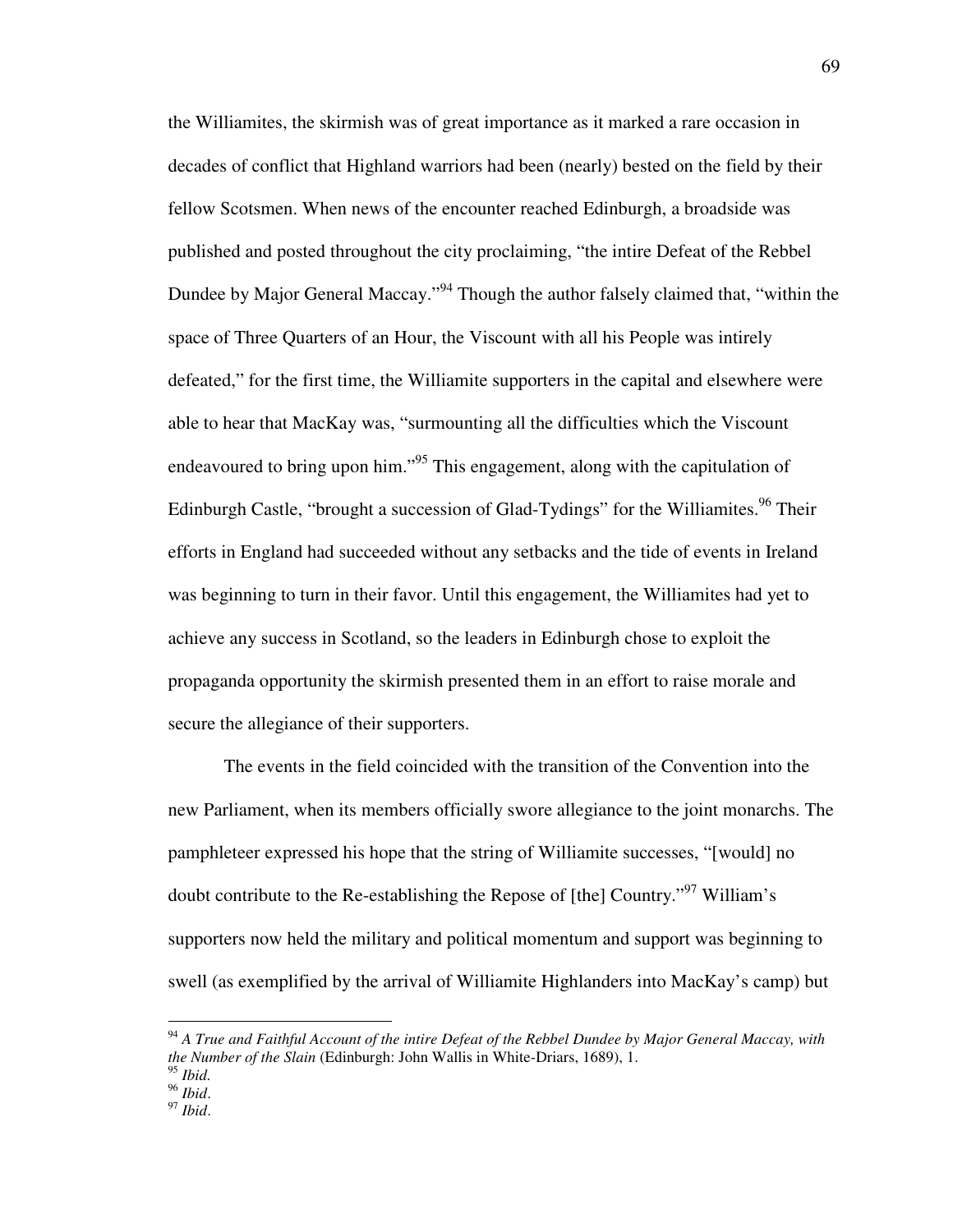many knew that Dundee and his army were still on the march and that the campaign would continue.

## **Forging Unity**

MacKay, however, was certainly pleased with the way events were unfolding and took care in memoirs written immediately after the war "to attribute the design, as well as the favorable successes therefore to God."<sup>98</sup> Even during the struggles of the early stages of the operation and in the much darker days to come, the general never lost faith and continued to believe that, "it pleaseth God to bless the service in our hands."<sup>99</sup> Although he and his soldiers would freely acknowledge that the Almighty "givest not always the Battel to the Strong…" they had no doubt that in the end, the Lord would "stir up" their strength and bring them victory in the war. $100$ 

MacKay's religious expression was common for military officers of the time period, but was different in the fact that it seldom promoted one particular denomination. Though his resignation from the French army and strong support of William indicate a distaste for Catholic absolutism, to this veteran of large-scale military campaigns along the confessional divide (as well as between Christians and Muslims), brutal fighting between two reformed denominations seemed irrational. In a letter to the Earl of Melville, the Secretary of State for Scotland, MacKay explained that he "…never thought to benefit [himself] therein to the prejudice of another .." and that none in the realm

<sup>98</sup> Hugh MacKay, *Memoirs*…, 36.

<sup>99</sup> *Ibid.*

<sup>100</sup> *Ibid.*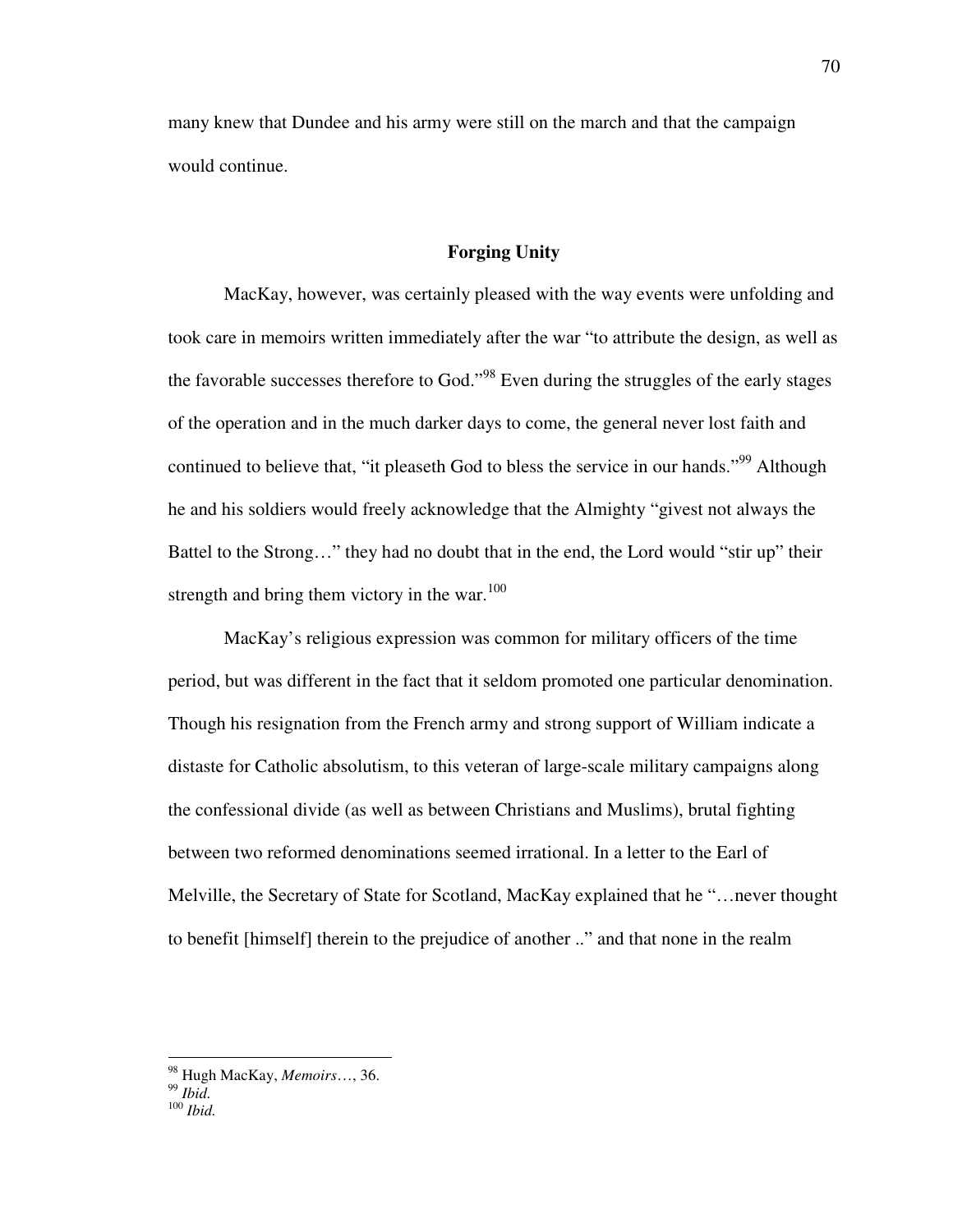should.<sup>101</sup> As he expressed in his speech before Killiecrankie, MacKay believed that peace could exist in the kingdom if the people of Scotland rallied together and supported "...their Majesties service, and the Protestant religion, for I make no essential difference betwixt Presbiterianisme and Episcopacy, so there being no offending supperstition, neither seek I any establishment or advantage in the kingdom [*sic*]."<sup>102</sup> The general did not seem to how denominational divide had grown greatly out of proportion, but understand it had to be resolved for order to be restored in Scotland. The Episcopalians felt that their beliefs had more in common with James's Catholicism than the Calvinism of the Covenanters. Like the Stuart kings themselves, prominent members of the Church of Scotland also believe that the Presbyterians' ideas of church governance were a threat to the monarchy itself. The denominational divide was one of many problems plaguing the kingdom, but MacKay believed if that difference could be put aside, the realm's other conflicts could be more easily resolved.

William was the champion of Protestantism in its fight against Catholic absolutism. MacKay felt that the Scots needed to band together as Protestant countrymen to not only support William and his allies on the Continent, but bring stability to the kingdom and protect their realm from arbitrary rule. As he told his troops before the battle, the best hope for Scotland's future was for its population to join ranks and view their homeland as a unified kingdom. He hoped to persuade the Scots into believing that toleration and cooperation would breed unity and strength. Protestant cooperation on the Continent had brought great benefits for the realms of Northern Europe. If the Scots could look at themselves as a Protestant, rather than their particular denomination, they

<u>.</u>

<sup>&</sup>lt;sup>101</sup> "General Hugh MacKay to the Earl of Melville," Edinburgh, 12 October 1689, in Hugh MacKay, *Memoirs…*, 288.

<sup>102</sup> *Ibid.*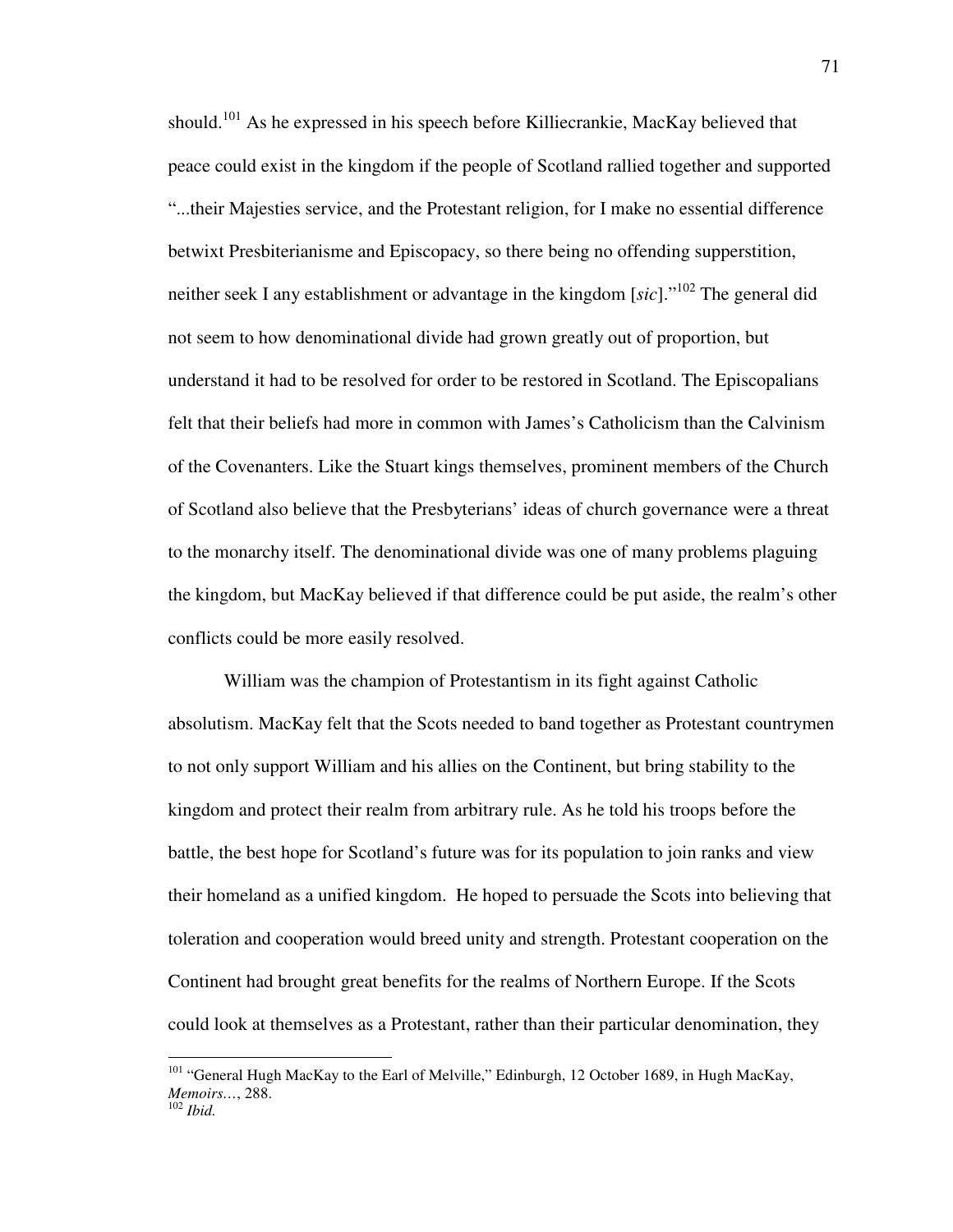would create one common bond upon which other sources of unity could be built. As a strong, stable realm, the greater Protestant community on the Continent would be much more accessible and Scotland could reap the benefits of new political and economic associations.

The Highland War and the Glorious Revolution would finally bring about a lasting religious settlement and a cessation of the regional and clan conflicts in Scotland, but Dundee's army had to be defeated first.

# **The Pursuit Continues**

MacKay, believing that the Almighty was truly beginning to smile on his army, regrouped his forces after their encounter with their Highlanders and continued his pursuit of Dundee all the way to Inverness. Prior to reaching that northern city once again, spies reported that the Jacobite clansmen, laden with cattle, other loot and wanting to take care of their farms, had implored Dundee to temporarily discharge the army. Thus, as the general acknowledged, "the Highlanders were dispersed every one to his own house."<sup>103</sup>

MacKay took the much-needed interlude between hostilities to rest and refit his exhausted troops and supply convoy.<sup>104</sup> MacKay knew that Dundee's army would be reforming soon and, with reports coming in of the arrival of a few hundred Jacobite Irishmen, it would be of greater strength than he had previously faced.  $105$  The Williamite troops arrived back in Edinburgh on July 12 and began to refit, while the general and his subordinates preparing prepared their next move.

<u>.</u>

<sup>103</sup> Hugh MacKay, *Memoirs*…, 40.

<sup>104</sup> Roberts, *Clan, King, and Covenant,* 184.

<sup>105</sup> *Ibid.*, 182.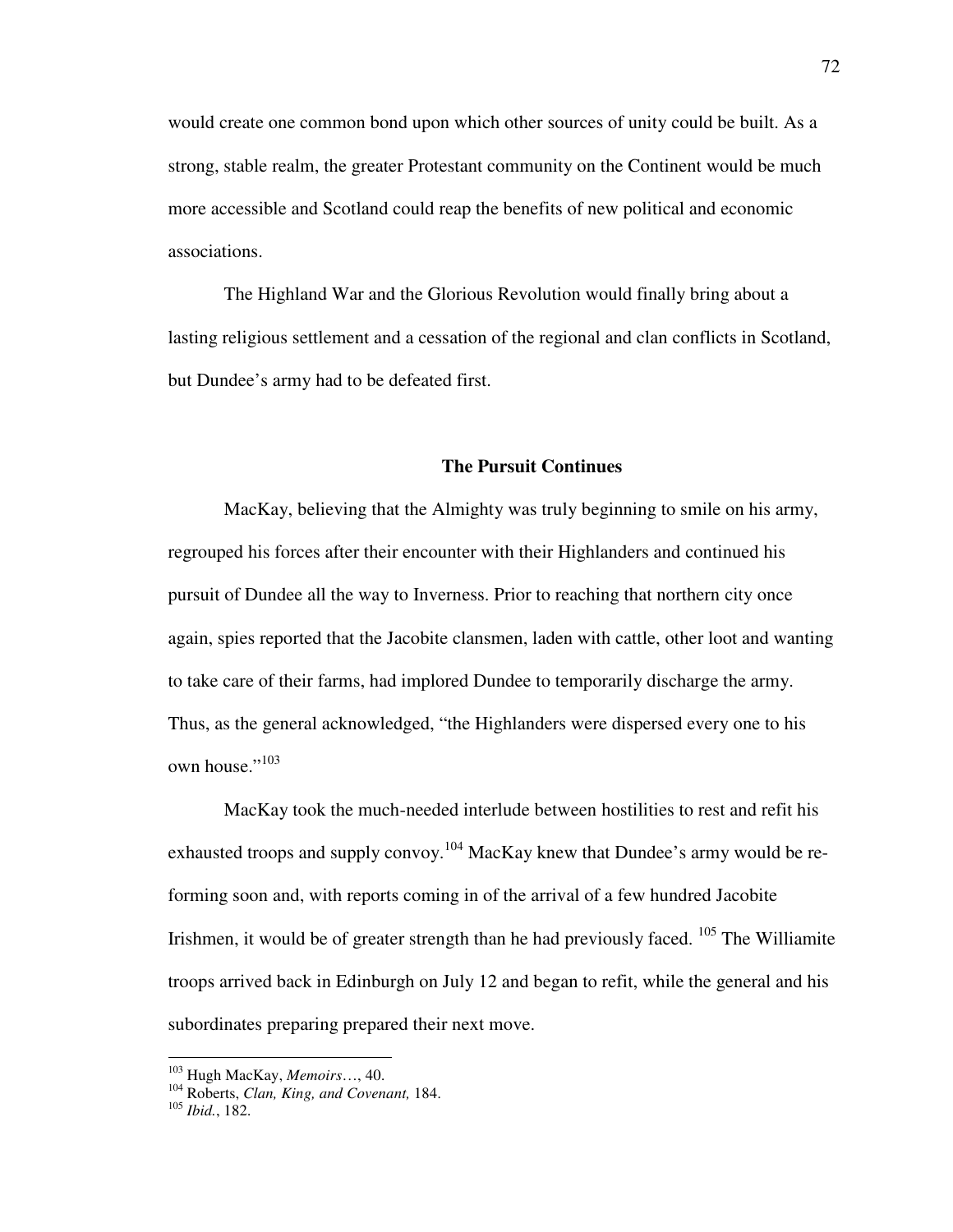Back in the capital, MacKay realized that to restore peace in the realm, his army would have to establish a series of garrisons throughout the Highlands, as General Monck had done in a half century earlier. This was especially true at Inverlochy, in Lochaber in the Western Highlands, the homeland of the staunchly Jacobite MacDonalds and Camerons.<sup>106</sup> However, the construction and maintenance of these posts would require yet more troops. The troops that had been besieging Edinburgh Castle were free to join MacKay's army, as were the levies raised by the Convention throughout the spring. These reinforcements would finally give the general a decisive numerical advantage that could not be outdone by Dundee. To make the situation even more advantageous for the Williamite cause, the Earl of Argyll, the personal enemy of many of the Jacobite clans, was planning to "join a considerable number of his vassals…to form a diversion" to the north.<sup>107</sup> Once MacKay had secured Inverlochy and the other posts with his main field army, he planned to join forces with Argyll and crush the rebels once and for all.

The Williamite position was further strengthened on July 18 when the Privy Council officially declared any "…that shall joyn with…" Dundee, who had already been declared a rebel, and a handful of listed Jacobites, "…ought to be Pursued as declared Traitors to His Majesty, and his Authority and Government."<sup>108</sup> Although William's supporters had control over Scotland's political affairs, as long as Jacobite troops were still in arms, the joint monarchs' sovereignty over the realm could not be secured. The new proclamation gave MacKay's forces the justification to do whatever was necessary to bring an end to the Jacobite insurrection. With this approval, the necessary provisions

<sup>106</sup> Roberts, *Clan, King, and Covenant,* 187.

<sup>107</sup> Hugh MacKay, *Memoirs*…, 46.

<sup>108</sup> Privy Council of Scotland, *A proclamation against the Viscount of Dundee, and other rebels now in arms. At Edinburgh, the eighteenth day of July, one thousand six hundred eighty nine* (Edinburgh: Heir of Andrew Anderson, 1689).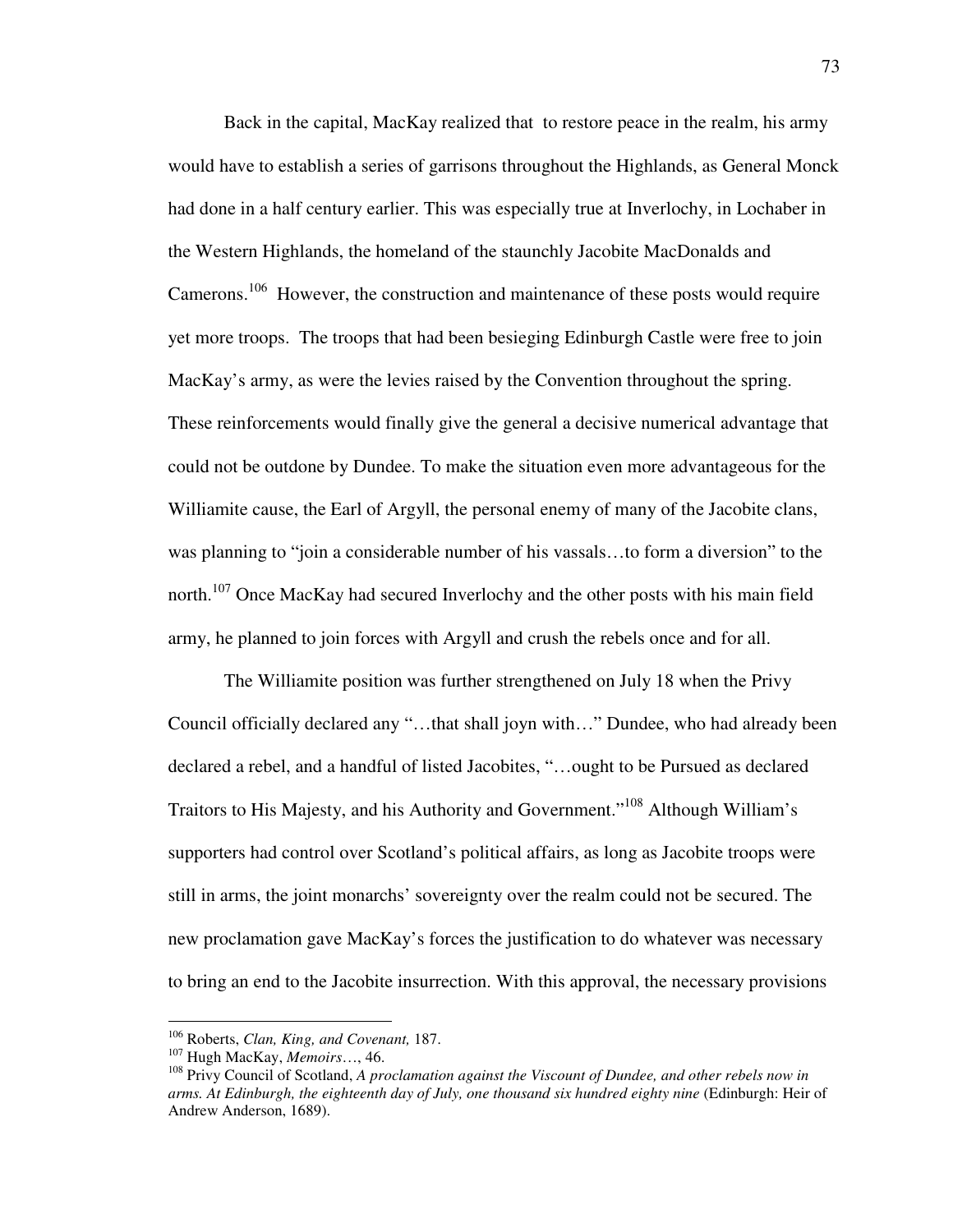and the much-needed reinforcements, MacKay led his army towards the Highlands once more.

Their march took them through Atholl, in the direction of Blair Castle, the ancestral home of the Marquis of Atholl and the divided Clan Murray. The Marquis, who had been trying to gain favor with both sides of the conflict, was away in England treating illness at Bath.<sup>109</sup> He left his estates under the supervision of his son, John, Lord Murray, a devoted Williamite.<sup>110</sup> The lower members of the clan, however, sided with the chieftain. When MacKay's army had previously marched through Atholl, the soldiers tried to gather intelligence from the locals, who "magnified extremely Dundees Highland forces, which they affirmed, though falsely, were betwixt him and the General."<sup>111</sup> Lord Murray was not fazed by the dissension within his clan and even dismissed representative sent by Dundee to bring him over to the Jacobite cause. The young noble's lack of concern proved to be problematic for William's cause, as he was soon deceived by his father's baillie, Patrick Stewart of Ballechin, who took control of the castle and converted it into a Jacobite fortress.<sup>112</sup> As a result, in a true display of allegiance towards William, Murray was forced to lay siege to his own manor with as many his clansmen (whose true loyalty was in question) as he could find. Upon hearing of the nobleman's predicament, MacKay cautiously advanced towards the siege, unsure of the true intensions of the Athollmen and skeptical of Lord Murray's intentions. At first, Murray sent word to the general that his own men and tenants could take the back the castle, but on July 26, he

<sup>109</sup> David Stevenson, "Murray, John, first marquess of Atholl (1631–1703)," in *Oxford Dictionary of National Biography*, online ed., ed. Lawrence Goldman, Oxford: OUP, 2004,

http://www.oxforddnb.com.proxy.wm.edu/view/article/19626 (accessed January 1, 2012).

<sup>110</sup> John R. Young, "Murray, John, first duke of Atholl (1660–1724)," in *Oxford Dictionary of National Biography*, online ed., ed. Lawrence Goldman, Oxford: OUP, 204,

http://www.oxforddnb.com.proxy.wm.edu/view/article/19627 (accessed January 2, 2012). <sup>111</sup> Hugh MacKay, *Memoirs…*, 22

<sup>&</sup>lt;sup>112</sup> Young.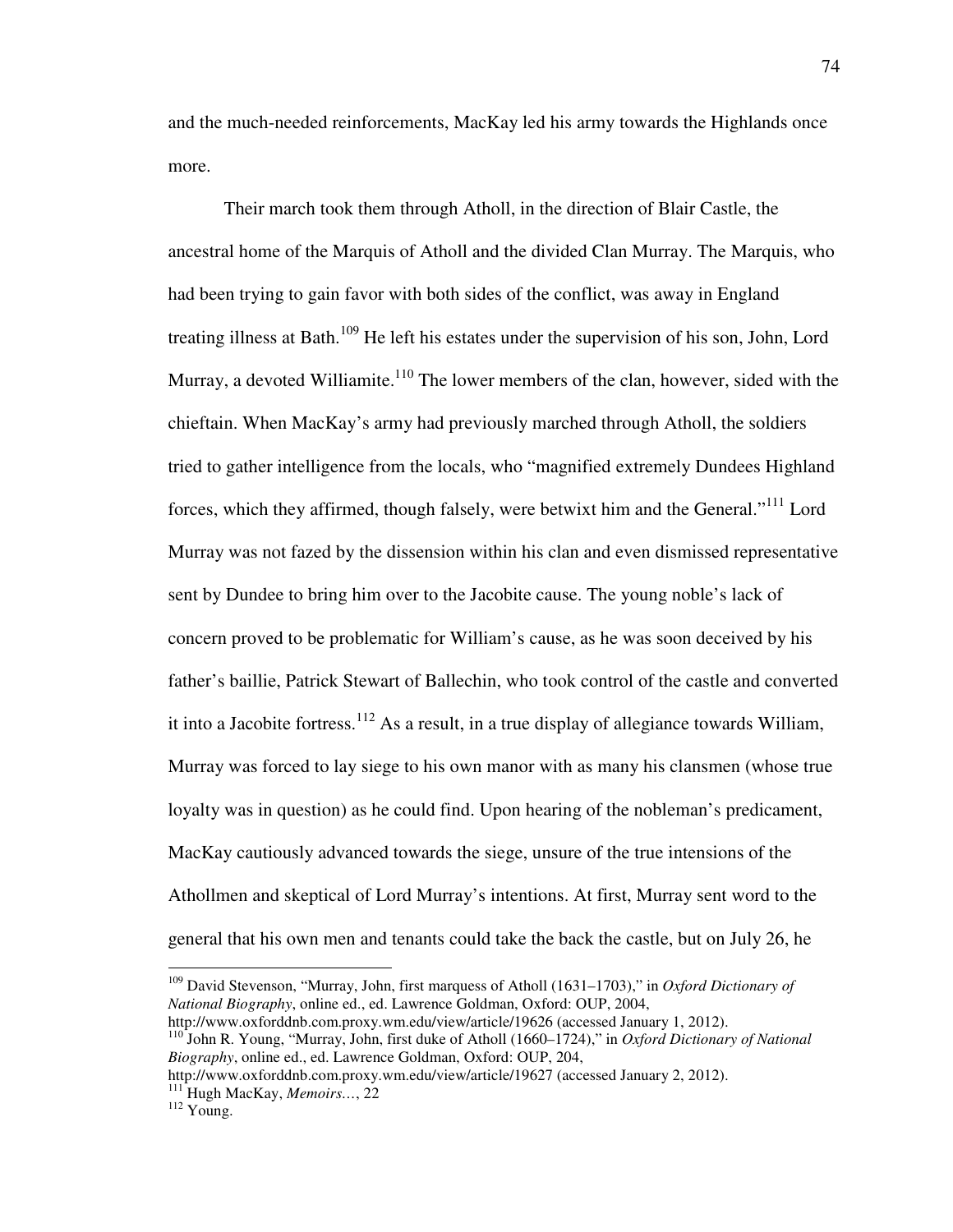informed MacKay that he was forced to raise the siege at the approach of Dundee's army.<sup>113</sup>

Surprised at this news, MacKay told Murray that he would bring up his troops the next day. His column reached the Pass of Killiecrankie around noon and spent most of the afternoon navigating its narrow track. At the sight of an imposing foe on the other side, the column formed its line of battle. The waiting was nerve-wracking for the men on both sides. While MacKay spoke to encourage his men, Dundee took time to do the same for his Jacobites. An anonymous broadside, published in an effort to restore Jacobite morale after the battle, recounted what the Jacobite viscount said, much of which mirrored the sentiments expressed in MacKay's address. Dundee reminded his Highlanders that they were about to engage in "the Battle of your King, of your Religion [A protestant church ruled by Episcopalians], and of your Countrey against the Foulest Usurpations and Rebellions; Having so good a Cause in your hands, I doubt not but it will Inspire you with an equal Courage to maintain it."<sup>114</sup> He implored the men to, "Behave yourselves therefore like true Scotch-Men" and assured them, that if they were to fall, they "shall have the Comfort of Dying in our Duty...the Reward of a Gracious King and the Praise of all Good Men."<sup>115</sup>

The speeches given by the rival commanders illuminate the fact both sides of the conflict believed they were fighting for the same institutions: the crown, the country and religion. Just what these pillars of Scottish society meant to the opposing sides was what separated them. Though Dundee, like MacKay, spoke to his men about fighting for their

<sup>113</sup> Reid, *I Met the Devil…*, 17.

<sup>114</sup> *The Lord of Dundee's Speech to his Soldiers before the late Battle in Scotland, and his Letter to the King James after the Victory,* (Scotland: Unknown Publisher, 1689). <sup>115</sup> *Ibid*.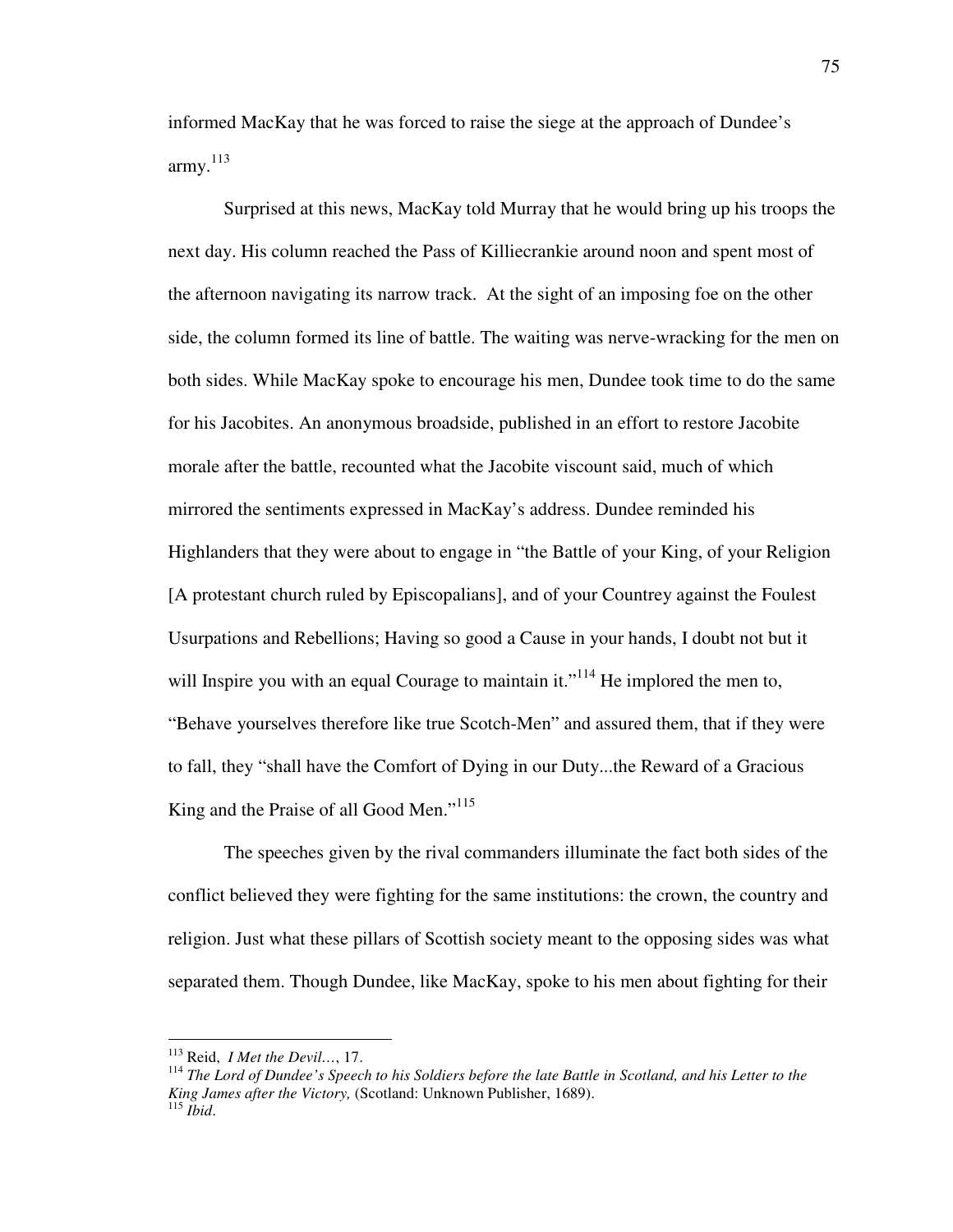king, he was referring to a king (and his predecessors) who had repeatedly antagonized the divisions that had brought the realm to war. James had made his subjects toe the same line, but many had done so at the point of a sword. Both sides fought for their vision of the kingdom and it was to that vision that the commanders spoke before the battle. Though the combatants on both sides had been drawn into the war largely by the rivalries that were intertwined within the three institutions, the goals of the two sides had changed. Dundee and the men to whom he appealed were fighting to restore James and secure the 'old' Scotland. Their adversaries in the Williamite ranks had once viewed themselves simply as the rivals of the Highlanders that faced them at Killiecrankie. Thanks to their general, however, they were starting to be persuaded of the idea that their army did not simply stand for the opposite version of the old regime, but like their comrades in England and Ireland, were fighting for a new, modern realm where those divisions would be trumped by a greater sense of unity, or at least new ideas of allegiances. How the kingdom's future would be defined hung on the outcome of the campaign.

### **Defeat and Victory**

 The battle of Killiecrankie was over almost before it started. Macaulay estimated that, "In two minutes, the battle was lost."<sup>116</sup> This was certainly not the case, but portrays well just how bad things were for the Williamites. Around eight o'clock, Dundee ordered his men forward with their classic "Highland Charge." The clansmen armed with muskets let loose a volley just within their maximum range, in an effort to draw the fire of the Williamite line, which they successfully achieved. Once the enemy cleared their muskets,

<sup>&</sup>lt;sup>116</sup> Thomas B. Macaulay, *The History of England from the Accession of James II, Vol. II* (New York: Harper & Brothers, 1870), 327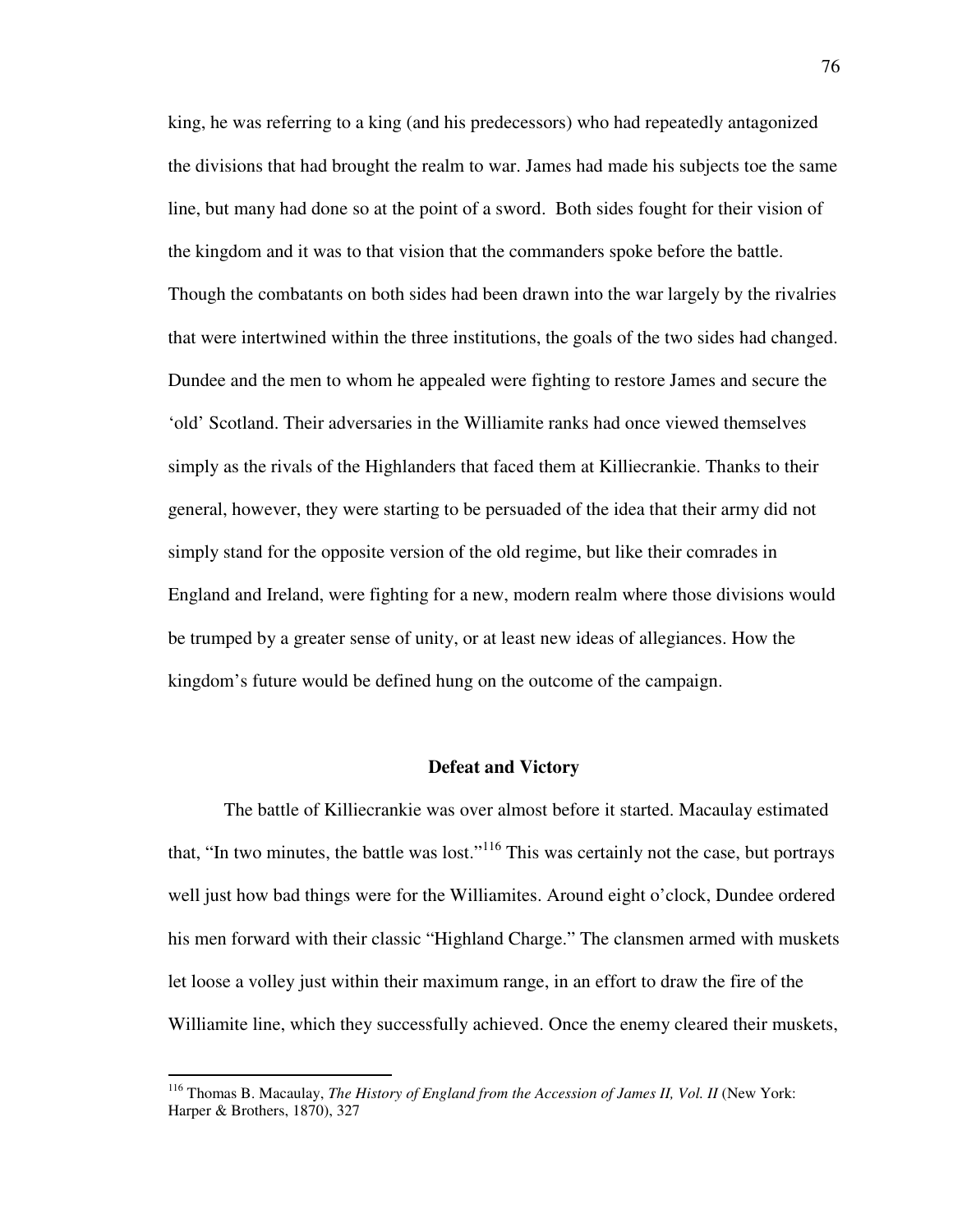the Highlanders descended upon the now helpless foe, before most had time to reload. MacKay's line quickly began to buckle under the impact of the imposing foe.<sup>117</sup>

 Fearing his infantry would soon break from the melee in which they were engaged, MacKay ordered his cavalry forward to chase the Highlanders off the field. However, the troopers, for once, were fearful of the enemy warriors and "began to pass...and presently turned about..." from the fray.<sup>118</sup> Seeing the cavalry run, the one wing of the army usually trusted to keep the clansmen in check, the Williamite infantry began to panic and began to flee themselves. Shaken by the chaos around him, MacKay thought it best to find his way to safety and attempt to rally his men. Followed by a servant, he "spurr'd his horse through the enemy" in order to find a spot of ground from which he could "see how matters stood" and make sense of the rapidly deteriorating situation.<sup>119</sup> Some small pockets of resistance formed, but they did little to stop the flood of panic-stricken men from leaving the field. MacKay would later assert that it was only the Highlanders' compulsive need to loot the Williamite baggage train that "gave time to many of [the] runnaways to get off."<sup>120</sup>

 In the brief encounter, nearly a third of MacKay's men were killed and an equal number fell in the panicked retreat from the field. The casualties were especially high amongst the officer corps and included the commanders of two of the Anglo-Dutch regiments, one of whom was MacKay's brother.<sup>121</sup> Not only was the Williamite army now very weak, it was now scattered throughout Atholl. It would take serious effort on MacKay's part to reunite the troops in the face of what he believed to be an unfazed

<sup>117</sup> Reid, *I Met the Devil…*, 40; Hugh MacKay, *Memoirs*…, 55.

<sup>118</sup> Hugh MacKay, *Memoirs*…, 56.

<sup>119</sup> *Ibid*.; *Ibid.*, 57.

<sup>120</sup> *Ibid*., 58.

<sup>121</sup> Roberts, *Clan, King, and Covenant,* 193.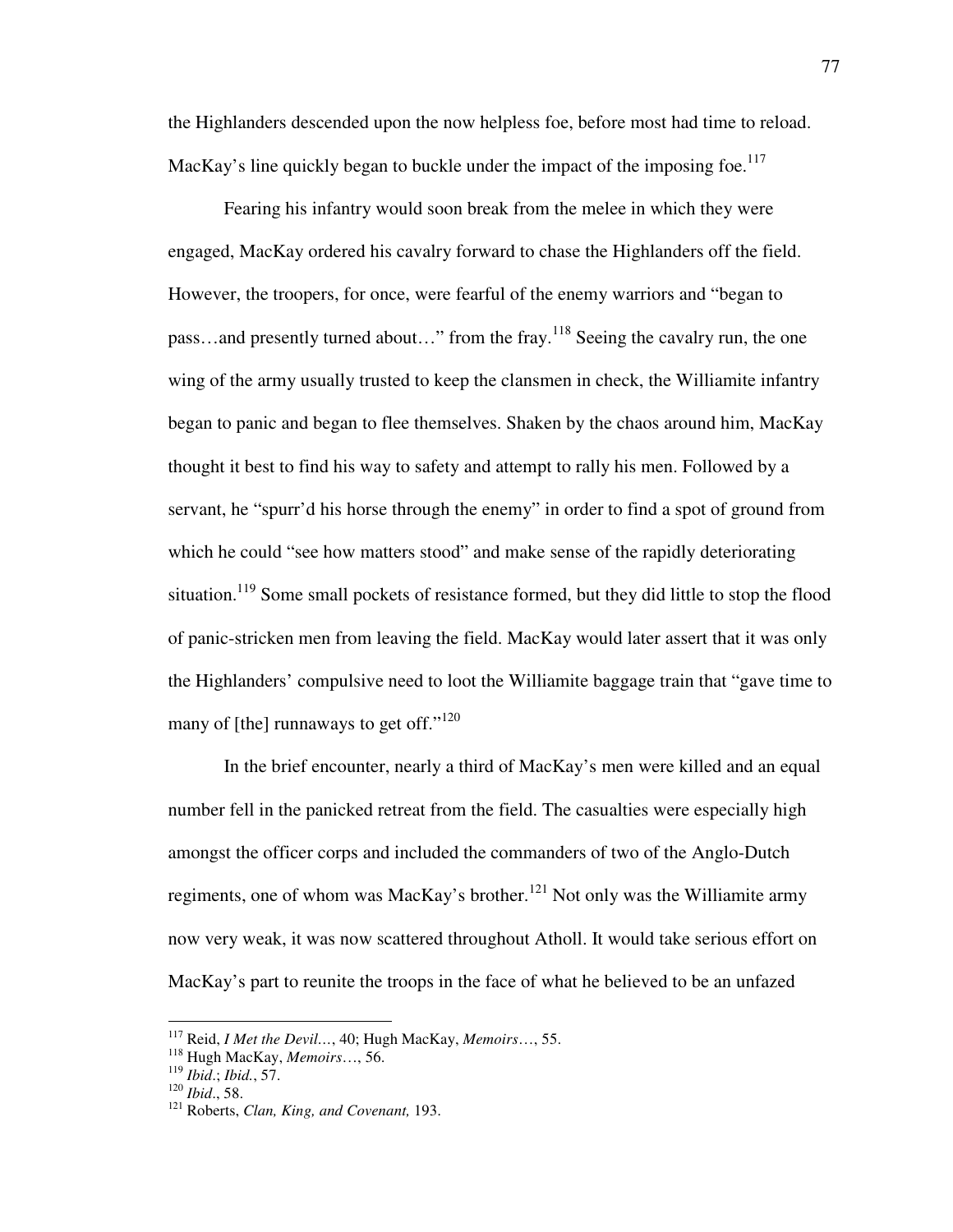enemy. It would be an even more daunting task to regain the confidence of the politicians and the civilian Williamite supporters.

 Unbeknownst to the general, the Jacobite army had suffered significantly in the battle as well. They too had lost about a third of their number, but being a considerably smaller force, these casualties had a greater impact. The Highlanders had also lost a large proportion of their leadership, including Dundee himself. Burnet wrote that near the end of the fighting, "a random shot put an end to his life and to the whole design."<sup>122</sup> The Highland army would stay together and others would take the commanding role, but the cause, like the viscount, had received a mortal wound. Much like his kinsman, Montrose, Dundee's charisma and reputation was what had held the clans together and inspired them to fight for their deposed king and his cause. The Jacobites knew very well what this blow meant to their efforts, as Earl Balcarres wrote to James after receiving the news that, "there was none in the army who could make Use of the Victory."<sup>123</sup> The battle at Killiecrankie was the only time when William's troops were bested in the field by those of James. It would prove to be a pyrrhic victory, but for the time being, the war continued and for the moment, the Williamites were severely shaken.

The English Williamites had succeeded in their endeavors without any setbacks, while their Irish counterparts had defeated the initial Jacobite onslaught and were poised to launch their own offensive. The Scottish Williamites controlled so many of the other aspects of the campaign, but the battle was a serious impediment to the efforts. Though many were fearful of the immediate results, the Highland War and the Revolution in Scotland were far from over. MacKay and his army would soon be on the march again.

 $122$  Burnet, 48.

<sup>123</sup> Balcarres, 73.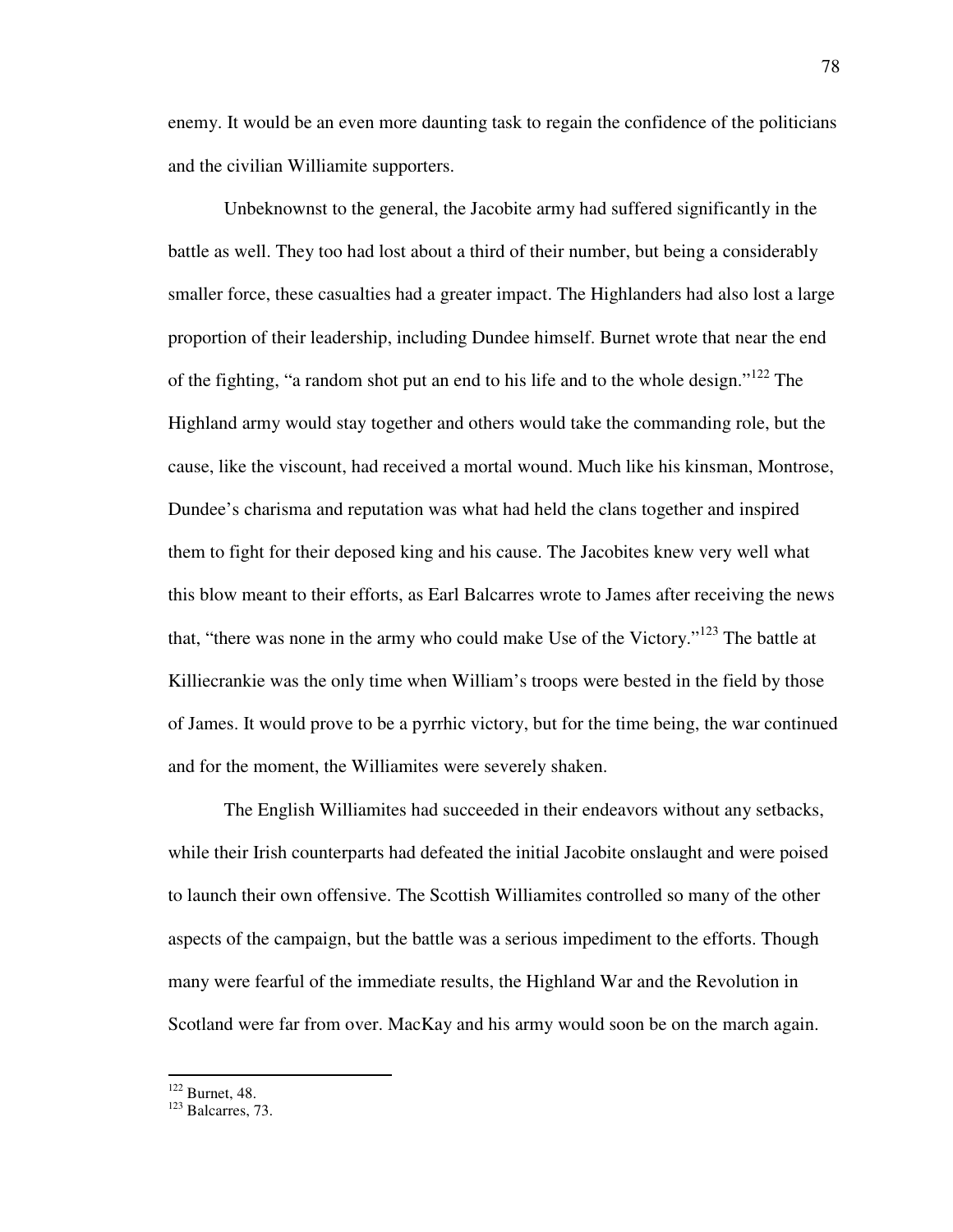### **The News of Defeat**

 Word of the battle reached Edinburgh the next day and rumors quickly spread around the city. The Williamite politicians began to fear for their safety and their cause. The Duke of Hamilton, now the commissioner of the Parliament that had been formed from the Convention, reported to William's Secretary of State, the Earl of Melville, from Holyrood that "the Major General was quite defeat[ed]" and that MacKay himself was "killed or taken by all the account we have yett got."<sup>124</sup> The next day, he would write again expressing the need for William to send his "best troops" to Scotland as quickly as possible since, they had "no notice of Dundies motion since the action…for if he carries Stirling he has all Scotland... [*sic*]"<sup>125</sup> Other leading Williamites sent a flurry of correspondence from the capital to England and elsewhere.<sup>126</sup> All were trying to make sense of the news, justify the defeat and guess just what the Jacobites would do next. The Williamites had yet to experience a setback of this magnitude in any of the kingdoms and they were unsure just how detrimental the defeat would be to their efforts. Many were fearful of their personal safety if the Jacobites were to march on Edinburgh, which was expected. The Williamite leadership and support base was confused, uncertain and fearful as their situation was looking bleak.

 While many were fearful of the Jacobite army's intentions, still more were wary of the threat of subversion within the Williamite ranks. MacKay's army had left the city just a few days before and had been quite confident of their chances of success. Many, like Sir Patrick Hume of Polwarth, an influential Member of Parliament, could only

<u>.</u>

<sup>124</sup> "The Duke of Hamilton to the Earl of Melville – July 28, 1689" in Hugh Mackay, *Memoirs*…, 248-49.

<sup>&</sup>lt;sup>125</sup> "The Duke of Hamilton to the Earl of Melville – July 29, 1689" in Hugh MacKay, *Memoirs*..., 251-52. <sup>126</sup> Hugh MacKay, *Memoirs…*, 253-55; *Ibid.*, 258.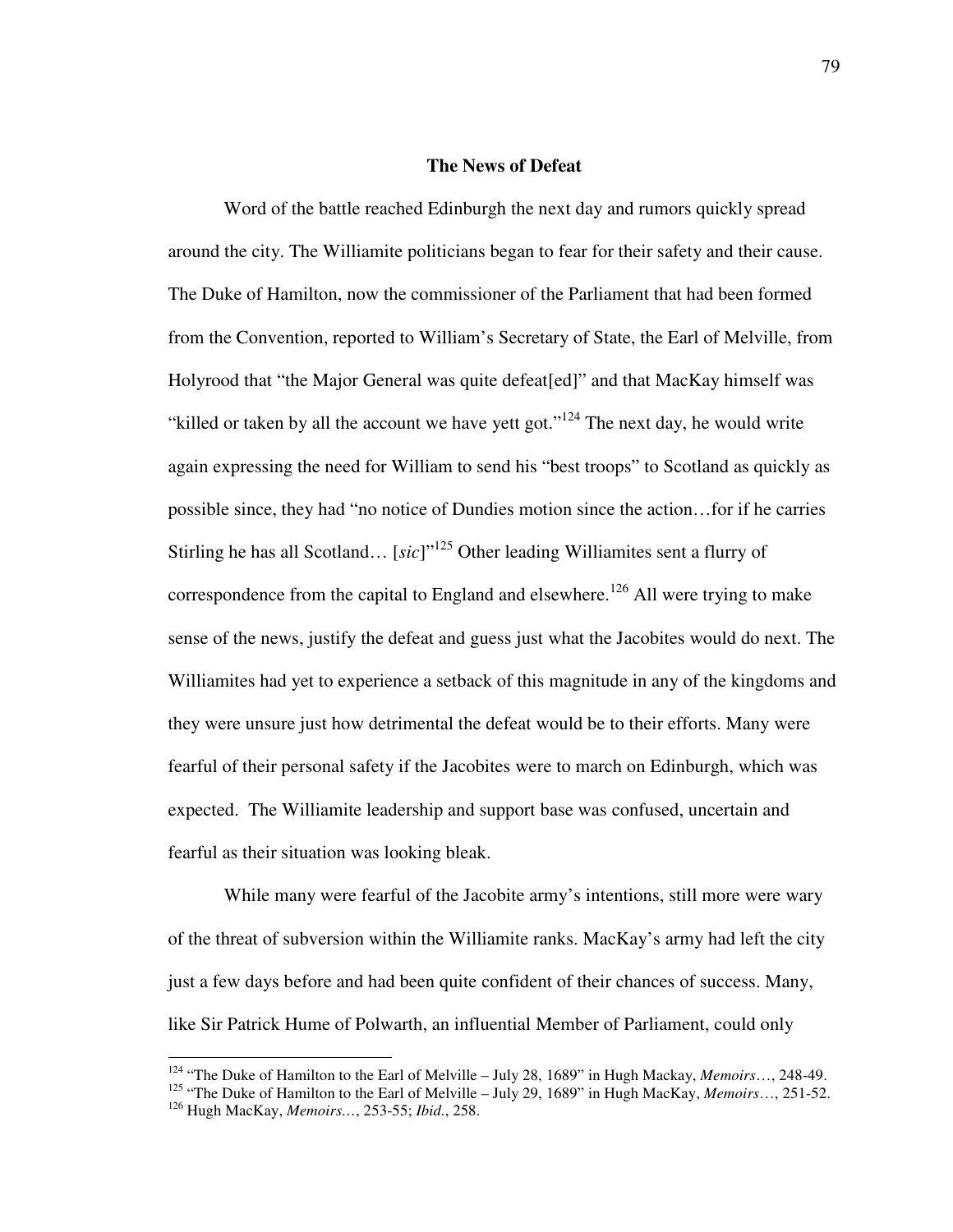believe that "the falsehood of pretended friends led honest MacKay in the snare to his ruin."<sup>127</sup> Lord Murray, whose family and levies had proved so unfaithful to the cause, was "exclaimed against and suspected by most..."<sup>128</sup> Soon others would fall under scrutiny. As much as William's followers were incorporating ideas of unity within their cause, they were extremely cautious of each other. It seemed as though some believed that the old rivalries had found a way to remain and flourish into the core of William's support to sabotage their efforts. For the rest of the campaign in Scotland, the Williamite leadership would be skeptical of many and threaten severe punishments for those who would be willing to offer their services to the foe.

 Some calm was restored to the capital on July 30, when MacKay's official report to Hamilton, written the previous day in Stirling, arrived. In it the general described the battle, claiming that God had "let us see the vanity of human confidence" and harshly proclaimed, "that there was no regiment or troop with me, but behaved like the vilest cowards in nature except Hastings and my Lord Levens, whom I most praise at such a degree, as I cannot but blame other, of whom I expected more."<sup>129</sup> Though he had lost some of the confidence he had for his army, the general failed to name any particular scapegoats, probably due to the fact that he felt like most of the army had let him down. He also assumed, like any good commander, that the faster he could get his army turned back on campaign, the less chance the politicians in Edinburgh would have of questioning his judgment and reputation. Most importantly, MacKay believed that he could not allow factionalism to get the better of the Williamites. Additionally, the veteran

<sup>127</sup> "Sir Patrick Hume of Polwarth to the Earl of Melville – July 29, 1689" in Hugh MacKay, *Memoirs*…, 254.

<sup>128</sup> "Lord Cardross to the Earl of Melville – July 30, 1689´in Hugh MacKay, *Memoirs*…, 258.

<sup>129</sup> "General Hugh MacKay to the Duke of Hamilton – July 29, 1689" in Hugh MacKay, *Memoirs…*, 255.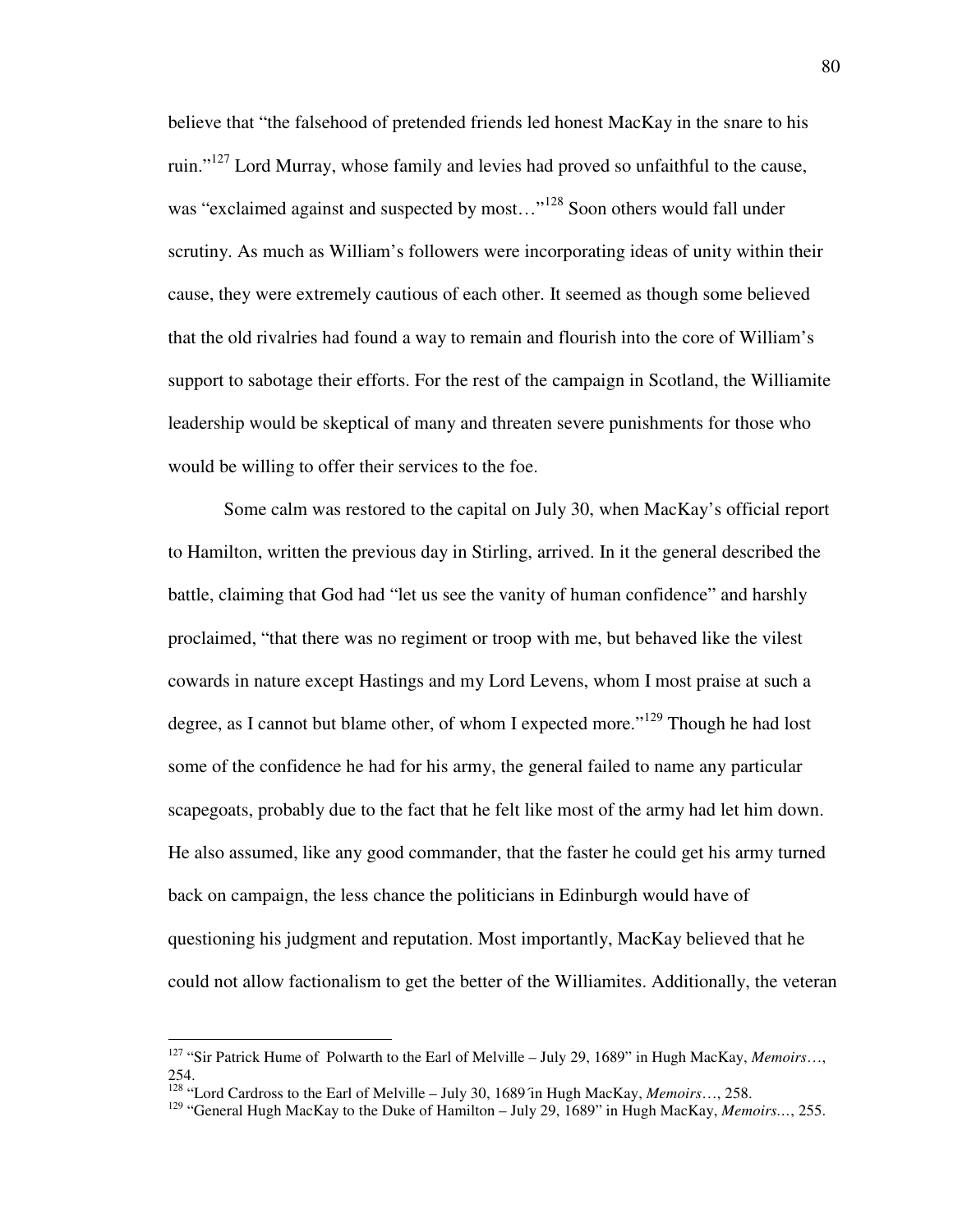general knew that to have any hope of salvaging the situation and regaining the momentum, he would have to get his army back in the field and fighting again as soon as possible. The Williamite high command could not afford to waste its time debating who was to blame for the debacle. The enemy army (which to their knowledge at the time was still led by Dundee) was now in a position to threaten much of the kingdom and the progress the Williamite politicians had made. MacKay's army needed return to the field quickly.

The general reported that most of the remnants of his army had found their way to Stirling, where they were joined by the troops General Lanier brought up from the capital. MacKay seemed surprisingly confident after his reverse and was anxious for a chance to "chasse those highland barbarians again to their hilly confidence and refuge."<sup>130</sup> MacKay assured Hamilton that there would be no need to dissolve Parliament for its safety and asked only that the duke himself send word to the king, as the general was busy planning his renewed offensive. As long as the army was in the field, the politicians needed to remain doing their work in Edinburgh. If the government did not panic, it was hoped that the civilians would not either. Additionally, though he had been bested in the most recent battle, MacKay did not want displaced politicians interfering with his renewed military effort.

The next day word reached the city that Dundee had been killed, news that was quickly dispatched to London along with MacKay's report.<sup>131</sup> Hamilton seems to have thought it best to let William read about the battle through MacKay's own words than through his own analysis of the situation, the standard procedure, allowing the most

<sup>130</sup> *Ibid.*

<sup>131</sup> "The Duke of Hamilton to the Earl of Melville – July 30, 1689" in Hugh MacKay, *Memoirs…*, 257.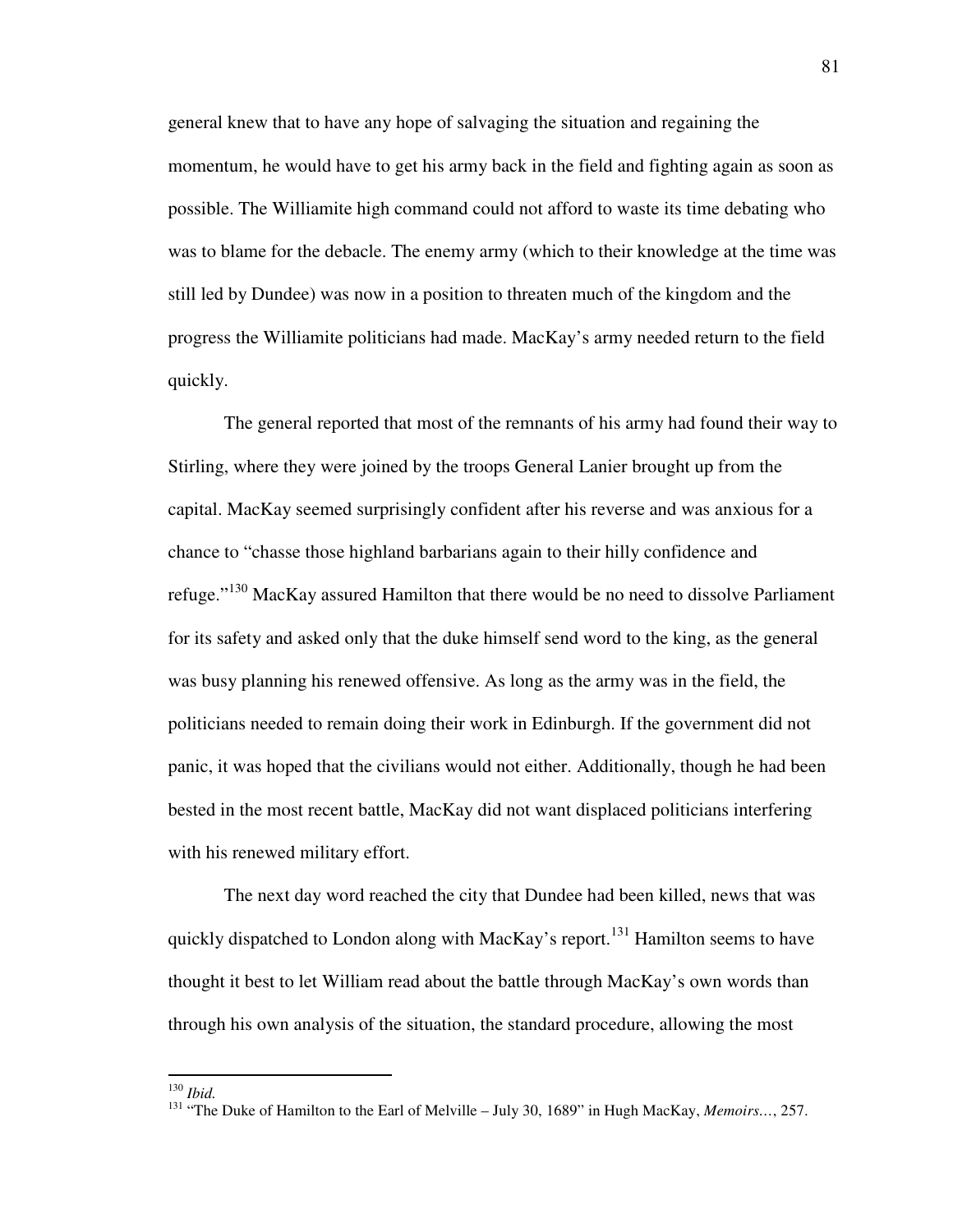accurate narrative to be received. Hamilton understood that accusations and misinformation would only weaken their cause and would have to do what he was able to prevent dissension in the ranks. MacKay, as a military man, knew that he could not allow the enemy to exploit their success. If his army could win the next battle, the Williamites could regain the momentum. But he knew he would have to continue reinforcing his battered army with the Williamite contingents elsewhere in the country for his army to be ready for another battle.<sup>132</sup>

In just a few days, the Williamite cause had received something of new life. Killiecrankie was, without any doubt, a crushing blow, but William's supporters had made too many gains since the spring to let twenty minutes of combat end their efforts. The Jacobites, after all, had suffered considerable loss of life, and without Dundee, the movement lack an inspirational leader who could keep the Highlanders together. MacKay knew this weakness and understood that, for the time being, he held a significant advantage in strength of numbers. Though the Jacobites had been victorious, they were in no position to exploit their success. If MacKay acted quickly, he could take momentum from Jacobites and give them a setback from which they would not be able to recover. Just moments before Dundee's death at Killiecrankie, all seemed to be going perfectly for the Jacobite cause in Scotland, but now they would be forced to pull back under the weight of a new Williamite assault.

#### **The War Continues**

 As news of the Jacobite victory spread, more Highlanders proclaimed for James, including the bulk of Murray's clansmen. General Cannon, who had come with the Irish

<sup>132</sup> "General Hugh MacKay to the Earl of Melville – August 17, 1689" in Hugh MacKay, *Memoirs…*, 268.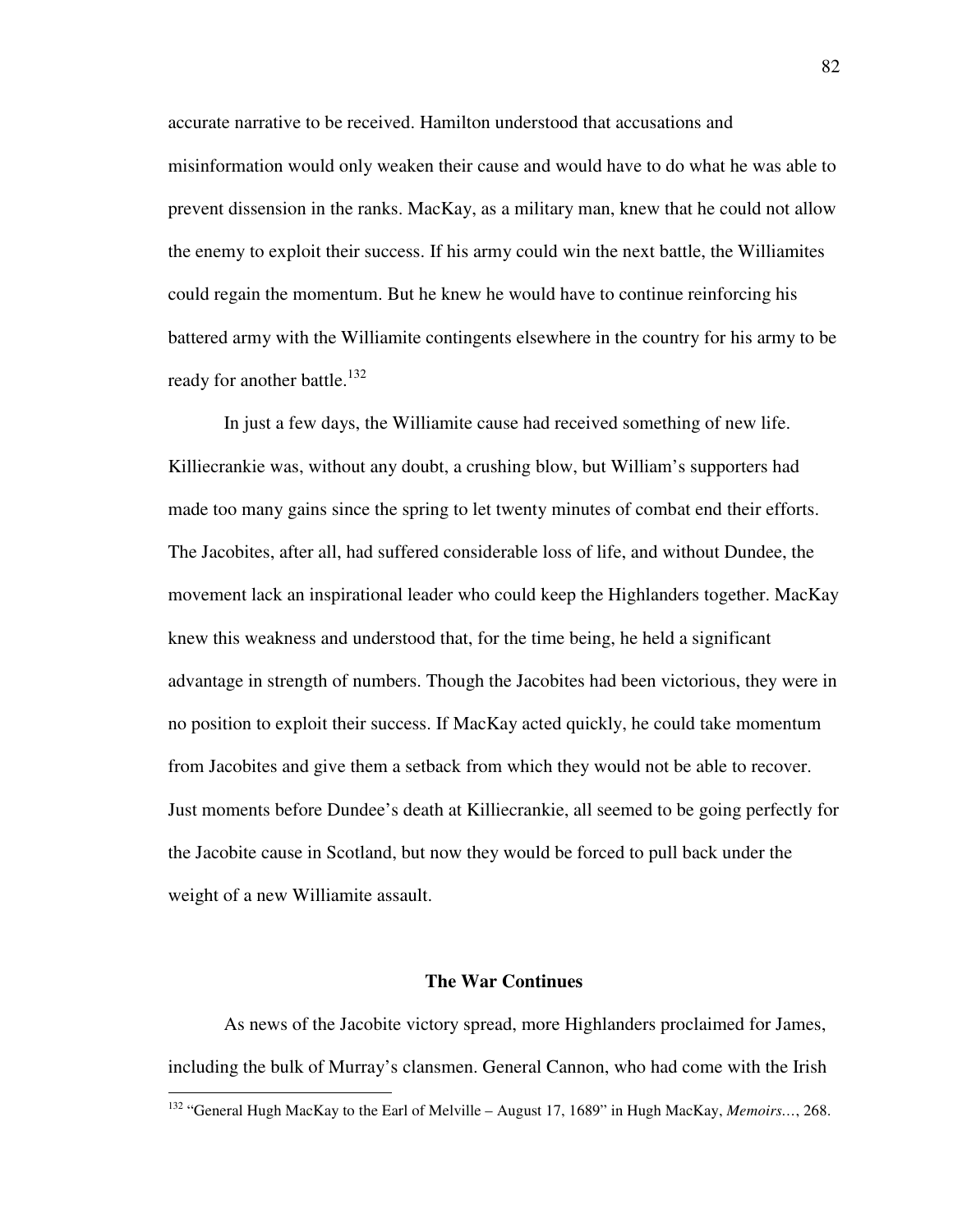troops sent by James, took command following Dundee's death and decided to lead his army north, from what MacKay surmised, "either toward Inverness or Aberdeen."<sup>133</sup> This seemed like a sound strategy as the Northeast of Scotland was an Episcopalian (and therefore Jacobite) stronghold that had yet to provide all of its available manpower for the cause.<sup>134</sup> The plan did not meet much success, as a result of concern over the abilities of the new Jacobite commanders, and only a few recruits turned out.<sup>135</sup>

 MacKay sent his cavalry in pursuit of the Highlanders and secured Inverness and Aberdeen before those cities could be threatened.<sup>136</sup> The infantry had been left throughout the South to keep the peace, especially amongst the troublesome Murrays in Atholl and Perthshire. MacKay's operations would soon face a serious challenge, however, as William and his counselors at Hampton Court began to place more emphasis on the campaign in Ireland at the expense of MacKay's offensive.<sup>137</sup> With a much larger Jacobite army marching about virtually unchecked and personally led by James and the constant threat of reinforcement for their fellow Catholics in France Ireland was certainly the greater threat and, in terms of William's broader European project, the greater prize. Just before he set sail to take command of the Williamite troops there, the Duke of Schomberg wrote to the King requesting that he consider "…sending troops from Scotland into Ireland, as by strengthening the force in the latter country, the war will be sooner concluded."<sup>138</sup> The King's Privy Council in Edinburgh obliged and started

<u>.</u>

<sup>133</sup> Hugh MacKay, *Memoirs*…, 65.

<sup>134</sup> Roberts, *Clan, King, and Covenant,* 197.

<sup>135</sup> *Ibid.,*198.

<sup>136</sup> *Ibid.*

<sup>137</sup> McNally, *The Battle of the Boyne 1690…,* 38.

<sup>138</sup> "The Duke of Schomberg to the King – August 9, 1689," in *Calendar of State Papers, Domestic Series, of the reign of William and Mary, 1689-1702, preserved in the State Paper Department of Her Majesty's Public Record Office, Vol. 1: Feb 1689-April 1690,* ed. W. J. Hardy, (London: Her Majesty's Stationery Office, 1895), 215.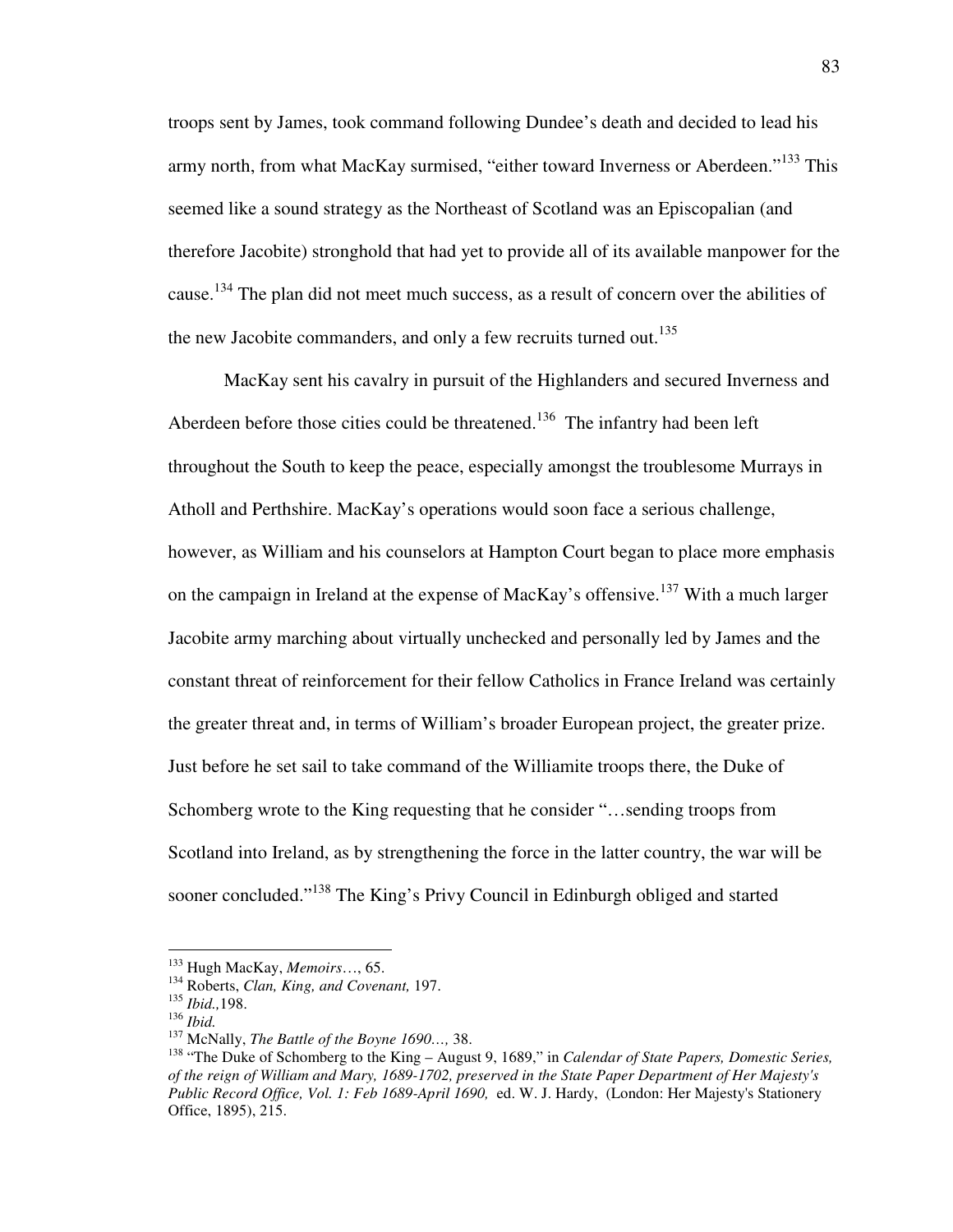shuffling troops and officers around the various towns and garrisons in preparation for the departure of some from the realm.<sup>139</sup> Amongst their decisions were the fateful orders for the Earl of Angus's Cameronians to occupy the exposed town of Dunkeld.<sup>140</sup> With the Highland rebels marking time in the North waiting for reinforcements, this did not seem like a dangerous maneuver, but the Jacobites would soon choose to retake the offensive.

 Faced with the reality of their failed recruitment efforts and Cannon's lack of ambition, the Highland chieftains insisted their commander call a council of war. While the Williamites were attempting (with success) to unite the various interests within their cause and even those who were impartial, the Jacobites were beginning to divide. Cannon and his fellow Irish officers were resistant to taking any sort of action, a far cry from Dundee's aggressive nature, and many of the Highland leaders became outraged. Cannon's Irishmen and the great chieftains came from very different social backgrounds and were experienced in two dissimiler styles of warfare and could not come to terms with each other. In protest, Cameron of Lochiel and Sir Donald MacDonald of Sleat, two of the more influential Highlanders, headed home, leaving their men to others. All of the MacDonalds of Keppoch left the army's camp and would soon take up the indemnity offered by the Privy Council to those willing to lay down their arms.<sup>141</sup>

 With threats of mutiny and desertion coming to fruition, Cannon's position required action. On August 17, he led his troops towards Dunkeld. The ensuing battle between the radical Presbyterians and Episcopalians has been described in detail above,

<sup>139</sup> Roberts, *Clan, King, and Covenant,* 198.

<sup>140</sup> Hugh Mackay, *Memoirs...,* 68.

<sup>141</sup> Roberts, *Clan, King, and Covenant,* 198; "King to the Privy Council – August 8, 1689" in *Calendar of State Papers, Domestic Series, of the reign of William and Mary, 1689-1702, preserved in the State Paper Department of Her Majesty's Public Record Office, Vol. 1: Feb 1689-April 1690,* ed. W. J. Hardy, (London: Her Majesty's Stationery Office, 1895), 213.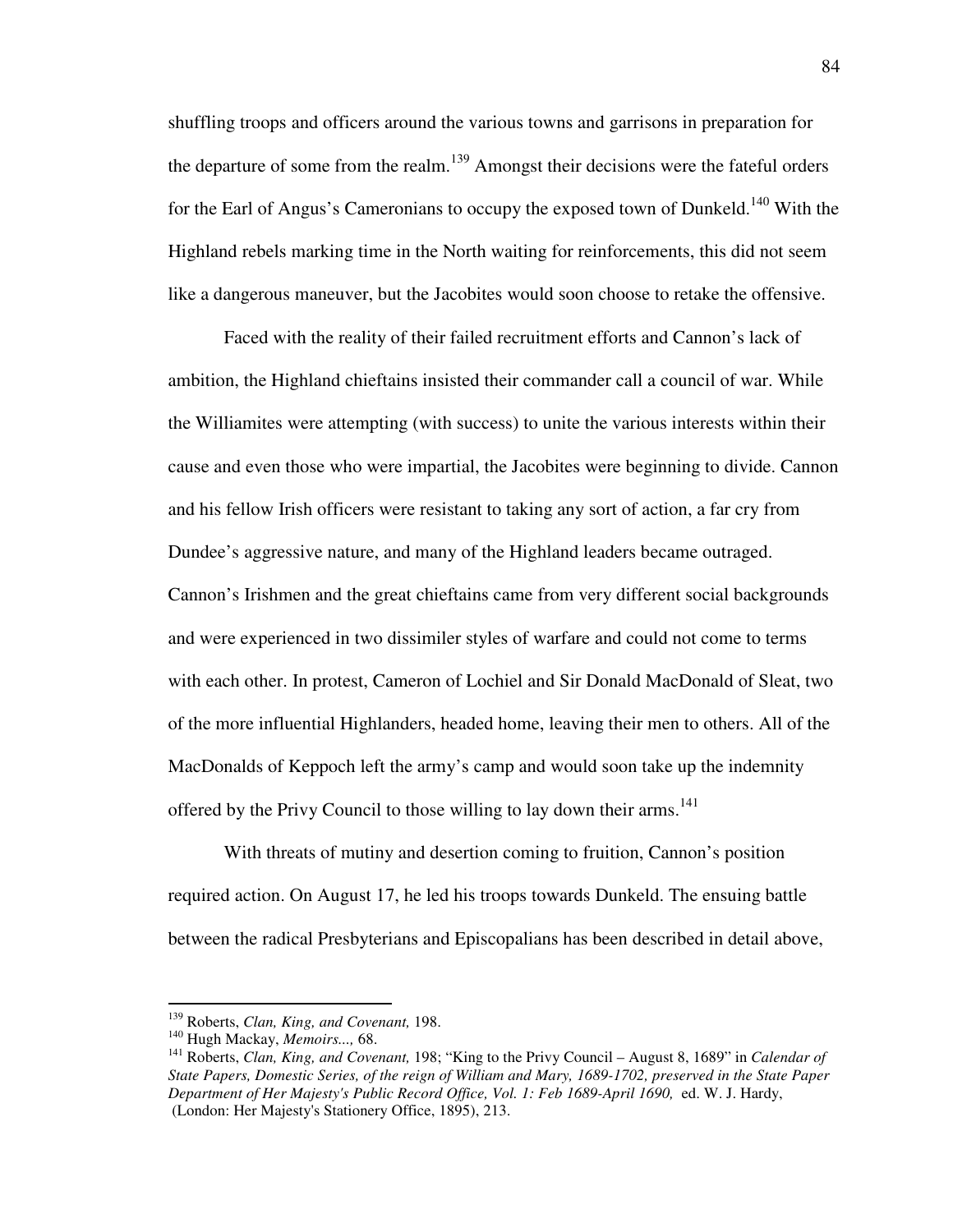but it cannot be overstated just how devastating the defeat was to the Jacobite cause. Any semblance of Jacobite momentum had vanished and the Cameronians had earned the respect and praise of the moderate Presbyterians, with whom they had long been at odds.

 Realizing that some of his army would soon be sent to Ireland, MacKay consolidated his forces and to advance again on Atholl with hope of finally subduing Lord Murray's kinsmen. He hoped to make Blair Atholl a base of operations and swore "to leave not a house standing in Athole, and to burn and destroy all [the rebels'] corn if the House of Blair…should be burned by the enemy."<sup>142</sup> He claimed that the Athollmen "were the principle occasion of all the troubles and disappointments he had met with during the whole summer," but still offered them "the terms of his Majestie's gracious indemnity [*sic*]."<sup>143</sup> Though they had been willing to cast their lot with James just a few weeks prior, the lesser members of Clan Murray recognized that the recent turn of events had made the Jacobite position untenable. As a result, MacKay reported that they "submitted themselves and delivered up their arms."<sup>144</sup> From the general's point of view, this was a great step forward in achieving the objectives of the campaign. A large group of hostile clansmen had submitted and a large region (strategically located between Edinburgh and the Highlands) had been subdued. He only needed to repeat this success through all the Jacobite-held areas of the realm.

 The Jacobite army had disbanded temporarily to allow the Highlanders to return home to tend to the meager harvests their lands provided. MacKay took this brief reprieve to consider a new strategy. Instead of risking another engagement open battle in which the intimidating tactics of the Highlanders might defeat his troops, the general

<u>.</u>

<sup>142</sup> Hugh MacKay, *Memoirs*…, 71.

<sup>143</sup> *Ibid*., 72.

<sup>144</sup> *Ibid.*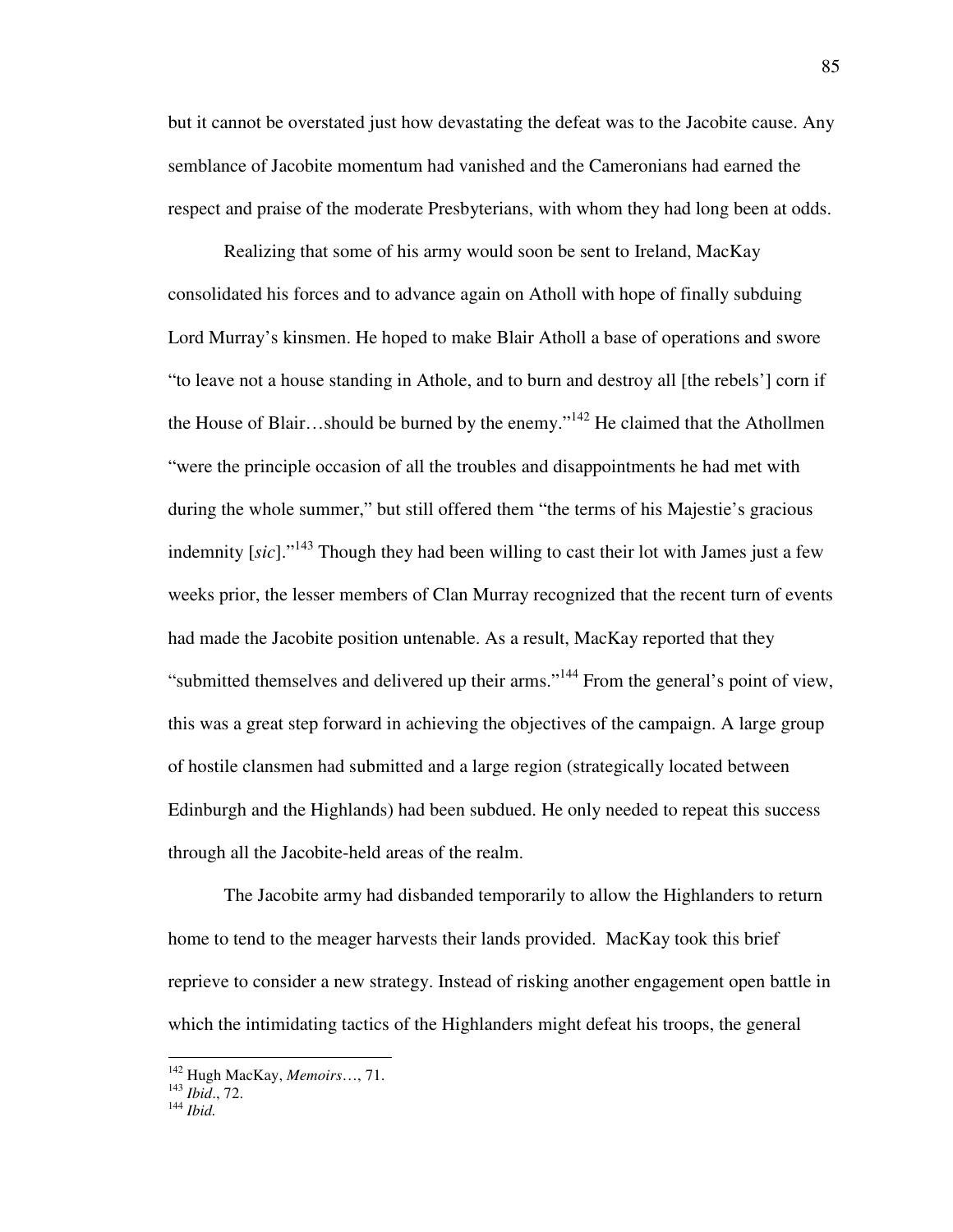decided that the most effective way to end the war would be to lead his army into one region at a time, forcing the Jacobites (both military and civilian) into submission and establishing garrisons throughout the kingdom to keep the peace. The prospect appeared long and tedious, causing the general to doubt his own abilities. On August 30, he wrote the Earl of Melville exclaiming the he was, "extremely weary of this sort of war" and that his post may be "more fit for a man of fewer years and more accustomed with the manner of this countrey, than for mee…"<sup>145</sup> MacKay described that his belief in God and William's cause were what kept him going an increasingly difficult task in the face of many "inconveniences and difficultys, particularly to get the forces to subsist,…[the] irregular methods of the government in those things to which they have been so little accustomed,...[and] the skearcity of money."<sup>146</sup> The shortage of money and supply had plagued the Williamite efforts since the campaign's beginning, but the political difficulties limiting MacKay's operations were a more recent development. As military operations in Ireland intensified, the military resources and political attention of the Williamites were being increasingly focused across the Irish Sea. MacKay would be left to continue his campaign with what was already available to his army, though soon some of the few troops and supplies he had at his disposal would be transferred to support the operations in Ireland

Even with political priorities and the king's treasurybeing set elsewhere, MacKay was still committed to his role, as he felt obligated to protect the people of the kingdom from the "disorder and violence" perpetrated by the rebels.<sup>147</sup> He hoped that he would be able to secure the hostile regions of the realm to such an extent that they would no longer

<u>.</u>

<sup>145</sup> "Hugh MacKay to the Earl of Melville – August 30, 1689" in Hugh MacKay, *Memoirs*…, 372. <sup>146</sup> *Ibid.*

<sup>147</sup> "Hugh MacKay to the Earl of Melville – August 30, 1689" in Hugh MacKay, *Memoirs*…, 372.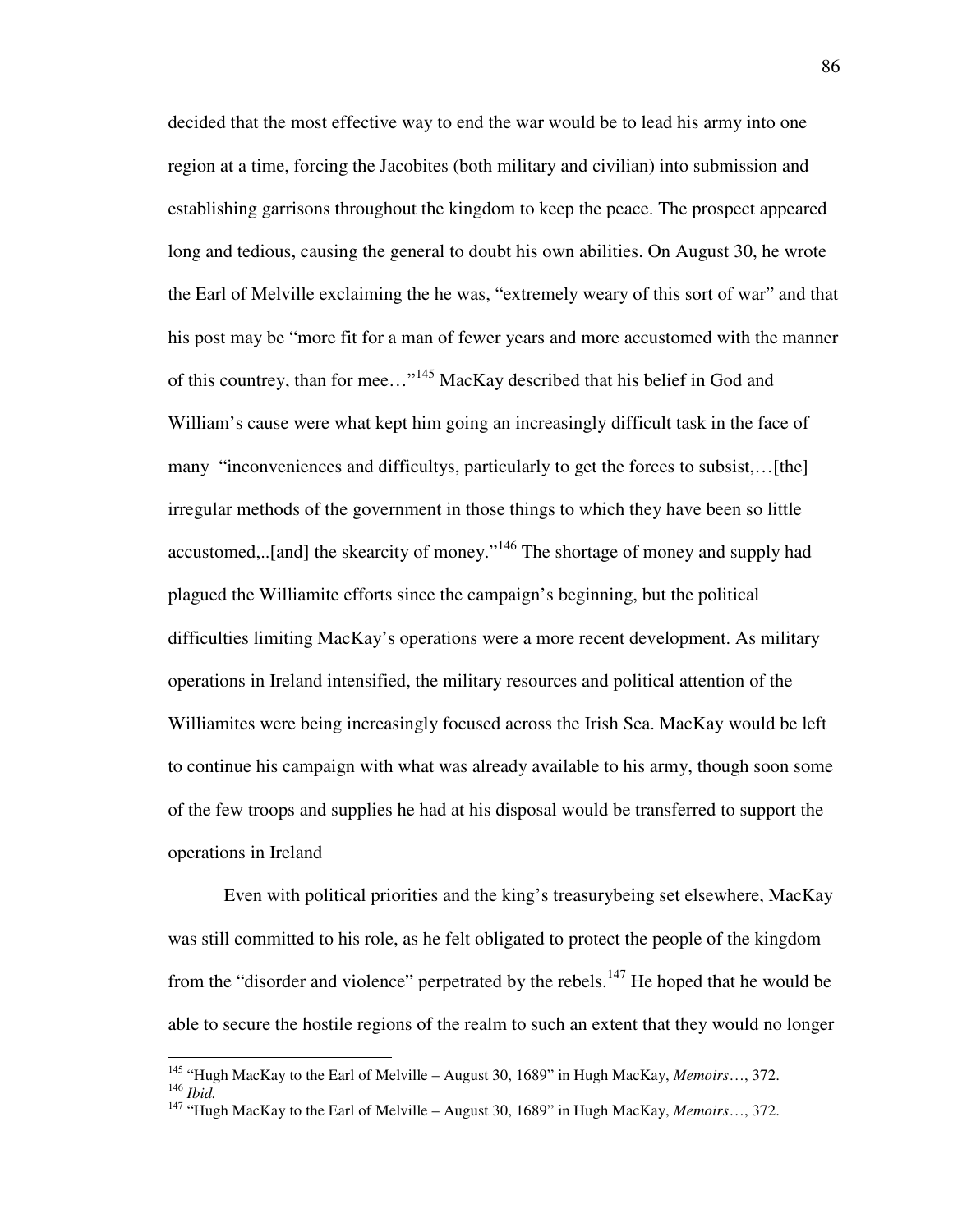require the presence of troops to remain pacified or at least could be policed by the locals themselves (as was now the case in Atholl and Perthshire), thereby lessening the demands already put on his overstretched and overwhelmed force.

 Any doubts the general may have had about the future of the campaign, however, would only be compounded in the ensuing weeks. A number of his regiments were finally called for service in Ireland, thus reducing the size of his army by a third.<sup>148</sup> With the funds for the campaign running low, William informed MacKay that he "resolved to break some of the regiments paid with Scots money" and in January, three of the Scottish regiments under MacKay were reduced to one.<sup>149</sup> His frustrations with the politicians were worsened by the fact that in protest of William's lack of approval for their proposed religious settlement which would return the Presbyterian Kirk to the status of national church, the Scottish Parliament refused to approve the subsidies meant to fund the Williamite troops in the kingdom. By the winter, the coffers were empty.<sup>150</sup> So aggravated was MacKay at this politicking in a time of need, he wrote to Melville saying, "...there is nothing but devisions and factions in Parlement, in Counsel, in the Church, and in the Country," a situation that differed significantly from the greater plan MacKay had for the kingdom.<sup>151</sup> As much as men like MacKay were pushing for unity, divisions were still very much alive within the ranks of the Williamite politicians. Many remembered the zealous republic that had existed in the kingdom in the years following the signing of the National Covenant, while debating how they could maintain the monarchy within limits set by Parliament. Early in their proceedings, there had even been

<sup>148</sup> Hugh MacKay, *Memoirs…*, 72.

<sup>149</sup> *Ibid.,* 74; *Ibid.*, 82.

<sup>150</sup> Roberts, *Clan, King, and Covenant,* 201.

<sup>151</sup> "General Hugh MacKay to the Earl of Melville – December 12, 1689" in Hugh MacKay, *Memoirs*…, 312.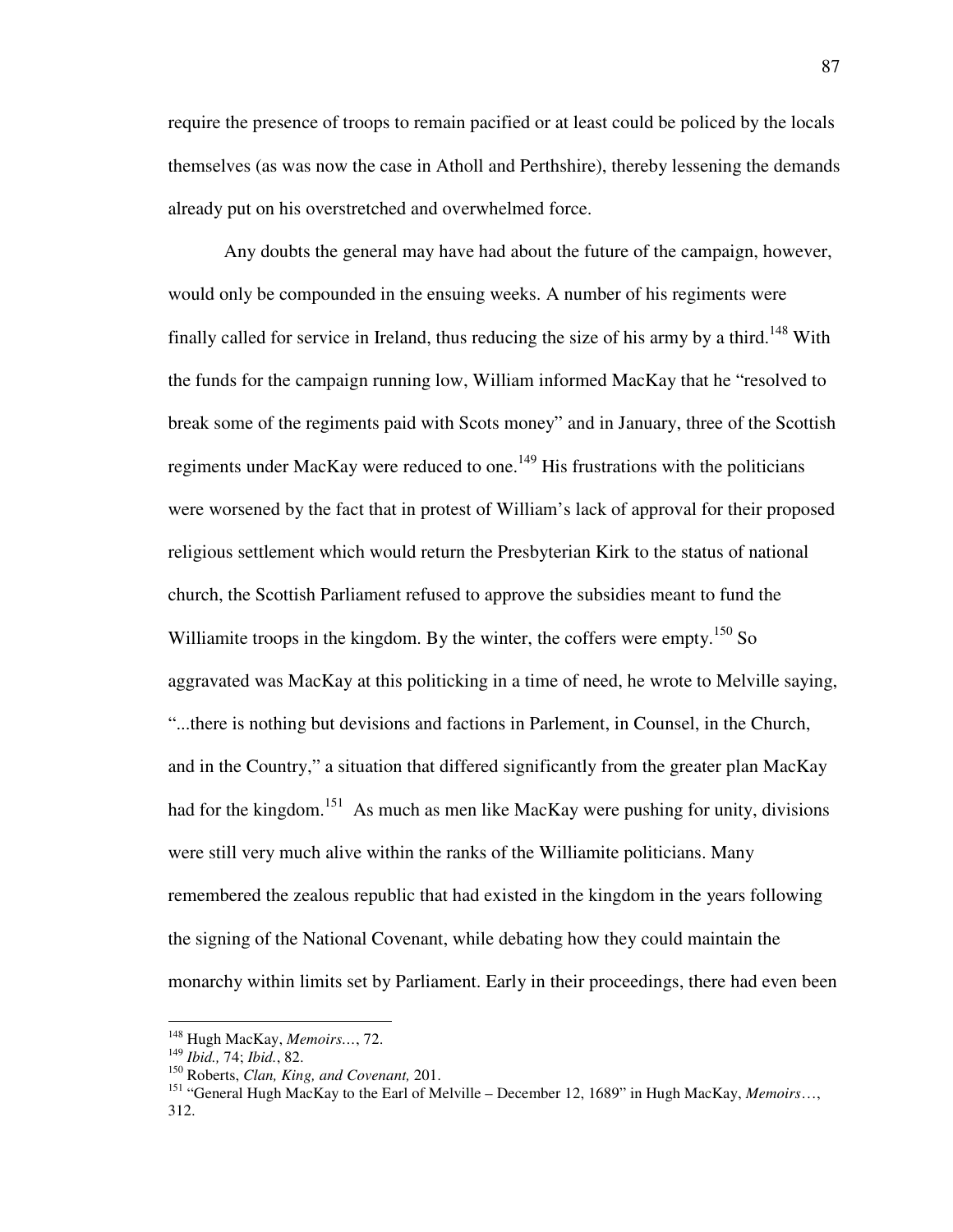a brief discussion of the possibility of union with England, though the idea was quickly dropped.<sup>152</sup> There seemed to be no doubt that the Williamites wanted the Revolution to create a new Scotland, but just what that meant was yet to be determined. This debate amongst William's supporters would grow throughout his reign into the years preceding and immediately following the Union of  $1707<sup>153</sup>$  For the time being, most Williamites understood that before any serious discussion of union with England could occur, they must defeat the Jacobites and consolidate their claim on the kingdom.

 As the Highland rebels reassembled in the North, this disunion between the army, Edinburgh and England began to trouble MacKay who believed that, "the divisions in Parliament began already to raise the lost hopes of the rebels..."<sup>154</sup> With the Williamite politicians more concerned with outmaneuvering each other than the enemy, the Jacobite army had been given a reprieve from its pursuit and had time to refit and regroup. As a result of his new constraints from Edinburgh and Hampton Court, and the renewed strength of his foe, MacKay was forced to alter his plan. Instead of placing isolated garrisons throughout the Highlands, which might be eliminated piecemeal, Williamite strongholds would be erected along the 250-mile line that divided the Highlands from the Lowlands. Though his forces would not be able to secure hostile areas in the Highlands, he hoped that it would allow his now limited army "to secure the low counties from the enemy's attempts" and hopefully remove any lingering hostility between the radical and moderate Presbyterians.<sup>155</sup> A far cry from the aggressive strategies MacKay had employed earlier, the new plan was meant to buy time while more recruits could be

<sup>152</sup> Christopher A. Whatley and Derek Patrick, *Scots and the Union*, (Edinburgh: Edinburgh University Press, 2006), 5.

<sup>153</sup> P.W.J. Riley, *King William and the Scottish Politicians* (Edinburgh: John Donald Publishers, 1979), 23. <sup>154</sup> *Ibid*., 74.

<sup>155</sup> *Ibid*.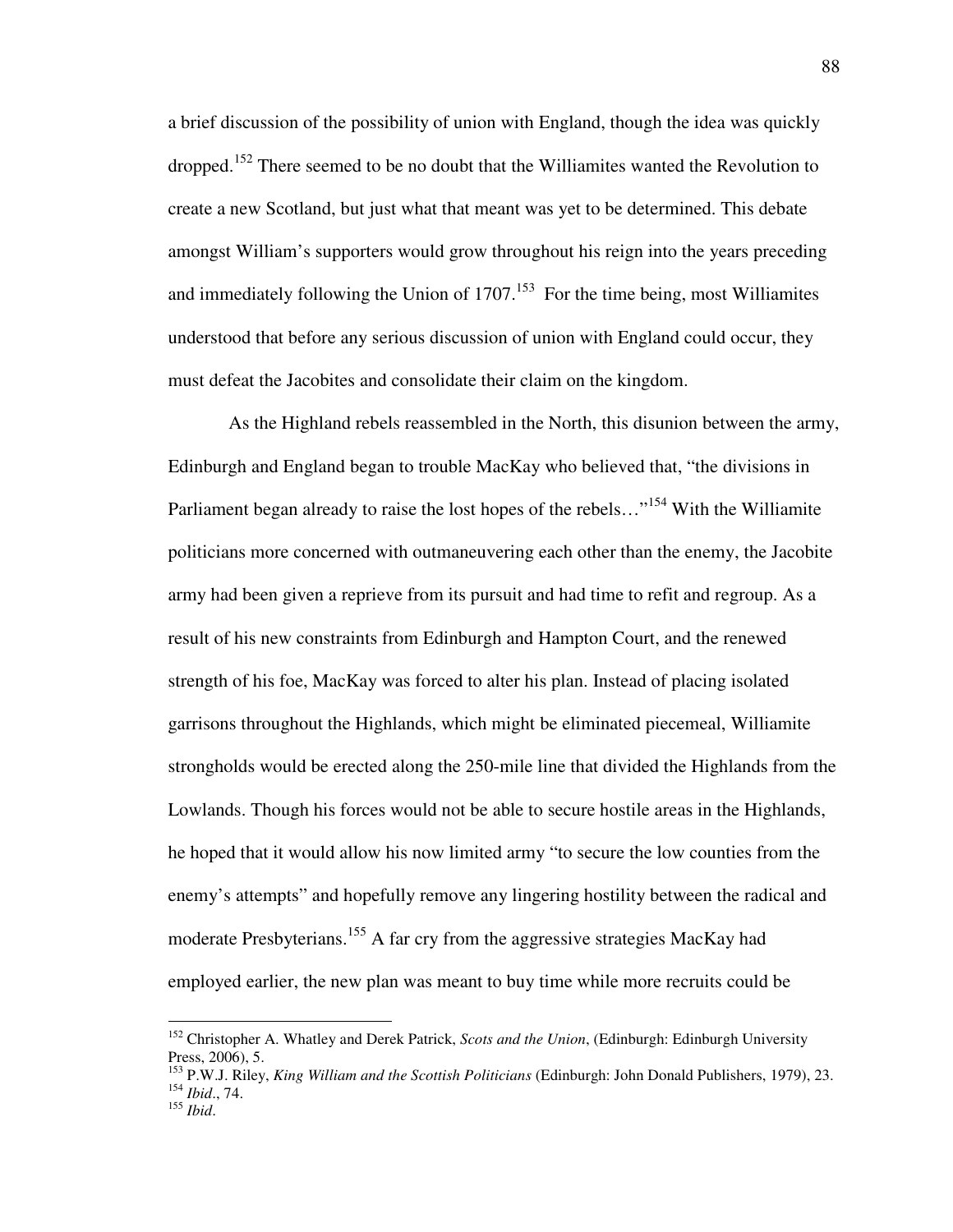found, or more importantly, more Williamite successes occurred in Ireland, which he hoped would break the will of the Scottish Jacobites.

 For the most part, this plan failed. Throughout the winter, the Highlanders conducted a number of raids in an effort to acquire provisions and to overstretch the Williamites while creating chaos within their camps.<sup>156</sup> Though the Williamite regiments and their allies attempted to retaliate, they were often force to abandon their offensive operations in order to protect their own territory, as was the case with a large counter-raid sent out from the garrison left at Inverness.<sup>157</sup> The situation in the North had become as frustrating as ever for General MacKay, but as the new year began, things were not as splendid as they may have seemed in the Jacobite camp.

### **The Beginning of the End**

 Even after General Cannon had arrived with his Irish soldiers prior to Killiecrankie, James had been promising his Highland supporters more reinforcements, including experienced leaders like his illegitimate son, the Duke of Berwick. In January, only Major General Thomas Buchan and a small cadre of officers had arrived from Ireland. The Jacobites felt betrayed by their king and when the Highland chieftains gathered to plan the next campaign, some lobbied to submit to the Williamites in Edinburgh.<sup>158</sup> Though many of the Highlanders had been willing to fight for their deposed monarch, by this point in the campaign they began to realize that as for the

<sup>156</sup> Roberts, *Clan, King, and Covenant,* 201; One of these raids was on the lands of Robert Campbell of Glenlyon and was conducted mainly by the MacDonald's of Glencoe. Just over a year later, Glenlyon would be an officer in the Marquis of Argyll's regiment when he would receive orders to pacify the clan that had ravaged his lands. <sup>157</sup> *Ibid*., 203.

<sup>158</sup> *Ibid.*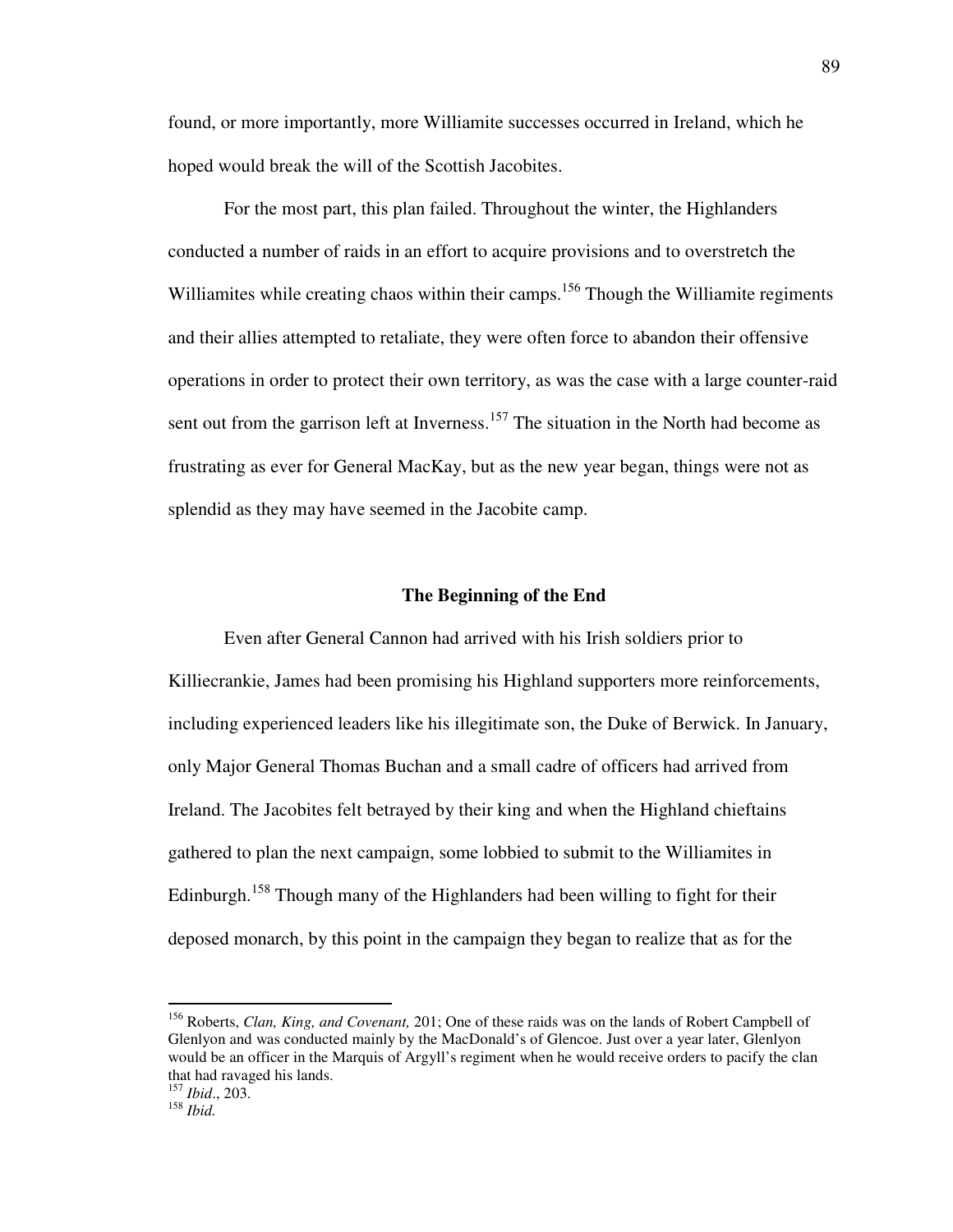Williamite camp, Scotland was a low priority for the greater Jacobite efforts. The cost of Williamite occupation of their lands and the suppression of rebellion began to outweigh the willingness to wait for James's promises to finally come into fruition. Considering the options, the Williamite leaders turned yet again to Tarbat and his more peaceful suggestions for subduing the clans.

An indemnity was offered by the Crown to clans that submitted to William protected them from any repercussions of their resistance and charges of treason, all for the price of laying down their arms and swearing an oath to William and Mary. Many chieftains thought it was fair and became rather enticed by the offer. Much like the politicians in Edinburgh, the chieftains certainly began to consider the role they could play in post-war Scotland. Some like Cameron of Lochiel, who by this time had made amends with Cannon, were unwilling to give up and argued that the army had been too successful in the previous months and that the Williamite forces were growing too weak to warrant surrender, indemnity or not.<sup>159</sup> In some ways, this was a sound suggestion. Though the army had been shaken by its reverse at Dunkeld, it still survived.<sup>160</sup> The Cameronians' victory had been largely due to the urban setting of the battle, which was foreign to the Highland warriors and had prevented them from using their unique tactics properly. MacKay had yet to best the Highlanders in a major engagement and between his battle losses and cutbacks in strength, the Williamite army was not the imposing enemy it had once been. For many, like the sexagenarian Lochiel, their motivation was the honor of the clans.<sup>161</sup> All knew of the great martial deeds of their families (some, like Lochiel, could personally remember them) and understood that the Highland clans had

<sup>&</sup>lt;u>.</u> <sup>159</sup> *Ibid*.

 $^{160}$  Balcarres, 75.

<sup>161</sup> *Ibid*., 80.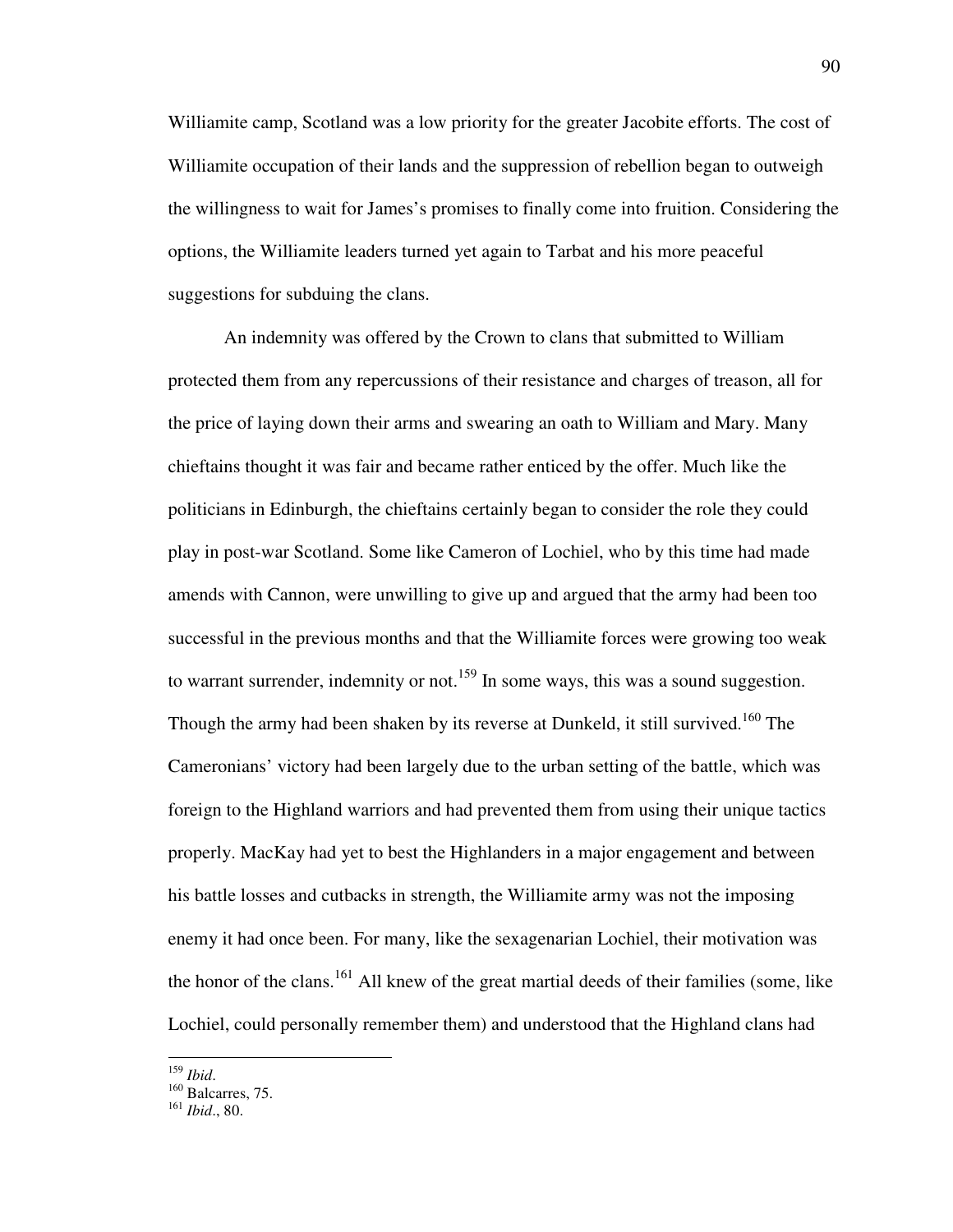overcome greater odds before and never simply submitted to the Crown. Inspired by their memory, honor and their fiery comrades, the chieftains agreed to bring the army together again in March.

 As the Jacobites planned their resurgence, MacKay was busy making his own plans for the upcoming campaigning season. He decided that a diversion should be made in the Western Highlands and Isles, the ancestral stronghold of the MacDonalds and the MacLeans. The general wrote that if the Williamites created "such a diversion and jealousy upon [the Jacobites'] coasts, that they should not much trouble the low country, nor be able to come out formidable enough to give us much trouble till [the Williamite army] could be ready to put to put to the field."<sup>162</sup> The general hoped that by attacking the homes and lands of some of the Jacobite clans, he could create a rift within their camp. The enemy troops would be forced to decide whether they should use their resources to protect the property of some of their own or continue with the operation suggested by others in the camp and bring the war to a new region. Though many claimed to be fighting for the high-minded ideal of serving their monarch, the defense of their families and property would be something that many of the Highlanders would not be willing to ignore. Knowing that the Scottish treasury was in no way able to fund such an endeavor, the general insisted that the government "write to the King, giving his Majesty an account of the general's propositions," in the hopes that William could provide funding from England for the efforts.<sup>163</sup> As with any governmental procedures, a great deal of time would be required before results could be achieved. Until then, MacKay and the army would have to wait.

<sup>162</sup> Hugh MacKay, *Memoirs…*, 85.

<sup>163</sup> *Ibid*., 84-85.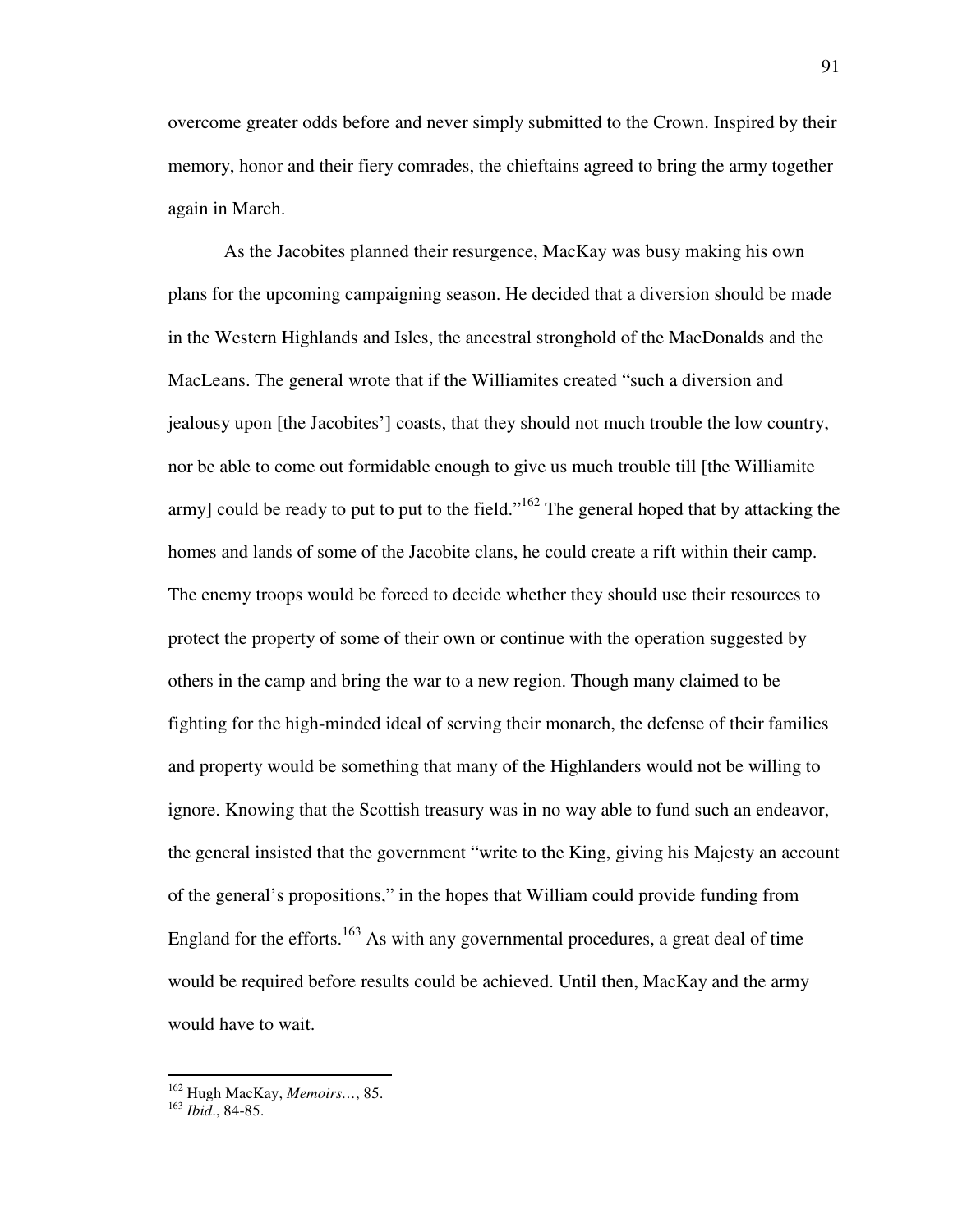In the mean time, the general decided that a change of strategy was required in the few remaining outposts he held in the Highlands. Following the failure of Glenlyon's counter-raid in the North, MacKay ordered Colonel Livingston to take his troopers to Inverness and take command of the garrison in the city. Since commanders on both sides had commented on the effectiveness of cavalry against the Highlanders, MacKay realized his best chance of defeating the irregular tactics of the rebels lay in the use of the mounted wing of his army. Instead of relying on slow-moving columns of infantry led by rather inept officers, the general would ride the rebels down using his best troopers.

 As spring dawned, Buchan and his Jacobites grew optimistic. Their series of incursions into Williamite territory had brought them enough food to provide for the army for some time and took much needed supplies away from MacKay. Since the Williamite position in the realm seemed rather tenuous as more and more troops were sent to other campaigns and their offensive stall, recruitment amongst the Jacobiteleaning clans, had increased significantly.<sup>164</sup> Though still feeling the effects of Dunkeld, some Jacobites were beginning to think that their army still had a chance for success. Once the weather became conducive for offensive operations, the rebel commander began to march his army into the North-east of Scotland. Upon learning that the Jacobites were on the move, MacKay ordered Livingston and a small detachment "to observe them, and labour...to get a catch of them, or at least to hinder the grouth of their number..."<sup>165</sup> After MacKay wrote that on April 27, the Williamites advanced "eight miles from

<sup>164</sup> Roberts, *Clan, King, and Covenant,* 203.

<sup>165</sup> Hugh MacKay, *Memoirs*…, 94.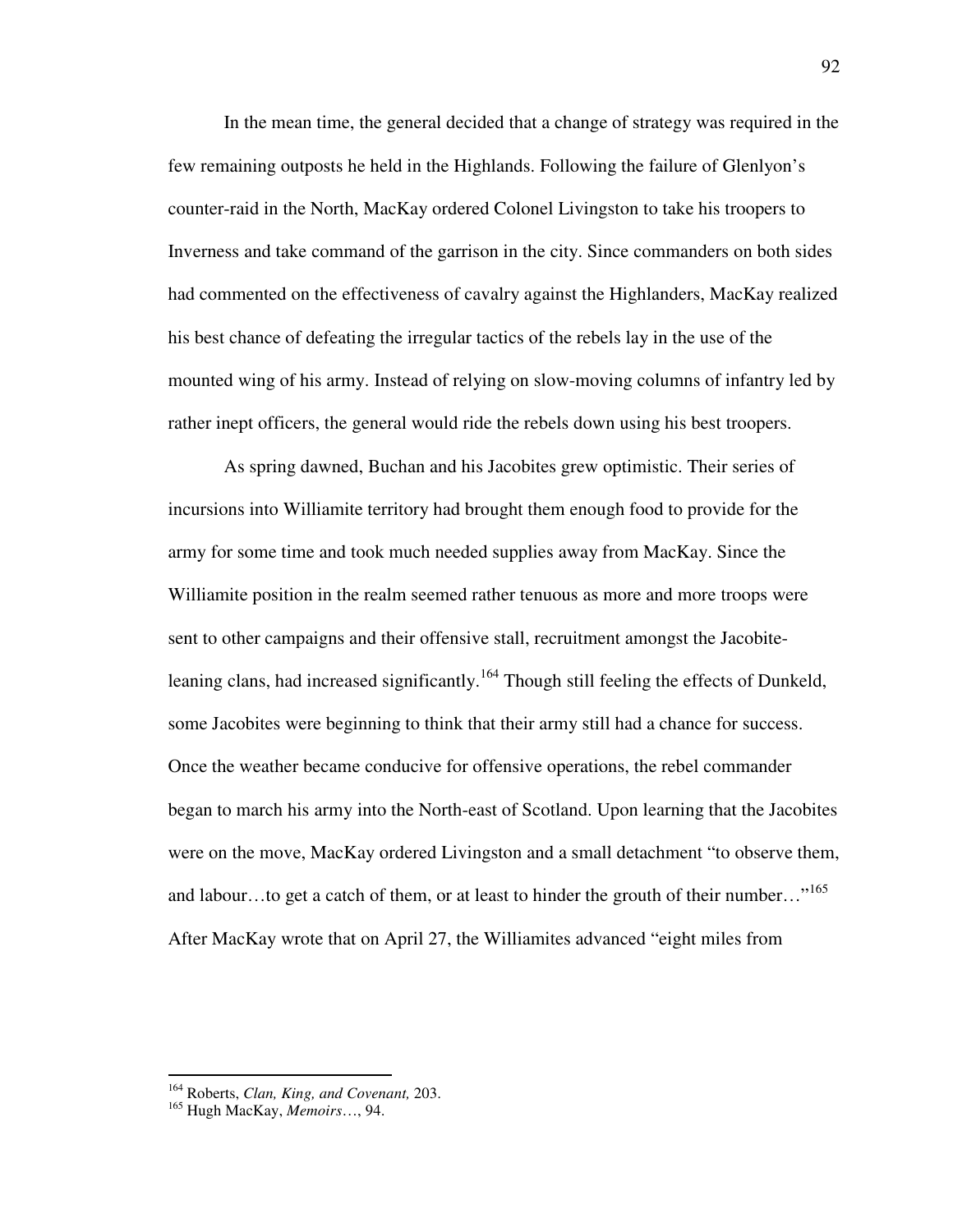Inverness, upon the way towards the place where he had advertisement the enemy lay, to wait for further intelligence..."<sup>166</sup>

 Livingston and his men found themselves in the lands of the pro-Williamite Laird of Grant, whose locally-raised regiment had a small detachment in the Williamite column.<sup>167</sup> These clansmen, who Buchan thought could be swayed to the Jacobite cause, were more than willing to navigate Livingston through the passes and tracks leading towards the river and the enemy. After a night-time forced march, the Williamites found themselves within two miles of the enemy camp on the Haughs of Cromdale.<sup>168</sup> In the early hours of May 1, Livingston met with his officers and planned the attack. At three o'clock, after being allowed "an half an hour to refresh both men and horse," the Williamite troops were ordered forward.<sup>169</sup>

 A troop of Livingston's cavalry was dispatched to distract a party of Jacobites who were guarding a ford on the river while the rest of the troopers crossed at another point and rode into the camp which Buchan had scarcely tried to protect. The Jacobites quickly broke under the weight of the attack. Though some groups tried to mount resistance once they had cleared the immediate chaos of the camp, they were no match for the infantry reserve Livingston had brought up once contact had been made. The battle, with results that were quite the reverse than those of Killiecrankie, was over in minutes. The main Jacobite army had suffered four hundred casualties, roughly half of the Highlanders present in the camp, at the cost of no Williamites.<sup>170</sup> The Jacobites who

l

<sup>166</sup> Reid, *I Met the Devil…*, 62; Hugh MacKay, *Memoirs*…, 94.

<sup>167</sup> *Ibid*., 95.

<sup>168</sup> *Ibid*.

<sup>169</sup> Thomas Livingston, *A true and real account of the defeat of General Buchan and Brigadier Cannon, their High-land army, at the battle of Crombdell; upon the 1st of May, 1690* (Edinburgh: Heir of Andrew Anderson, 1690), 1; Hugh MacKay, *Memoirs*…, 95.

<sup>170</sup> Hugh MacKay, *Memoirs*…, 96.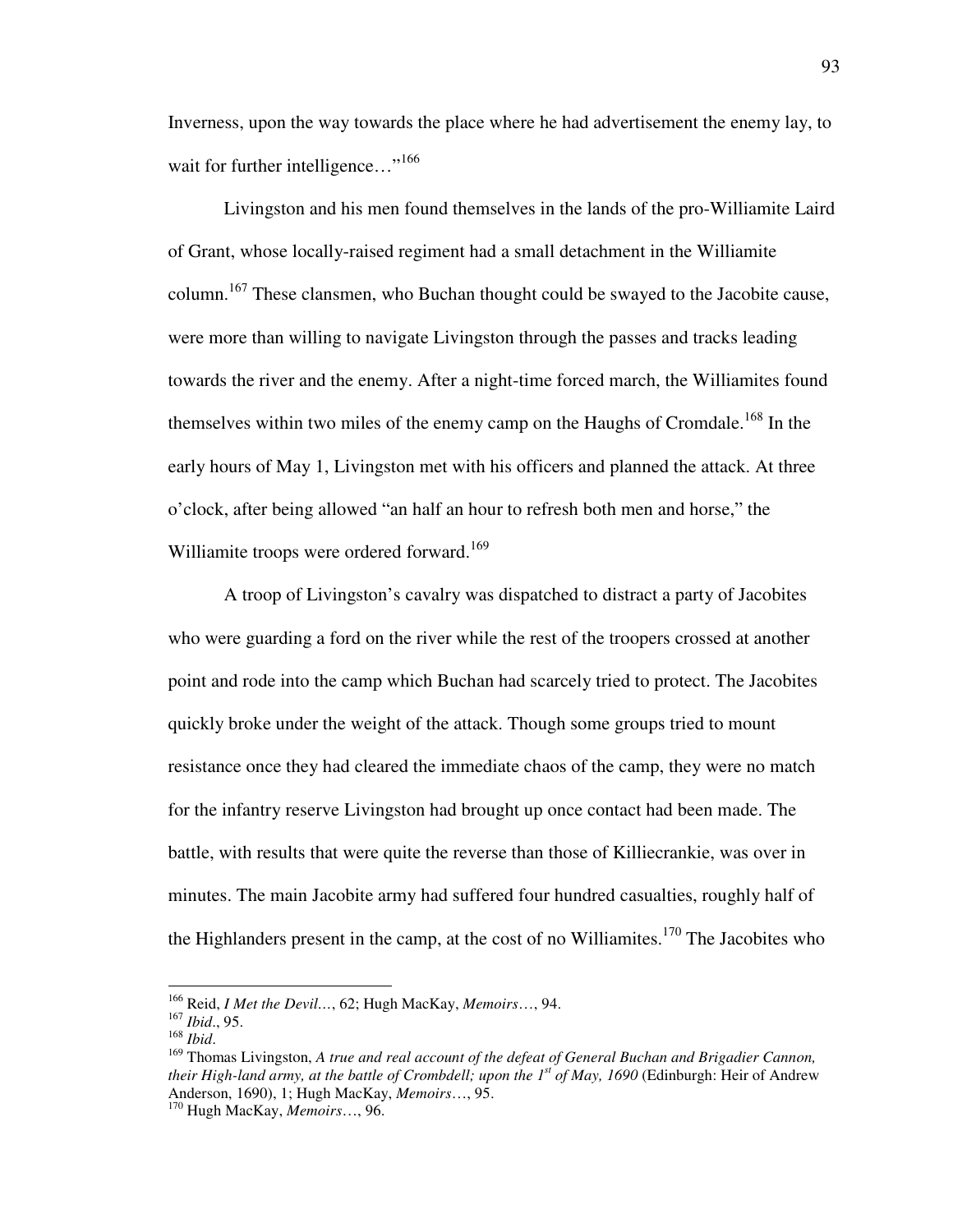were able to make it out of the ambush were totally scattered into the hills (making pursuit by cavalry difficult) and unable to rally themselves into any semblance of order. In the report he wrote to MacKay describing the battle, Livingston proclaimed, "I pray God the beginning of this Years Campaign may Prognosticat a blessing upon Their Majesties Forces, so that an end may be made of this troublesome War this Summer [sic]."<sup>171</sup> Upon receiving the report, MacKay wrote that, "the news whereof did very much good to the King's affairs both in Scotland and England."<sup>172</sup> Though the battle was significant, by this time the attention of the Williamites was focused on the army William was preparing to take to Ireland and face James's large army in that kingdom. The campaign in Scotland would drag on past the summer, but it was mainly confined to mopping up operations.

The Jacobites had several motivations for fighting the war but now lacked the means to achieve their objectives. The sovereign whose claim they sought to defend would be soundly defeated a few weeks later on the banks of the Boyne and forced to leave his kingdoms for good. The religious settlement was now solely in the hands of William and his politicians and seemed to be leaning ever-more closely to power of the majority moderate Presbyterians. In terms of the Lowland-Highland divide, both regions had been physically and economically damaged by the war (and it would be only Union with England that would restore any hope of prosperity). More importantly, the mystique of the Highland clans, their way of life and their art of war had been severely damaged. Following Dunkeld and Cromdale, the Highlanders were no longer viewed as a mysterious, invincible foe. The Highland warriors had been beaten and largely scattered

 $171$  Livingston, 2.

<sup>172</sup> Hugh MacKay, *Memoirs*…, 96.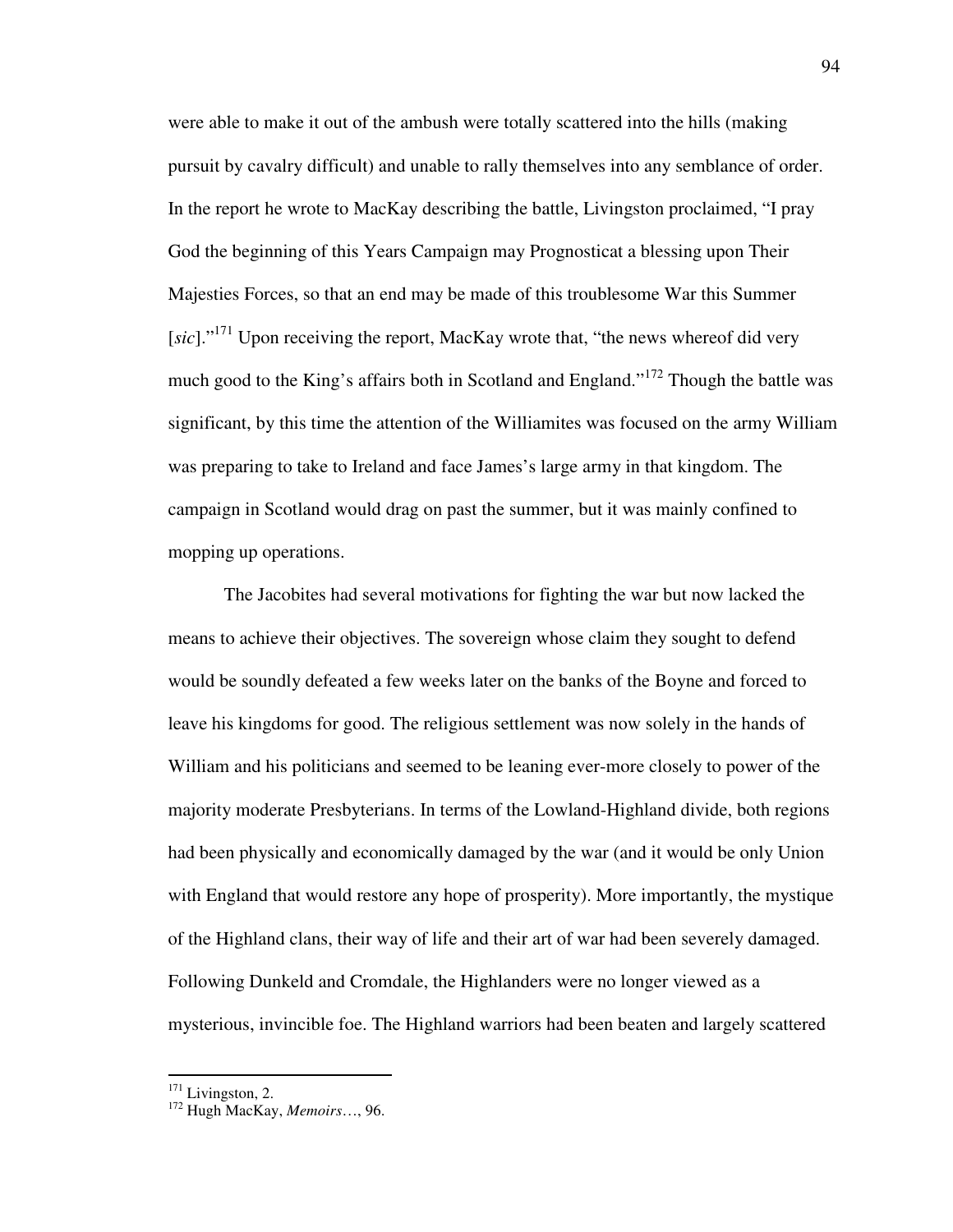and though it would not be until they fell in the hundreds in the volley's of Cumberland's men at Culloden over a half century later,that they would finally be subdued.

### **Finishing Moves**

 Shortly after the battle MacKay brought the rest of the army north and began forcing the enemy Highlanders to submit. Along the way, they encountered some resistance from Jacobites led by Kenneth MacKenzie, the Earl of Seaforth, who had just arrived from Ireland. The minor ambushes were beaten back without much difficulty and MacKay led his command into Inverlochy, where he intended to post a garrison on July  $3.173$  Two days later, they began the construction of an outpost at the site: the aptlynamed, Fort William.<sup>174</sup> Meanwhile, the long- anticipated coastal expedition met great success, forcing MacDonald of Sleat to submit to William's authority and establish a post on the estate of Cameron of Lochiel.<sup>175</sup>

 Yet MacKay was unable to oversee the fort's construction for long, as new threats to the Williamite cause began emerging. Not only was fear growing of a French landing in England, but reports came that General Cannon had led a small portion of the reformed Jacobite army, along with some new recruits, into the Western Lowlands to seize provisions and livestock. The latter threat was forced to retreat by the mobilization of upwards of 14,000 Cameronians militia who were not about to have their farms ravaged by their Episcopalian foes as had occurred during the Covenanter rebellions.<sup>176</sup> Cannon was forced to make an ignominious retreat and rejoined Buchan near Aberdeen.

<sup>173</sup> Roberts, *Clan, King, and Covenant,* 208-9.

<sup>174</sup> Hugh MacKay, *Memoirs*…, 98-99.

<sup>175</sup> Roberts, *Clan, King, and Covenant,* 206-207.

<sup>176</sup> *Ibid.,* 209; *Ibid*., 205.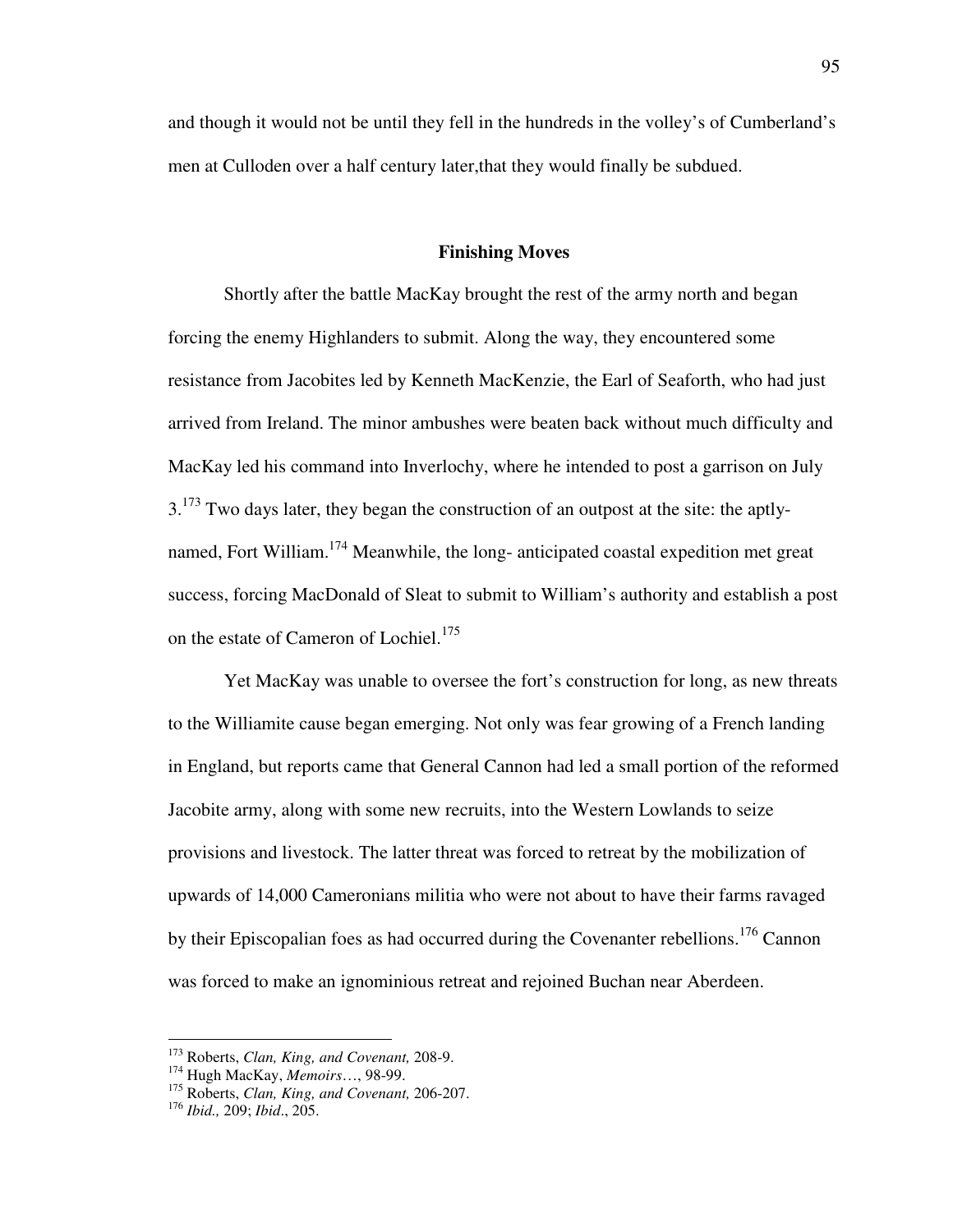Sensing the time had come to break the Jacobites once and for all, MacKay followed in pursuit, calling on the various Williamite detachments throughout the Highlands to join him. Buchan and Cannon withdrew under the pressure, cutting Seaforth and his men off from any support.<sup>177</sup> The Earl, who did not share MacKay's ideals, sent representatives to negotiate surrender, but at the last moment (driven by his hatred of the MacKays), broke his word. As a result, MacKay order two hundred soldiers and nine hundred loyal Highlanders "to burn [the MacKenzies's] houses and take their goods."<sup>178</sup> Unwilling to capitulate to the Williamites, Seaforth disbanded his command on September 2. Many made their way towards the remnants of the Jacobite army, while the earl surrendered himself to his rival.<sup>179</sup>

 Though Buchan and Cannon had obtained a few recruits from the staunchest of Jacobite clans, their army was running dangerously low on supplies. The generals disbanded the infantry on September 12 and gradually released their cavalrymen from service throughout the month. By October, serious resistance from the Jacobite army in Scotland had ended as they had run out of provisions and had lost the support of all but the fanatically loyal supporters.<sup>180</sup> MacKay's troops began policing the region forcing the Jacobite leaders to submit to William's authority. By and large, the Jacobites submitted without much resistance, as many could plainly see that their attempt to restore James to the thrown had failed. For those who were reluctant to give in, an ultimatum would be issued: either the clan chieftain would take the oath by January 1, 1692 or their clans would no longer be eligible for a pardon. The staunchest of Jacobites gradually took the

<sup>177</sup> Hugh MacKay, *Memoirs*…, 101.

<sup>178</sup> *Ibid*., 102.

<sup>179</sup> Roberts, *Clan, King, and Covenant,* 210.

<sup>180</sup> *Ibid.*, 211.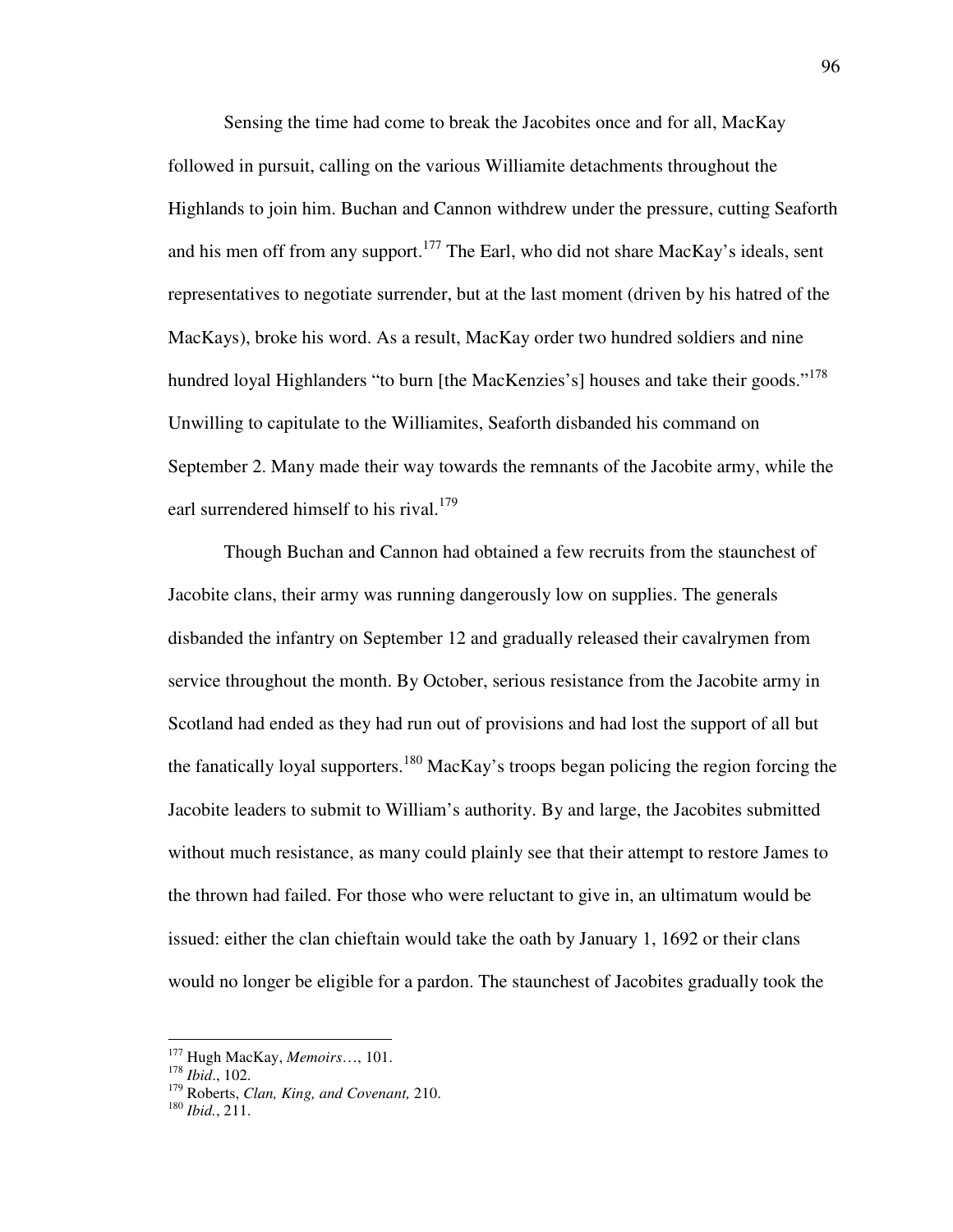king up on his offer, all save the MacDonalds of Glencoe, whose disputed missing of the deadline ended with tragic results.

However, the future challenges that faced Scotland would be passed on to other officers, as MacKay received orders in the fall of 1690 to return to the Netherlands for the winter in preparation for his next deployment.<sup>181</sup> William's war in Scotland may have been over, but his claim to the British crowns was not yet completely secured. Although he had been victorious at the Battle of the Boyne in July of that year, the war in Ireland was still underway, and it was to the Emerald Isle that the King would send his favorite Scottish general.

## **Final Campaigns**

 Following the defeat at the Boyne and James's second, and final, flight to France, the Jacobite army in Ireland retreated to the southern part of the island, fortified positions along the River Shannon and waited for the arrival of reinforcements promised by Louis. Since the loss of Dublin, their main stronghold became the city of Limerick, which they had successfully defended from an attack by the Earl of Marlborough in August of the previous year.<sup>182</sup> While William's army had been weakened by the departure of the king himself and some of his best units to Flanders, the Jacobites had made significant reforms since the disaster the previous July. Better trained units, as well as regiments and officers from France, made the revitalized Jacobite army an intimidating foe.<sup>183</sup> Nonetheless, General Godert Ginkel, one of William's most trusted Dutch generals, was tasked with

<sup>181</sup> Piers Wauchope, "Mackay, Hugh (*d.* 1692)," in *Oxford Dictionary of National Biography*, ed. H. C. G. Matthew and Brian Harrison (Oxford: OUP, 2004); online ed., ed. Lawrence Goldman, May 2006, http://www.oxforddnb.com/view/article/17557 (accessed February 7, 2012).

<sup>&</sup>lt;sup>182</sup> Michael McNally, *The Battle of Aughrim, 1691* (Stroud, Gloucestershire: The History Press, 2008), 33. <sup>183</sup> *Ibid*., 103; *Ibid.*, 61.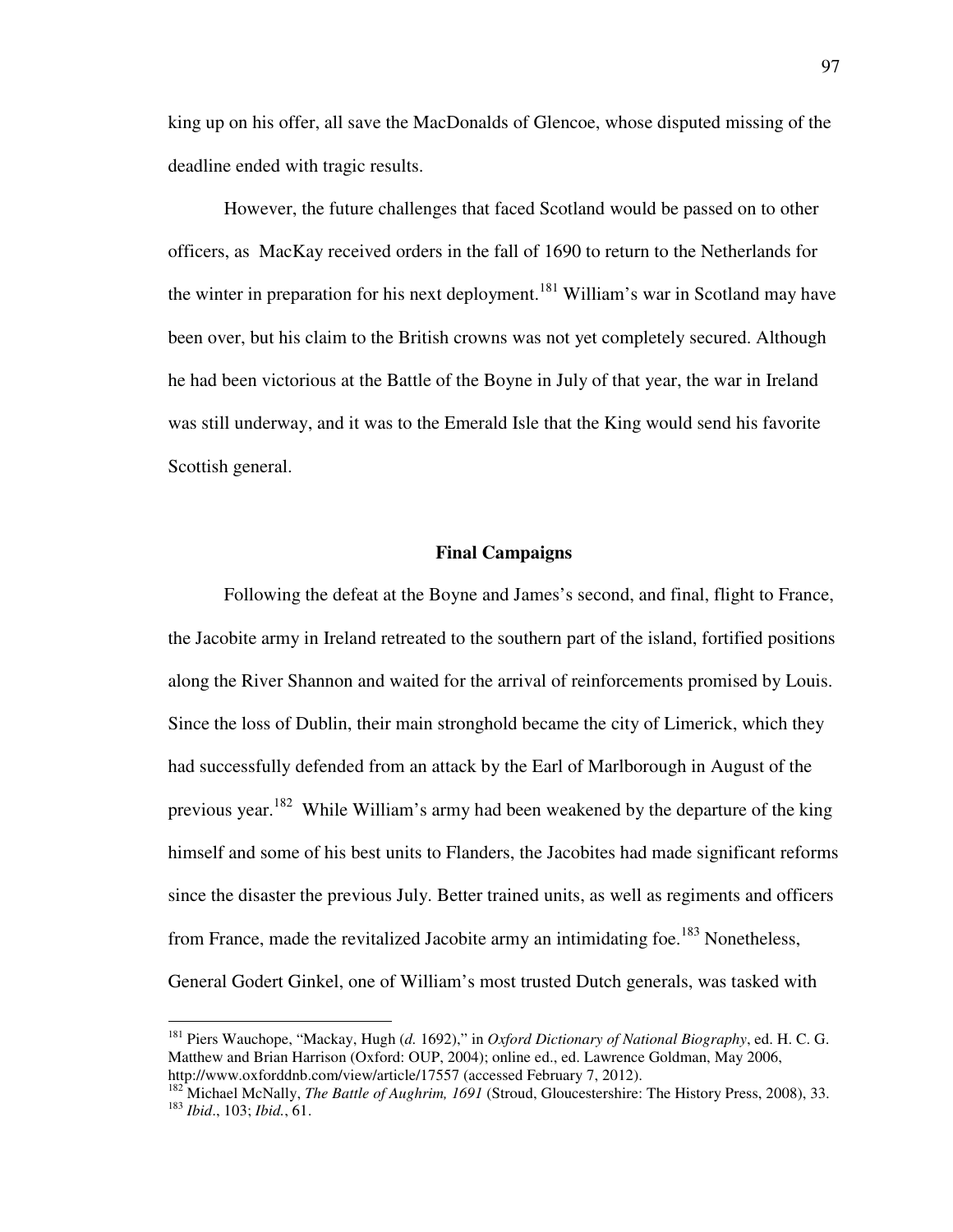ending the war and planned to drive straight into Jacobite territory.<sup>184</sup> One of Ginkel's division commanders in the upcoming campaign would be the recently-promoted Lieutenant General Hugh MacKay.

The first challenge for the Williamites was to force a crossing of the Shannon at the enemy-held town of Athlone. MacKay was chosen to lead the assault. With one powerful charge and the loss of only twelve men, MacKay broke through the Jacobite defenses and the enemy fled from the city.<sup>185</sup> Just a few days later the armies would meet again at Aughrim. Again, Ginkel ordered his troops forward to make a frontal attack against a well defended position. It did not take long for the Williamites to begin to waver under the intense fire of the Jacobites. The battle hung in the balance until MacKay noticed a causeway that ran across the north side of the field that had been left undefended. The general ordered cavalry to follow the path and attack the enemy's flank. The Williamite troopers began to roll up the Jacobite line and with the death of the enemy commander, the French Marquis de St. Ruth, the Williamite victory was secured at that pivotal moment. Following the battle, Ginkel advanced to Limerick, which was conquered after a brief siege. The treaty signed at the surrender, formally ended the Irish campaign of the Glorious Revolution, or "the War of Two Kings." William had finally secured all three British kingdoms, but now required MacKay's services elsewhere. The Dutch ruler had been fighting Louis on the Continent for years and now hoped to bring the military might of his new British subjects to bear.

<sup>184</sup> *Ibid*., 39.

<sup>&</sup>lt;sup>185</sup> Thomas B. Macaulay, *The History of England from the Accession of James II, Vol. III, 79.*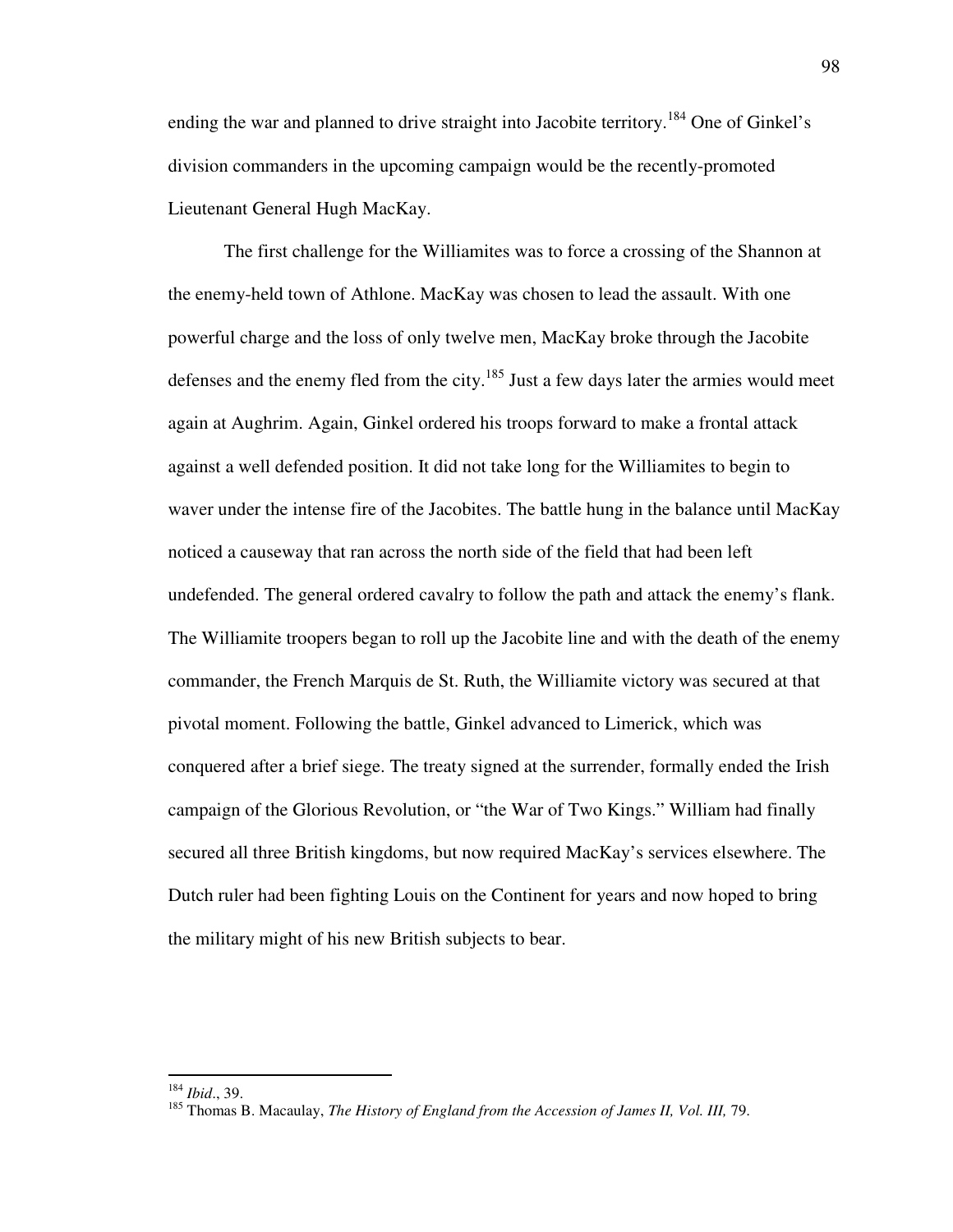Following another return home for the winter, MacKay joined William's main army in the spring.<sup>186</sup> He would see battle once again at Steenkirk on August 3. MacKay would fight his last battle leading English, Lowland Scots and Highland Scots against Louis, the dream William had sought to make a reality by deposing James. As at Augrhim, his division was ordered by his superiors to make a frontal assault against a superior position. This time, amidst the smoke of the gunfire, the general fell leading his troops. His death was mourned throughout the army and Britain.

MacKay has largely been remembered for the rout at Killiecrankie while the rest of his long career has been forgotten. He may have lost that twenty-minute battle, yet he faced the numerous challenges and divisions that surrounded the Highland War and the inhabitants of Scotland and found a way to achieve his goal of securing the kingdom for William and Mary. Though a Scot by birth (and a Highlander at that), Scotland was a foreign land to him and he refused to allow himself to get caught in the infighting that had torn the Scots apart for decades. While rival clans, competing denominations and contending regions molded their long-standing struggles into the context of the Glorious Revolution, MacKay was able to create a possibility for unity within the kingdom that had not existed before. In order for the Scots to fully support William and take a proper place in his vision of the future Europe, they would have to abandon their old rivalries and mould their conflict onto the objectives of the greater Williamite Revolution. What P.W.J. Riley calls Scotland's "catalogue of bloody calamities" was transformed into a series of developments have a lasting impact on Britain and the world.<sup>187</sup> In the aftermath

<sup>186</sup> Piers Wauchope, "Mackay, Hugh (*d.* 1692)," in *Oxford Dictionary of National Biography*, ed. H. C. G. Matthew and Brian Harrison (Oxford: OUP, 2004); online ed., ed. Lawrence Goldman, May 2006, http://www.oxforddnb.com/view/article/17557 (accessed February 7, 2012).

 $187$  Riley, 1.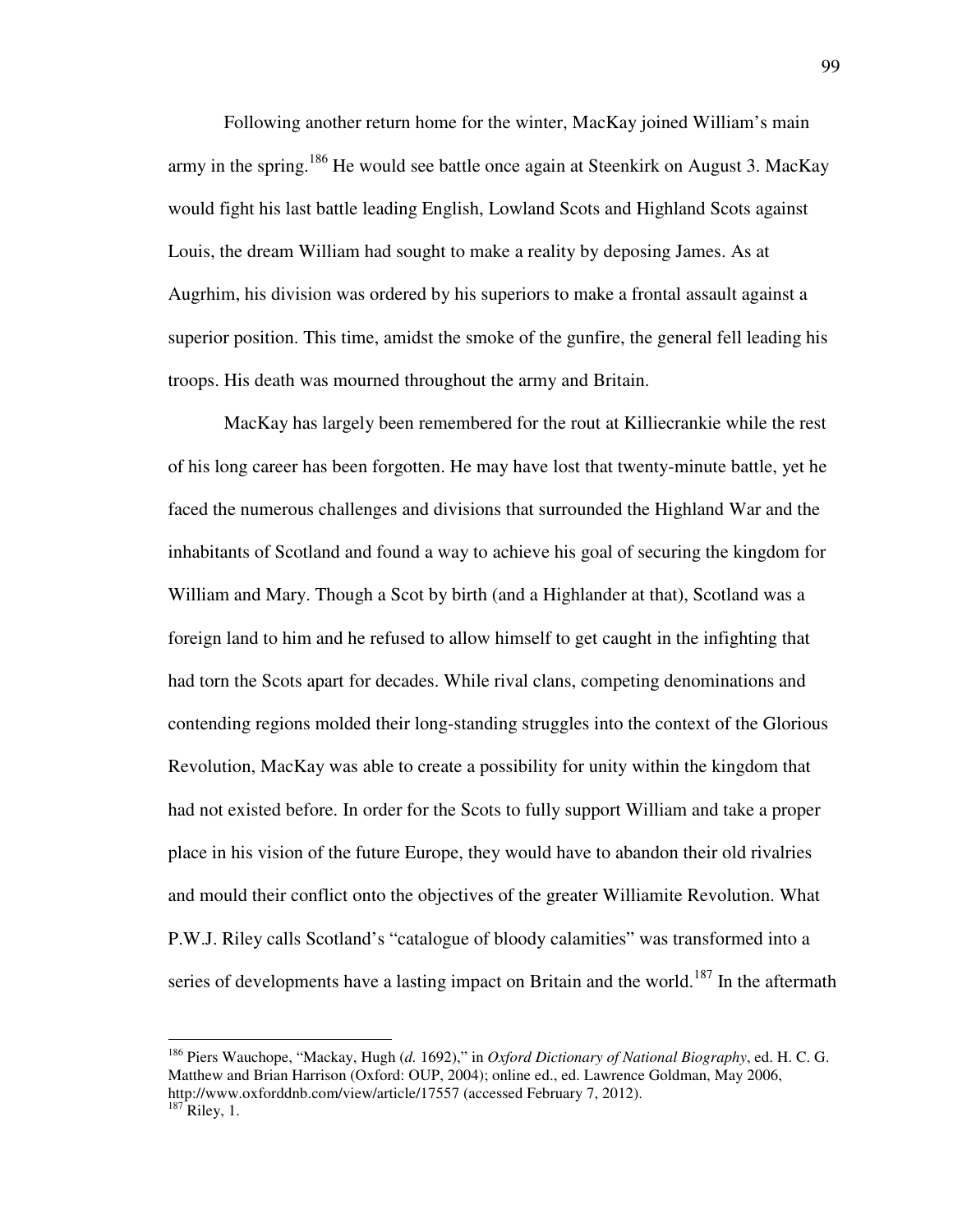of the conflict, many in Scotland began to embrace those ideas and that of a new kingdom, abandoning their old allegiances to region, denomination and clan. Scotland would endure more conflict, military, economic and social, before its modern form would emerge, but as a result of MacKay's actions during the course of the Highland War and the Glorious Revolution, the processes that would bring about these changes were set in motion.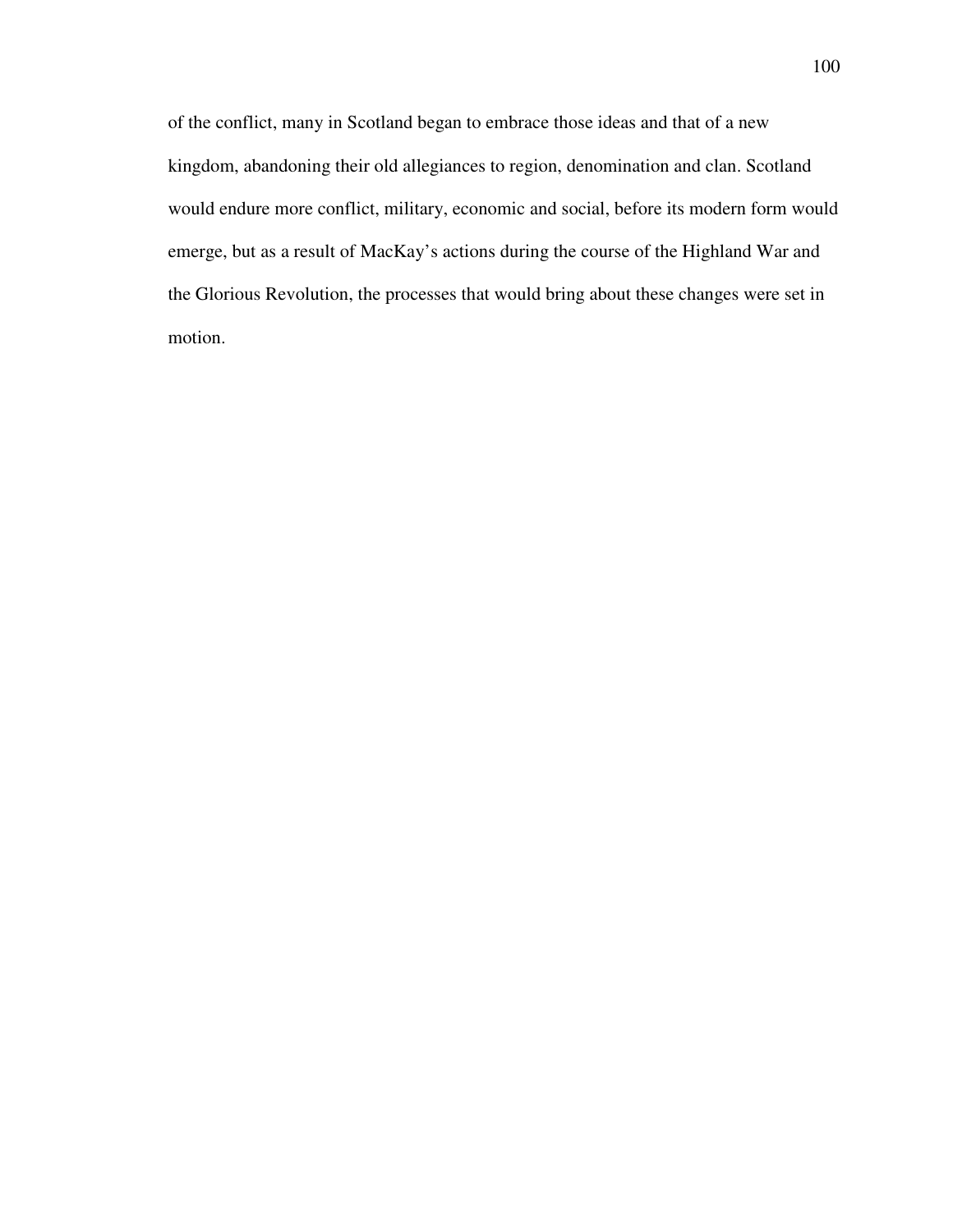# **Conclusion**

 By the time William's orders against the MacDonalds of Glencoe were carried out in early 1692, the Williamite claims in the other British kingdoms had already been secured. The Scots had been the last to take up arms in the fight between James and William and were the last to once again find peace. The Scots had been, as Tim Harris describes, "reluctant revolutionaries."<sup>1</sup> In many ways, the Scots viewed the campaign for the crown as means to resume their armed conflicts from earlier in the century. Clan supremacy, regional rivalries and the denominational struggle were of much greater significance to the common subject than the greater Williamite ideals of allegiance to the king, country and a united Protestant interest. As the conflict progressed, however, their opinions and motivations began to change and the Highland War became, on an ideological level, a principle component of the Glorious Revolution.

 At the center of the transformation of the conflict was MacKay. While he was not alone in leading the greater Williamite efforts in Scotland, his professional situation made his approach to the conflict and ideas about Scotland were markedly different than those held by the other Williamite superiors. Man like Melville and Hamilton had long been players in the political game in Scotland. After being appointed to high positions within William's Scottish government, both men looked to use political maneuverings during the war to retain status for themselves and their families after the war. MacKay had no such ambitions. His arrival in Edinburgh at the head of the Williamite army marked only the second time in three decades that had returned to his homeland. Though he was made a member of the Privy Council, he considered himself a foreigner to the realm and

<sup>&</sup>lt;sup>1</sup> Tim Harris, *Revolution: The Great Crisis of the British Monarchy, 1685-1720* (London; New York, Penguin, 2007), 13.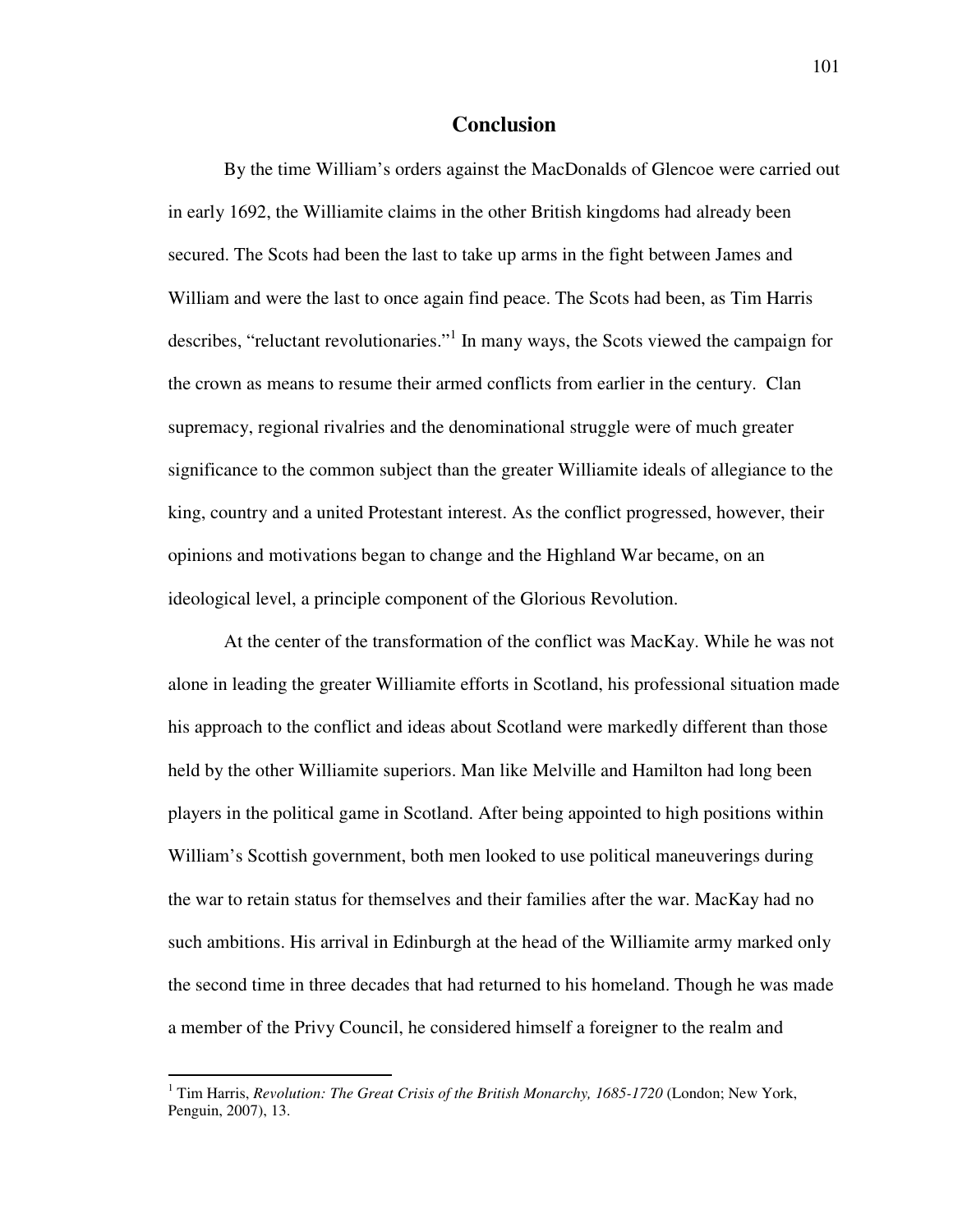returned to his family in the Netherlands when his service was completed. He had no aspirations for power or position within the realm once victory was secured and therefore, unlike men like Melville and Hamilton, did not allow personal political dreams impact his decisions during the Revolution itself. His ideological commitments to the Revolution's ideals, rather than the attractions or aversion caused by old feuds, were his approach to soft power. While other leaders tried to push the agenda of their particular interest group, MacKay urged his men and the political leaders to think of themselves as not Lowlanders and Highlanders, but inhabitants of a unified "country".<sup>2</sup> Not as Presbyterians and Episcopalians, but as Protestants. Not as members of a particular clan or family, but as loyal subjects of the same king. It was certainly a daunting task, but as the campaign progressed, the general was able to rally Scots from various factions to one banner, a trend that would continue over time. By the time the Jacobite army in Scotland was disbanded and MacKay returned to the Netherlands, the regional rivalries had begun to be eclipsed by the growing sense of national unity.

 The tradition of political and social divisiveness in the realm would reappear in the Scottish Parliament as the political and religious settlements were debated in the aftermath of the Revolution. Over the next two decades the different political opinions within the kingdom would also be expressed as the politicians began to consider union with England. Yet, even these points of contention had changed. After the Revolution, rivals began to face each other in the chambers of Parliament, not the battlefield. In the fifty years from the signing of the National Covenant to James's flight from Britain, Scotland found itself engaged in two Bishops' Wars against England, three brutal civil

<sup>2</sup> Hugh MacKay, *Memoirs of the war carried on in Scotland and Ireland*, ed. J.N. Hog et al., (Edinburgh: Bannatyne Club, 1823), 53.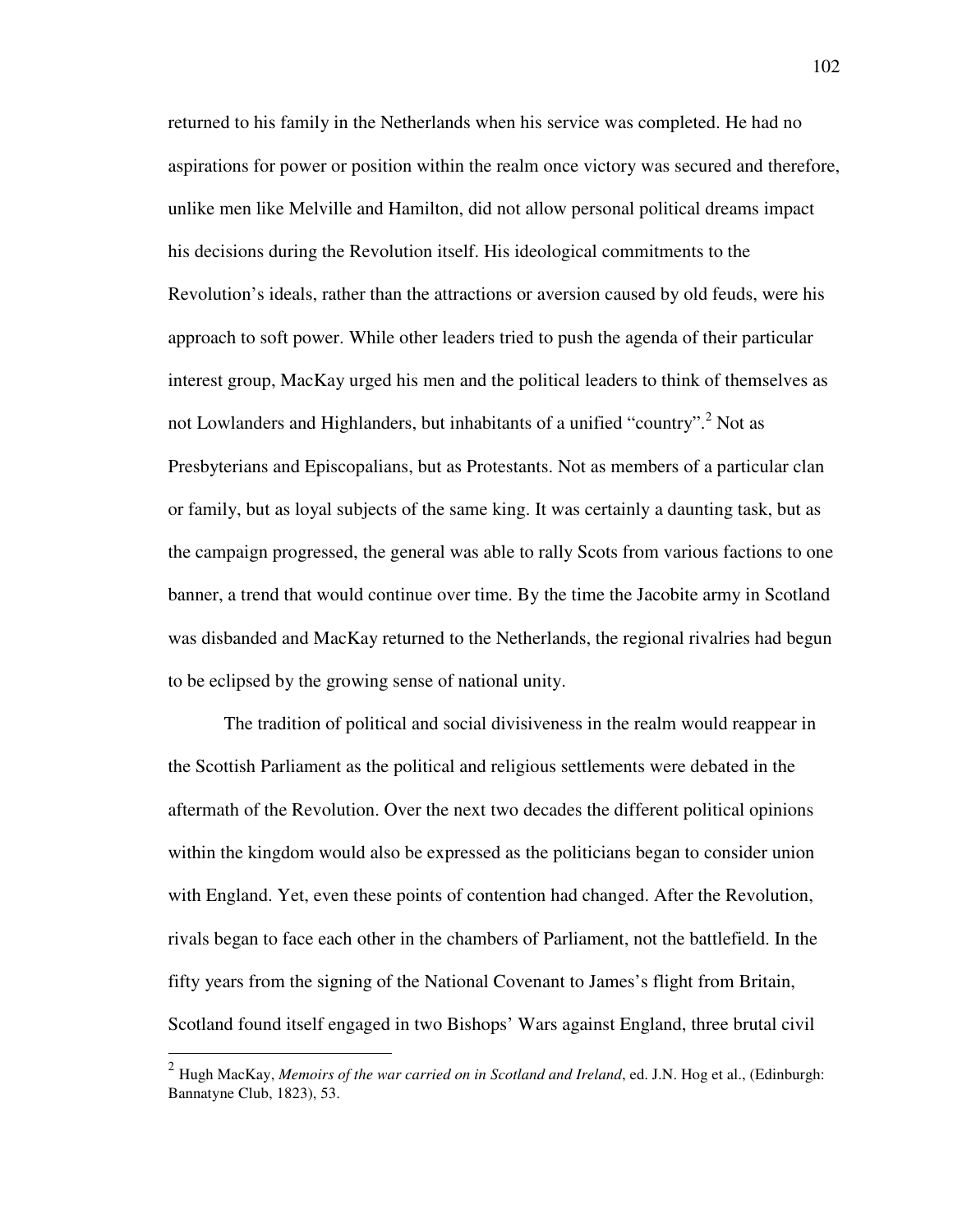wars, Glencairn's rebellion against Cromwell, two Covenanter rebellions, Argyll's failed invasion and the Highland War itself. Over the next decades, two major (in 1715 and 1745-6) and one minor (1719) Jacobite uprisings would threaten the peace of the kingdom like England would never see again. But after the failure of Bonnie Prince Charlie, the dream of a second Stuart Restoration was over. Armed civil conflict in Scotland, unlike that across the Irish Sea, would not continue to the present day. The musketry of Cumberland's redcoats at Culloden would end the threat of civil war in the realm. For those families who had long stood in support of the Jacobites (and even some who opposed them), the Highland Clearances followed which forced many to leave their homes for the Lowlands, Northern England, Nova Scotia and the American South. The staunch Jacobite families that had supported James and his heirs in multiple rebellions were never able to align themselves with the other subjects of a new, united kingdom and as a result, were forced to create new homes within entirely different circles of unity and allegiances.

 The end of civil conflict in Scotland was not the only benefit of the Revolution. In many ways, MacKay's campaign and the related political maneuverings marked a major turning point in the history of the kingdom and Britain as a whole. Economically weakened by the Revolution and its resulting commitment to William's European campaigns (and a failed attempt at colonization), Scotland was forced to join with its southern neighbor to form a new empire. Though initially met with opposition, the Union quickly proved to be beneficial. Scottish merchants were able to grow rich as they became major participants in the trans-Atlantic trade. Many Scottish men found employment (as well as the honor and adventure) in the numerous Scottish regiments,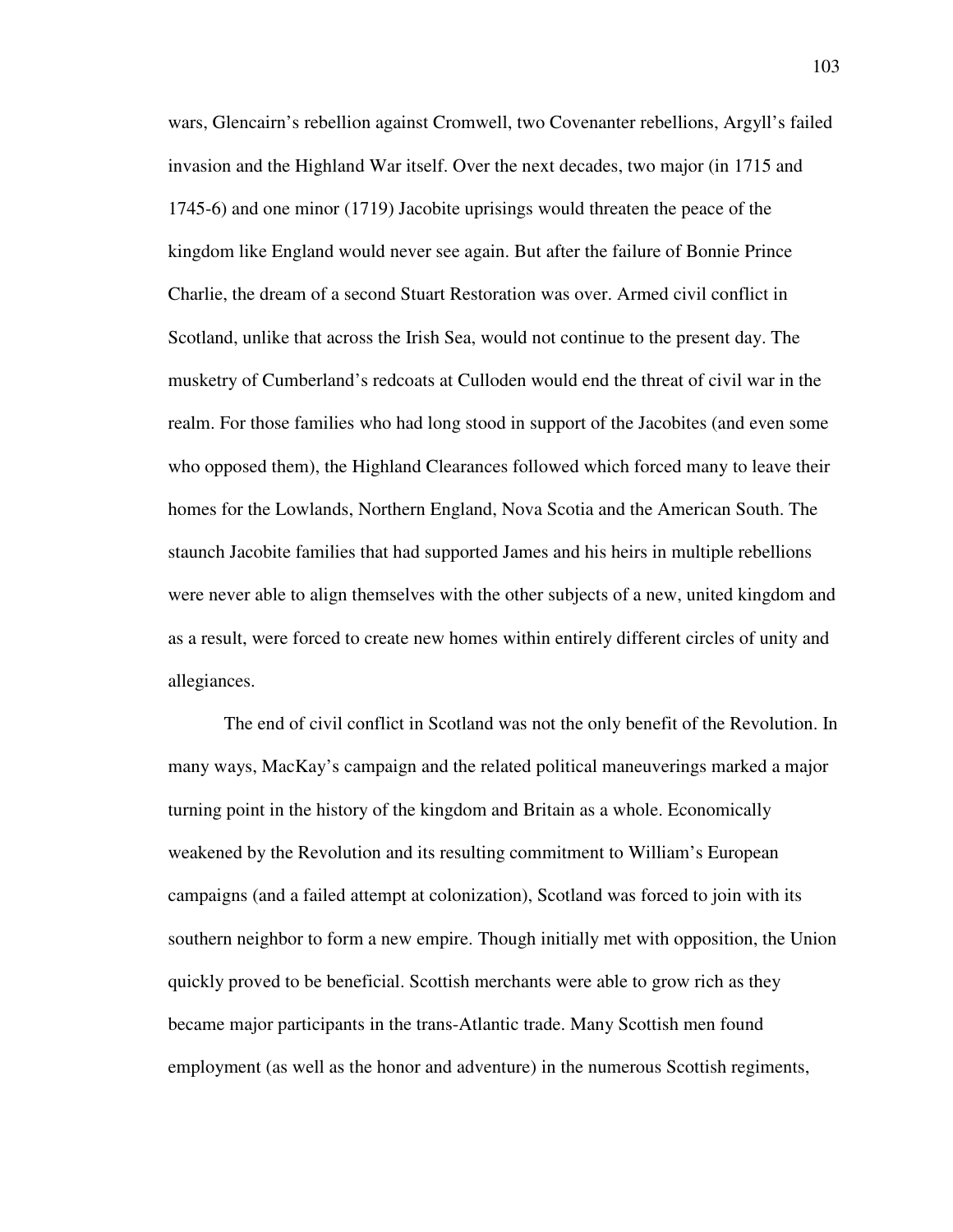both Lowland and Highland, which were formed within the new, permanent British Army. As Britain's empire grew, Scottish military men, politicians and adventures began taking leadership roles in global empire. This growth shaped the development of the ideals of the people of the kingdom and their views of the new communities to which they belonged.

 Scotland's experience in the Glorious Revolution differs from the experience of that event in the other British kingdoms in how the realm was swept into the conflict, how the military operations occurred and the impact it had on the future of the its people. Yet in the common narrative of that moment, the Scottish perspective is often overlooked. It lacks the "Glorious"-ness of the bloodless transition of power in England yet does not carry with it a long dark shadow like that which loomed over Ireland. The Scottish narrative is somewhere in between but yet is equally important. Scotland was changed forever by the events of 1688 to 1692. The kingdom and its people went into the Revolution as a violent, antiquated realm and emerged a modern nation soon to be part of a great empire. In a way, a transformation such as this was to be expected in an event we remember as a "revolution." Yet, the Scots were not able to make this change on their own. Instead MacKay, a Scot by birth, but a product of the transformation occurring at the time on the Continent, took command and led Scotland from its old state to the new. Through his strong devotion to his faith, his leader (later, king) and the idea of a united nation, MacKay was able to inspire the king's Scottish subject to begin to see the world in a broader context than their localized rivalries and the potential a modern Scotland. Those ideals were the "good cause" for which he fought and that which would forever change Scotland.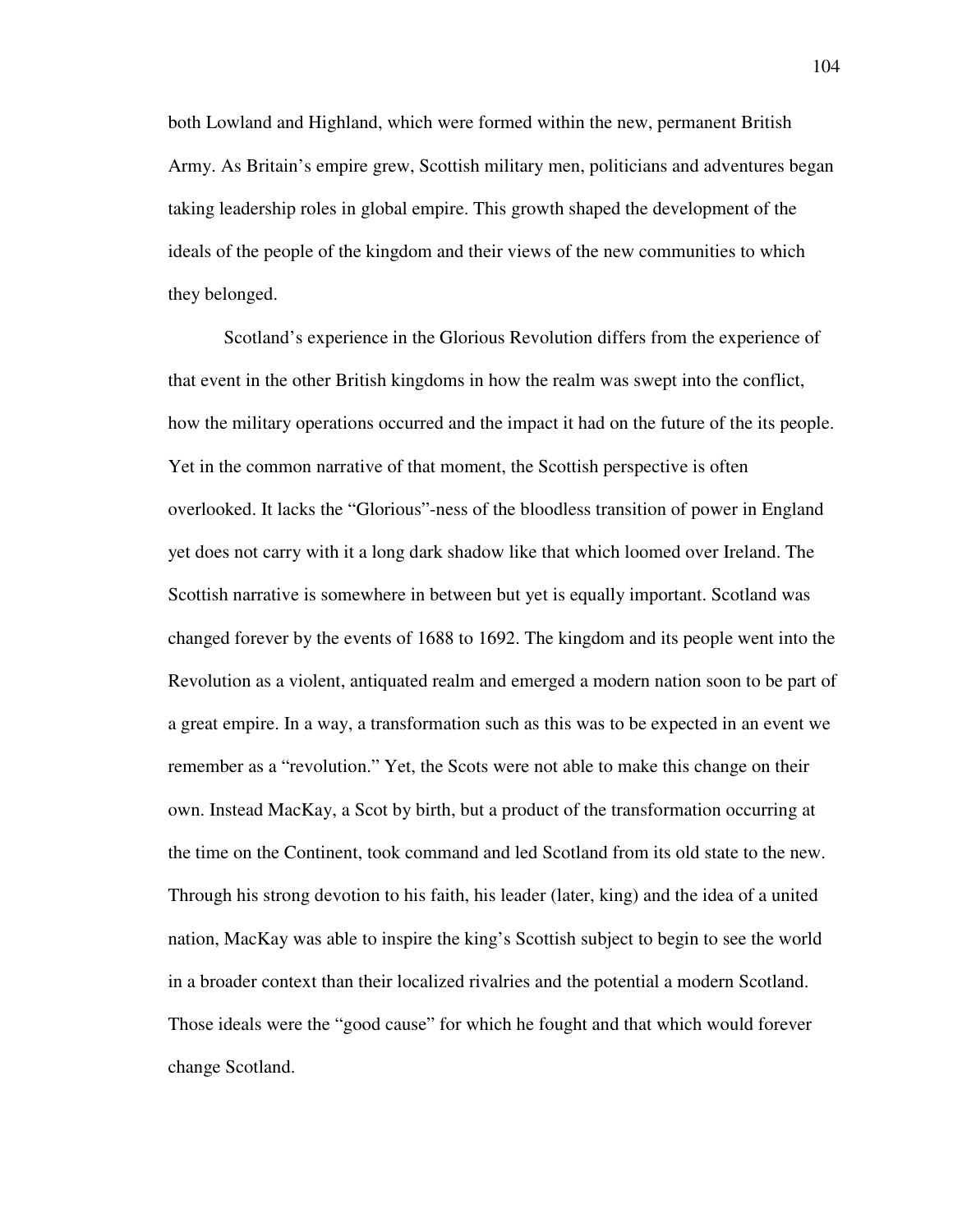## **Bibliography**

## **Primary Sources**

- *A Full and True Relation of the Remarkable Fight Betwixt Capt. Hamilton and Captain Brown, Commanders of the Two Scotch Frigates and Three French Men of War…* London: Rose & Crown, 1689.
- *An Account of Dundees rendevouse and the French & Irish landing place in Scotland viz., the North and West High-lands, with an account of the clans."* London: W. Brown, 1689.
- *An historical account of the British regiments employed since the reign of Queen Elizabeth and King James I, in the formation and defence of the Dutch Republic, particularly of the Scotch Brigade.* London; Edinburgh: B. Millan; T. and J. Egerton; W. Geech, 1795.
- *An historical account of the Highlanders describing their country, division into clans, manner of living and fighting, their habit, arms, and government under their lairds, &c?* Dublin: Unknown Publisher, Reprinted 1715.
- *A True and Faithful Account of the intire Defeat of the Rebbel Dundee by Major General Maccay, with the Number of the Slain.* Broadside printed by John Wallis, White-Friars, June 24, 1689.
- Balcarres, Colin Lindsay, Earl of. *An account of the affairs of Scotland, relating to the revolution of 1688. As sent to the late King James II. When in France. By the Rt. Hon. The Earl Balcarras.* Editor Unknown. 2<sup>nd</sup> ed. Edinburgh: W. Ruddiman jun. and Company, 1754.
- Bellingham, Thomas, *Diary of Thomas Bellingham: An Officer Under William III*. ed. Anthony Hewitson. Preston: George Toulmin & Sons, 1908.
- Bernardi, John. *A short history of the life of Major John Bernardi.* London: J. Newcomb, 1729.
- Boyer, Abel. *The History of King William III. In III Parts*. London: Black Boy; F. Coggan, 1702.
- Bruce, Alexander. *A Discourse of a Cavalier Gentleman, on the Divine and Humane Laws With respect to the Sucession*. Edinburgh: Unknown Publisher, 1706.
- Burnet, Gilbert. *Bishop Burnet's History of his own time: with the suppressed passages of the first volume, and notes by the earls of Dartmouth and Hartwicke, and Speaker*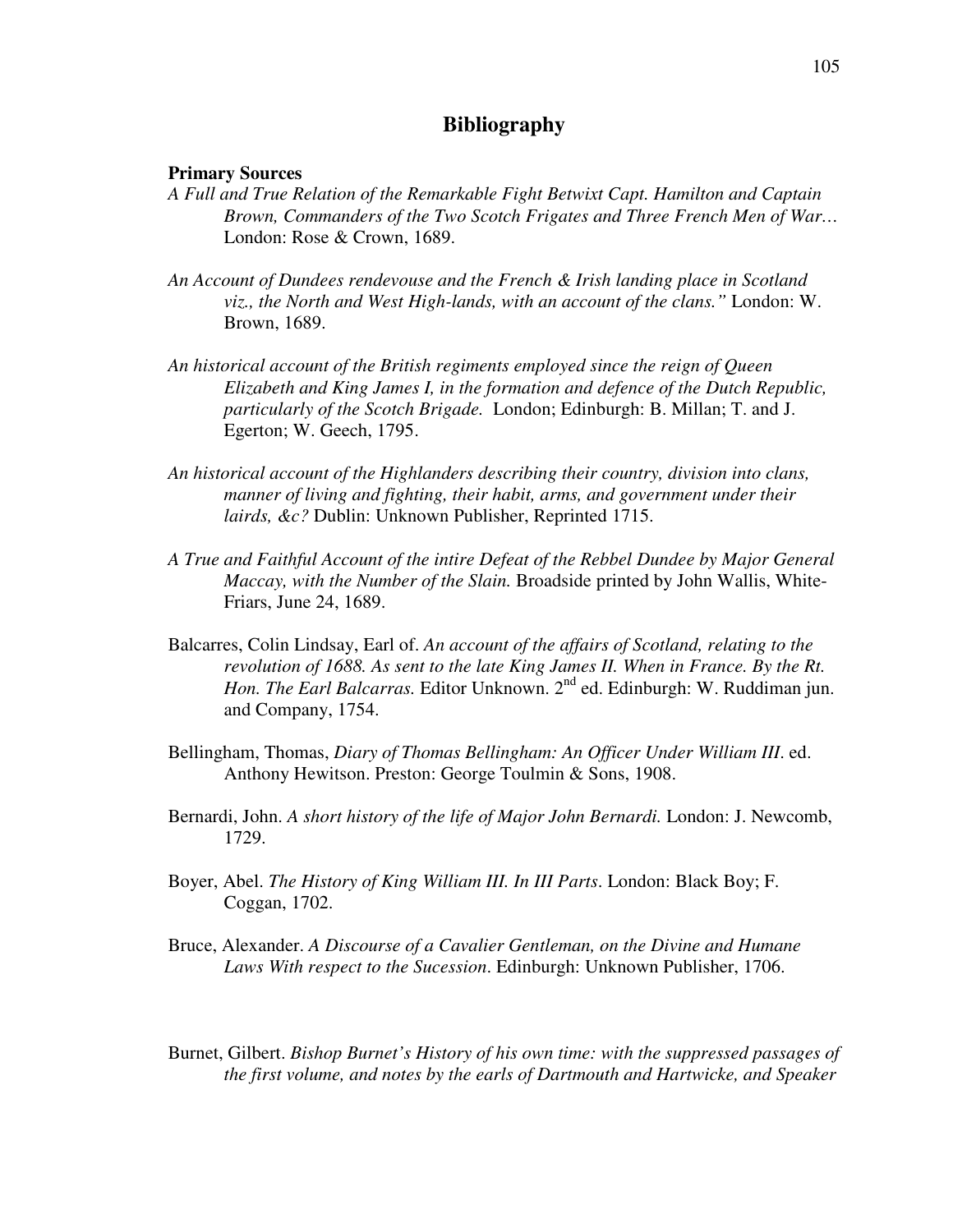*Onslow, hitherto unpublished*. ed. Martin Joseph Routh. Oxford: Claredon Press, 1823.

- *Calendar of State Papers, Domestic Series, of the reign of James II, 1685-1689, preserved in the State Paper Department of Her Majesty's Public Record Office 1893, Vol. 2: Jan 1686-May 1687*. ed. E. K. Timings. London: Her Majesty's Stationery Office, 1964.
- *Calendar of State Papers, Domestic Series, of the reign of William and Mary, 1689-1702, preserved in the State Paper Department of Her Majesty's Public Record Office, Vol. 1: Feb 1689-April 1690.* ed. W. J. Hardy. London: Her Majesty's Stationery Office, 1895.
- *Calendar of State Papers, Domestic Series, of the reign of William and Mary, 1689-1702, preserved in the State Paper Department of Her Majesty's Public Record Office*, *Vol. 2: May 1690-Oct 1691.* ed. W. J. Hardy. London: Her Majesty's Stationery Office, 1898.
- Fleming, Robert. *Three Elegies the first to the memory of Lieutenant-General MacKay, the second to the memory of my Lord Angus, only son of the Marquis of Dowglas, the third to the memory of Lieut. Collonel Fullerton: who were all three slain at the attaque at Steekerken near Enguin…*Edinburgh: Unknown Publisher, 1692.
- Kane, Richard. *Campaigns of King William and the Duke of Marlborough*. London: J. Millan, 1747.
- Livingston, Thomas, Viscout Teviot, *A true and real account of the defeat of General Buchan and Brigadeer cannon, their High-land army, at the battle of Crombdell; upon the 1st of May, 1690.* Edinburgh: The heir of Andrew Anderson, 1690.
- Lockhart, George. *'Scotland's Ruine': Lockhart of Carnwath's Memoirs of Union*. ed. Daniel Szechi. Aberdeen: Association for Scottish Literary Studies, 1995.
- MacKay, Hugh. *Memoirs of the war carried on in Scotland and Ireland*. ed. J.N. Hog et al. Edinburgh: Bannatyne Club, 1823.
- . "Rules to Be Observed by the Body of Infantry of Their Majesties Subjects Encountering with the Enemy in the Day of Battel." in *The Exercises of the Foot*. Editor Unknown. Edinburgh: John Reid, 1693.
- Privy Council of Scotland. *A proclamation against the Viscount of Dundee, and other rebels now in arms. At Edinburgh the eighteenth day of July, one thousand six hundred eight nine.* Edinburgh: The heir of Andrew Anderson, 1689.
- . *A Proclamation for preventing of depredations from the High-landers*. Edinburgh: Printed by the heir of Andrew Anderson, 1689.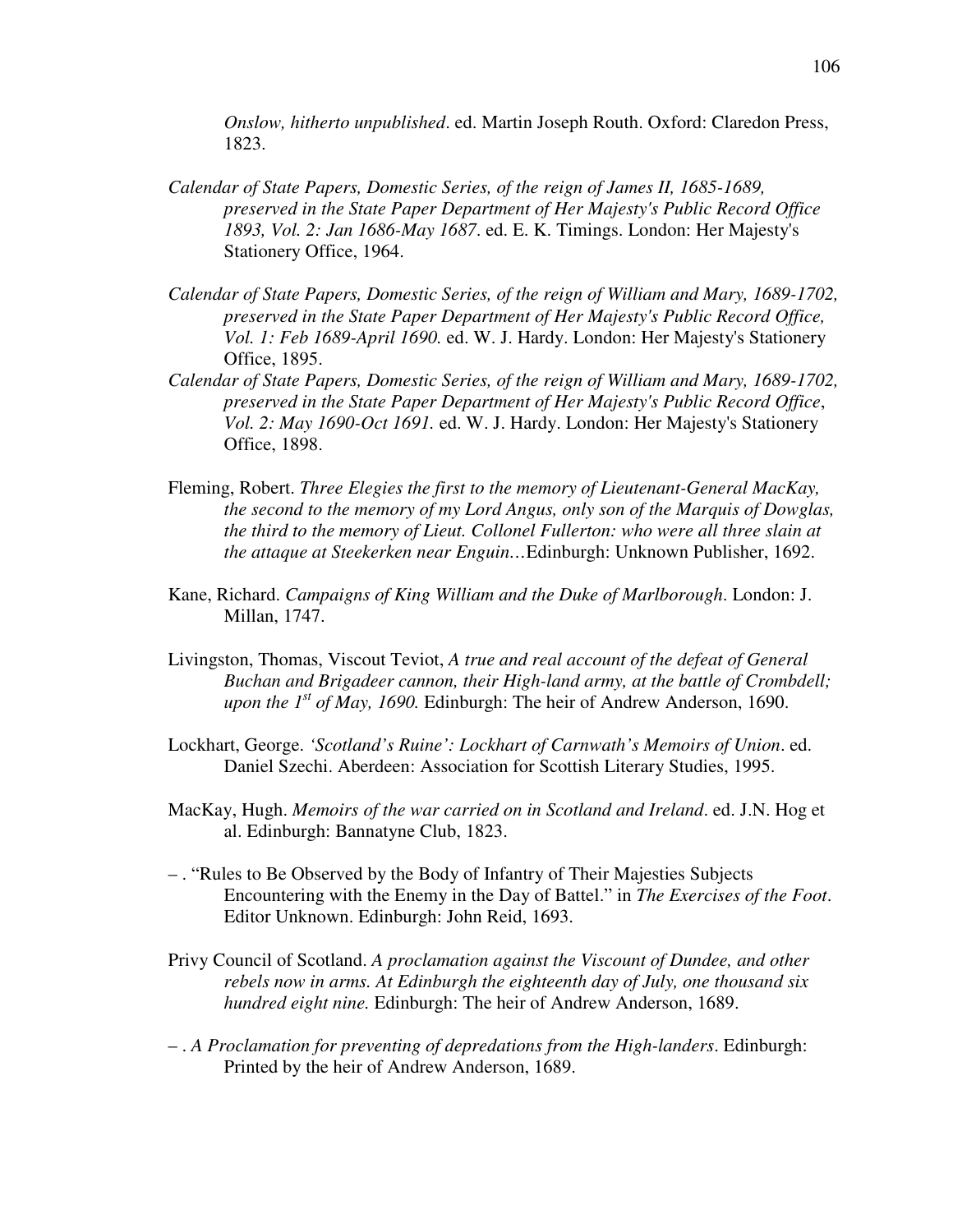- . *A Proclamation, Indemnifying such Rebels as Shall lay down their Arms.* Edinburgh; London: The heir of Andrew Anderson; Edward James, 1689.
- Story, George. *A Continuation of the Impartial History of the Wars in Ireland*. London: Rose and Crown, 1693.
- *The Exact Narrative of the Conflict at Dunkeld, Betwixt the Earl of Angus's Regiment and the Rebels, Collected from Several Officers of that Regiment, who were Actors in, or Eye-witness to, all that's here Narrated in reference to these Actions.* Edinburgh: Unknown Publisher, 1689.
- *The Lord of Dundee's Speech to his Soldiers before the late Battle in Scotland, and his Letter to King James after the Victory*. 1689.
- *The memorable battle fought at Kilyl Crankie By Chief Claversand his highland men. To the tune call'd, Killy Cranky.* London: Unknown Publisher, 1689.
- Welwood, James. *Reasons why the Parliament of Scotland cannot comply with the late K. James's Proclamation sent lately to that Kingdom and Prosecuted by the Late Viscount Dundee.* London: Dorman Newman, 1689.

## **Secondary Sources**

- Barnes, Robert Paul. "James VII's Forfeiture of the Scottish Throne," *Albion: A Quarterly Journal Concerned with British Studies* 5, no. 4. (1973): 299-313.
- . "Scotland in the Glorious Revolution of 1688," *Albion: A Quarterly Journal Concerned with British Studies 3*, no. 3. (1971): 116-127.
- Baxter, Stephen B. *William III and the Defense of European Liberty 1650-1702*. New York: Harcourt, Brace & World, 1966.
- Black, Jeremy. *Britain as a Military Power 1688-1815*. London: UCL Press, 1999.
- . *Culloden and the '45*. Stroud, Gloucestershire: Sutton Publishing Ltd., 1990.
- Brown, Stewart and Christopher Whatley, eds. *Union of 1707: New Dimensions*. Edinburgh; Edinburgh University Press; Historical Review Trust, 2008.
- Browne, James. *A History of the Highlands and of the Highland Clans, Vol. II*. Glasgow: A. Fullerton & Co., 1840.
- Buckroyd, Julia, *Church and State in Scotland, 1660-1681*. Edinburgh: John Donald Publishers, 1980.
- Chichester, H. M. "Livingstone, Thomas, Viscount Teviot (*c.*1651–1711)." Rev. Timothy Harrison Place. In *Oxford Dictionary of National Biography*, edited by H. C. G. Matthew and Brian Harrison. Oxford: OUP, 2004. Online ed., edited by Lawrence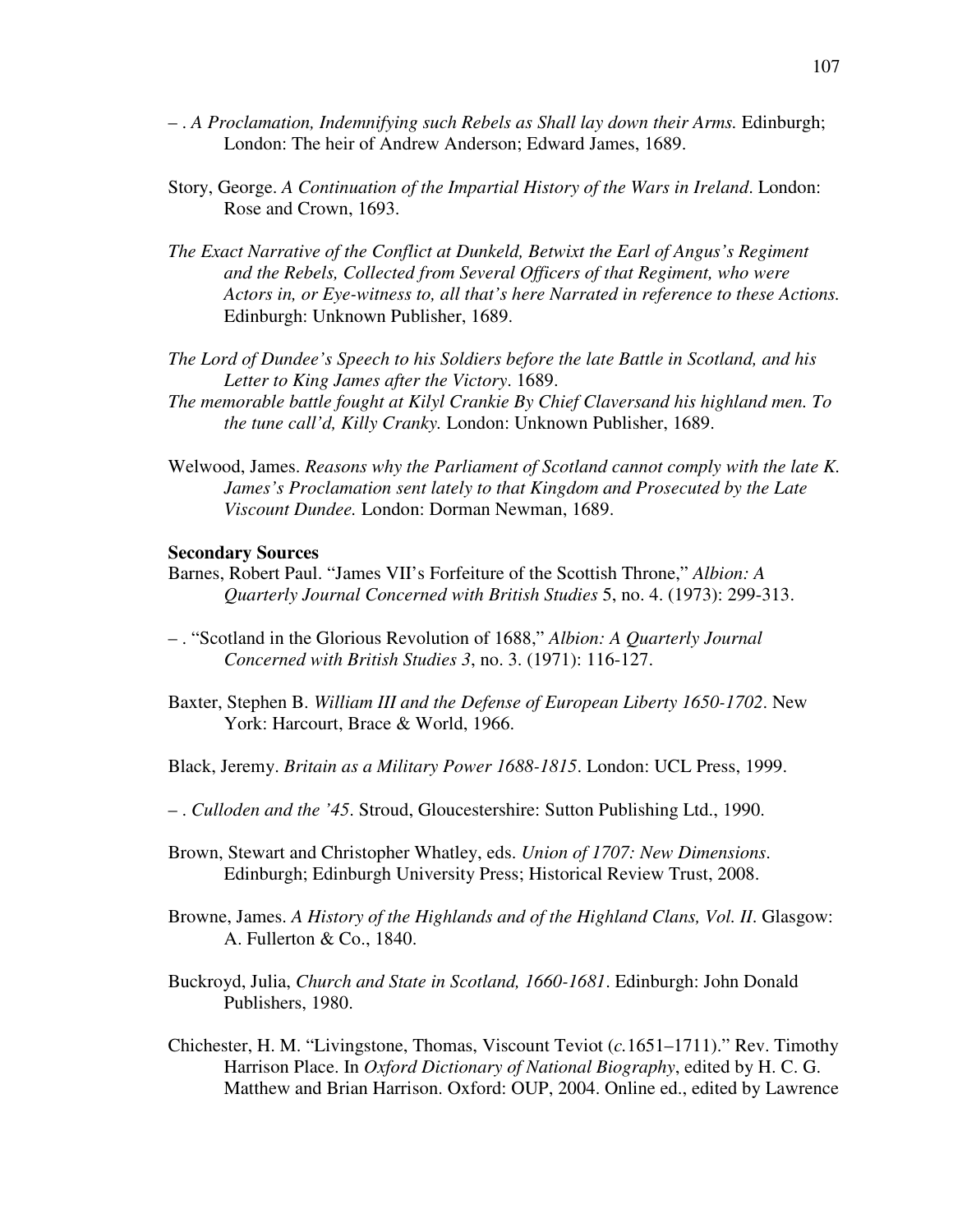Goldman, May 2006. http://www.oxforddnb.com/view/article/16810 (accessed March 26, 2012).

- Childs, John. *The Army, James II, and the Glorious Revolution.* New York: St. Martin's Press, 1980.
- . *The Army of Charles II*. London: Routledge & Kegan Paul, 1976.
- . *The British Army of William III, 1689-1702*. Manchester; Manchester Universtiy Press, 1987.
- . *The Nine Years' War and the British Army 1688-1697: The operations in the Low Countries*. Manchester, Manchester University Press, 1991.
- Croft, Pauline. *King James*. Basingstoke, Hampshire; New York: Palgrave MacMillan, 2003.
- Cruickshanks, Eveline. *The Glorious Revolution.* Basingstoke, United Kingdom; New York: MacMillan Press; St. Martin's Press, 2000.
- Davidson, Neil. *Discovering the Scottish Revolution*. London; Sterling, Virginia: Pluto Press, 2003.
- Doherty, Richard. *The Williamite War in Ireland 1688-1691.* Dublin: Four Courts Press, 1988.
- Drummond, John. *Memoirs of Sir Ewen Cameron of Lochiel: Chief of the Clan Cameron.* ed. James McKnight. Edinburgh: The Maitland Club, 1842.

Fortesque, John W. *A History of the British Army, Vol. 1*. London: MacMillan, 1910.

- Frace, Ryan K. "Religious Toleration in the Wake of Revolution: Scotland on the Eve of Enlightenment (1688-1710s)," *History* 93, no. 311. (July 2008): 355-375.
- Gentles, Ian. *The English Revolution and the Wars of Three Kingdoms*. Harlow, United Kingdom; New York: Pearson/Longman, 2007.
- . *The New Model Army in England, Ireland, & Scotland, 1645-1653*. Oxford; New York: B. Blackwell, 1992.
- Gilbert, John T. *A Jacobite Narrative of the War in Ireland*, 1892. Reprint, New York; Shannon: Barnes & Noble; Irish University Press, 1971.
- Goodare, Julian. *The Government of Scotland 1560-1625*. Oxford; New York: Oxford University Press, 2004.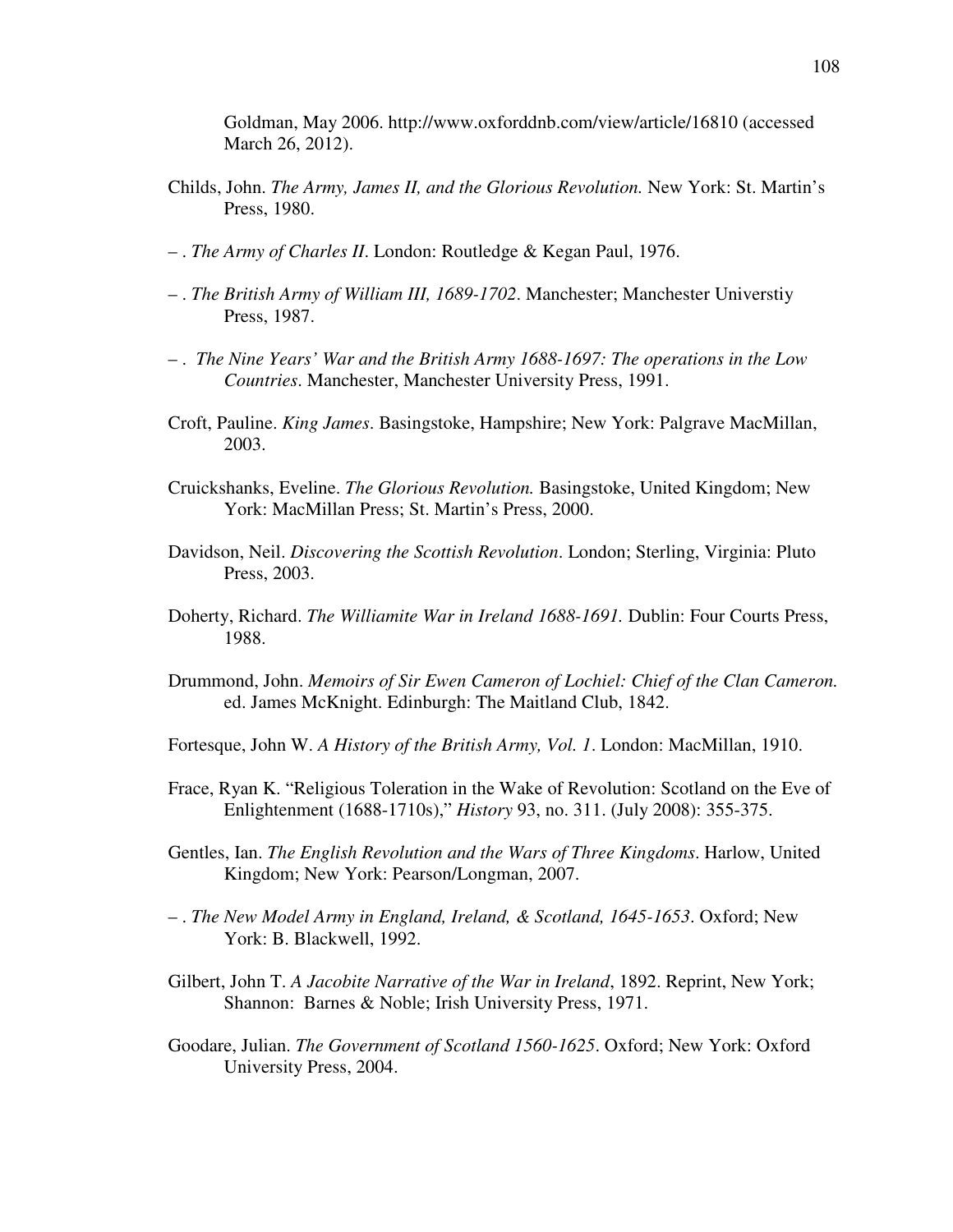- Harris, Tim. *Revolutin: The Great Crisis of the British Monarchy, 1685-1720.* London, New York: Penguin, 2007.
- Hill, James Michael. *Celtic Warfare 1595-1763*. Edinburgh: John Donald Publishers, 1986.
- Hodge, Patrick S., ed. *Scotland and the Union Home Papers on Public Policy 2, no. 2*. Edinburgh, Edinburgh University Press, 1994.
- Hopkins, Paul. *Glencoe and the End of the Highland War*. Edinburgh: John Donald Publishers, 1986.
- Jackson, Clare. *Restoration Scotland, 1660-1690: Royalist Politics, Religion and Ideas*. Woodbridge, Suffolk; Rochester, New York: Boydell Press, 2003.
- Jones, D.W. *War and Economy in the Age of William III and the Duke of Marlborough*. Oxford; New York: B. Blackwell, 1988.
- Kidd, Colin. "Mackenzie, George, first earl of Cromarty (1630–1714)." Colin Kidd In *Oxford Dictionary of National Biography*, edited by H. C. G. Matthew and Brian Harrison. Oxford: OUP, 2004. Online ed., edited by Lawrence Goldman, May 2006. http://www.oxforddnb.com/view/article/17580 (accessed April 12, 2012).
- Kishlansky, Mark. *A Monarchy Transformed: Britain, 1603-1714.* London; New York: Penguin, 1997.
- . *The Rise of the New Model Army*. Cambridge; New York: Cambridge University Press, 1979.
- Lenman, Bruce. *The Jacobite Rising in Britain 1689-1746*. London: Eyre Metheun, 1980.
- MacKay, John. *Life of Lieut. General Hugh MacKay of Scoury.* Edinburgh: Laing & Forbes, 1836.
- Manning, Roger B. *Swordsmen: The Martial Ethos in the Three Kingdoms.* Oxford ; New York: Oxford University Press, 2003.
- Macauley, Thomas B. *The History of England from the Accession of James II*. New York: Harper & Brothers, 1870.
- Macinnes, Allan. *Clanship, Commerce and the House of Stuart, 1603-1788*, East Linton, East Lothian: Tuckwell Press, 1996.
- McNally, Michael. *Battle of the Boyne 1690: The Irish campaign for the English crown.*  Oxford; New York: Osprey Publishing, 2005.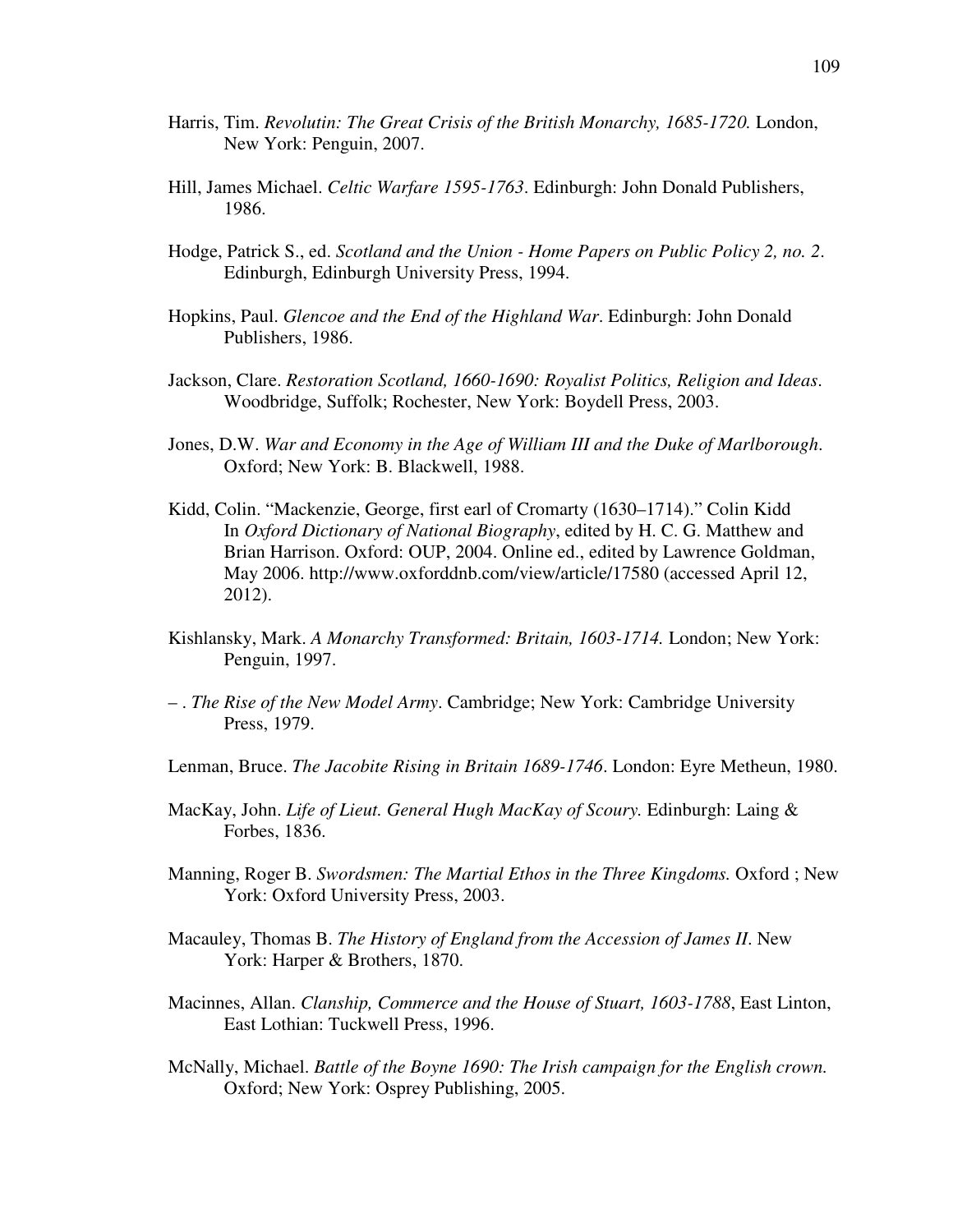- . *The Battle of Aughrim, 1691.* Stroud, Gloucestershire: The History Press, 2008.
- Mijers, Esther and David Onnekink (eds.). *Redefining William III: The Impact of the King-Stadholder in International Context*. Aldershot, Hampshire; Burlington, VT: Ashgate, 2007.
- Miller, John. *The Glorious Revolution*. 2<sup>nd</sup> ed. London; New York: Longman, 1998.
- Murtagh, Harman. "The War in Ireland 1689-1691" in *Kings in Conflict: The Revolutionary War in Ireland and its Aftermath 1689-1750*. Ed. W.A. Macguire. 61-91. Belfast: Blackstaff Press, 1990.
- Napier, Mark. *Memoirs and Letters Illustrative of the Life and Times of John Graham of Claverhouse, Viscount Dundee*. Edinburgh; London: Thomas G. Stevenson; Hamilton, Adams, & Co., 1860.
- Parker, Geoffrey. *The Military Revolution: Military Innovation and the Rise of the West*. New York: Cambridge University Press, 1996.
- Pincus, Steve. *1688: The First Modern Revolution*. New Haven: Yale University Press, 2009.
- Prebble, John. *Glencoe: The Story of the Massacre*. New York: Holt, Rinehart, and Winston, 1966.
- Reid, Stuart. *I Met the Devil & Dundee: The Battle of Killiecrankie 1689*. Newthorpe, Nottingham: Partizan Press, 2009.
- Reid, Stuart. *The Last Scots Arm, 1661-1714.* Newthorpe, Nottingham: Partizan Press, 2003.
- Roberts, John L. *Clan, King, and Covenant: History of the Highland Clans from the Civil Wars to the Glencoe Massacre*. Edinburgh: Edinburgh University Press, 2000.
- . *Feuds, Forays and Rebellions: History of the Highland Clans 1475-1625.* Edinburgh: Edinburgh University Press, 1999.
- Rose, Craig. *England in the 1690s: Revolution, Religion, and War*. Oxford; Malden, Mass.: Blackwell Publishers, 1999.
- Royle, Trevor. *The Cameronians: A Concise History*. Edinburgh: Mainstream Publishing, 2009.
- . *The King's Own Scottish Borderers: A Concise History*. Edinburgh: Mainstream Publishing, 2008.